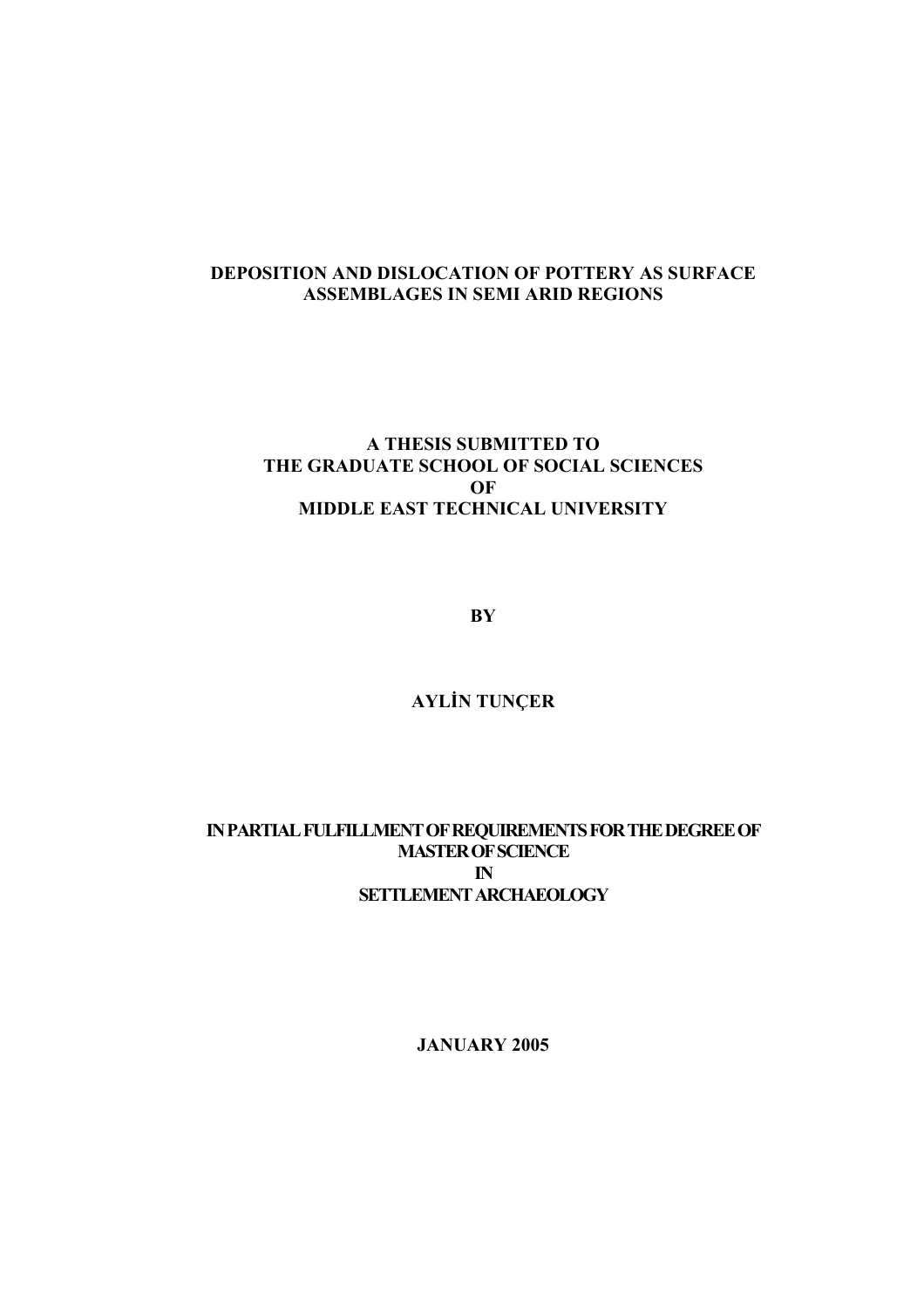Approval of the Graduate School of Social Sciences

Prof. Dr. Sencer Ayata **Director** 

I certify that this thesis satisfies all the requirements as a thesis for the degree of Master of Science.

 $\overline{\phantom{a}}$  , and the contract of the contract of the contract of the contract of the contract of the contract of the contract of the contract of the contract of the contract of the contract of the contract of the contrac

 $\overline{\phantom{a}}$  , which is a set of the set of the set of the set of the set of the set of the set of the set of the set of the set of the set of the set of the set of the set of the set of the set of the set of the set of th

 Prof. Dr. Numan Tuna Head of Program

This is to certify that we have read this thesis and that in our opinion it is fully adequate, in scope and quality, as a thesis for the degree of Master of Science.

 $\overline{\phantom{a}}$  , which is a set of the set of the set of the set of the set of the set of the set of the set of the set of the set of the set of the set of the set of the set of the set of the set of the set of the set of th

 Assoc. Prof. Dr. Murat Güvenç Supervisor

Examining Committee Members

Assoc. Prof. Dr. Murat Güvenç (METU, CP)

Prof. Dr. Numan Tuna (METU, SA)

Assoc. Prof. Dr. D. Burcu Erciyas (METU, SA) \_\_\_\_\_\_\_\_\_\_\_\_\_\_\_\_\_\_\_\_\_\_\_\_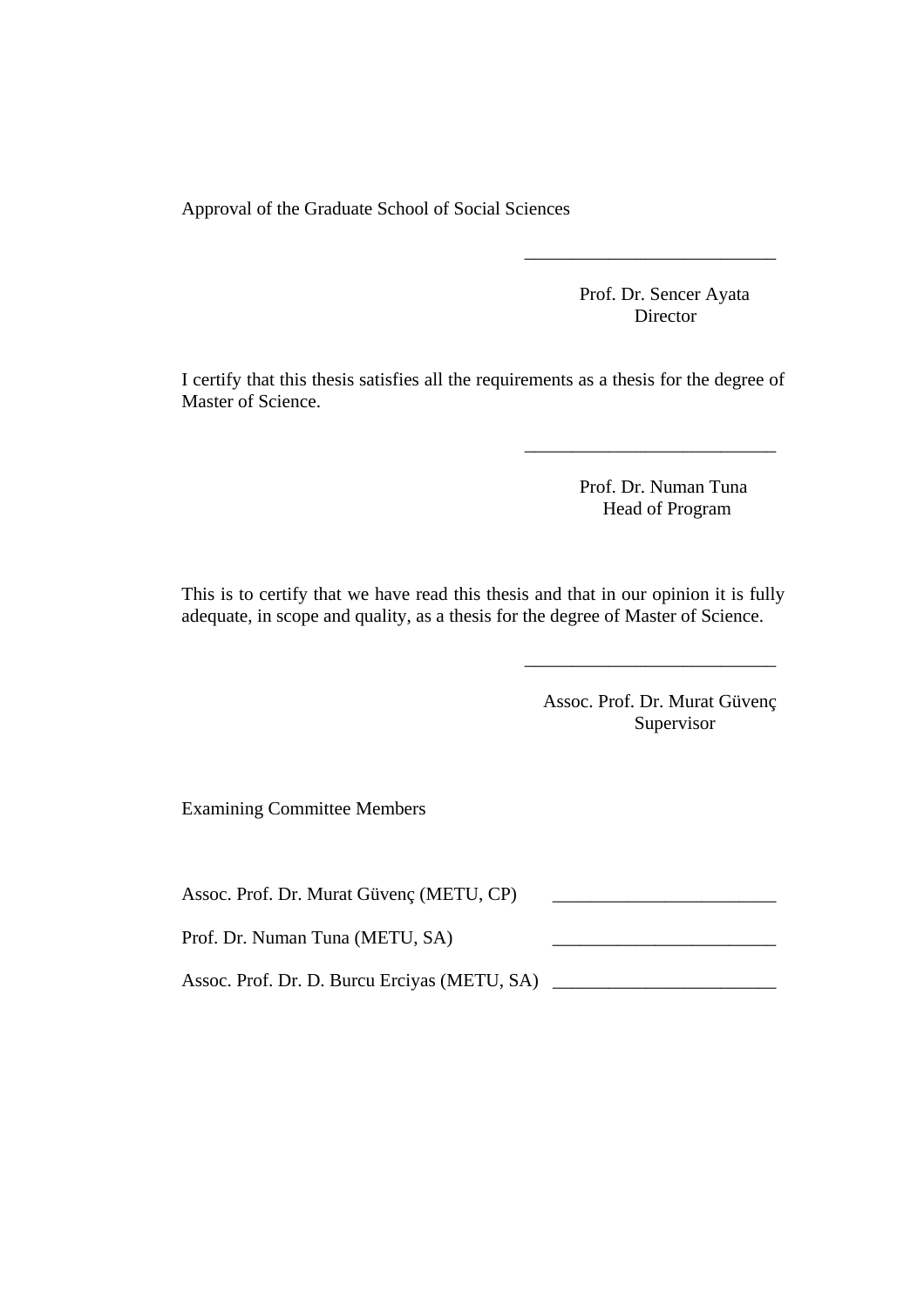I hereby declare that all information in this document has been obtained and presented in accordance with academic rules and ethical conduct. I also declare that, as required by these rules and conduct, I have fully cited and referenced all material and results that are not original to this work.

Name, last name:

Signature: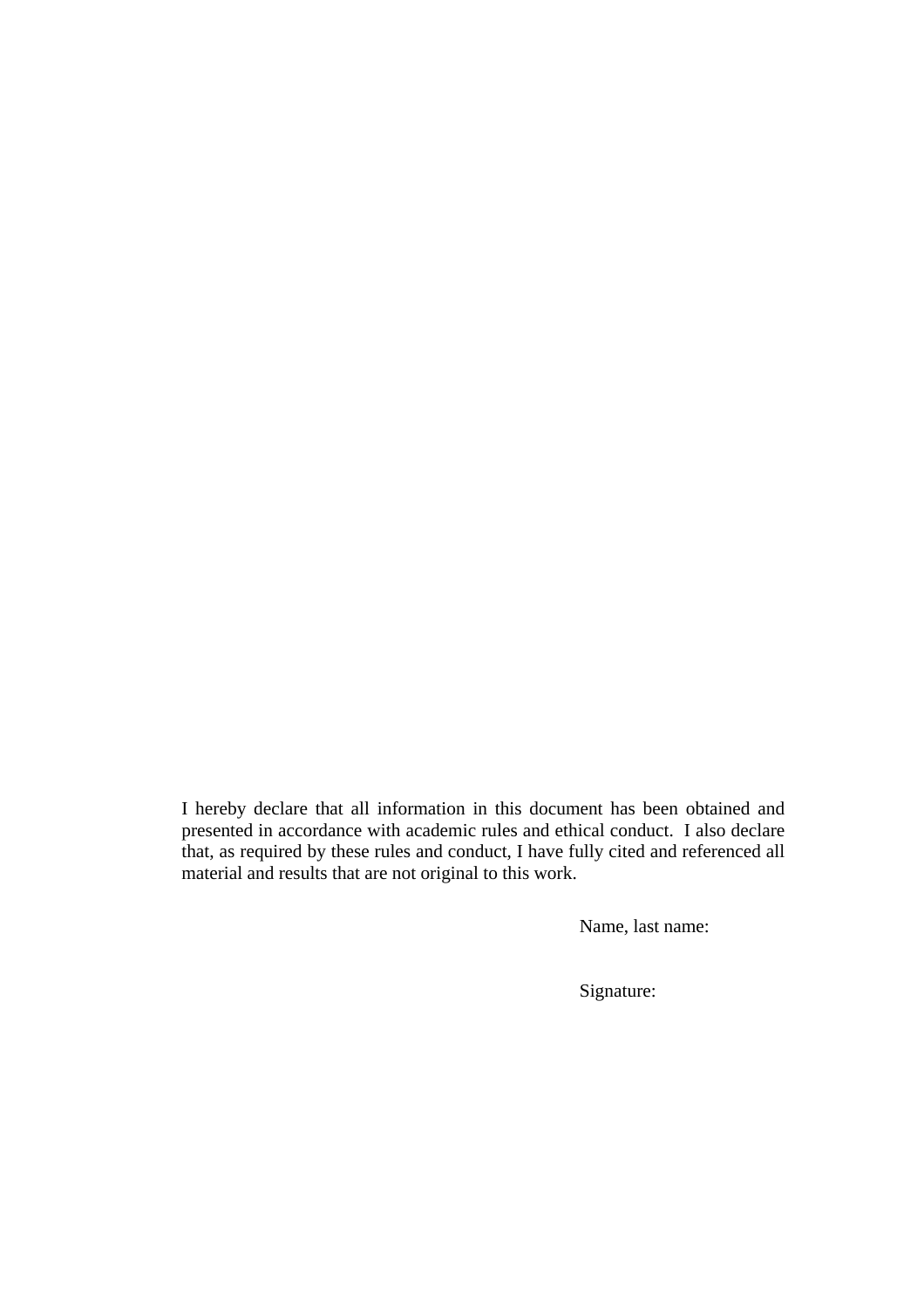#### **ABSTRACT**

### DEPOSITION AND DISLOCATION OF PLOUGH-SOIL ASSEMBLAGES IN SEMI-ARID REGIONS

Tunçer, Aylin

M.Sc. Settlement Archaeology Graduate Program Supervisor: Assoc. Prof. Dr. Murat Güvenç

January 2005, 108 pages

 This thesis aims to discuss the archaeological concerns about how surveys can provide data that is meaningful to construct spatial patterning and its intricacies for inferences through altering processes diversified as cultural and natural processes. Along with that there is also a second concern dealing with the application of these theoretical issues to practical basis. It consists both methodological limits and also limits governed by the legislation of the particular area according to the aim of the study. A particular space, semi-arid climate, is selected for comparing the amount of attrition and accretion caused by natural factors, to be able to apply the studies to Anatolian geography. However applications from around the world are frequently discussed here, these are mainly the case studies bringing methodological scheme for the appropriate data collection.

Keywords: Survey, spatial patterning, cultural processes, natural processes, semi-arid climate, attrition, accretion.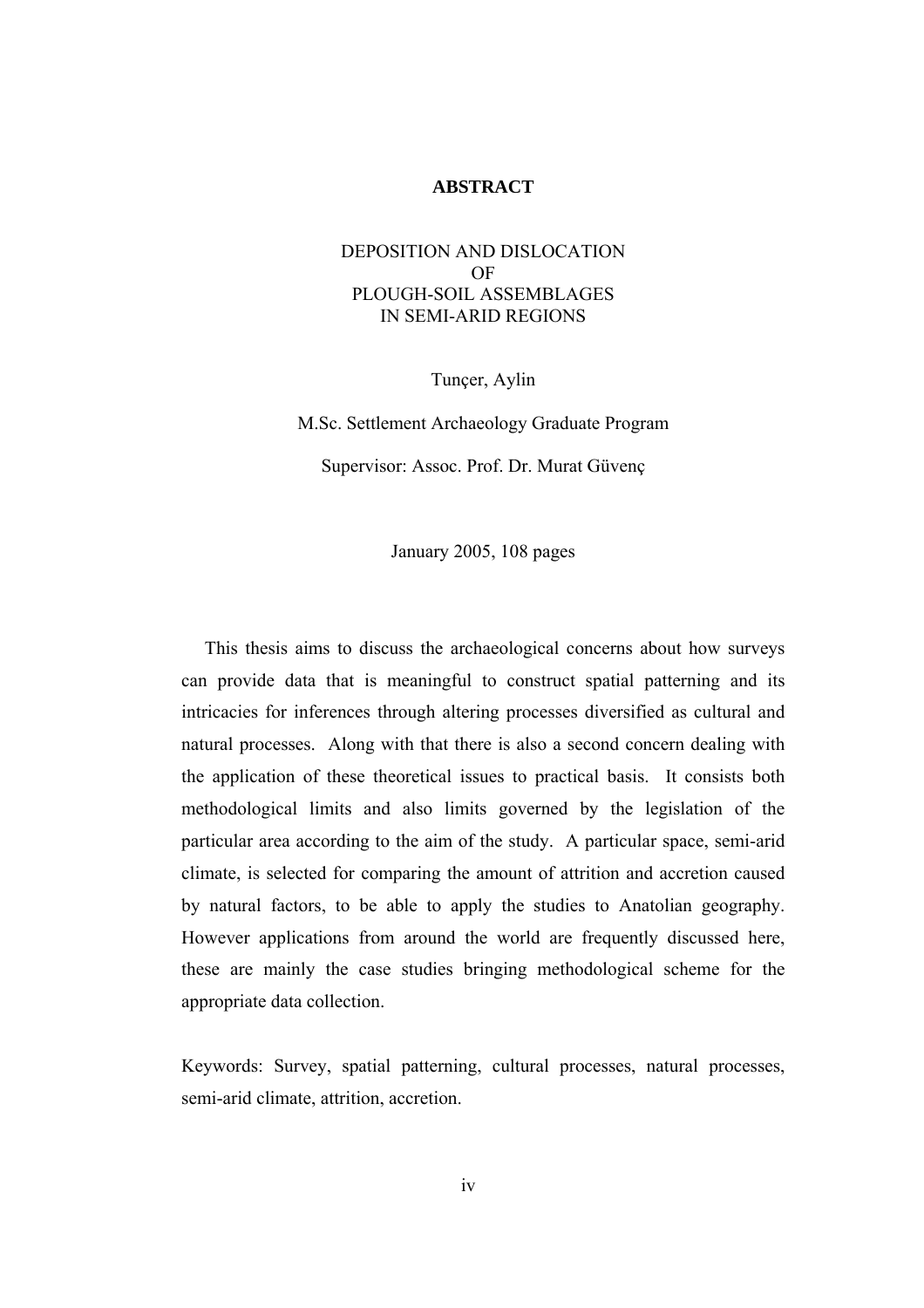## **ÖZ**

# YARI KURAK BÖLGELERDE TARIM TOPRAĞINDA YÜZEY MALZEMESİNİN BİR ARAYA TOPLANMASI VE YER DEĞİŞTİRMESİ

Tunçer, Aylin

Yüksek Lisans, Yerleşim Arkeolojisi Programı Tez Danışmanı: Doç. Dr. Murat Güvenç Ocak 2005, 108 sayfa

 Bu tezin amacı, yüzey araştırmalarının mekansal biçimlenme ve onun çıkarımlarıyla ilgili ayrıntılarının, kültürel ve doğal oluşumlar diye ayrılan değişim süreci yoluyla oluşturmada nasıl anlamlı veriler sağlayabileceği hakkında, arkeolojik ilgi konularını tartışmaktır. Bununla beraber ikinci sorun ise bu teorik konuların uygulamaya aktarımıdır. Bu çalışmanın amacına yönelik olarak belirtilen bölgede, hem metodolojik limitler hem de kanunlar tarafından çizilen sınırları içermektedir. Özel bir alan olarak yarı-kurak iklim, Anadolu coğrafyasındaki çalışmalara uygulayabilmek için doğal faktörlerin doğurduğu aşınma ve birikme miktarını karşılaştırmak için seçilmiştir. Ne var ki dünyanın farklı ülkelerinden uygulamalar burada pek çok kez tartışılmaktadır, bunlar daha çok uygun veri toplamak için metodolojik çerçeve sağlayan özel çalışmalardır.

Anahtar Kelimeler: Yüzey araştırması, mekansal biçimlenme, kültürel süreçler, doğal süreçler, yarı-kurak iklim, aşınma, birikme.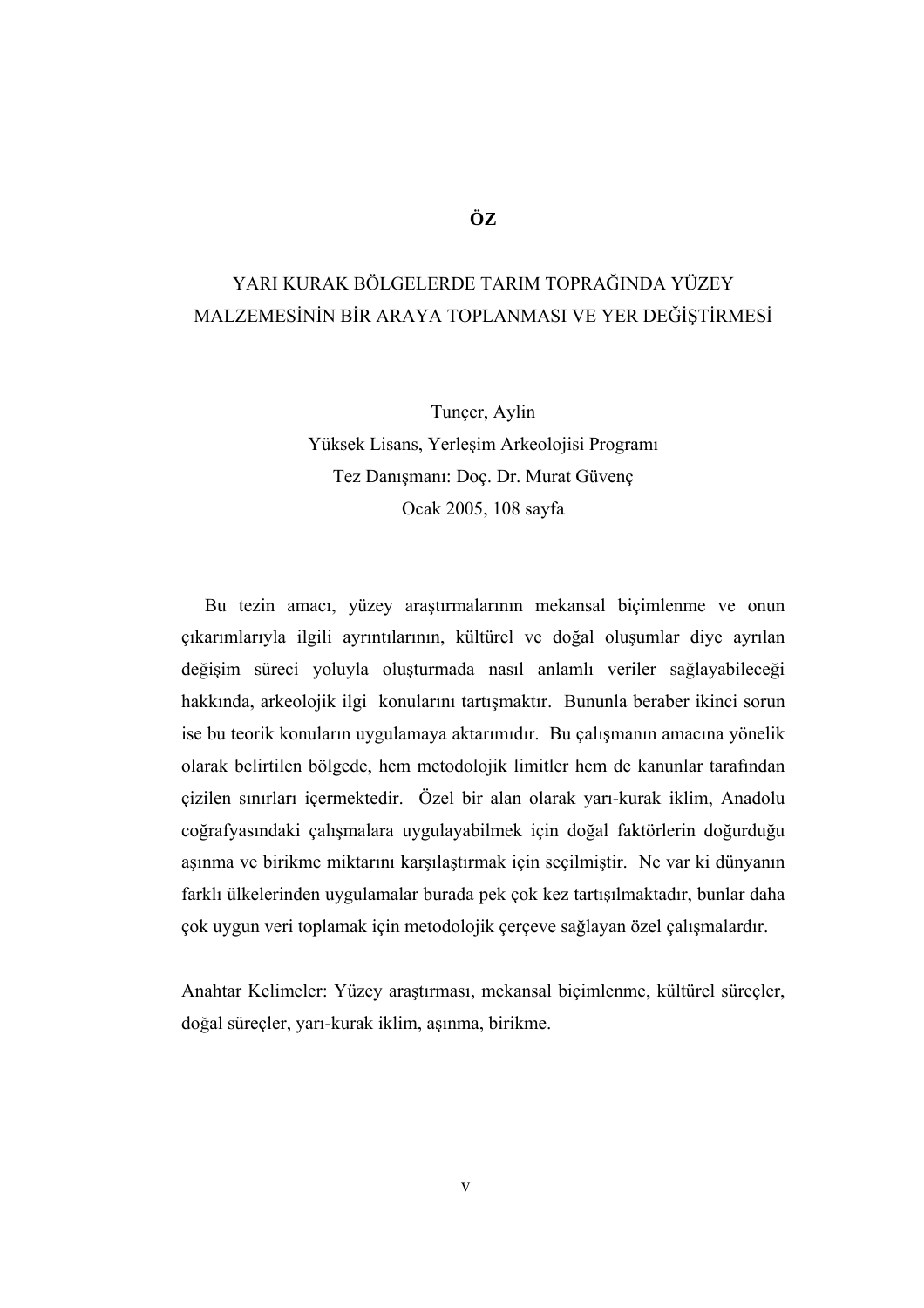#### **ACKNOWLEDGEMENTS**

 This thesis is a result of kind helps I received from my professors at the Settlement Archaeology Program, especially to Prof. Dr. Numan Tuna for bringing the subject as a research project and to Assoc. Prof. Dr. Murat Güvenç for taking the time to support the study and his patience. Dr. D. Burcu Erciyas has been a great encouragement for me to accomplish this study.

 I would like to thank my friends Esen Çaltuğ, Fahri Dikkaya, Burcu Kırmızı, Nur Banu Uğurlu and Emine Sökmen for their generous support and help throughout my study. Their support has been appreciated

 I would also like to thank my parents whose support has been throughout my life and this thesis wouldn't be finished without their help.

 I would also like to thank Dr. Oya Reyal for her recommendations about the format.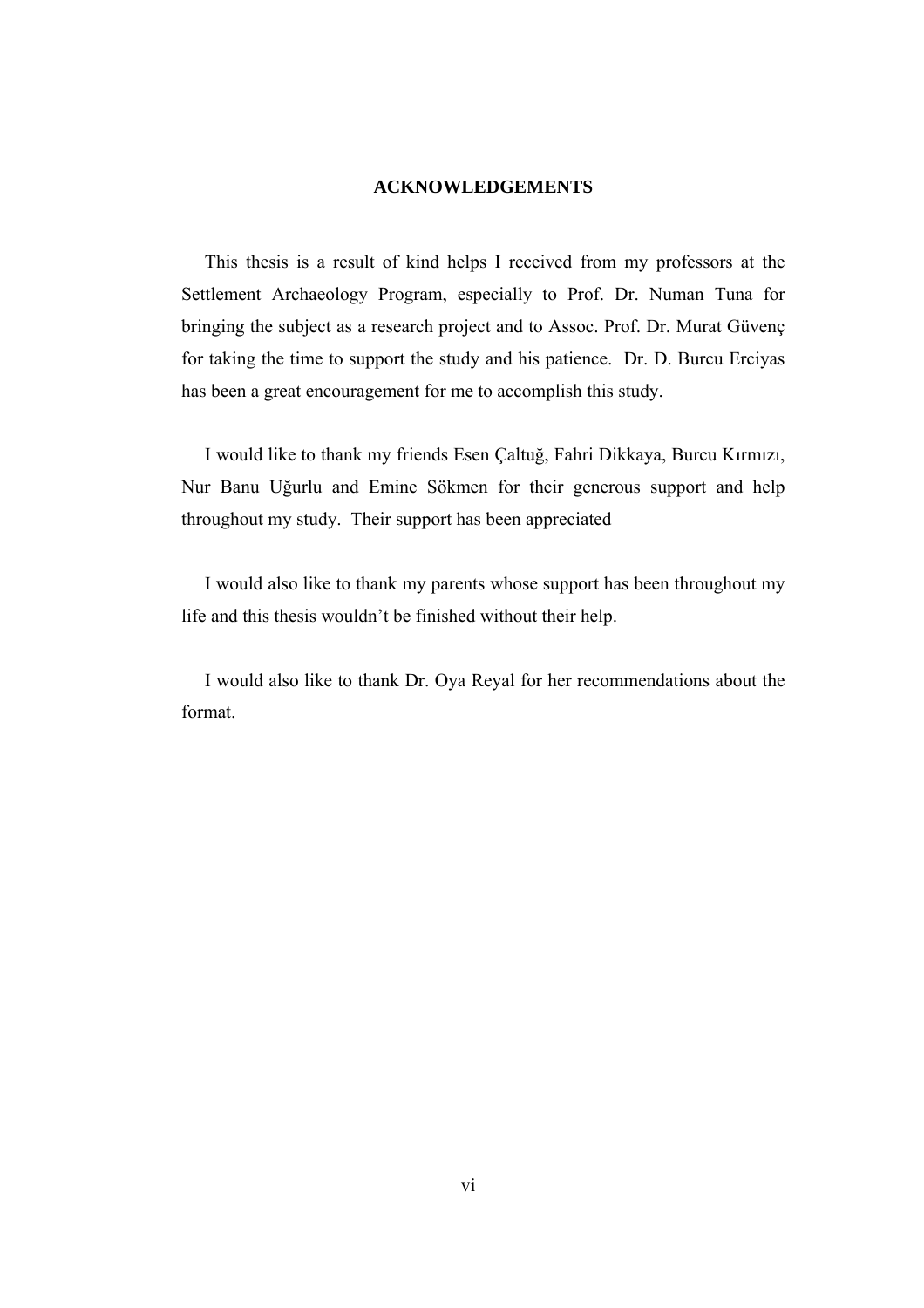## **TABLE OF CONTENTS**

| <b>CHAPTER</b> |
|----------------|
|                |
|                |
|                |
|                |
|                |
|                |
|                |
|                |
|                |
|                |
|                |
|                |
|                |
|                |
|                |
|                |
|                |
|                |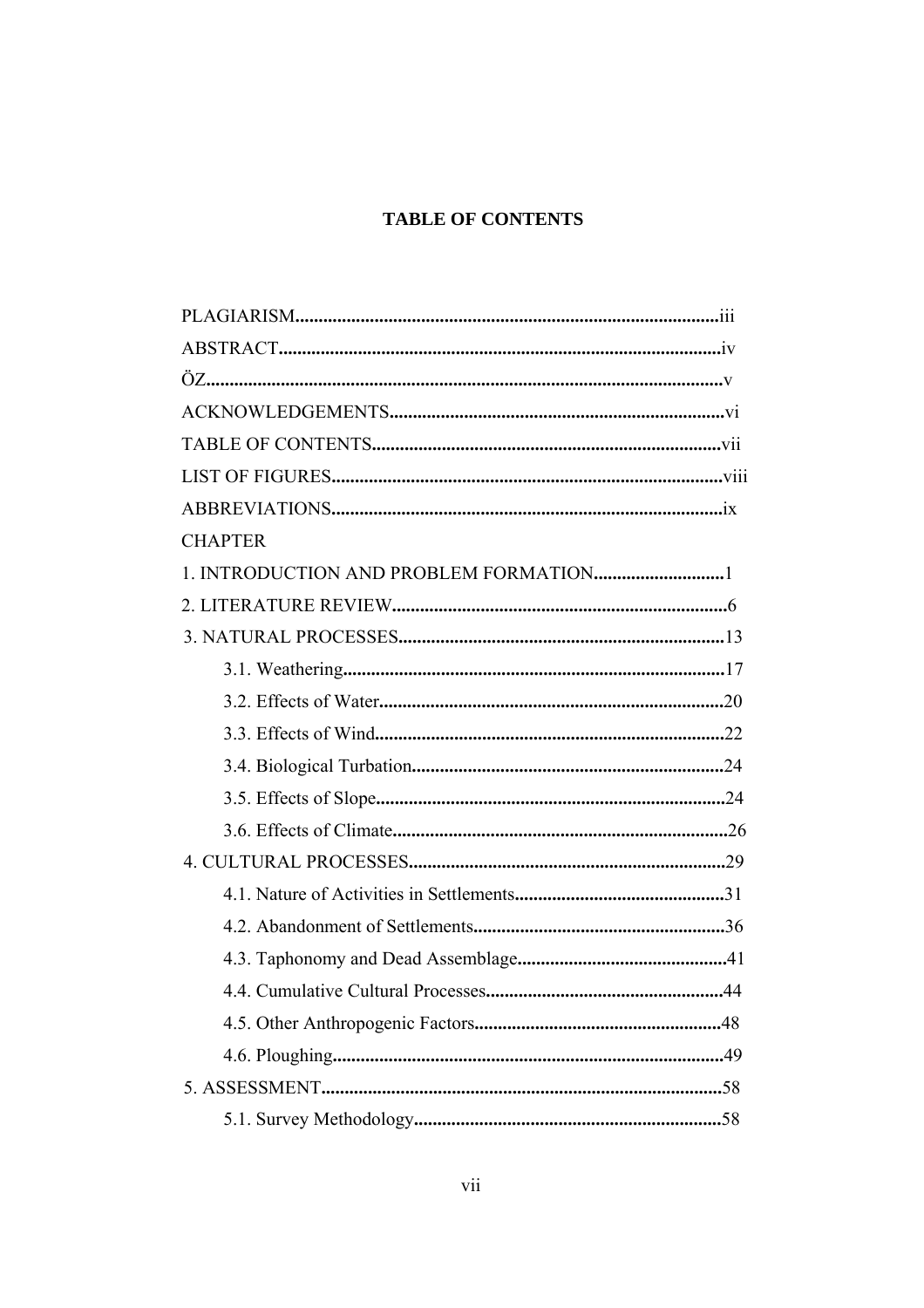| <b>APPENDICES</b> |  |
|-------------------|--|
|                   |  |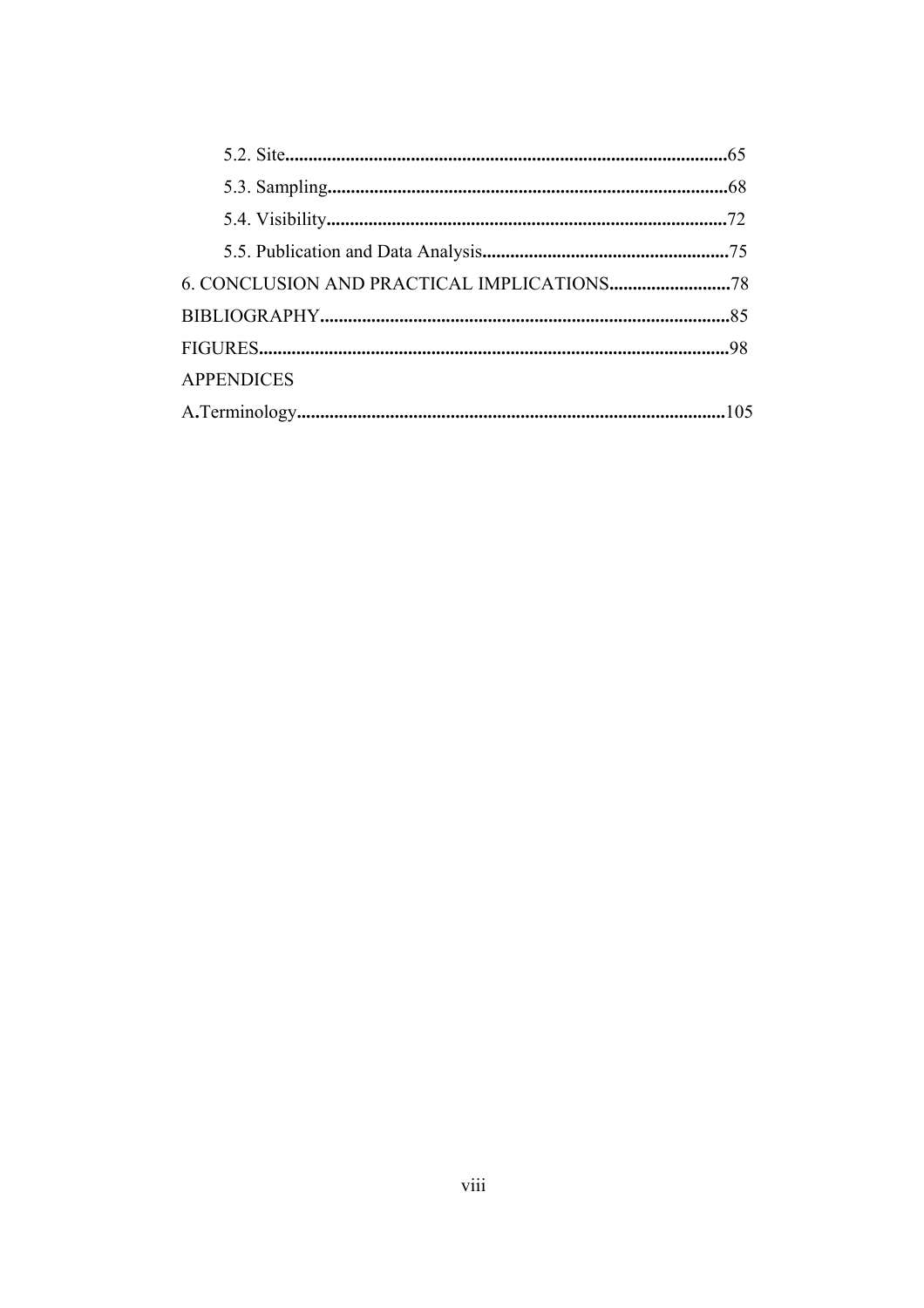## **ABBREVIATIONS**

| <b>CE</b>     | Council of Europe                                           |
|---------------|-------------------------------------------------------------|
| <b>ICCROM</b> | International Centre for the Study of Preservation and      |
|               | <b>Restoration of Cultural Property</b>                     |
| <b>ICOMOS</b> | International Council of Monuments and Sites                |
| <b>MAP</b>    | Mediterranean Action Plan                                   |
| <b>OAS</b>    | Organisation of American States                             |
| <b>PAP</b>    | <b>Priority Actions Programme</b>                           |
| <b>UNEP</b>   | United Nations Environment Programme                        |
| <b>UNESCO</b> | United Nations Education, Science and Cultural Organization |
|               |                                                             |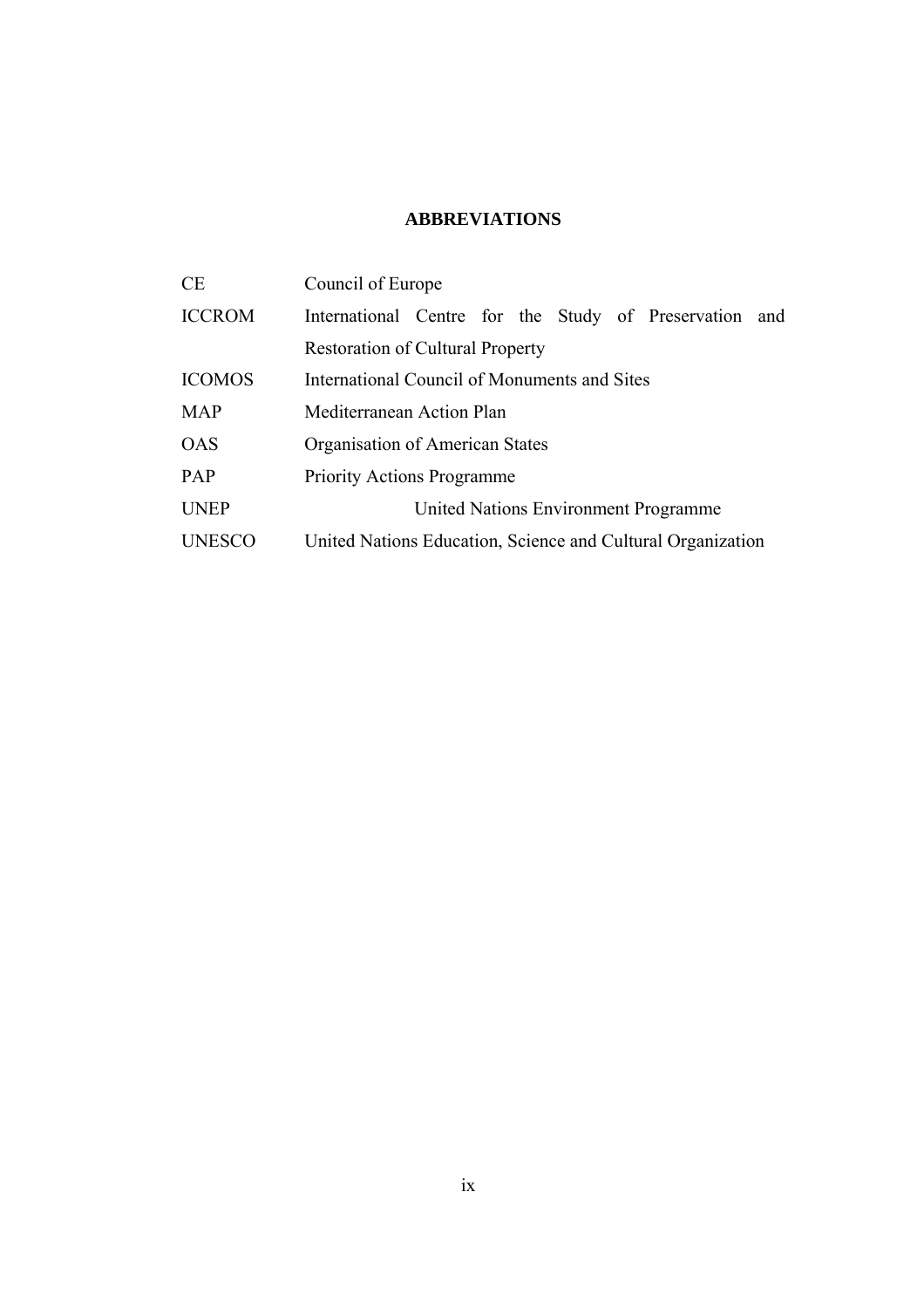## **LIST OF FIGURES**

| Figure 5: Formation of Archaeological Assemblage After Ploughing101 |  |
|---------------------------------------------------------------------|--|
|                                                                     |  |
|                                                                     |  |
|                                                                     |  |
|                                                                     |  |
|                                                                     |  |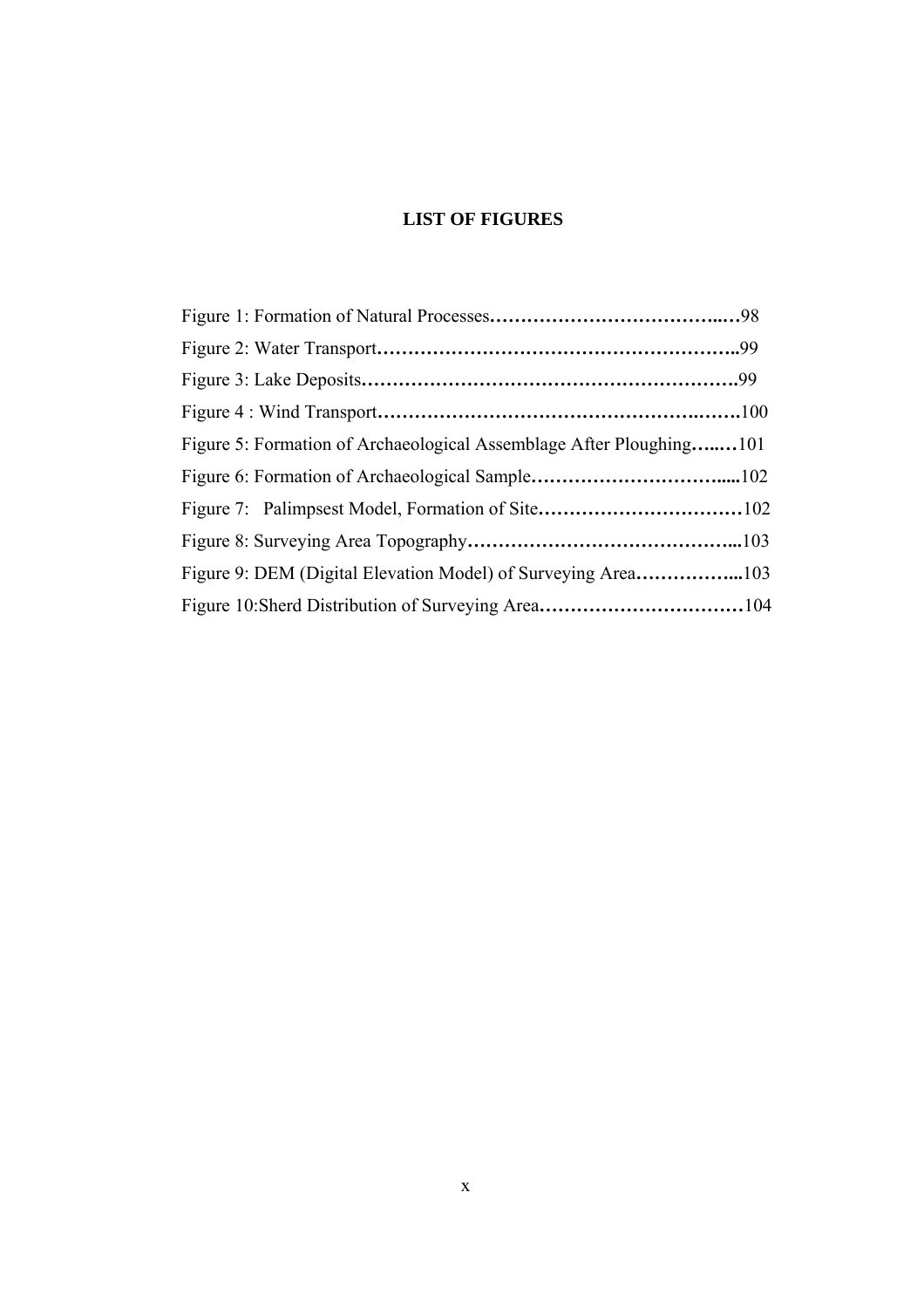### **CHAPTER I**

#### **INTRODUCTION AND PROBLEM FORMATION**

 This study overviews new archaeological survey strategies and the interpretation of data recovered from such studies. It intends to examine of the governmental control and the contribution of intensive queries. Although there is a large amount of intensive surveys aiming to seek ancient settlement patterns, the lack of such studies and the lack of understanding in surveying as a prerequisite for cultural heritage management, prohibits the new management procedures used for handling regional heritage registration and documentation. This would enable historians by combining survey assets on economy, population, social and political organisation, to create more discussions concerning settlement patterns through archaeological data,

 This study covers subjects like testing erosion in semi-arid areas, but it doesn't cover experimenting a specific region to idenfy natural and cultural processes. Rather, I selected to make a general overview of the theoretical thought on these processes and handling it in surface surveys. This thesis also excludes the legislative aspect of surveying in Turkey, instead that I aim to take up the impact of international laws on Turkish decision. I would like to suggest surface surveying as a good and effective method for documenting archaeological heritage items in semi-arid countries, such as Turkey.

 My first concern during this study was to investigate the representation of settlement types in archaeological surveys, i.e. agricultural lands; refuse areas; temporary camps and semi-permanent camps for hunting, butchering, harvesting, pasturing, trading; routes; mining, production and ritual areas; military camps and structures for defence through surface detection.

 My second concern was the taphonomic processes arteficial deposits go through to become a dead assemblage and how it can be controlled using a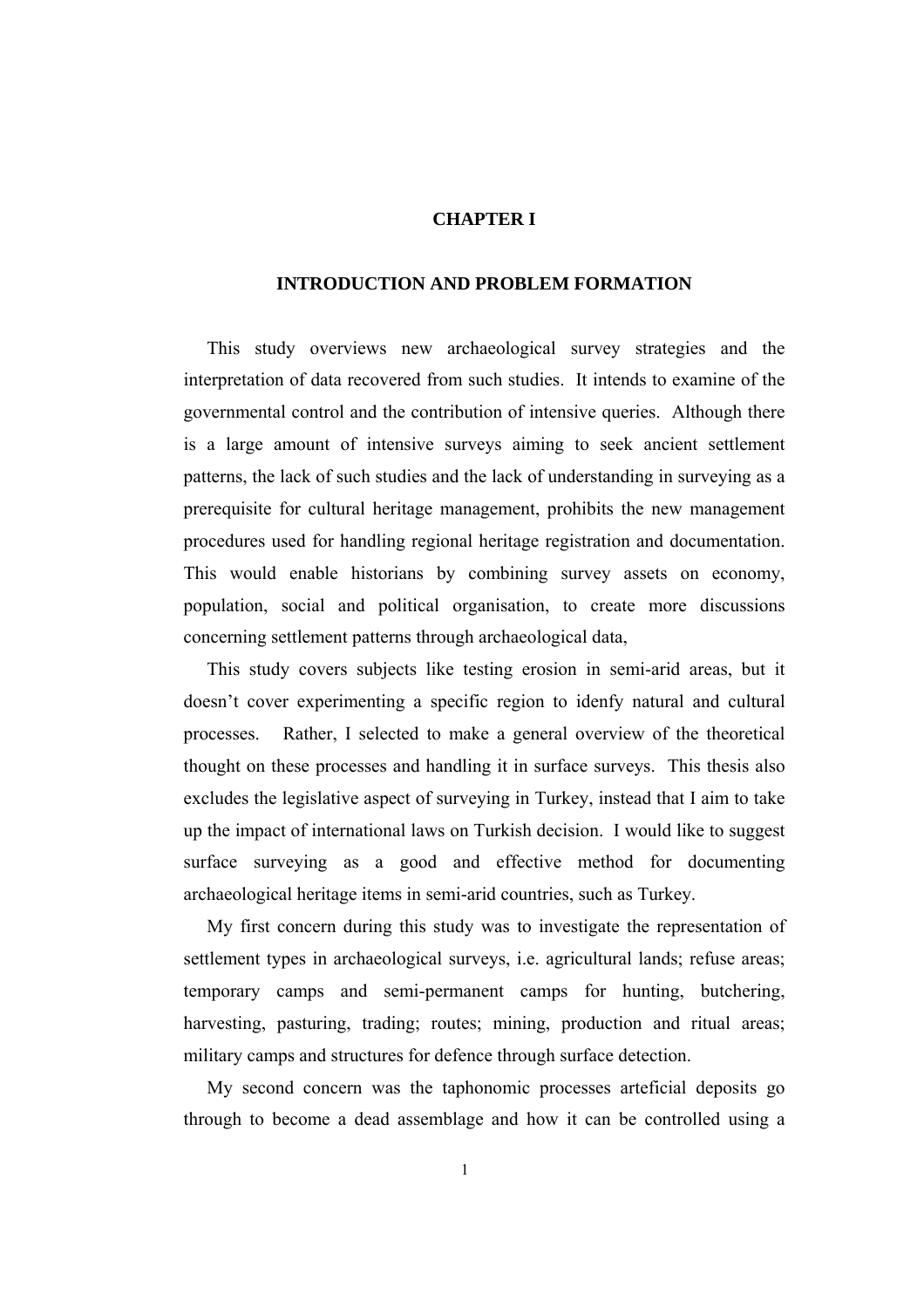specific surveying technique. Here only surface surveying is considered, to monitor only the surface processes and their management by using surface assemblages. Delimitation of surface clusters to sherd clusters is as a result of their abundance in surveys, compared to stone objects, rarity of metal objects regarding their response to aerobic conditions and recuration and unreliability to organic bone finds that can only be interpreted within a context.

 It is important to consider riverine processes changing geomorphology rapidly through cutting and alluvial accumulation (Kirkby *et al.* 1976: 229), especially in the Mediterranean area. These factors are so important considering survey data, which leaves us only with a sample of surface clusters. The effort of gathering data should be considered under these circumstances, because considering the time and budget spent on surveys, there should be a knowledge of geomorphology not to be lost in the tresholds by applying wrong methodology.

Archaeological survey is a research technique to investigate a specific area for a specific purpose on human impact. It is achieved through identifying the function of sites from artefact scatters. The knowledge of natural and cultural processes helps us to distinguish the amount of wear settlements pass through. They are the two causes for alteration of surface material through time. Therefore strategies, apart from the period and type of sites the team intends to discover, depend both on the geological, geomorphological, climatical, sedimentological, floral and faunal characteristics of the region (Boismier 1991: 11) and the effects of construction and cultivation activities (Schofield 1991: 3).

 The archaeological record is an incomplete set of artefact scatters obtained by ground recovery and statistical inference, which constricts the spatial analysis within a site. The role of surface scatters in archaeological surveys to define settlement patterns, particularly in semi-arid regions and the role it plays on heritage management through bringing efficiency in storing data will be the main issue the thesis aims to achieve.

 Aerial photographs aid us in designing our research orientation. There is limited possibility of seeing subsurface architectural features, however in older plates as northern Europe, the flat landsurface produces good results from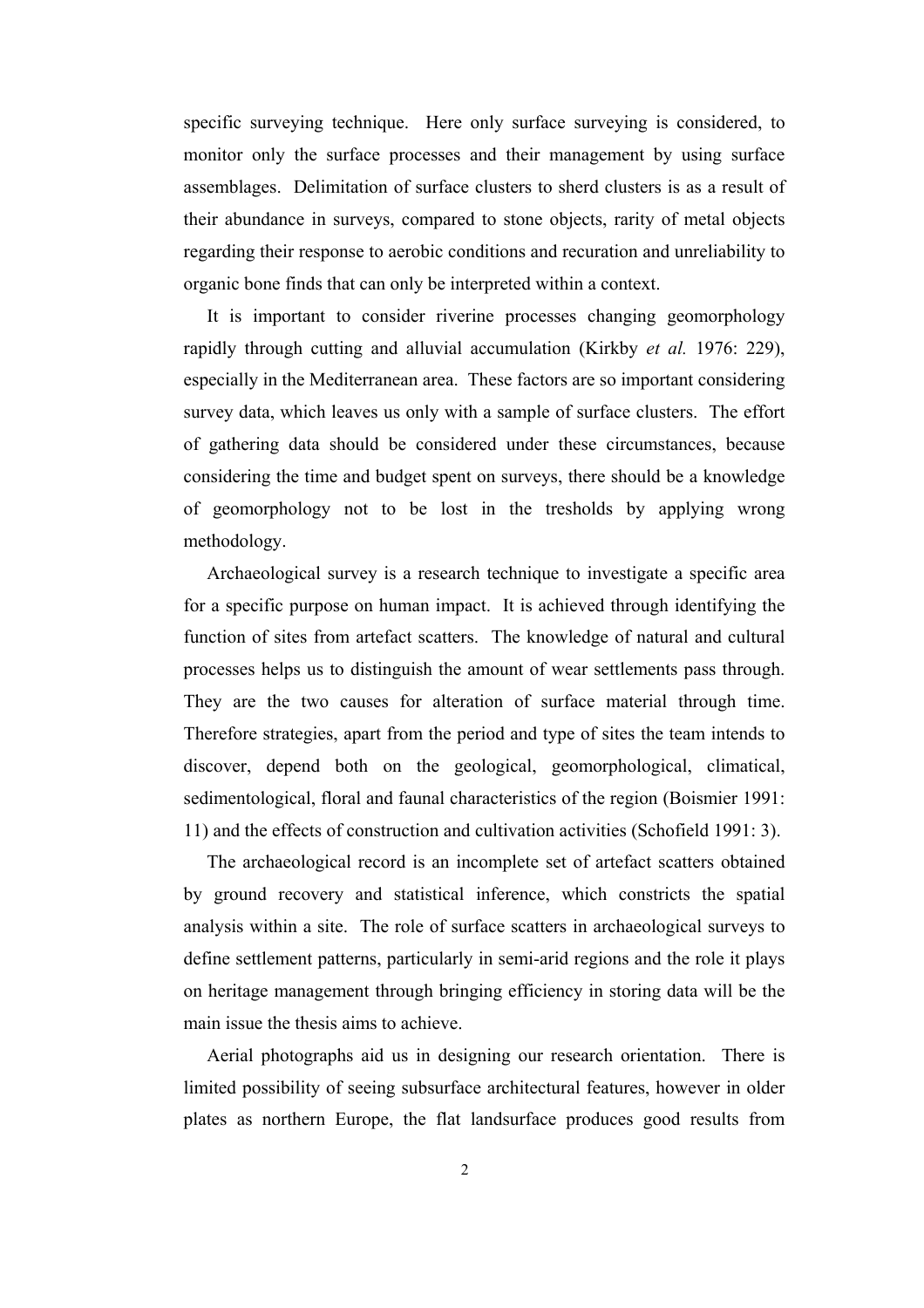cropmarks provided by aerial photographs, in our country the results are relatively low regarding the rough geomorphology, concealing some of the subsurface obstrusions covered by shadows caused by the mountains and valleys.

 Relation of surface and subsurface archaeology became important both in regional and site surveys seeking the answer for "how much sampling represents the subsurface?". It is a fact that erosional factors and soil clusters affect the artefact distribution a great deal (Tuna 1994:624) together with the agricultural activities. However some of these studies, i.e. augering, shovel test pitting, and post-hole testing, are not allowed to be proceeded during surface surveys in Turkey, because they are considered as excavating.

 This study can be supplemented with other archaeological investigation for a thorough research. One of this studies are sub-surface testing. Sub-surface testing is both useful to cross check of obstrusion in the region and also it is a way to control alluvial fills and other low visibility areas where there is thick vegetation growth. Regarding the undertaking of time and money investment, sub-surface testing has to be in lesser ratio than the surveyed grids.

 One other way of cross checks is done by regional excavations. Regional excavations are important for the criteria of settlement organisation, that is the arrangement of living quarters and dating regional pottery, which is usually the only tool to date surface assamblages. If there is a way to identify fabrics according to periods, that is to say that if certain firing techniques and clays are preferred for specific perids, it is important to make a fabric classification to use for survey material.

 A further research technique is geophysical investigations. Geophysical investigations are only meaningful when an earlier survey or excavation study agreeing on the high possibility of buried living space. Using these techniques new avenues in the world of archaeology appeared. They bring a newer perspective on where to excavate and develop broader questions for excavation. Geomagnetic susceptibility on the other hand provides information pertaining to chemical composition to determine special activity areas as middens, sheepfolds and ditches. Therefore acts as a supplementary technique to surface surveying.

The problem of associating fossil records, in other words surface scatters,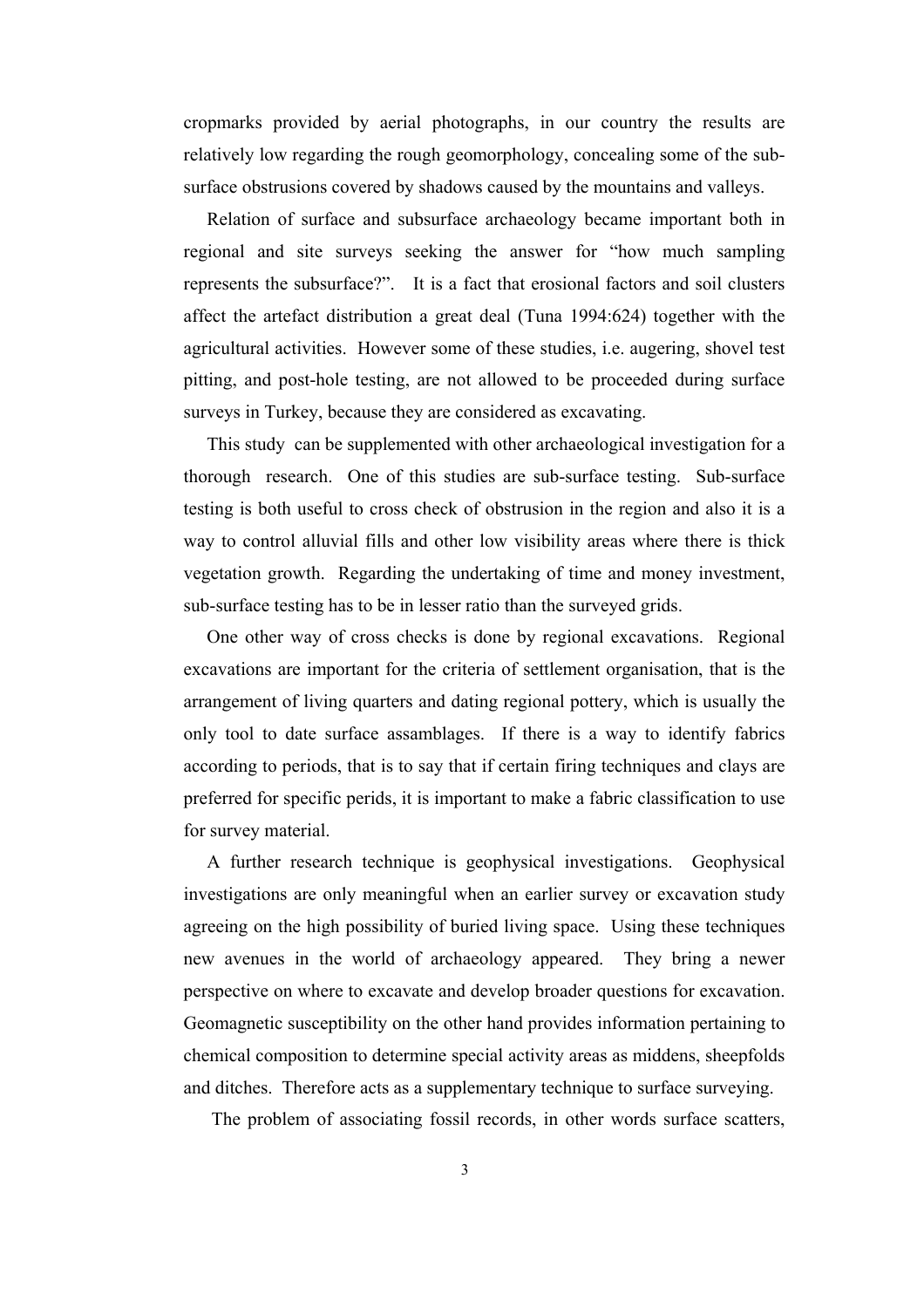with space was roused first in 1960s (Binford 1964:136). "Probability sampling" is a statistical approach introduced to archaeology for handling the fossil record to locate sites (Binford 1964: 140,151). By using statistical strategies in defining pattern, archaeologists can more securely mention the settlement patterning, and issues like population, periodical ratio of sites and general estimates like site sizes, densities and types throughout the survey region. Because they are then dealing with a particular proportion of land that supports such deductions.

 Yet surveying is a developing technique trying to bring theoretical discussions to measurable terms and criteria. There is a continuous development in surveying techniques and tools. The reason for this is the possibility to generate a fuller picture about the complete settlements using these technique, answering queries for settlement patterning.

 To sum up I intended to explain the effectiveness of surface surveying in archaeological heritage management by means of registration and documenting the condition of buildings and sites. There is a growing interest in documenting archaeological sites throughout Europe and handling the land surface data by dividing them under the responsibility of regions or counties. Such an attempt helps researchers focus on well set objectives and provides a better reconnaissance to organise the study on a clearer set of questions.

 The chapters are set according to the organisation of hypotheses. They are arranged in a way to set the technique and its development first. Then defining and setting the problems of natural and cultural processes. Then defining the methodology to identify these processes in archaeological record and last area of study is the application of this study in Turkey.

 The first chapter gives a review of development of surveying and general trends used as surveying methodology from 16th century onwards.

 The second chapter explains natural processes and their effects on surface survey data. It intends both to explain factors of attrition and accretion requiring different strategies for the archaeologist to make a meaningful assessment.

The third chapter sets man made activities influencing survey data. Human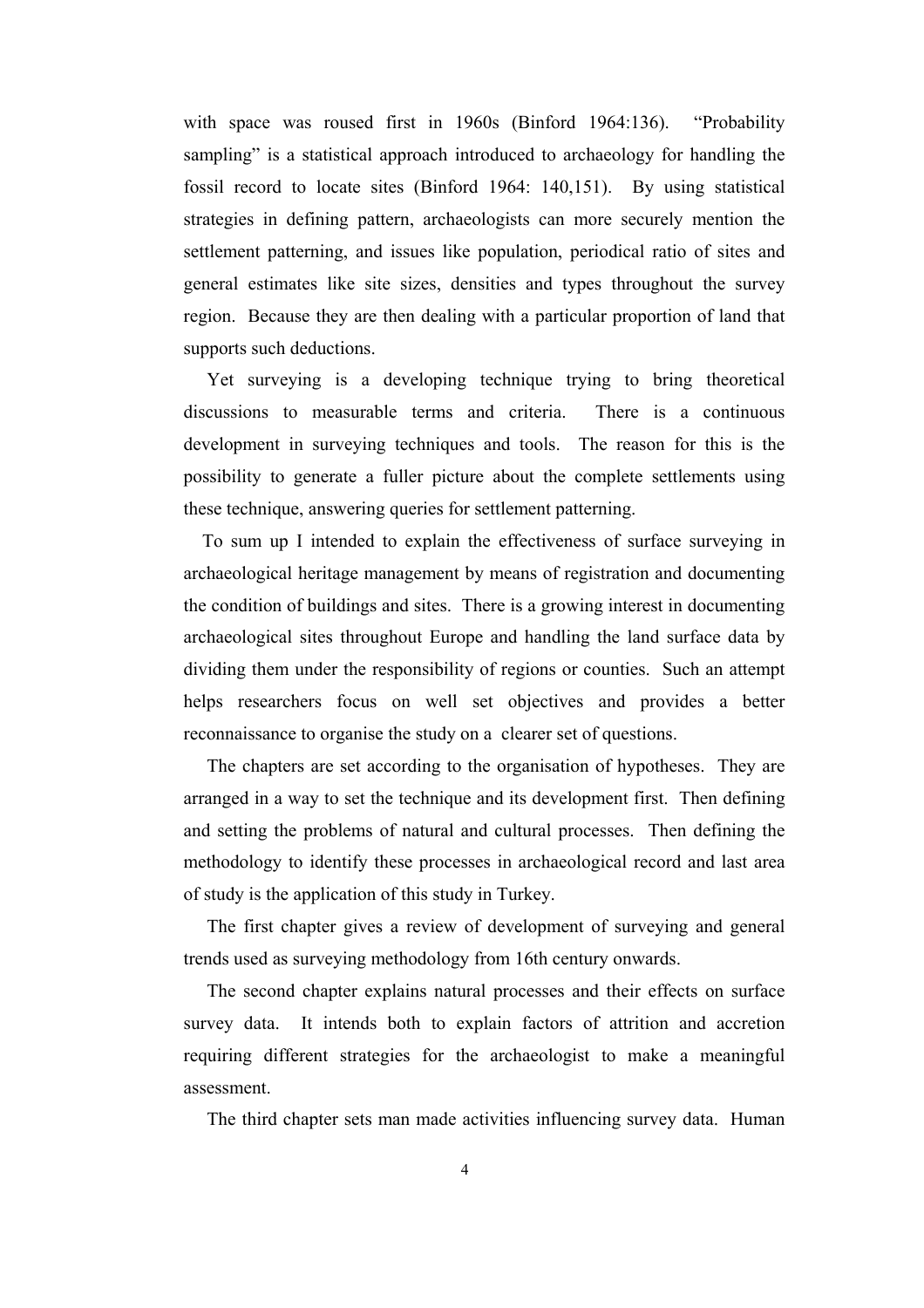activities are one reason in the altering of archaeological data. It is given under two sets: Formation of archaeological record and post-depositional factors of resettlement and ploughing.

 The fourth chapter identifies the methods relevant for archaeological surveying, including aspects of naming human activity spaces, statistical sampling and how visibility affects the data.

 In the conclusion provides an overview on operation of surveys in Turkey. There is a growing interest on defining the site boundaries and the amount of destruction caused by natural and cultural processes. The research of the processes are a result of the query of archaeology to determine the measurement of sites for spatial calculations. On the other hand, it intends to explain the reflections of government control over surface surveying.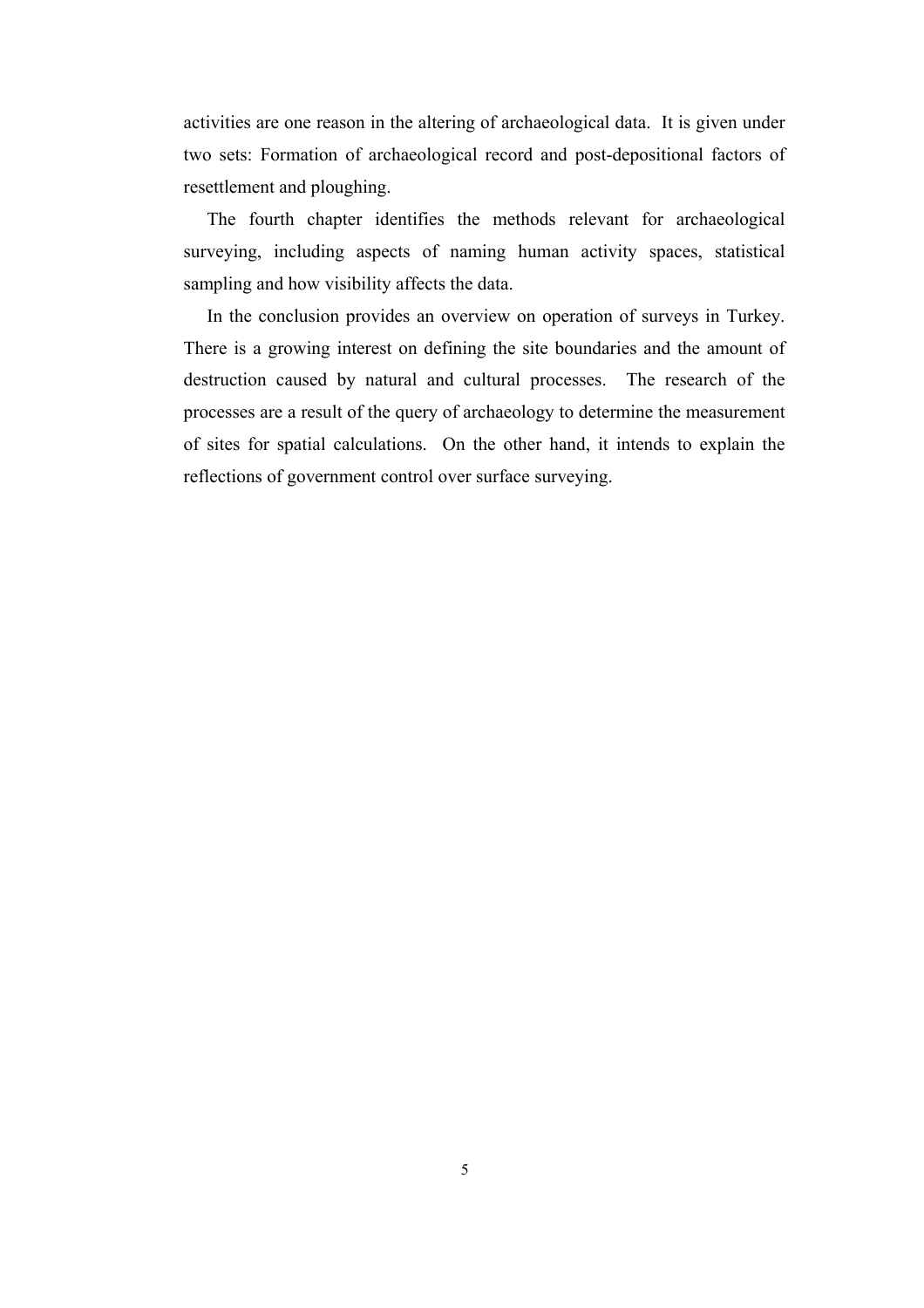### **CHAPTER II**

#### **LITERATURE REVIEW**

Archaeological research tries to explain human behaviour through material evidence and spatial organisation of human activities in settlements (Banning 2002: 7) and off-site areas such as hunter-gatherer camps, kill sites, rubbish disposal areas, irrigation channels reflect socio-economic aspects of human – environment interaction (Banning 2002: 11). Surface survey gives us idea about the prehistoric use of landscapes, settlement hierarchy, human behaviour (Banning 2002: 1) and provide quasi-statistical data, from the sample of artefacts. This data consists of samples of surviving historical surface material belonging, made of abraded pieces of non-dated sherds, that can even be modern, hence problematic. In counting, same sherd might be broken and becomes two sherds or many.

 Archaeologists should be aware of the character of the data used in statistical analyses, the effects of earlier formations should be considered and meaningfully related with the outcoming data (Tuna 1994: 623). Modern recording techniques fully rely on these factors. This requires knowledge of statistical techniques according to the needed situation, which recently can be provided by text books full of examples for situations that can be faced during an archaeological expedition. $<sup>1</sup>$ </sup>

Surveys begin in  $16-17<sup>th</sup>$  centuries with researchers like Leland and Camden as excavation prospection , a method to discover sites (Orton 2000: 68). Surface surveying was based on reconnaissance studies to previously acknowledged places. In  $18<sup>th</sup>$  century there was an attempt to relocate ruined Central American cities and in Europe there were visits to spots led by guides

 $\overline{a}$ 

<sup>1</sup> See Orton 1980, Shennan 1997, Hodder *et al.*1976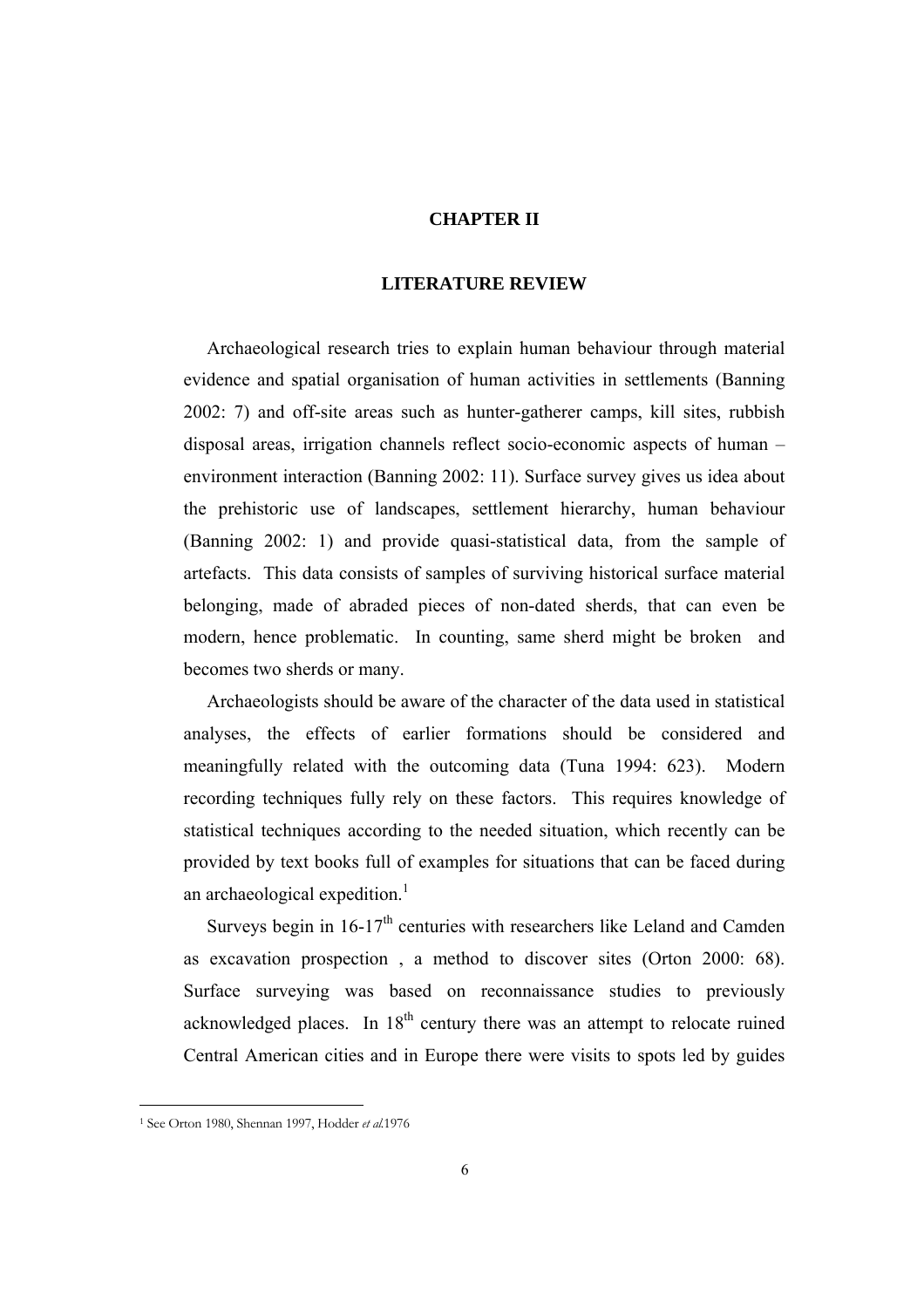and porters (Banning 2002: 2). This was the initiation to survey query, still used to register sites and monuments announced to city museums. In 1920s the methodology is defined by W. C. Clark in his guideline for amateur prehistoric lithic collectors where an arable land is chosen for study, and a systematic search is taken to identify high density clusters (Banning 2002: 3).

 Spatial patterning became a concern after O. G. S. Crawford detected cropmarks during the flights in the First World War draw the attention in Northeast Europe to landscape archaeology (Collins *et al.* 2003: 5). Europe is very adventageous for such studies, because it lies on an old plate and high amount of flat lands making cropmarks easily noticed. Landscape archaeology studies the interaction between human and environment focusing on farms, villages, burial monuments and ancient field walls and ditches (Banning 2002: 4, 13). Alfred Kidder, one of the leading American anthropologists, used these methods in his survey of nine river drainages in Southwest America (Collins *et al.* 2003: 5).

 Systematic surveys especially took the advantage of mechanical agriculture replacing old ox-ploughs after 2<sup>nd</sup> World War. The soil is cut deeper and therefore obstrusion of material above the ground becomes easier. South Etruria Survey (J. Ward – Perkins) an early investigation, considered changes in character in pottery assemblages and density distribution of off-site material through time to gather data about hunter-gatherer activities (Stoddart *et al.* 1991: 142). The survey were considered every scatter as sites and the attempt to define population level (Keay *et al.* 1991: 129). This of course is a major weakness. Because activity areas are not confined to sites and population assessments are directly dependent on the number of sherds. Contributions of attribute characteristics of activity areas now help us better to understand the nature of activities taking place in a specific area.

 The idea of covering a region to understand settlement patterns brought new aspects to the methodology and interpretation, Virú Valley survey (Willey 1953) in Peru constitutes an early example for such surveys. The quest of estimation of settlement densities and numbers rose with the search of settlement patterns (Renfrew *et al.* 1991: 28) trying to provide analysis of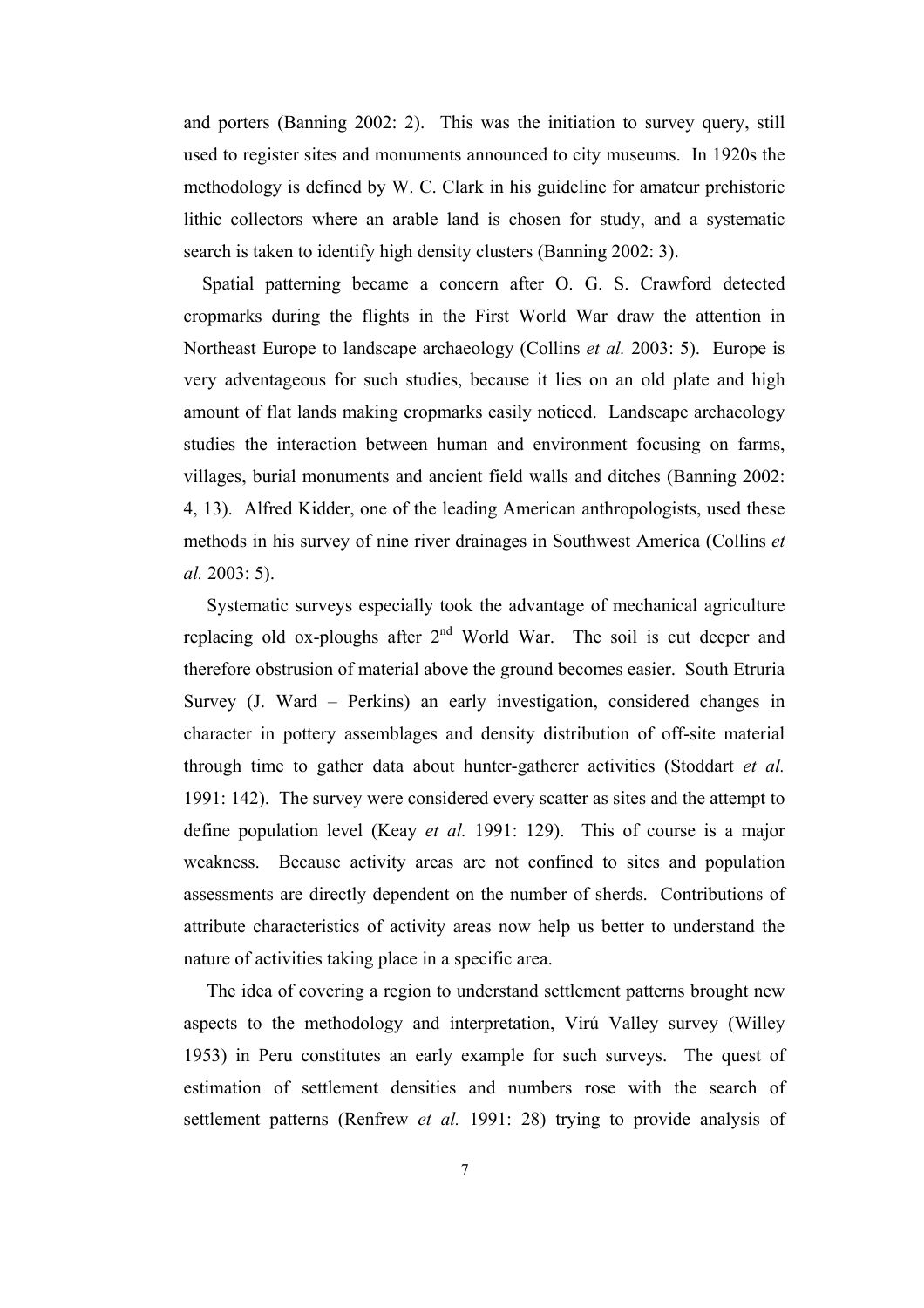settlement patterning, subsistence, population and density with temporal, functional, ecological and social questions (Banning 2002: 5). Consequently a fuller picture of distribution maps were possible to draw and pulled the attention of archaeology to the formation processes rather than art historical concerns.

 The problem of associating fossil records, in other words surface scatters, with space was raised first in 1960's (Binford 1964:136). "Probability sampling" is a statistical approach introduced to archaeology for handling the fossil record to locate sites so as to represent culture development and change in settlements (Binford 1964: 140,151). However the sampling was a tool to cover larger plots just by surveying a low percentage of spot sites (Binford 1964: 154) and provide representative deductions from a region (Orton 2000: 68).

 Post-processual view sees site as the basic survey unit that bounds the activity area and that according to D. L. Clarke it is the beginning of the 'loss of innocence' in archaeology. Richard Bradley suggests that it corresponds to a 'loss of nerve' in TAG group. Some of these methodologies and theories have their own validity in post-processual thought. 'Good survey requires a flexibility of mind and a willingness to solve new problems as they rise', therefore the strategy is not only a recipe to apply to each study, rather a strategy to be taken according to the character of the yielding data (Millet 2000b: 92). Also the postprocessual archaeology is interested in mindscapes "trying to see surveyed landscapes through the eyes of past occupants" (Bintliff 2000c: 8) by the outsider concept "understanding of the longer-term development paths to that inner world of "mentalités" (Bintliff 2000c: 7).

 This was a clearcut change in understanding and identifying spatial organisation of human activities. Actually this was a gradual change rather than an abrupt one. Its phases are the observation of traces for settlement units with aerial photographs and the maturity of theoretical discussions and followed finally by the application of statistical strategies to measure formulations of surface assemblages to allow new studies.

 There is a great change in location and collection techniques in the last three decades. The type of surveying is very important to set depending on the type of question asked, and the way the data is going to be analysed. There are two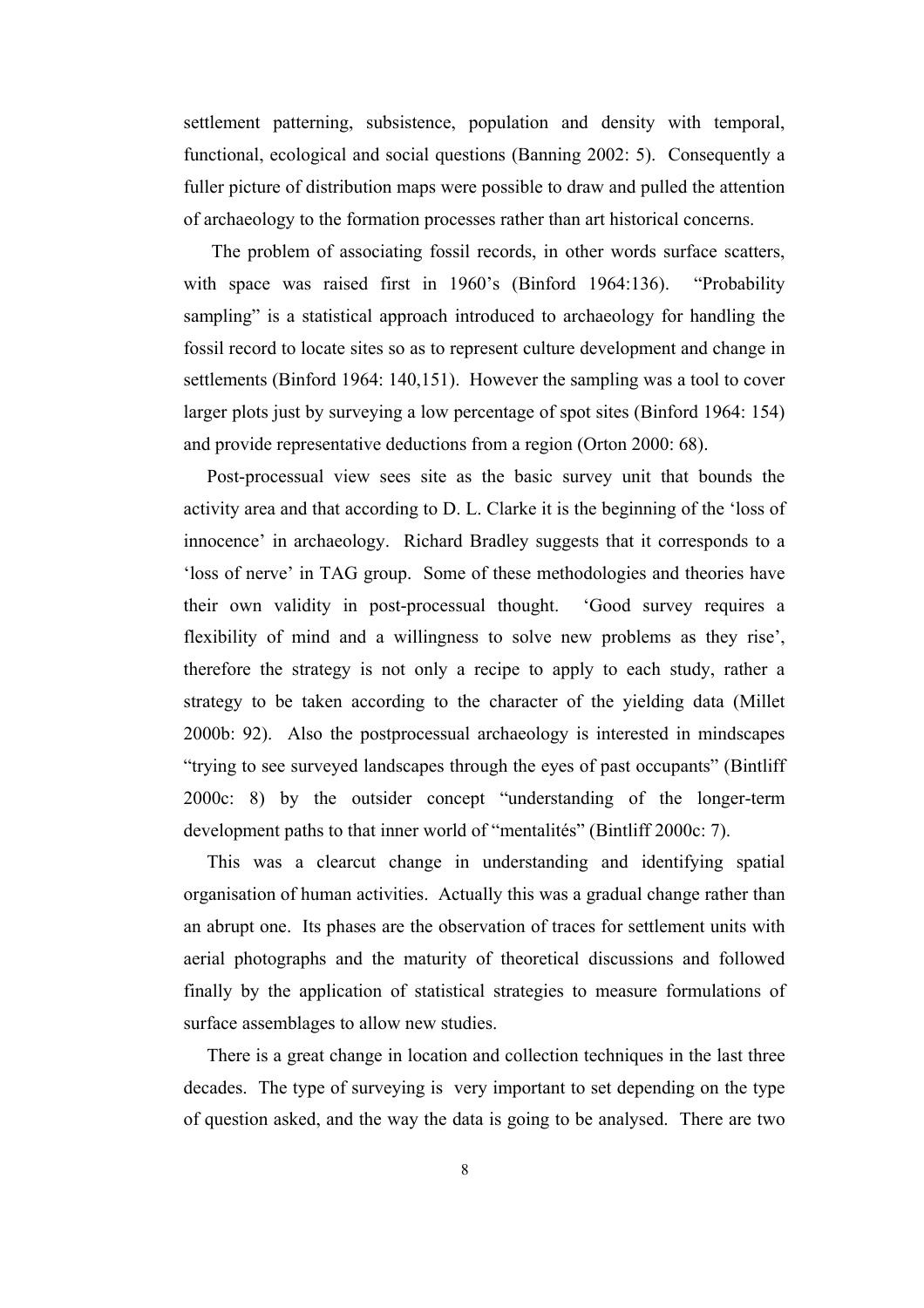types of surface survey, depending on the area to be covered and the quantity of reconnaissance provided by previous studies and archaeological literature. These are extensive and intensive surveys. A region is first surveyed for locations with an extensive survey and later intensive survey is followed to cover spatial patterning.

 All New Wave surveys require extensive fieldwalking, recording off-site material as well as onsite; periodical phasing of materials on site to access fluctuating site sizes (Bintliff 2000c: 3). On the other hand a branch evolved from theoretical developments helped archaeologists to formulate their interpretation through social and economic systems. Behavioural signs left by humans can be related to activity patterns. Hence the emergence of necessary terms "on-site, off-site and non-site scatters" are borrowed from anthropological surveys (Keay *et al.* 1991: 129), which can be related to ploughing, manuring, ditch digging or habitation spaces. This concern grew in two directions: The first focus was on whole landscape using aerial photographs, not individual sites to get a picture of social and economic context. The second, focused on site formation processes, ploughzone scatters and its relation to subsurface (Keay *et al.* 1991: 130).

 Extensive surveys cover large sampling areas, stratified according to geomorphological characteristics and divided into broad transects with systematically fixed sampling points (Van de Velde 2001: 30). These are landscape based, rather than site based surveys along with geophysical and geochemical prospections in gridded analytical treatment of artefact quantification for disposal pattens and their survival rate and other patterns occurring on the phough-zone are the recent concerns (Bintliff *et al.* 2000b: 1). It is especially a good technique, where soil visibility is very low, and where sampling points can be cleared from all sorts of vegetation (Van de Velde 2001: 34).

 Minnesota Messenia Expedition in 1972 (McDonald and Rapp) depended on grab and judgement sampling. It is a pioneer extensive survey in new wave era, in which reconnaissance was based on visiting the informed spots by jeep and stratification of the region surveyed with geomorphological concerns (Alcock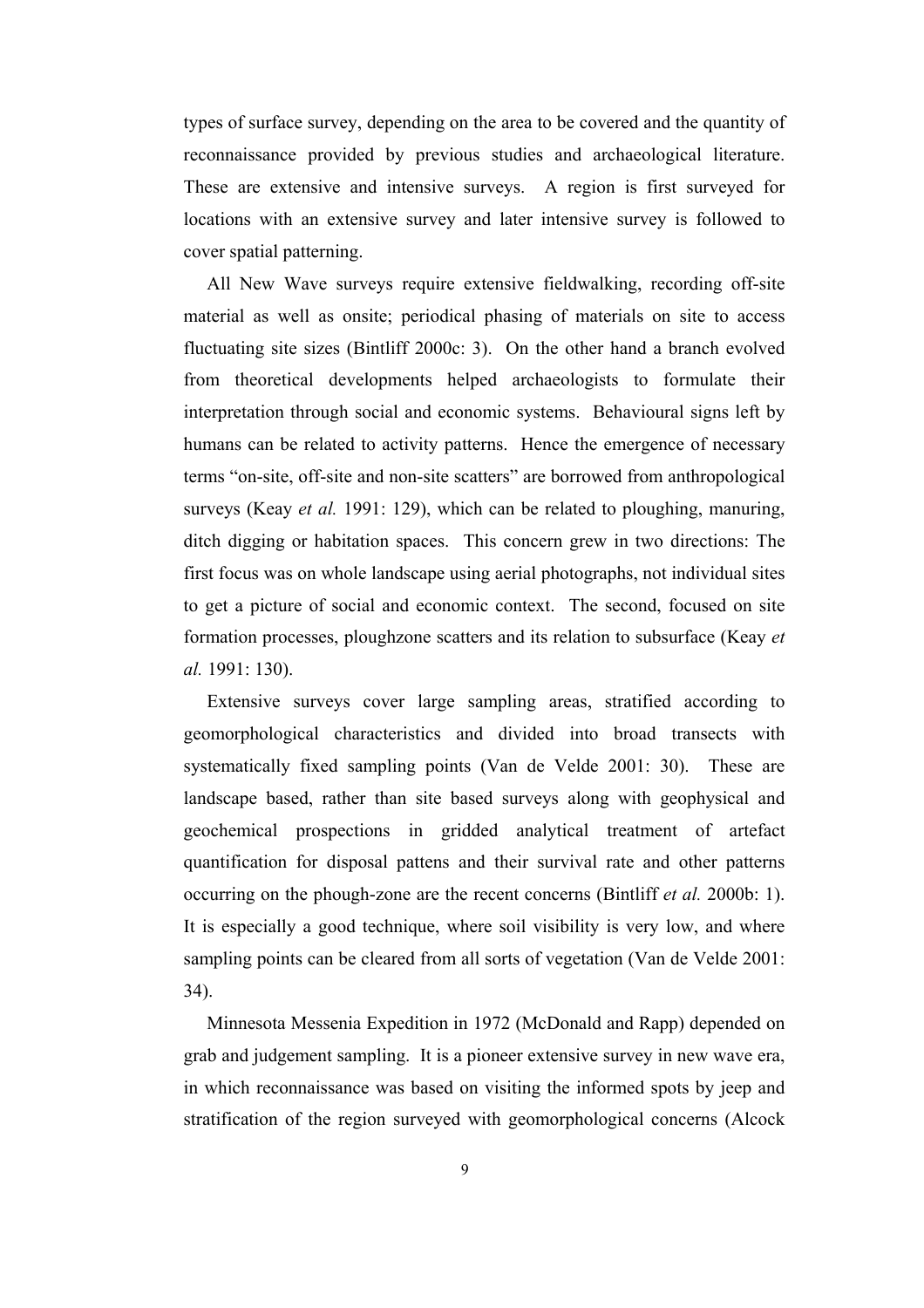2000: 1). This study was concerned with archaeological heritage management, sophistication in data collection, strategical landscape zoning and settlement studies. It, first of all aims, conservation and non-destructive method encouragement (Bintliff *et al.* 2000b: 1).

 Extensive survey may present some biases which are taken up in intensive surveys from concentrating on some regions related to the stratification of the land into ecological zones. This causes arteficial knowledge barriers in the design as the obstruction due to visibility or geographical obstrusive elements.

 1975 onwards intensive surveys take place. One other concern with the new scope intensive surveys is the 'insider' approach, the phenomenological perspective of ancient mentalités dialogic with the 'outsider' behavioural approach through the landscape. This is to model 'community areas' or 'Siedlungskammern' through the landscape in different period as a part of landscape analysis. This way a fuller spatial analysis of archaeological data is achieved (Bintliff *et al.* 2000b: 2).

 Extensive surveys for site recovery are followed by intensive surveys by first recording entire land surface material in the surveyed zone and the character or the debris, and computer aid to analyse surface material as GIS and multivariate analyses (Bintliff *et al.* 2000b: 2). Intensive surveys started in late 1970s in Greece (Jerry van Andel, Curtis Runnels, 1987), where the entire landsurface was close-order fieldwalked to define site sizes and types. Intensive systematic surveys begin and bring together the quantification of off-site and low density scatters. Boeotia survey introduced clickers for counting sherds, but this way all assemblage was counted not considering their dates. Hvar survey followed a total collection, where all artefacts were bagged. Although such quantification is not common, yet Gallant's recommendation on regional visibility and density is widely used throughout surveys. In Hvar all artefacts are quantified and weighed from 10 X 10 m grids from surface and subsurface. The concern on how much area covered by surveyors, Hvar covered less than a km in one season, whereas the speed of surveyors differ according to the intensity of the survey (Fentress 2000: 44).

The information also contributes to analyses on settlement hierarchy and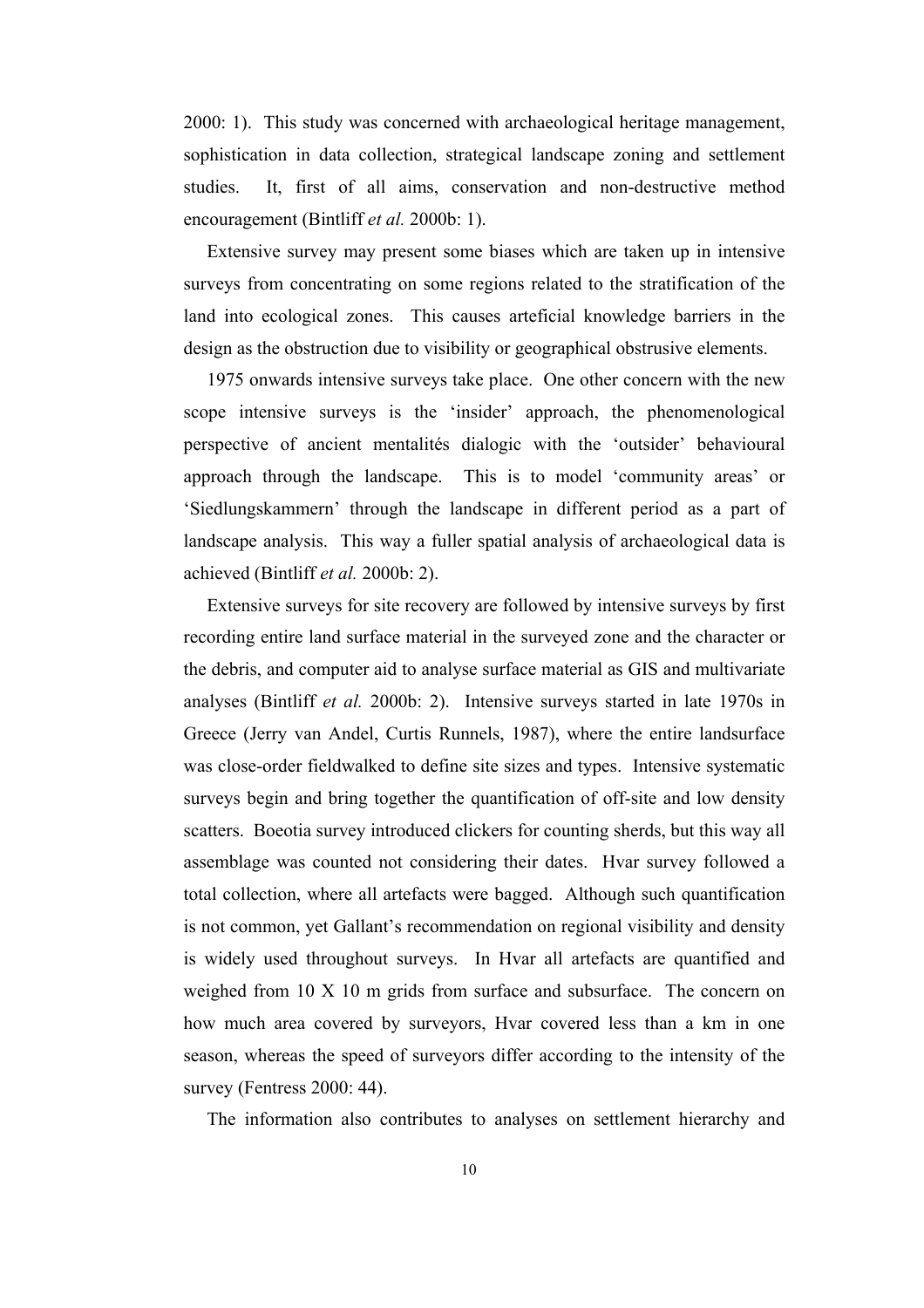land utilisation. The specialists were not adequate in all periods, therefore periods out of focus were either represented with a few sherds, usually not dated correctly. This is also still true for almost half of the pottery in medium size specialists surveys (see the section on sampling). There is a pitfall also considering periods that pottery was not used as much as other periods to be underrepresented.

However the lack of new wave surveys along with the novelty in methodology and interpretive essence by the provided survey data are:

- 1) The omission or inadequate nature of data on periods apart from the focus,
- 2) Contemporaneity relying on broad phases of several hundred years' length,

3) The neglection of vestigial sites, obscured sites and sites that appear episodically on surface,

4) Inability to represent scatters with occupational phases for small frequency periods,

- 5) Social and economic inference across entire landscape is limited,
- 6) No interpretation on phenomenological perspective (Bintliff 2000c: 3).

 Together with the data on size, density, wear of artefacts; archaeologists are also interested in the context of artefacts. There has been a shift from locating sites to defining settlement patterns through time and also locating archaeological landscapes. Landscape archaeology is a complex field of investigation applied to unique, colossal, stratified studies equal to urban archaeology. Landscape archaeology is composed of all applications, methodologies and technics of surface archaeology.These technics are (Cambi  $2000 \cdot 72$ 

- 1) aerial photogrammetry and remote sensing,
- 2) geographical prospection,
- 3) paleoclimatical research,
- 4) drilling and shovel tests,
- **5)** all types and intensive recognition (Cambi 2000: 73).

 Novelties following mechanical agriculture have brought the methodology to a refinement, where 10 or 15 m² grids are used as units of analysis. It becomes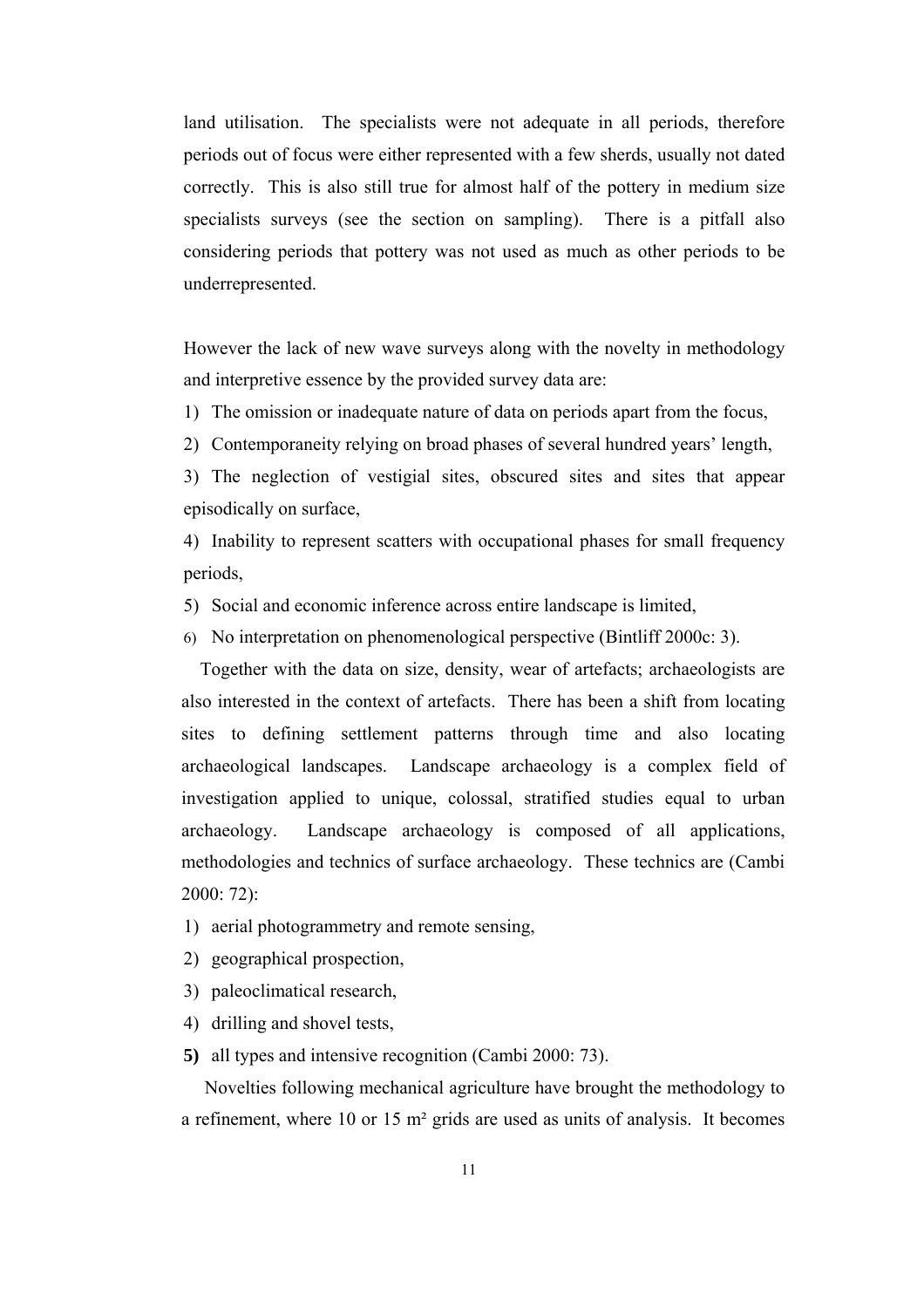extremely intensive using geophysical techniques we can even trace the outlines of the subsurface structures (Collins 2003: 63-94). Besides using magnetic susceptibility (Collins 2003: 94) archaeologists can firmly identify middens and habitation areas, which can together lessen the amount of destruction stemming from excavations.

Site boundaries are important for settlement patterns, and the theoretical framework is therefore an initial act for determining techniques for surveying. Practical implication only develops under the enlightment of spatial analysis techniques, to see their availability considering natural and cultural processes. Experimentation and computer simulations are techniques to set the practical implication from these studies.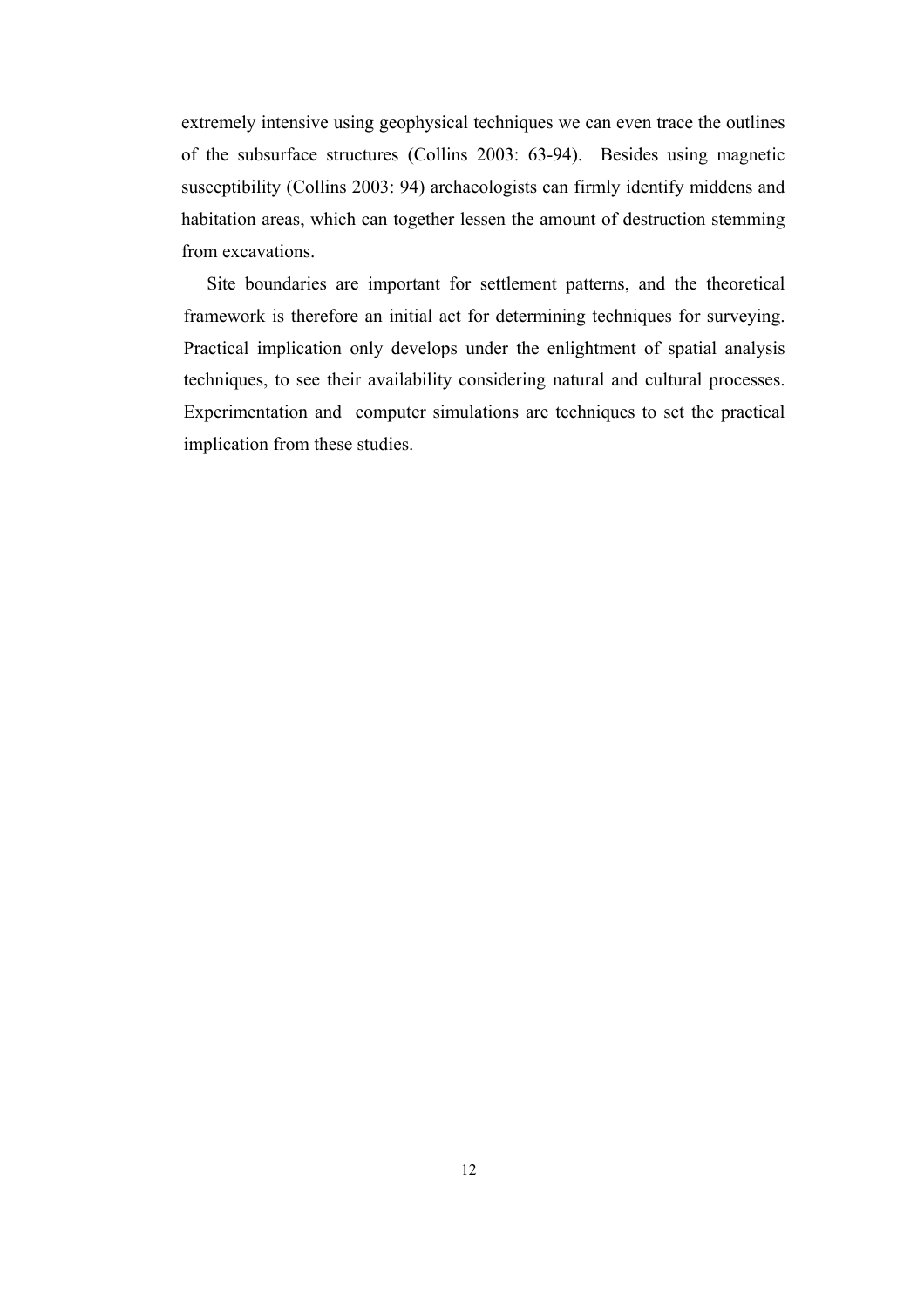### **CHAPTER III**

#### **NATURAL PROCESSES**

 Wind, flood and rain erosion; alluviation; horizontal ploughing; burrowing animals; plant root and vertical movement of artefacts are post-depositional events affecting data after abandonment (see fig. 1). The initial debris mound sits on a slope of 30º and accumulation first starts with in the building. As walls are eroded a movement starts from inside to outside (Kirkby *et al.* 1976: 231). They influence the survival rate in response to natural factors, which may cause swifter deteriotation than other conditions. Vertical movement is the cause for obrstrusion of pottery on the surface as a result of biological turbation, freeze and thaw action, as a response of cyclic expansion and contraction of clay (Schiffer 1987: 280).

 Natural processes are first diversified into two broad groups the subractive (slope gradient, time, climate, vegetation) and additive erosion (aeolian, colluvial and alluvial sedimentation). Apart from additive and subtractive processes others processes also cause vertical displacements. But if all these patterning can be distinguished analytically, the management of these problems can be a matter of issue (Boismier 1991: 15). The density and slope gradient help to calculate through "uni", "bi" and "multivariate" combinations a pattern and its erosional or depositional attributes (Boismier 1991: 18).

 Geomorphology is an important factor acting on exposing and screening prehistoric material. Preservation and discovery of sites depend upon configuration of exposure of preserved fossilised landforms on the correct stratigraphic level. Sand dunes redeposit artefacts and alluvial fans conceal them but leaving swathe cuttings for their obstrusion. Erosion has been studied both in the field and in the laboratory conditions (Mallone 2000: 100). Results confirm Kirkby's.

All these intensive surveys suffer from biasing factors as geomorphology,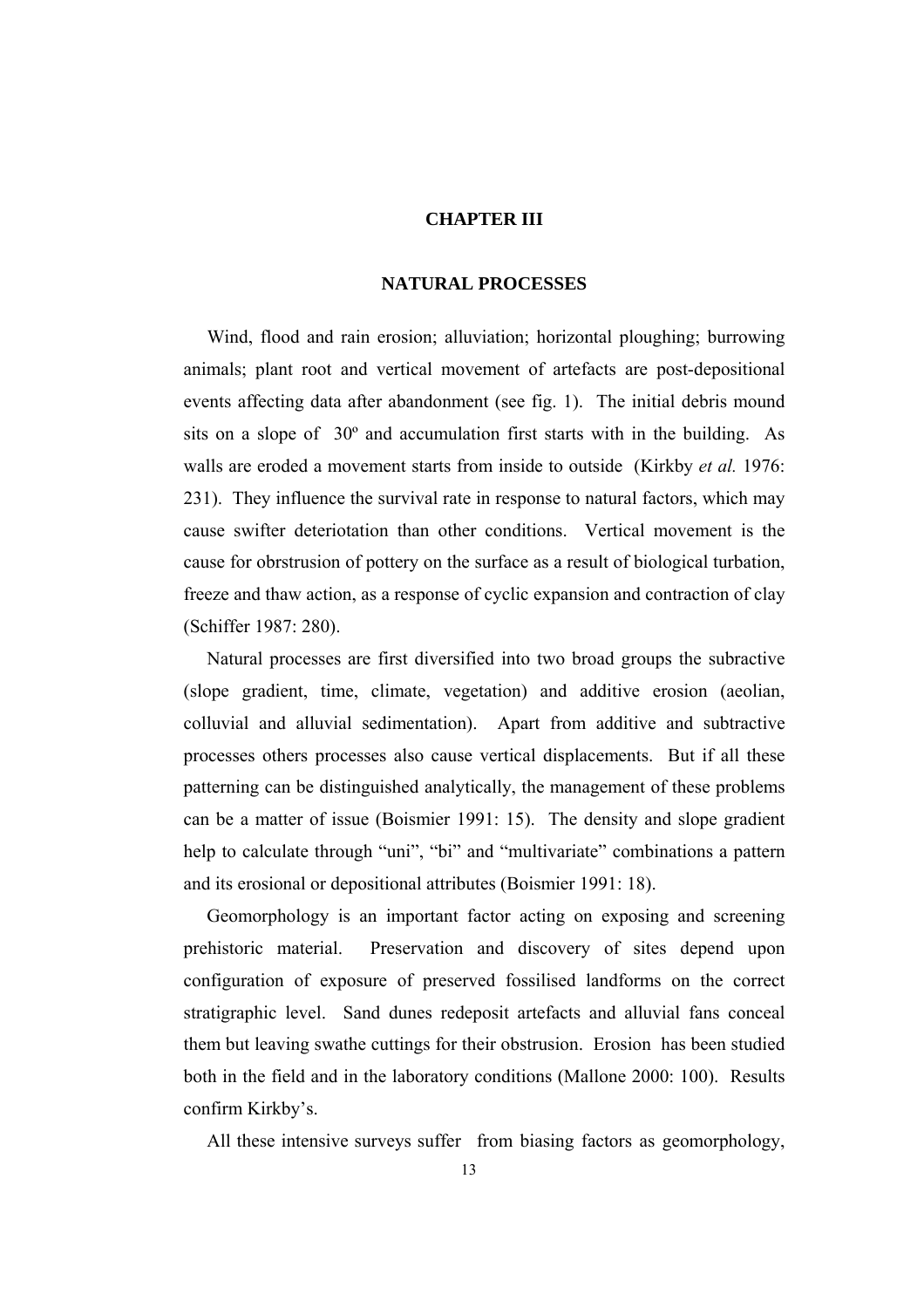fieldworker's recognition and weather conditions. However it is not always to account for all these biases in measuring site size. Topographical constraints are helpful to limit site sizes. They are usually registered by a few sherds (Mallone 2000: 101). In Calabria sherd size was to assess non depositional processes, just like in Polesine, where they used for determining surface rubbish pits.

 Geomorphological problems brought strategies to be integrated with excavation. In Kephala survey, it is overcome by observations of surface and subsurface material. At San Marco Survey, it is followed by excavation, where large size pottery distribution in excavations occur in dispersal position in the upper ploughsoil. Alto-Medio Polesine – Basso Veronese Project (Fabbrica dei Soci) was concerned on by combining aerial photos, stratigraphy, sediments and phosphate level analyses. Also remote sensing techniques (resistivity, magnetometer, and ground penetrating radar) can be used to understand subsurface processes (Mallone 2000: 101).

 Two processes; displacement and attrition (decomposition of sherds) are discussed. Abrasion is a general problem faced in the surveys. The information on the abradability is important to see the duration of taphonomy and the character of the material. Decoration, finishing and form have impacts on abradability. In Riu Mannu Survey, texture and fabric were the main focus in analysis. Better fired, artefacts are more probably survive in ploughsoil (van Dommelen 2000: 27). Agricultural practices like terracing, setting dry wall around the field or removal of large artefacts like tiles and amphora bodies (spietramento) should also be considered. Collection strategies and visibility as well as occurrence and preservation of pottery are important (van Dommelen 2000: 28).

 Attritional processes result from fluvial and aeolian abrasion (Schiffer 1987: 273), patination caused by sand-blasting, erosion and chemical reactions (Schiffer 1987: 274). The post-depositional accretion are as a result of caliche, accretional desert varnish and accumulation of lichens (Schiffer 1987: 278) that brings analysis under laboratory conditions.

"Attrition"is a process which act destructively upon artefacts. It can not only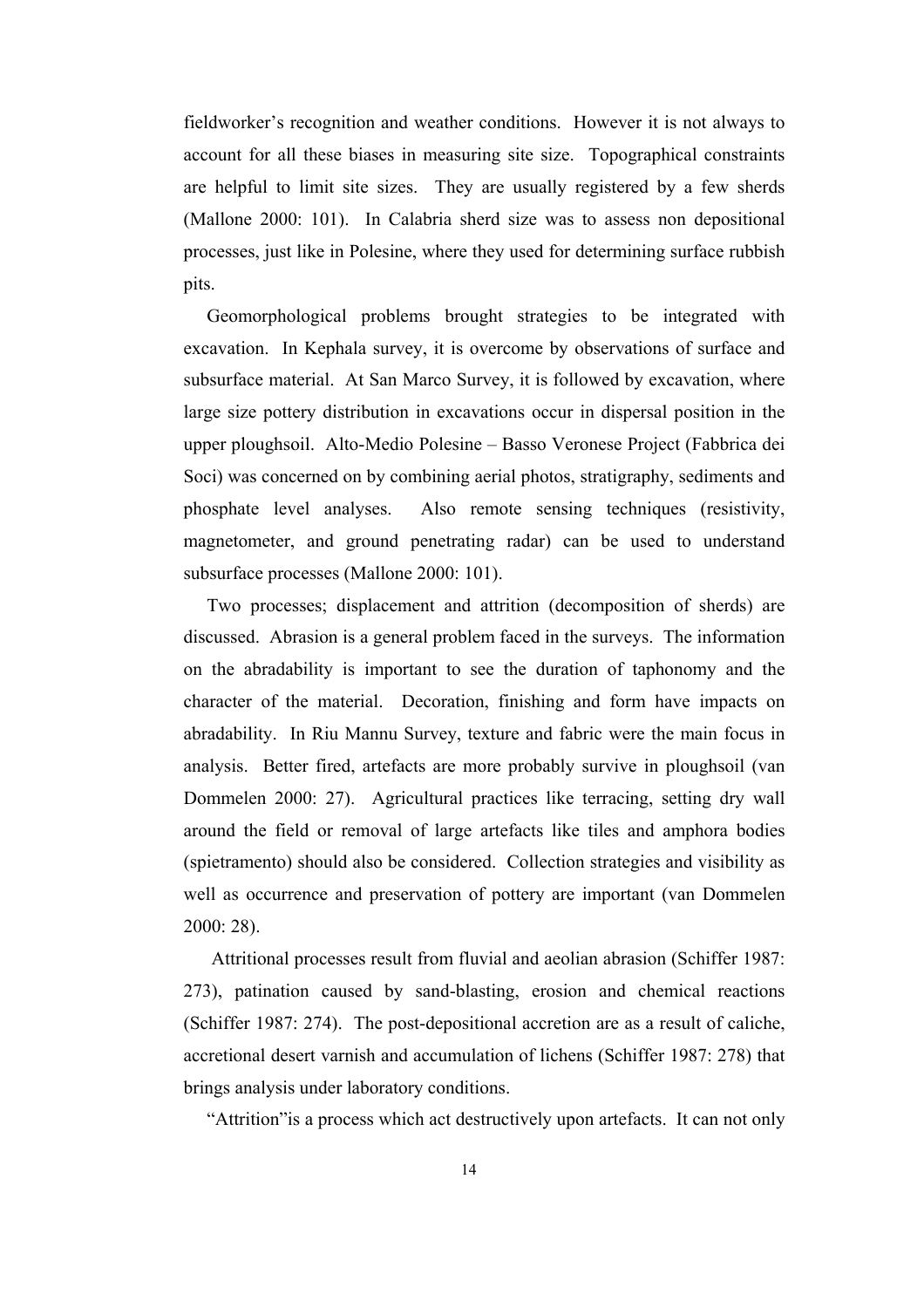alter the total quantity of sherds which survive, but the composition of an assemblage as a whole.

 "Displacement processes" involve the physical movement of artefacts within the ploughsoil. It can also alter the composition of surface scatters if acting unevenly in exposing certain materials or parts of an assemblage. Attrition and displacement blur and destroy characteristics of the assemblage. The impact of attrition is studied in the Laboratory of Traditional Technology in the University of Arizona to understand the nature and breakdown rates of pottery. This study showed three important processes in ploughsoil as impact, abrasion and frost wedging (Taylor 2000: 19).

 Abrasion leads to deformation and removal of material on the surface through mechanical contact, scraping, sliding and striking action of an abrader. In ploughsoil, the factors are soil particles, other objects within the soil and the surfaces of tilling equipment. The affect of abrasion does not alter the object so much, however the damage on the surface makes them undatable. When considering a site within its lithology, microclimate and agricultural regime the study becomes more plausible. Abrasion resistance or abradibility also depends on the strength, size, shape, porosity, temper, cracks and voids, shape and surface of the ceramic. Among these firing temperature and duration has a greater impact on hardness (Taylor 2000: 19). Marked convexities as rims, edges, handles and corners are more easily abraded. Surface treatment is also a factor affecting the amount of abrasion. Reasons for abrasion are agricultural machinery, freeze-and-thaw action and trampling on site. Four factors cause break down: The impact strength, frequency of impacts, the compaction, or hardness of the substrata in which the sherd lies and the strength (impact resistance) of the ceramic itself. No measurement on stress from agricultural machinery or frequency (Taylor 2000: 20).

 Artefact size is important to consider in natural transformations, because the process may cause reduction in size and sort certain to be exposed on surface (Schiffer 1987: 267) Animal turbation also cause size sorting by bringing small size artefacts up when burrowing (Schiffer 1987: 269). Seasonal freeze and thaw cycles and swelling and shrinking of clay also helps exposure on the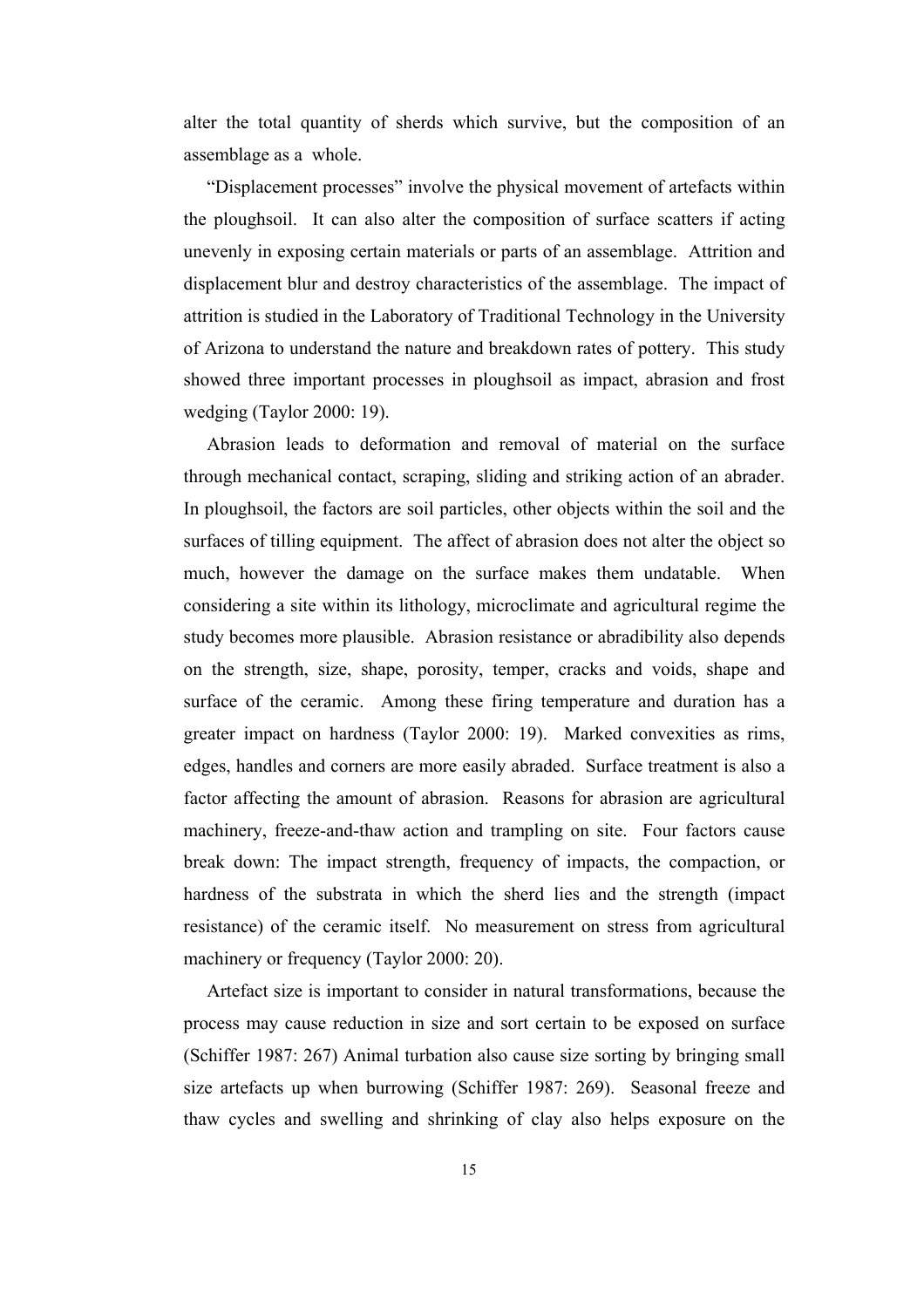surface (Schiffer 1987: 269).

 Frost action is the least known cause of attrition. Frost wedging caused by frozen porewater causes this, sometimes together with hydraulic pressure caused by flow ahead of the advancing ice. The factors affecting that are: firing temperature, pottery permeability and soil moisture. Freeze-thaw cycle is tested on laboratory in mid-west U.S. Pottery with 950°C firing and above are not affected after 10 severe freeze-thaw actions (Taylor 2000: 21). Unfired pottery is highly permeable, open pores, as organic and volatiles disappear porosity increases up to 800°C, later shrinkage and vitrification eliminates pores. Burnishing and slip coating although reduce permeability, may cause surface exfoliation from the core. Inorganic temper although good in highly fired sherds, the changes in expansion and contraction may cause crack especially in low fired sherds. Type of soil is also important in freeze-thaw action, vegetation and snow prevent freezing and porosity of soil, size of grains, thickness affect the velocity of freezing (Taylor 2000: 22). In practice the availability of water had great importance. The surface is not good for water reservation. Only fine grained, close to surface sherds, get sufficient and nuanced temperature differences. It has greater effect. Therefore porous sherds are affected by freeze-thaw and ploughing actions a great deal (Taylor 2000:23).

 Upward mixing is due to geomorphic and cultural accumulation. It adds new strata to sites and the interaction with earlier levels through cultural and natural processes cause upward mixing. Wet-dry cycles affect vertical movement in the upper 50 cm of the soil and the freeze-thaw causes coarse material. To assume polygonal pattern, whereas periglacial processes cause parallel stripes. Small random disturbances cause coarse material diffuse in all directions. But this is rather a slow displacement compared to erosion (Kirkby *et al.* 1976: 241).

 Using geological and topographical information, he divided the survey area into ecological zones. 3 level variation is sought: between collection units within each zone, between zones, between region; to see the location for settlements and industrial activity, and their associated assemblage.

 Natural processes are also important in identifying stratification in surveying units. Contributions from geography is used when looking for patterns so as to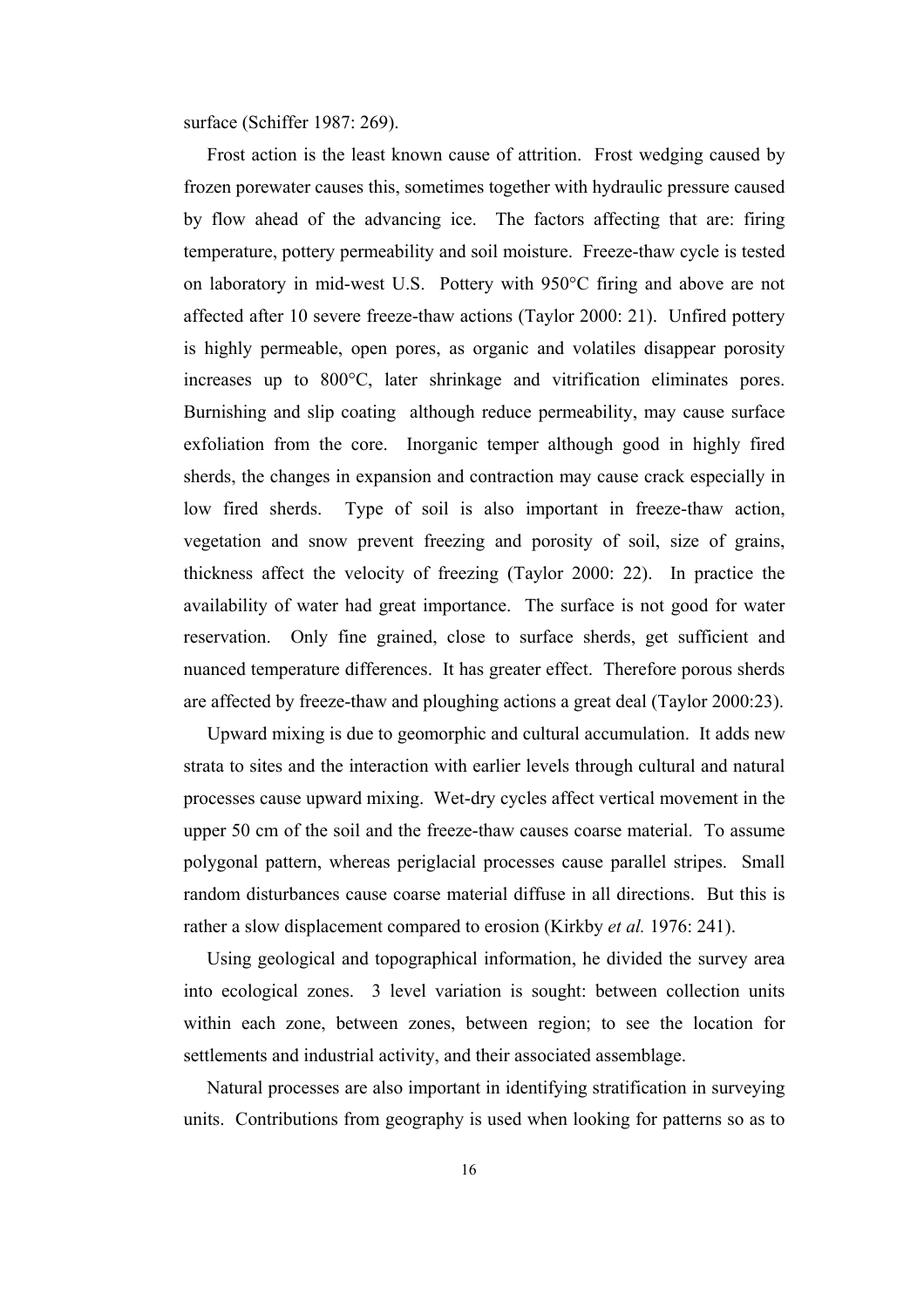identify evitable areas. Water, lithic source areas, timber, pasture and arable land are among these opportunities. Chisholm considered two sets of relationships. The first is in its land: Provisions of the area as arable and grazing land, water, fuel and building material and stability of the area for human settlement: Defence, bewaring flood and natural shelter can be considered under this issue. He quantified each in terms of cost to community water in 1 km proximity 10 units of cost, building material in 1 km proximity 1/10 units of cost. Sometimes unsuitable places are also inhabited. The second concerned the relation with outside world. We can again include defence, proximity to trade routes, urban centres, harbours, barren mining areas, military controlling spots can be considered under this issue.

Roberts has made a similar consideration of the factors deciding on the suitability for occupation. He diversified the concerns for finding occupation areas as intrinsic site qualities (desirable) and extrinsic site qualities (advantageous). Drainage (soil infiltration, slope), shelter and aspect (southfacing, wind direction) are the main concerns defining the needs required in a settlement. There is also the "land-cunning concept" consisting of factors humans in different periods. It is kind of "Zeit-Geist"which becomes desirable as a result of competition. Ecological factors are important to specify activity (Schofield 1991f: 118).

#### **3.1. Weathering**

 Weathering is disintegration and decomposition of (Cooke *et al.* 1990: 317) an exposed rock on surface by physical agencies as sun, wind, frost and thaw (Cornwall 1958: 76) and chemical infiltration (Butzer 1982: 76). Different types of materials have different characteristics of weathering and this way it is possible to make suggestions about the nature and depth of the deposit. This especially occurs if there is a change in its condition from the present environment (Cooke *et al.* 1990: 316). This factor mobilizes material from one place to another. Continuation of this process is resulted by an alteration called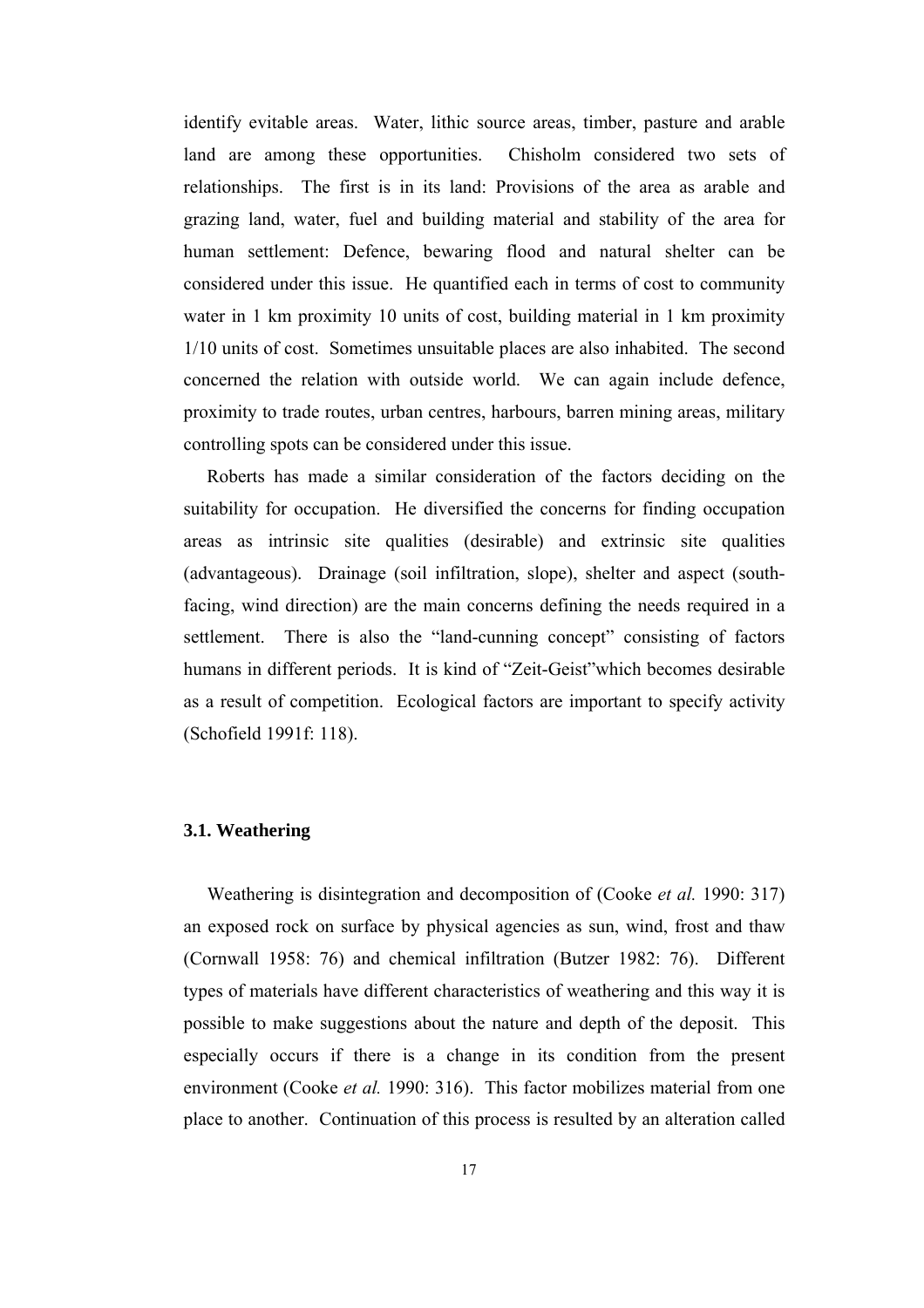regolith with is the loose and partially decomposed rock covering 90% of earth's surface and other unconsolidated materials (Butzer 1982: 35). The speed of weathering is controlled by three variables:

- 1) Lithosphere is the nature of parent rock, which covers its lithology, structure, crystal structure and assemblage of the parent rock
- 2) Biota is plant and chemical assemblage
- 3) Climatic conditions are athmosphere, hydrosphere and local factors as topography, drainage and watertable (Cooke *et al.* 1990: 318).

 Disintegration is caused by mineral alteration through physical factors and decomposition is a chemical action. Dry, cold weathers cause freeze-thaw cycle by the freezing and melting activities of water in pores and fractures. Dry, hot weathers on the other hand causes the evaporation of water and as it continues rising dissolves or oxidates acids (Herz 1998: 39). Rainwater containing athmospheric gases as nitric acid attacking minerals as potassium, calcium and sodium salts in rocks mostly leaving silica and silicates, iron oxides and other heavy minerals (Cornwall 1958: 77). Temperature and precipitation are the most important variables, but their amount of effectiveness in wathering depends on mean seasonal values and their amount of diversities among these values. Hot and wet weather trigger chemical weathering and high temperature diversities trigger mechanical weathering (Cooke *et al.* 1990: 319). The 9% increase during frost causes a 125 kg/cm<sup>2</sup> pressure during the change of state in water is then followed by thaw action (Butzer 1982: 36).

 The disintegration of bedrock forms the regolith, which involves unconsolidated materials of lithic origin called sediments and soils the mixture of sediments and decaying organic material (Herz 1998: 37). Semi-arid climates provide conditions for easy erodability (French 2003: 34) regarding the availability of both physical and chemical disintegration throughout the year.

 Also the same freezing and warming causes movement from bedrock upwards as a result of expansion and loosening movement of surface soil as it freezes (Butzer 1982: 38). In this issue the frequency of frosts in a year is more important than the mean annual temperature (Cooke *et al.* 1990: 319).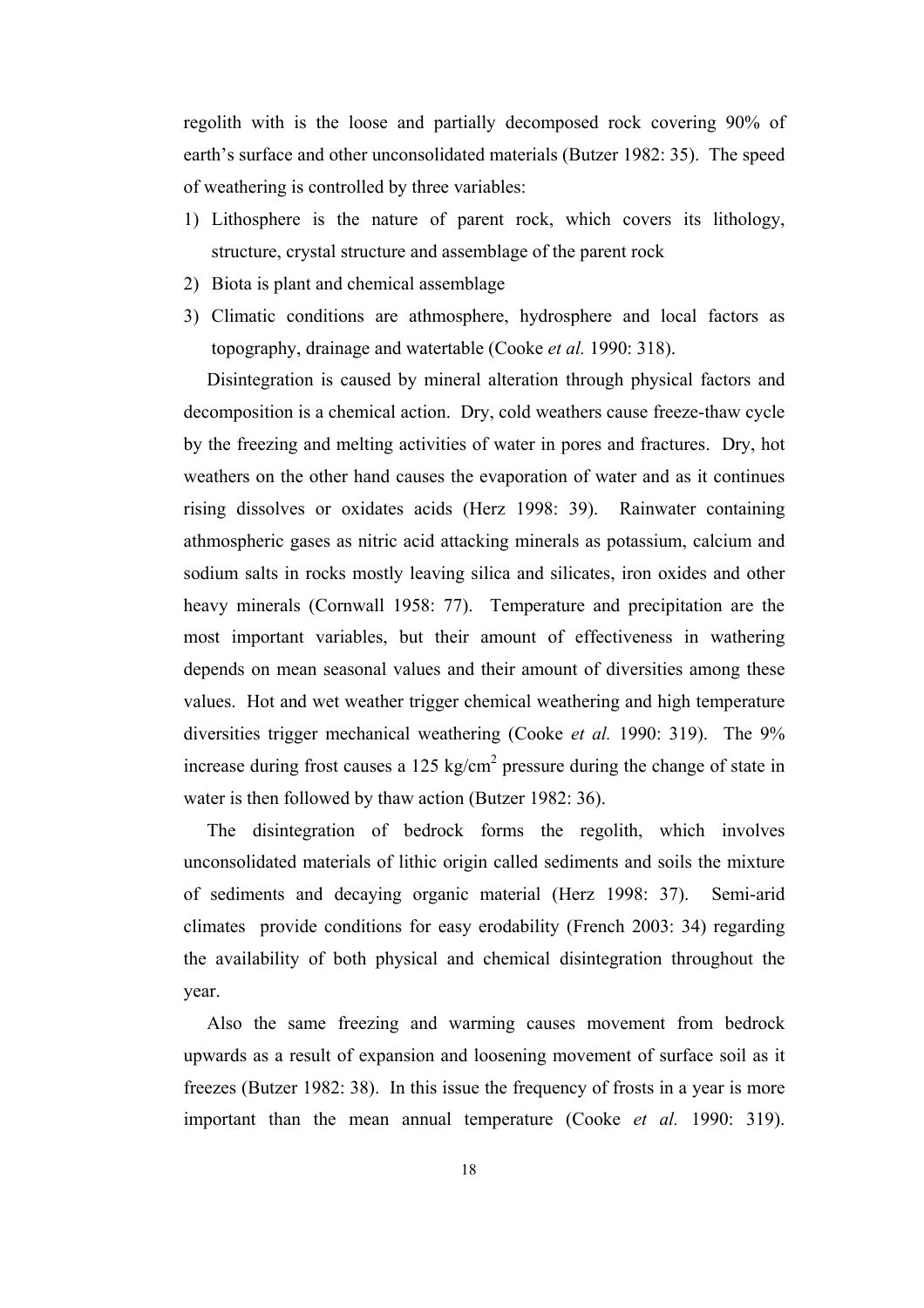Understanding the nature of this movement can help archaeologists to trace patterns of movement, and enlighten their strategies to search for archaeological remains of human activity.

 In tropical semiarid climates evaporation exceeds precipitation. Rainfall is low, and the temperature is high and seasonal. Organic content low. Physical weathering, salt weathering, granular disintegration is dominant in driest areas. Thermal effects possible. Low organic input relative to decomposition. Slight leaching produces  $2:1$  clays and  $CaCO<sub>3</sub>$  accumulation

 Sediments may occur in springs, caves, stream valleys, coastlines, slopes, dune fields, sheets of windborne dust or volcanic ash. Packages several different levels, one specific lenticular records is called facies (Butzer 1982: 44). Sediments are transported, deposited and subsequently altered as post deposition. This can also transport artefacts. Artefacts found where they were last used is called "primary context" and if removed it is called "post secondary context" (Rapp *et al*. 1998: 18).

 Events as erosion, sedimentation and soil formation are observed by sampling and matrices are formed for the entire site, correlation of these links to the regional lithostratigraphy and dated relatively (Butzer 1982: 69). In necessity also absolute dating can be provided from samples. Paleoenvironmental assessment by hydrological and sedimentational patterns, palynological and archaeozoological data are documented as an assemblage (Butzer 1982: 71).

Sediments in site formation are grouped under three headings:

1) Physiogenic processes relate to erosion, transfer and deposition within the site.

- 2) Biogenic processes are caused by domesticated and hunted animals, rodents, earthworms, snails, insects in a settlement; wasps, owls, bats, porcupines, hyenas, felids and bears in a cave.
- 3) Anthropogenic processes relate to biological materials, items derived from cultural objects, human alteration of geomorphic processes as minerals in soil. The impact of their process may be swift (Butzer 1982: 77). How severe is erosion? Monitoring of these events for the past is rather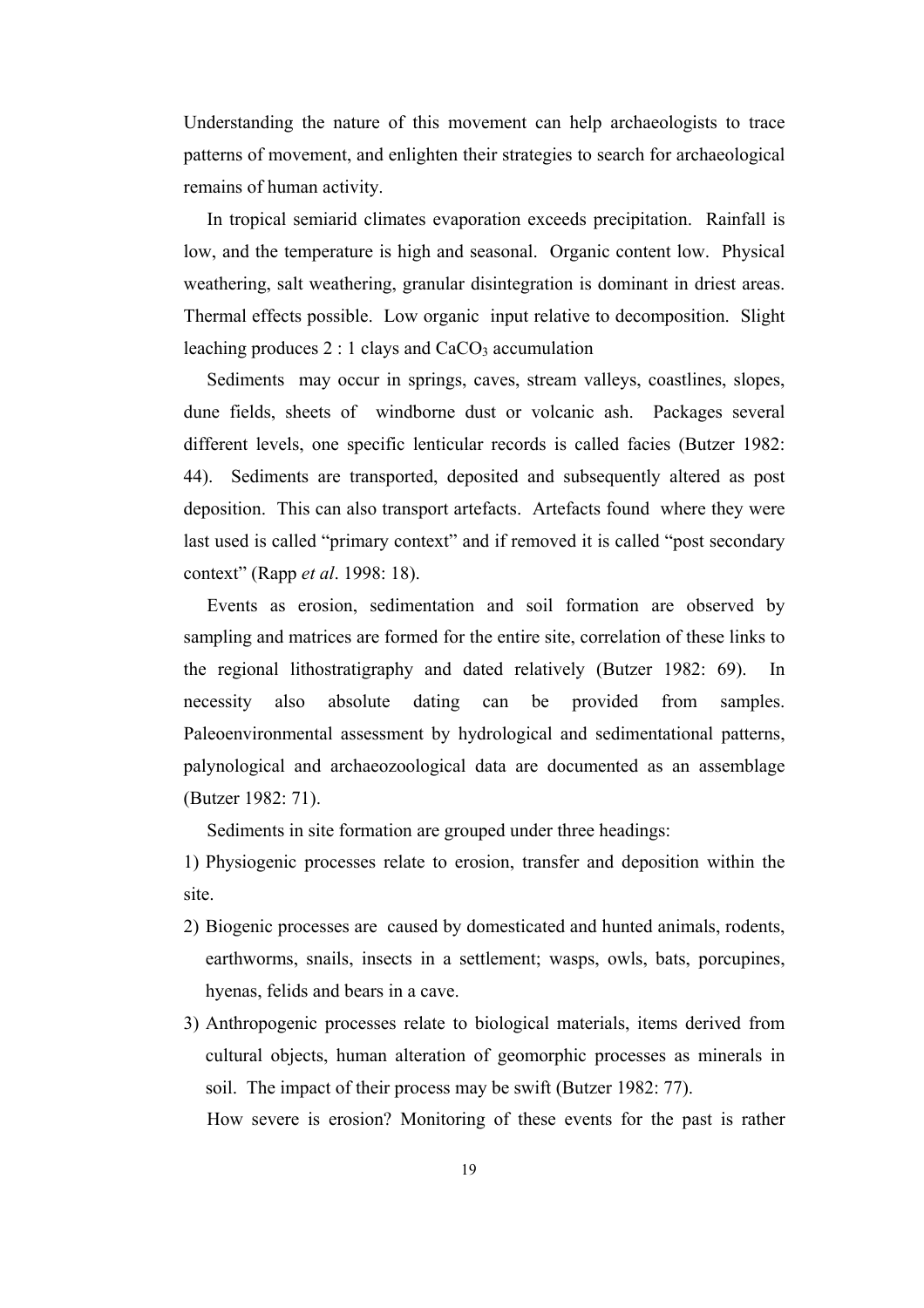difficult. The landscape is shaped by complex dynamic system of closely integrated processes, nature of colluvium and artefacts is the only data. Sediments sometimes involve stratified artefacts, which points to prehistoric erosion. Molluscs, soil micromorphology, granulometry and chemistry studies result that land clearance followed by cultivation took place in the area. Therefore downlands are mostly anthropogenic landscapes composed of manmade soils.

 The landsurface is mostly eroded. To reconstruct the past landscapes aerial photos were placed in GIS and they were used with other techniques to observe geology, pedology, landscape position. In Catena soil profile was reflected through changing topography. Rock weathering and lichen chronology was used to observe Holocene erosion and deposition. Geobotany reflects the soil structure, soil chemistry, hydrology and micro climate. Anthropogenic – the exploitation and the response (Given *et al.* 1999: 25).

 Off-site collection as well as on site collection is gathered. Although information on landscape is scarce, landscape processes and human processes occur together. For cultivation, rendzinas of Upton and Icknield soils from chalklands are preferred. Carsten series provides proargillic brown earth on Tertiary cappings of Clay-with-Flints, which are thick soils. Erosion causes soil loss from fields and double sowing is a new trend brought after that. There are however works of archaeologists as well as geomorphologists. Boardman's study is on erosion of the Sussex downs artefact distribution and redistribution are examined under this approach. Organic content, structure, fabric and water contents are taken up as determinants of erosion. And if the amount of clay is lower than 35%, it increases the probability of erosion. Medium-coarse silt of 100-130 µ are found to be more easily erodible (Allen 1991: 41).

#### **3.2. Effects of Water**

 Specific gravity or density is a factor affecting movement of artefact by hydraulic force and air and sort them on gravity and density criteria (Schiffer 1987: 269). Water transport (see fig. 2, 3) causes decrease in assemblage,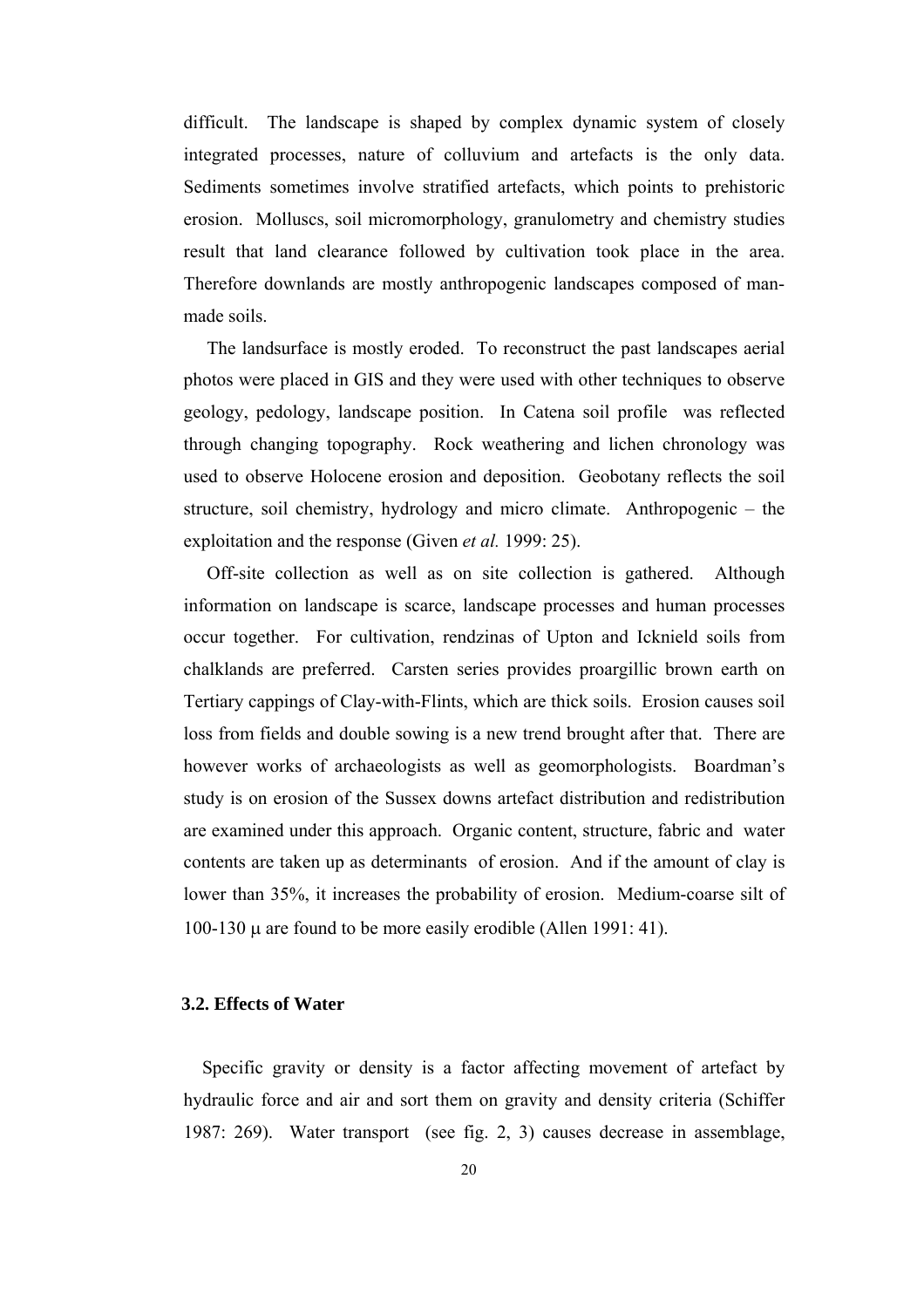round edge and uniform abrasion on the sherds (Schiffer 1987: 266). Sedimentary particles erode and are deposited on artefacts is related to the velocity of the running water (Schiffer 1987: 268).

 Rain-drop erosion is caused by the detachment of soil particles by splashing and run-off erosion is the transportation of soil with flowing (Cooke *et al.* 1990: 80). Soil erosion by water is mostly effective in steeper slopes with finer grained soils (Cooke *et al.* 1990: 83). Rain-drop erosion causes 90% of erosion on agricultural fields (Cooke *et al.* 1990: 84). Run-off erosion occurs as rain infiltrates the soil. It is at first rapid rain packing finer grained soils, then it becomes slower even leading to the saturation of soil and moves the soil with flow (Cooke *et al.* 1990: 88). Surface slope, surface length, vegetation and roughness are the factors affecting erosion through water (Cooke *et al.* 1990: 94-95).

 Riverine processes involve valleys and floodplains of autogenic and allogenic formations. Autogenic process is the infilling of storage sites, where as allogenic process is the influence of climate in deposition (French 2003: 25). Sediment availability and flood history are factors influencing the sediment deposition rate. High amount of flood and run-off are usually associated with change in land-use or other anthropogenic factors (French 2003: 26). Alluvial fans are typical for arid and semi-arid environments with high elevation variation, mostly consisting of sedimentary deposition and a low amount of stream channel deposits, resulted from cut-and-fill deposits (Rapp *et al.* 1998: 55). On slopes it may cause mass wasting if the gravity is high (Rapp *et al.* 1998: 55). In such climates valleys erode artefacts and redeposit or bury by sorting them (Rapp *et al.* 1998: 56).

 Hydraulic energy is an important component of lake deposits, sorting sediments according to their size, as high-energy coarse material accumulating on the margins, whereas fine material near the centre (Rapp *et al.* 1998: 57). Therefore artefacts, sorted by erosion, transport and deposition are more likely to occur in the coarse material zone, which is the margins (Rapp *et al.* 1998: 57).

Brown forest soil in this manner better with more porosity and organic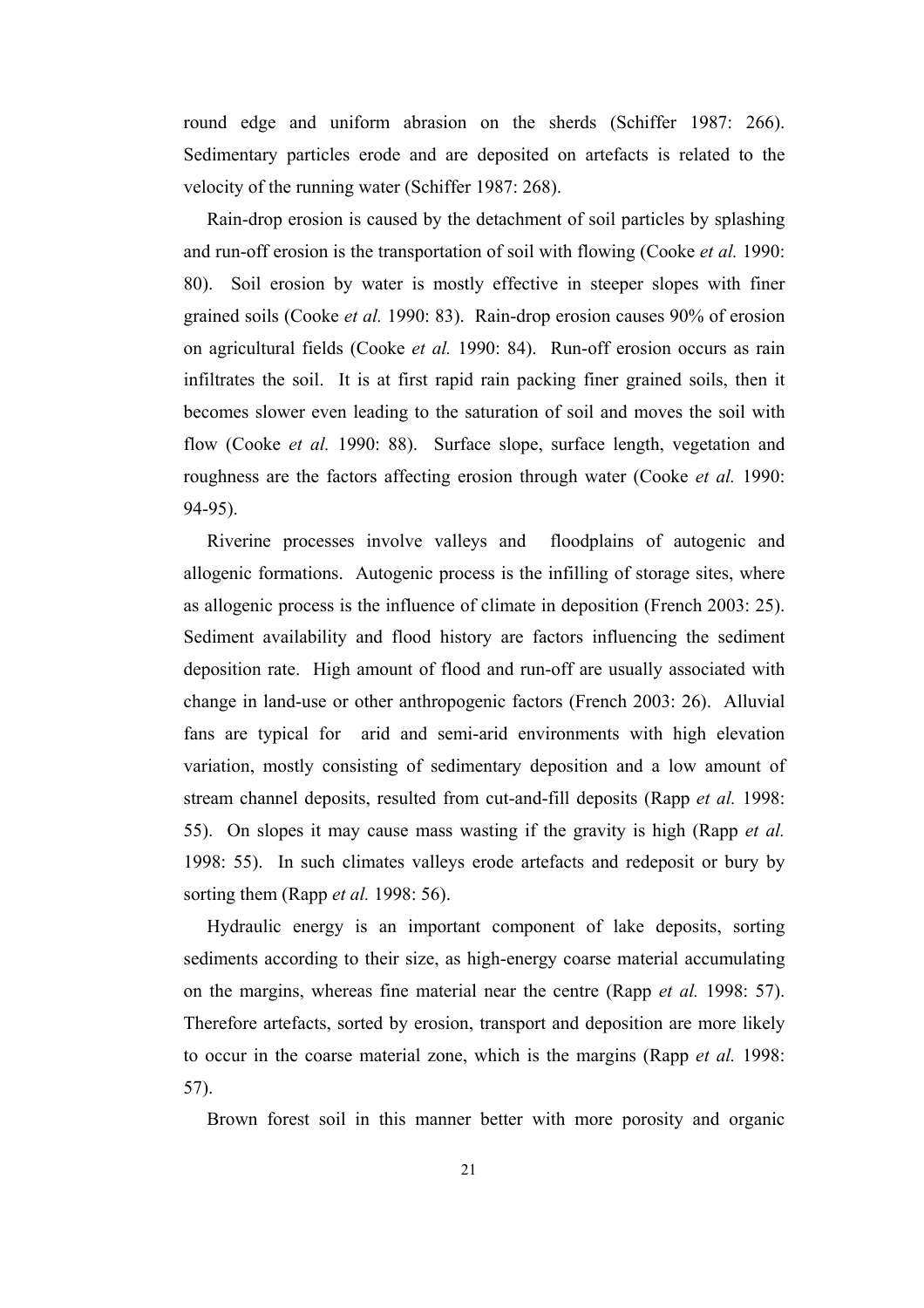material. On valley bottoms, gravel and head deposits exist. Fine material erosion occurs under gravitational conditions. Rain splash, hillwash, soil creep, tillage, burrowing animals and hoofed animals are among these erosional factors. Rain splash occurs when water flows overland as a result of exceeding infiltration. Sheetwash, rilling and gullying are all caused by this effect (Allen 1991: 43).

 Sheetwash acts suspending fine material sheet and coarser particle like soil aggregates move downslope. Chalk is also more mobile than flint in such a case. Channels don't occur in such a case. Rilling is a more powerful movement creating channels. Here soil type, slope, velocity and depth of water are important factors. This action from 3cm deep channels create fans and movement of coarser material (6-14 mm deep) occur on the fans. Events of higher energy occur less frequently larger rills are 17 cm deep and may exceed to a length of 150 m and 89 tonnes may be removed. These fans cause fans of 0.26 tonnes. Here up to 20 cm diameter stones may occur. Finer chalk and flint may move 500 m and silt and clay about 1 km (Allen 1991: 44).

 Gullies are permanent or semi-permanent rills, usually stripping all soil into channels of 0.5 m depth and more than 200 m in length. Gullying may occur as low as 4΄ slope and sheet wash down to 2΄ slope. The loosening factor of tillage effects fields more in this process. Under these circumstances ploughzone artefacts will be affected, sites may be denuded, or deposition may preserve sites (Allen 1991: 44).

 Sheetwash and small rills do not cause significant artefact displacement. However a regular regime will decrease soil cover and cause stoniness (stones per unit of soil). In such a case 3 cm erosion will be 3 cm additive for the receptive area. The 250 artefact for 1  $m<sup>3</sup>$  will be 167 per 1  $m<sup>3</sup>$ . As soil accumulates, the density of artefacts will decrease only after 3 cm dislocation density will fall to 2.50 and 1.67 respectively (Allen 1991: 45).

 However sometimes different geomorphological coexistence may hide extend of the site as deep sterile hill wash. Therefore part of the surroundings should also be included in the conservation zone (Barford 2000: 79).

In case of fluvial movements flat surface flint move downslope. 873 flints in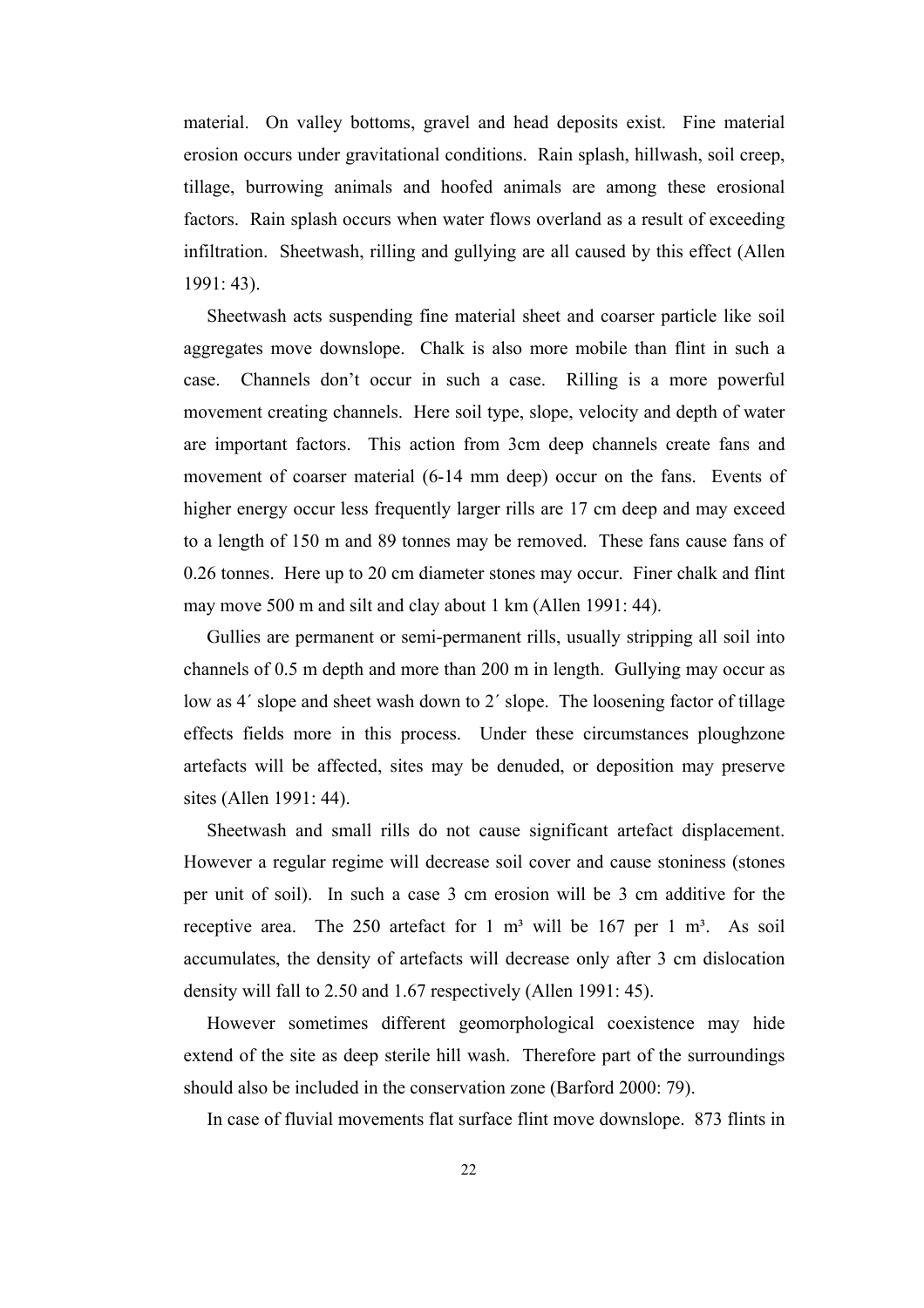2X45 m on 11´ slope 87% of the material is found in the first 10 m downslope, and 94% of the blades are found after 2 small storms. After 4 years 80% of 60 flints caught in the  $2<sup>nd</sup>$  trap 50 m below, and will be blanketed by finer wash. In case of severe rilling and gullying the movement of thin layer from the ploughsoil may cause severe re-deposition problems, the cover by finer material at the base. If the fan material is not buried and in plough-zone and may face with rilling. For this evidence erosion and artefact occurrence, fieldwork data required to make a sound assessment (Allen 1991: 47).

#### **3.3. Effects of Wind**

 Especially in desert environments wind is the main process destructing and abrading artefacts (Rapp *et al.* 1998: 54). Aeolian processes (see fig. 4) mostly take place when the ground surface is denuded (Cooke *et al.* 1990: 239). Therefore arid and semi-arid regions are mostly subject to such processes, but desertification is the main areas subduing wind processes as well as fine grained soils (Cooke *et al.* 1990: 239). Wind has a movement similar to fluids and the moving particles called grain ballistic is effective on moving and abrading other particles (Briggs *et al.* 1997: 292) The abrasion is caused especially by the ballistic quartz particles (Briggs *et al.* 1997: 294).

 When wind force is higher than the gravity of particles, it moves them by saltation and as velocity of wind increases it may even cause surface creep or suspension (Cooke *et al.* 1990: 240). Suspension in air takes longer as the sediment gets finer (French 2003: 28). Aeolian processes are active abrading soil into loess or aeolian dust (Briggs *et al.* 1997: 292). Wind also sorts artefacts according to size and removes or deposits clay, silt and sand-sized particles according to its velocity (Schiffer 1987: 269).

 Deflation is the transportation and later deposition of sediments elsewhere (Briggs *et al.* 1997: 293). Wind depleting artefacts from sealed layers and deposit as lag or pavement accumulation in a process leading to post deposition (Butzer 1982: 110). Therefore in aeolian processes it is possible to find archaeological deposits found unrelated to the context and sorted according to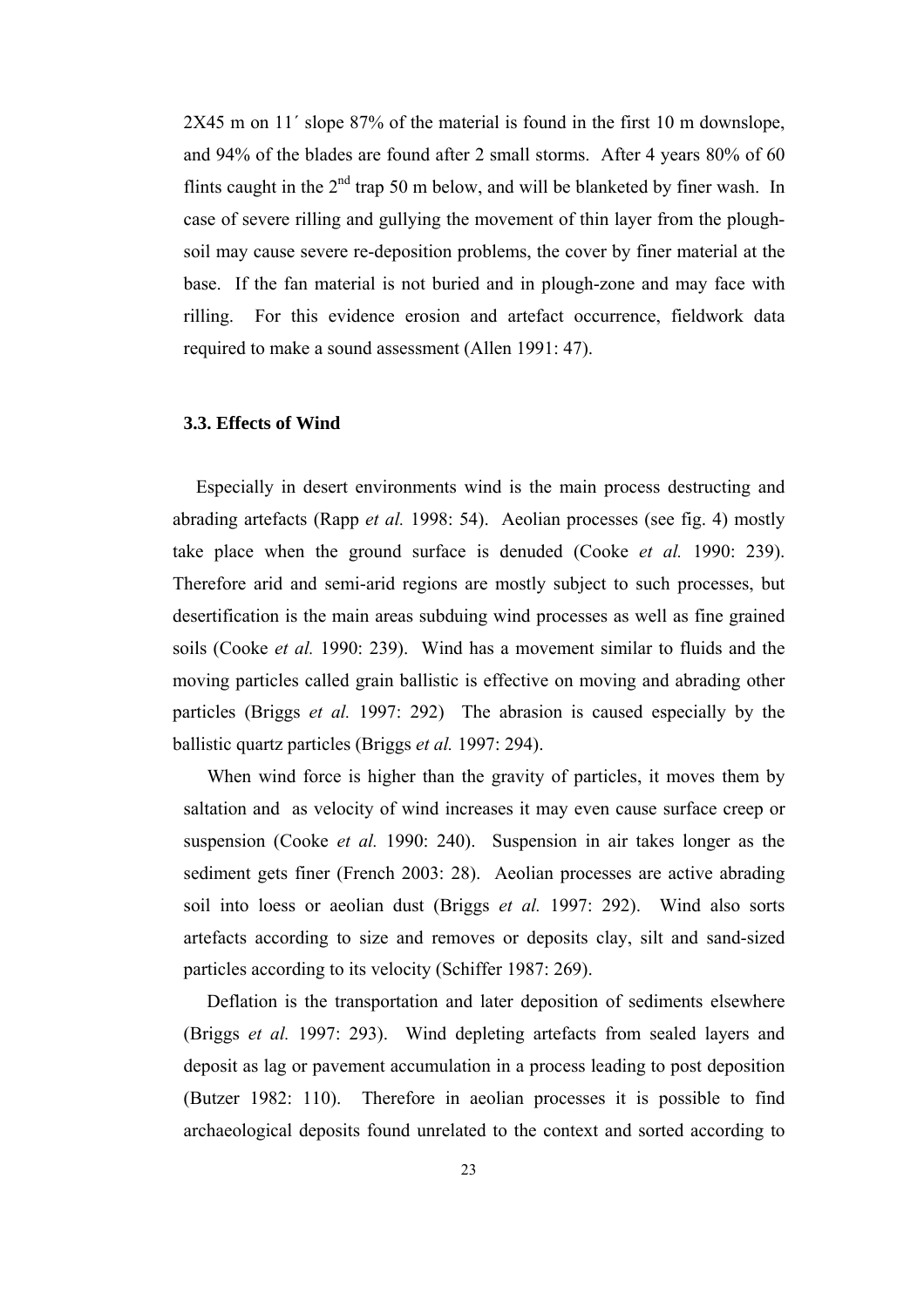their sizes.

#### **3.4. Biological Turbation**

 Trampling and burrowing of animals are faunal turbations. Burrowing of rodents, insects and earthworms cause vertical movement and disappearance of layers. Root action is another biological factor called floral turbation. Root action moves artefacts by pushing in the direction of root growth (Rapp *et al.*  1998: 83). Especially in dry climates termites and plants contribute bioturbation (Butzer 1982: 113). The biological factors may counteract burying artefacts as well as mixing strata and sorting material. This occurs as the animals deposit earth for nests and burrows and by leafmould under thick vegetation (Banning 2002: 73).

#### **3.5. Effects of Slope**

 Properties of the material and external factors like the increasing stress on the slope are the causes for slope failure (Cooke *et al.* 1990: 112). Dry movements occur when ground heave is supported by hydration, ice formation or rain splash either as creep or, if velocity high, as solifluction (Briggs *et al.*  1997: 228). Rock falls start with cracks and develops with vegetation growth and rain. When the support from the base is lower than the gravity rock fall occurs (Cooke *et al.* 1990: 109). Frost-wedging on loose material, is a more powerful process called toppling. Translational slides are the downward movement of material on a planar slope. Cohesion of material influences the movement, which makes clays less easily transported than sand. However clays are more susceptible to mudflows (Cooke *et al.* 1990: 111).

 Mass movement occurs with freeze-thaw as downslope creep and with rain moving saturated soil as a viscous flow (Cooke *et al.* 1990: 118). When considering sediments and soils, shear strength decreases wth water pressure and transforms the sediment into a viscous fluid (Briggs *et al.* 1997: 225). High rainfall, alignment of the strata, lack of vegetation are all favourable conditions for mass movement (Cooke *et al.* 1990: 121). The equilibrium of stability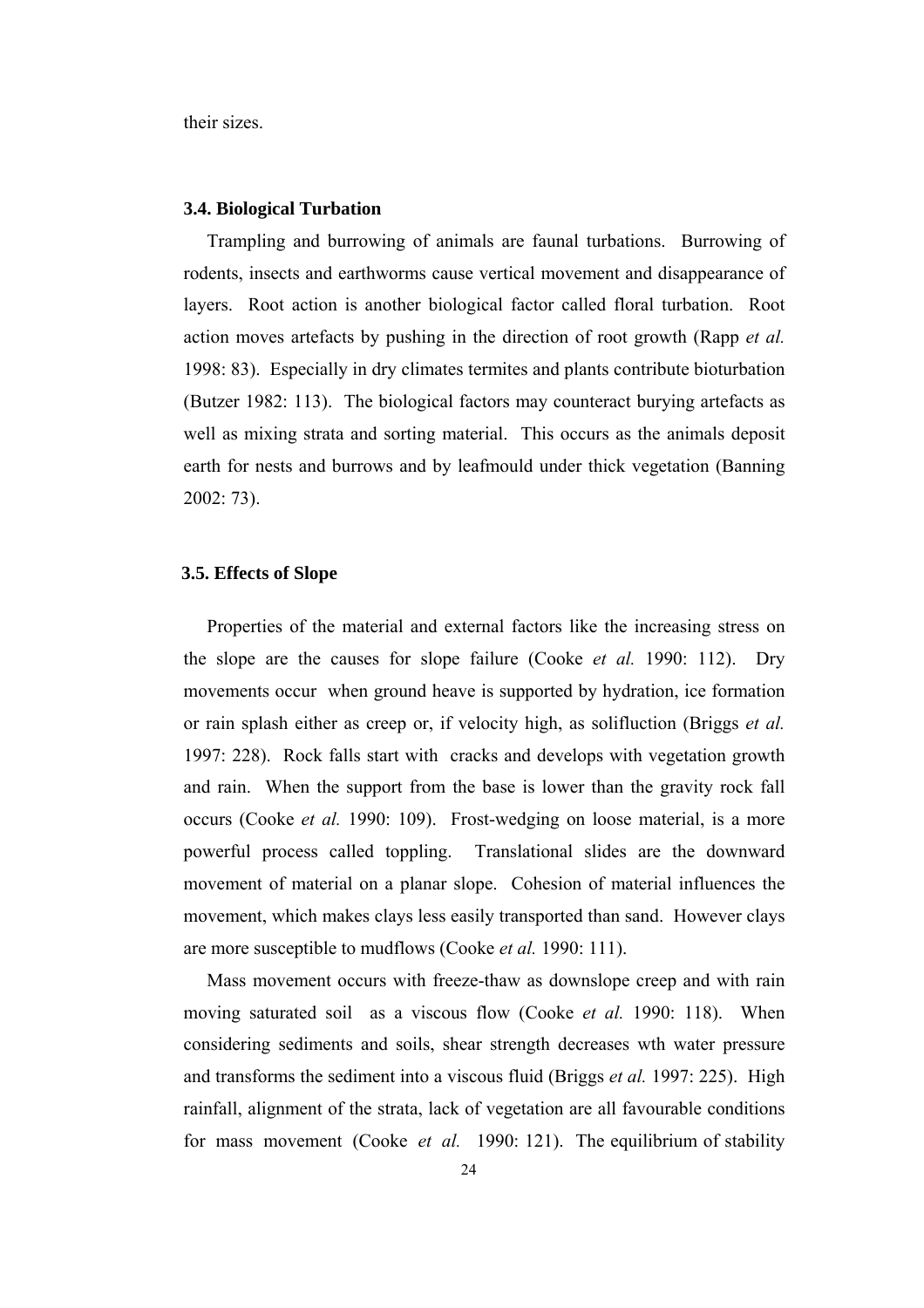depends on shear strength, shear stress and slope angle (Briggs *et al.* 1997: 222). When the equilibrium is lost then the action begins. Rapid ice melt (Cooke *et al.* 1990: 106) and human influence on the environment, like dam construction, road building, urban expansion and forest clearance, cause such imbalance (Cooke *et al.* 1990: 107).

 In Albegna survey a villa and a city are surveyed through 5 X 5 m grids and 20 X 4 m transects tile densities plan of the villa, when erosion moved lighter objects down, heavier material as tiles remain, rest of the destructed material accumulated in the valley. Tile density then becomes post depositional mostly, heavier material moves further downslope than the lighter ones. The longer occupation leaves heavier density. Cultivation causes large stone clearance piles (selective sorting). Chemical analysis on the other hand is a more reliable evidence. Because in places like central Italy the remnants of mudbrick only produce a heap of 1 m higher than the surroundings and not much else regarding the material. Ploughing and erosion processes may lower the mound (Fentress 2000: 49).

 Colluvial studies assume according to Taylor and Godwin's comment that: Hillwash cause colluvial deposits then erosion at Pitstone (Buckinghamshire-Evans 1966), Brook (Kent-Kerney 1964), Pegwell Bay (Kent-Kerney 1965, Weir 1971). They are more anthropogenic (Bell 1983, Allen 1988) rather than natural or climatic. Bronze Age gravel fan at Ashcombe bottom is a result of rilling of arable land. A severe storm can cause 17 cm fine sediments (Allen 1991: 49).

 Sedimentation is highly variable in dry valleys as Kiln Combe (Sussex) 3 m hillwash on dipslope, Strawberry Hill (Wiltshire). 3.3 m post-glacial hillwash on minor scarp slope, Ashcombe Bottom 1.2 m colluvium and Bourne Valley (Eastbourne) 1.2 m colluvium in an extremely broad valley. The exceptional valleys without colluvium are Seven Sisters (Sussex) and Stonehenge Bottom (Bell and Richards). Drift geology, soil naps and fieldwork suggest 16% colluvium, 3% colluvium obscured by alluvium in the five valleys. There is an increase in sherd frequency by depth, which indicates rapid burial. The pottery is weathered and reduced in size. There 73% is found in right layer and 27% in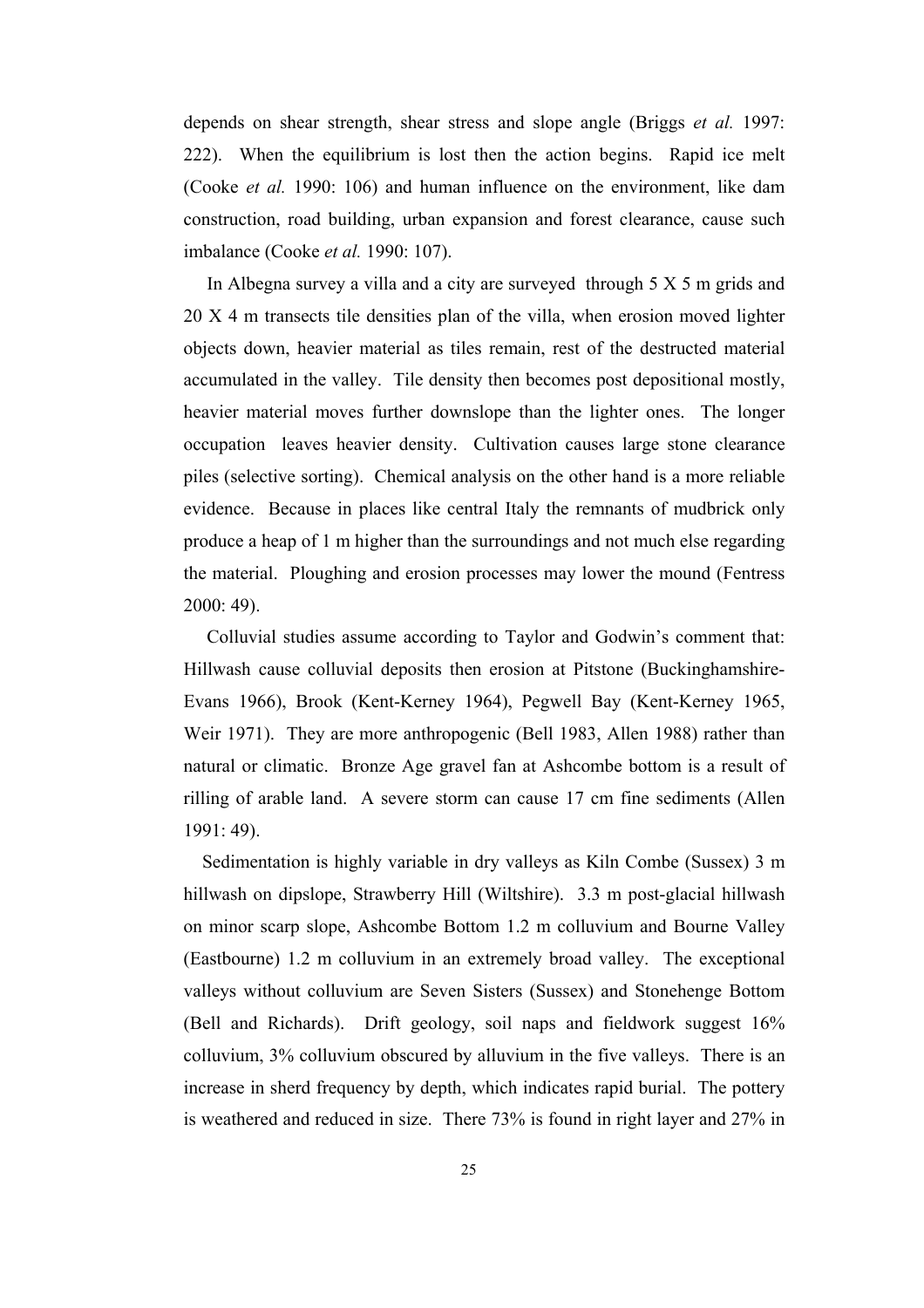colluvium. The ploughsoil contain only 1%. The excavations were not able to gather more than 0.0007% of the valley surface. It is important to reconstruct specific activities and archaeological landscape (Allen 1991: 51). Beaker activity in the downland – Trying to reconstruct off-site landscape evolution. Bourne Valley – IA sherds, Kiln Combe. Beaker occupation and medieval farmstead 40 cm beneath. Ashcombe Bottom – Beaker scatters, Strawberry Hill – LBA below 2.1 m. In Sussex 28 Beaker cemeteries on chalk uplands. North Bersted on the coastal plain two earthworks take place on the cliff edges the ditch of larger earthwork holds has a primary fill of Beaker pottery – on the valley occupation not exposed to hill wash – Belle Tout, however the Late Beaker assemblages at Kiln Combe and Ashcombe Bottom are well buried. Only one Beaker sherd from the colluvium at Holy Well Coombe (Kent) revealed an extensive Beaker occupation. The valley bottom chosen by Beaker people led archaeologists a different strategy for surveying. Apart from fluvial deposition, downslope movement by gravitational forces play an important role (Allen 1991: 53).

#### **3.6. Effects of Climate**

 Climatical query has been one of the concerns on natural processes affecting the formation of archaeological deposits.

Climatic variances are:

- 1) Glacials are places with no biota, ice sheets and large ice caps.
- 2) Periglacials are places where aeolian processes occur and these are soil-frost environments with waterlogged soils. Tundra and alpine meadows and seasonal human food plants grow with herbivore and high animal populations are found.
- 3) Humid temperate climates are places with extensive waterlogged and flat plains. Pleistocene glaciation may exist, deciduous coniferous mixed forests, seasonal human food plants, moderate herbivorous and smaller mammals, medium fluvial processes take place.
- 4) Semi-arid/Sub-humid climates are places with extensive fluvial processes.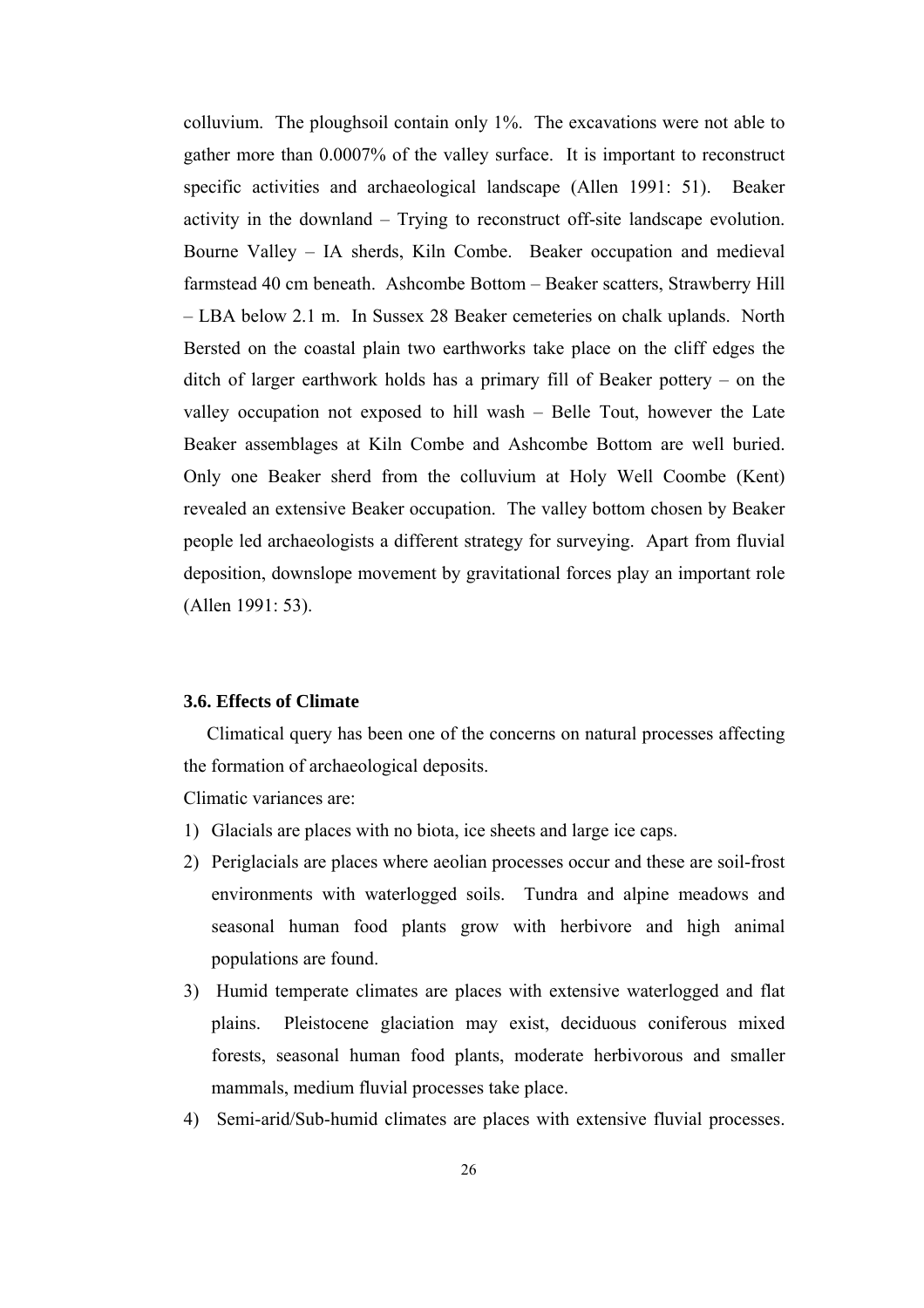Pleistocene loess, mod-stable soil and aeolian activity take place. There are waste grasslands with cold season dormancy and large herbivores.

- 5) Arid climates are places with sporadical fluvial processes, low soil and high aeolian activity. Deserts and subdeserts take place with low food plans and low biomass.
- 6) Semi-arid/Sub-humid tropical climates are savannas with dry season dormancy. There is high productivity, seasonal and perennial food plants and high biomass.
- 7) Humid-tropical climates are rainforests and evergreen woodlands. There is very high abundant food plants, large herbivores but low biomass, especially small mammals (Butzer 1982: 64).

 Mediterranean climate covers partly Europe, North Africa, the Levant and the Mediterranean Islands, and besides it consists western subtropic coasts between lattitudes 30º - 40º as California, Chile, South Africa and Southwestern and Southern Australia. The climate itself has hot, dry summers with local winds and mild, wet winters (Briggs *et al.* 1997: 462). The collapsing high pressure cell in Late October and Early November and subtropical high pressure and westerly jet stream move south to Sahara and cause precipitation in winter (Briggs *et al.* 1997: 463). April to October soil moisture gets very low (Briggs *et al.* 1997: 464). In moist winters there is a high amount of soil formation by chemical disintegration (Briggs *et al.* 1997: 465). Mediterranean climate soils and vegetation are favourable conditions for desertification such as agricultural adaptations followed by farmers and urban and residential development (Briggs *et al.* 1997:477).

 Anatolia has sparse vegetation with semi-arid climate. Two factors sweeping mounds are given as rate of erosion and amount of soil remaining from decomposted mudbrick walls and the density of sherds in the mudbrick (Tuna 1994:625).

 Natural and cultural processes in semi-arid areas bring rapid erosion reducing mounds within 500 to 2,000 years. It is also important to consider riverine processes changing geomorphology rapidly through cutting and alluvial accumulation (Kirkby *et al.* 1976: 229).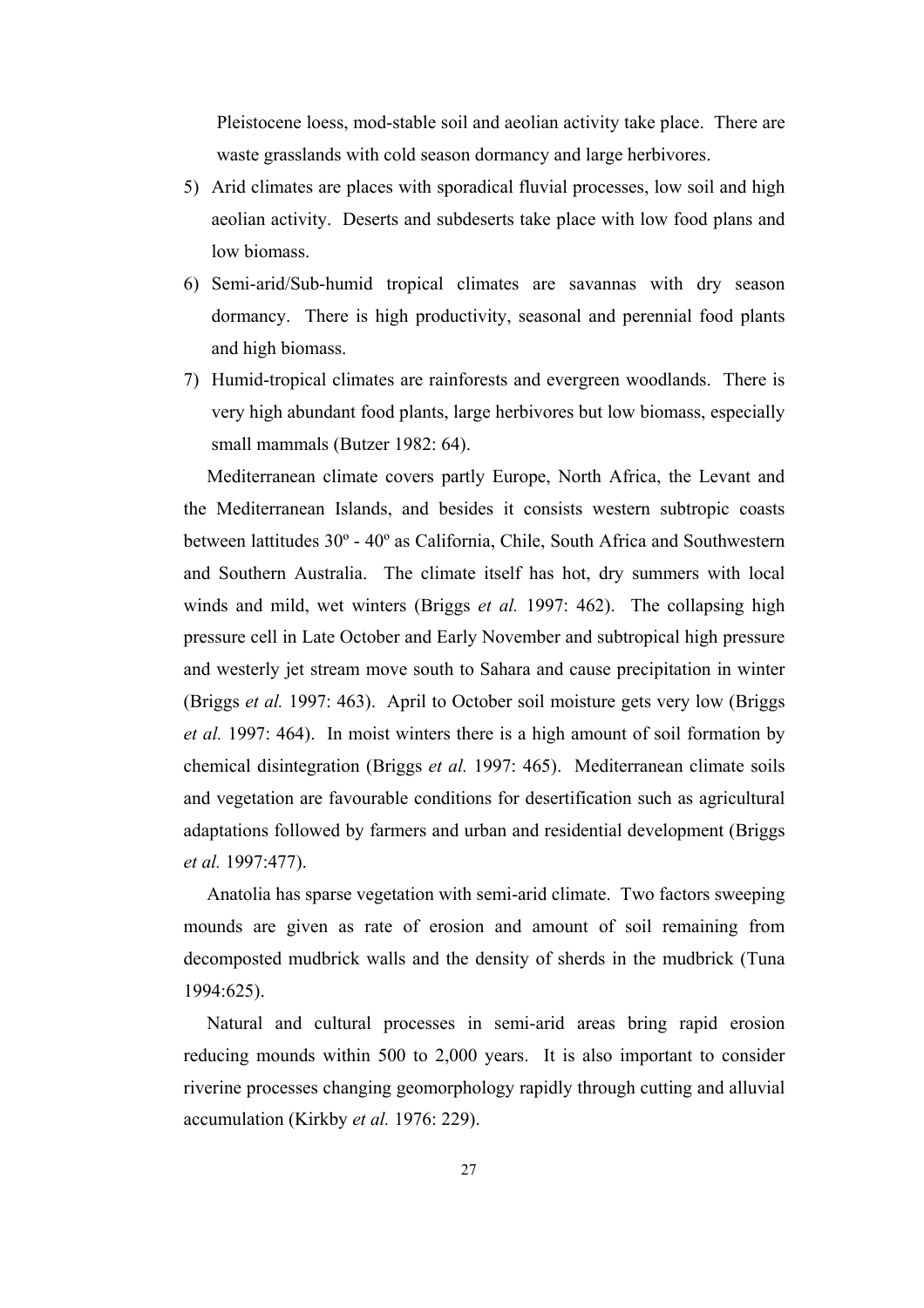Denudation causes both loss of soil and physical and chemical weathering of chalk, erosion has removed 70 cm chalk since  $4<sup>th</sup>$  millennium BC. The low discovery of Neolithic and EBA sites depend on the factor that they chose valley bottoms for easier communication, sheltered location and suitable habitable terrain, where colluvium veils the recovery (Allen 1991: 53) hack of fieldwork, nature and quality of fieldwork, destruction of evidence (ploughing, industry, development) or evidence not available by surface examination will be left blank and therefore may lead surveyors develop new strategies. The use of taphonomic stories allow a better reconnaissance for field evaluation (Allen 1991: 54).

 North Eastern Greece is the space the research is undertaken (Davidson 1976b: 255). 18 Neolithic and Bronze Age sites were located. The effects of river and new settlement activities (Davidson 1976b: 257) and alluvial accumulation observed. Sitagroi tell limestone lowland incised by river Argitis field 5.5 m alluvium and one edge with terra rossa (Davidson 1976b: 258).

 Natural processes are ongoing activities altering archaeological data continuously. Therefore there is a need for a geomorphologist, at least to make the necessary study on the geomorphological map to decide on alluvial and colluvial fills to save time while doing survey to avoid unnecessary places to be surveyed.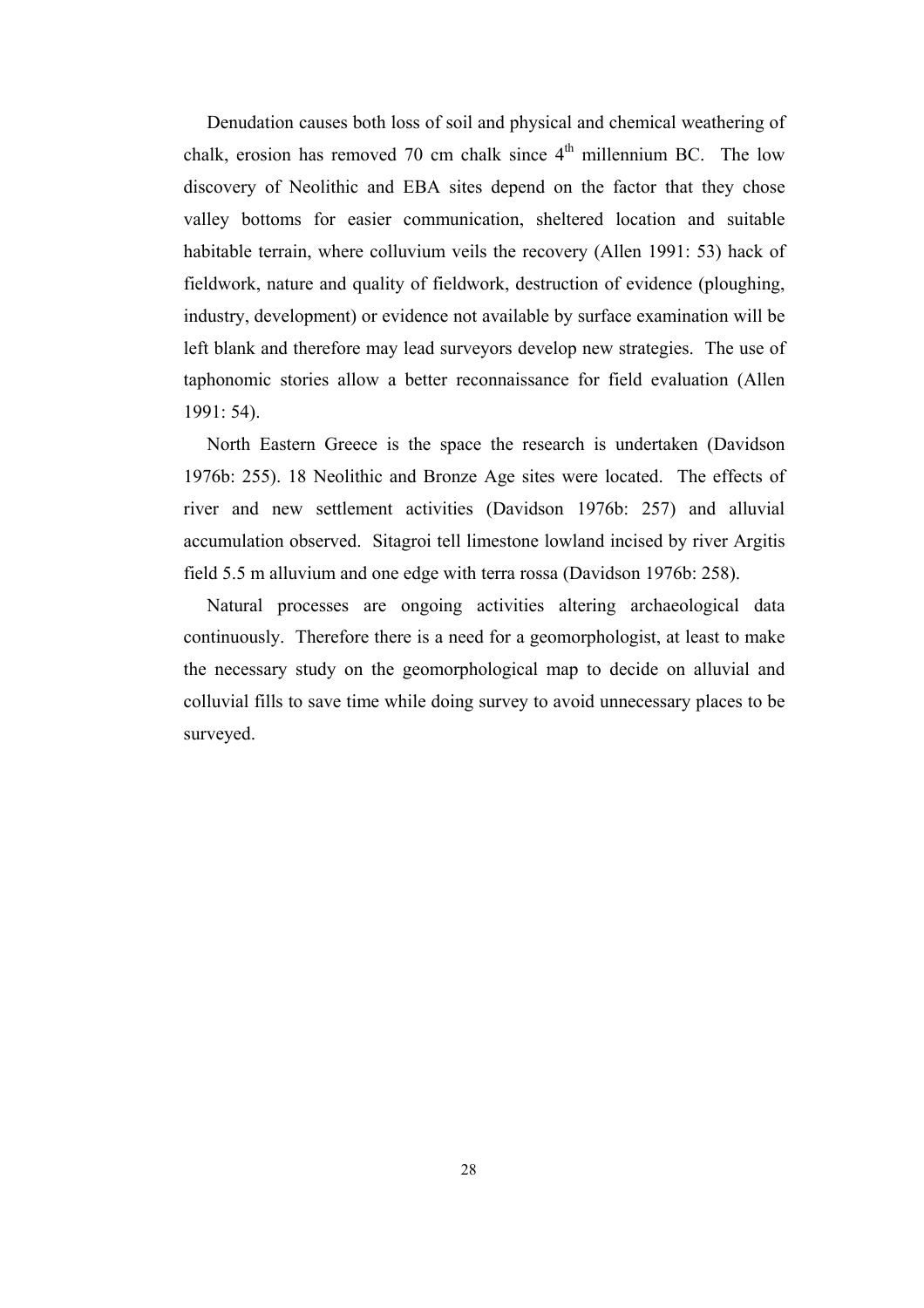# **CHAPTER IV**

#### **CULTURAL PROCESSES**

 A single artefact passes through many processes from the time it was utilised till it becomes a dead assemblage. The record it produces is fossilised material remnants of cultural and behavioural activities of past societies altered either through cultural transforms (C-transforms) or natural transforms (N-transforms) of mostly refuse materials that are considered as outputs of human activity (McKee 1999: 35). The artefact becomes meaningful and processes become assessable as we consider the object in its context with variables regarding the assemblage's density, size, and functional/typological characteristics, along with the amount of attrition/accretion on objects and the particular object, and the history of the locus they were preserved.

 Cultural processes stem from human activity (Schiffer 1987: 47). They are the primary cause for arteficial accumulation, and ongoing processes under most conditions. These processes are formed by patterns of refuse disposal, maintenance of habitation area, production and social activity quarters; processes of post-deposition, reuse and abandonment (Alexander 1999: 79). In this chapter cultural processes are defined on a basis of gradual expansion from short-term activities to accumulating long-term activities.

 The artefact groups are first of all taken up as archaeological records and Ctansforms is the sole answer to that (Ault *et al.* 1999: 47). The nature of anthropogenic activity can be brought about by assessments mentioned above; i.e. context and frequency and size of artefacts in their distribution, which is an issue brought by New Archaeology (Allison 1999: 15, Ault *et al.* 1999: 43). In such a treatment the criteria is to reveal depositional history, and once we eliminate the natural processes we are head to head with the behavioural product, the inference of the habitational span, which is until then possible to be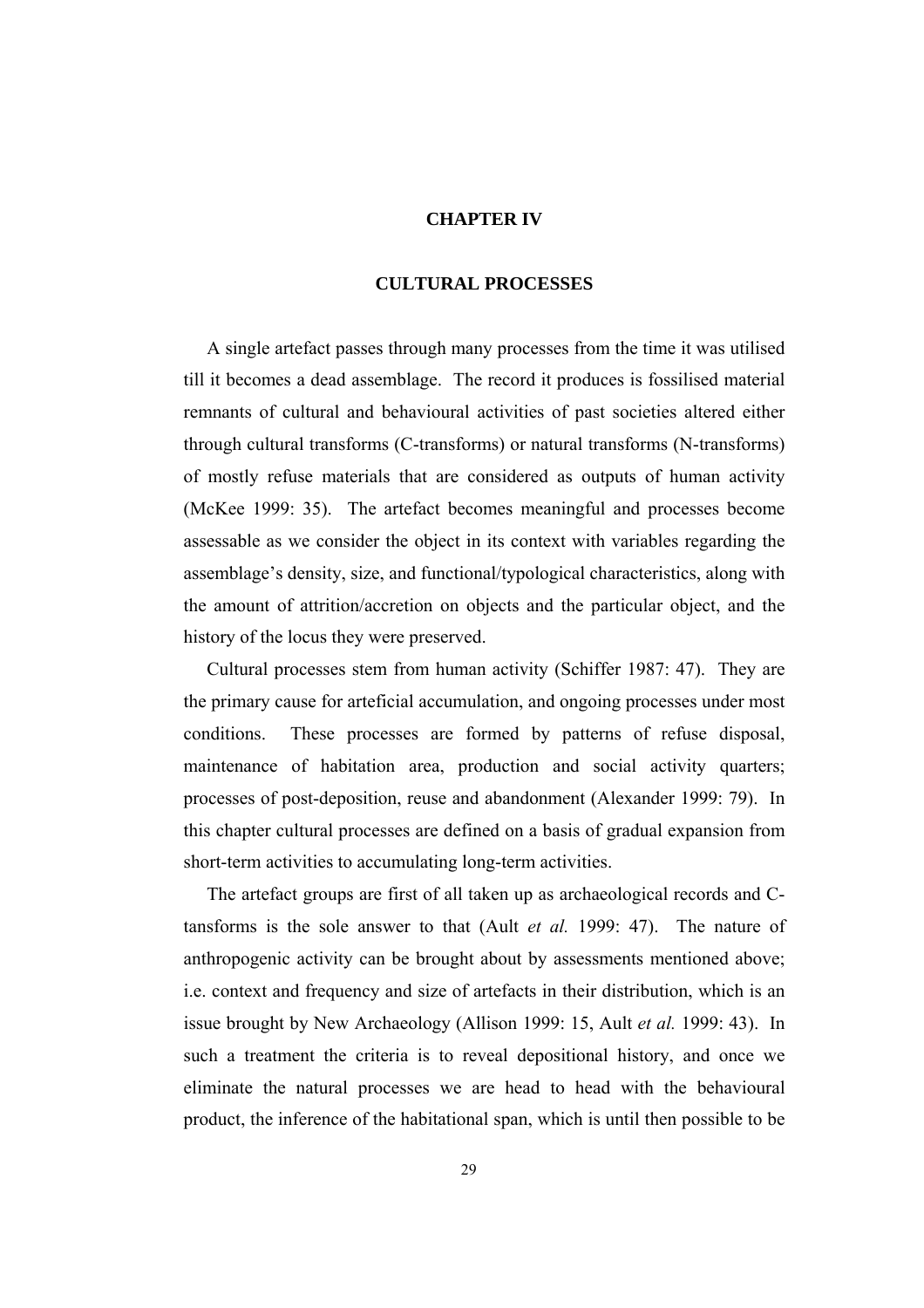interpreted on economical, sociological aspects and the response to the governing geography can be assessed.

 The factors humans bring can be grouped under the headings settlement density, re-use, destruction brought by reuse and ploughing. The chance of representation of strata lower than 5 m on the surface is lower than 1% and collection from a depth of 5 cm is a better way to raise the probability of finding earlier artefacts (Tuna 1994: 627).

 The limits in collection of ceramics is the quantity depends on cultural activity, erosion, plough soil transfers may distort past activity loci, soil accumulation may bury artefacts, past and present agricultural practices and current field surface may distort collection. Chronological resolution is limited to pottery. Pottery is relatively a perishable item according to its firing technique. Poorly fired prehistoric pottery can survive only limited ploughing episodes and therefore could only be retrieved if buried deeper and exposed recently, therefore more difficult to trace in a regular account. Middle Eneolithic, Middle Bronze Age and Migration period are therefore quite low in survey recovery. Therefore functional attribution of space is difficult for prehistoric periods; such as field, production areas, communication zones, but limited to residential activities (Kuna 2000: 33).

 The archaeological problem is sought through using ethnoarchaeological studies that gives us idea about the behavioural activity in a two dimensional aspect, one is object as a signifier of human behaviour, the other is the human behaviour as a signifier of object. The operation is repeated by observing human behaviour as a response to geographical entity by examining a contemporary society with similar geographical and climatological conditions. However archaeology has to deal with a complex problem of the total processes that act on deposits. Deposits can be a combination of more than one deposit, or may be dispersed to various occupation spaces or may upwarp into temporally different assemblages (Schiffer 1987: 266). Therefore multiple query should be a part of the archaeological search to understand the processes operating on the deposits.

Medieval pottery however stays well and reliable for manuring scatters in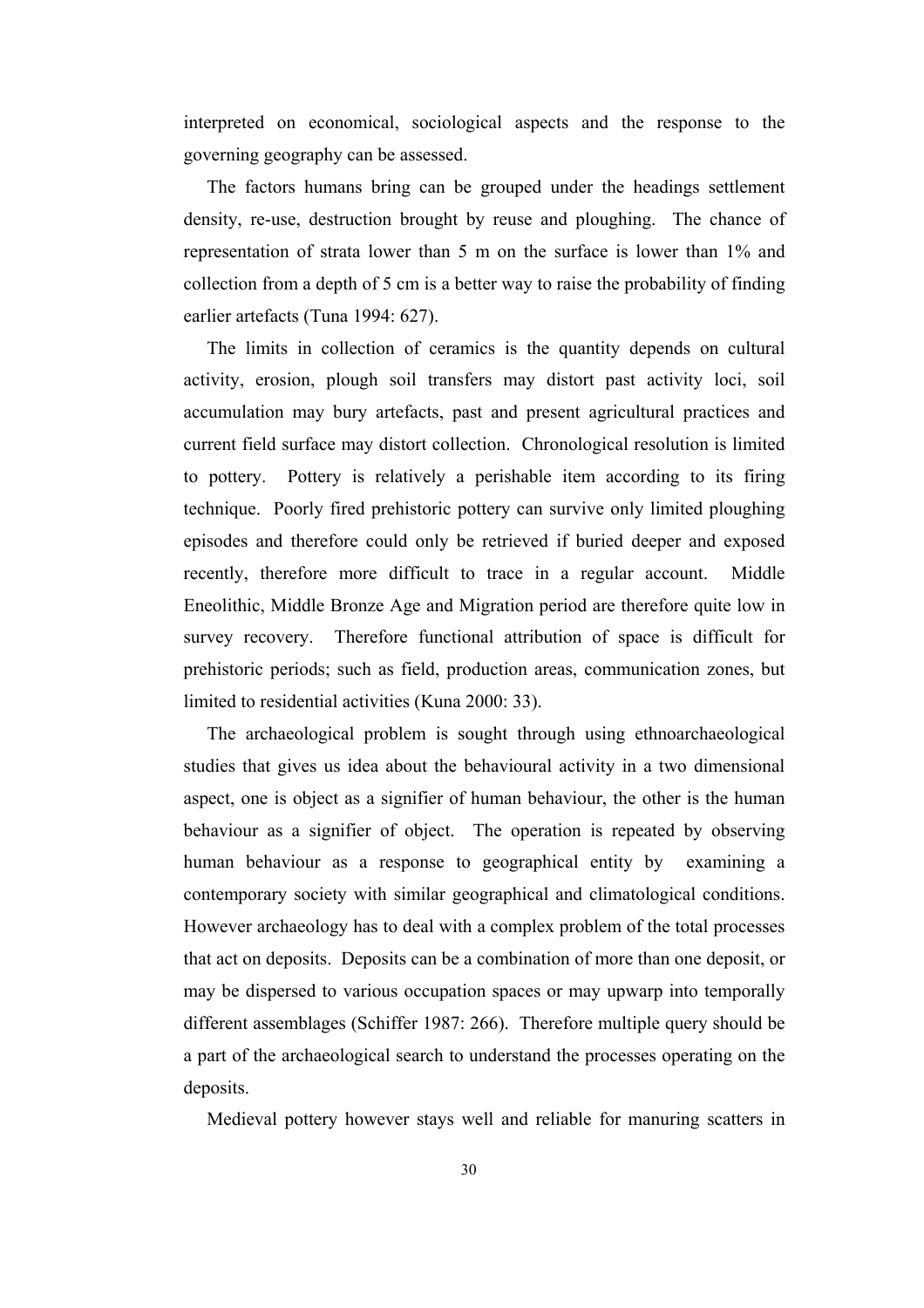villages. Settlement pits change the value of prehistoric pottery recovered from other survey units. Duration of settlement and intensity of production are responsible for the amount recovered. The protection of surface data on the landscape are conditioned as long-term destruction as slow and gradual by ploughing, decay and burial, medium-term crop rotation and soil treatment in decates and short-term freeze-and-thaw processes and current agricultural practices and ground cover (see fig. 5). Long-ter changes can only be controlled if cultication history is known. Medium-term crop rotation is the factor distorting scatters most. Deep ploughing every 4-8 years preceeding root plants reveals prehistoric sherds but wear out the next season (Kuna 2000: 34). The relation between crop type and density of pottery is not known. The sherds on the surface remain localised between deep ploughing episodes. The ploughing as a result of erosion causes the plough go deeper in a slow gradual process and bring more artefacts to the surface. Weathered and good visibility fields are appropriate for surveying.

 There are types of processes that need to be considered here to understand the states in formation of archaeological assemblage, in other words how these artefacts turn into fossilised data through human activity. The ethnoarchaeological testing on the other hand does not aim a specific time point in household behaviour, but by assessing these behaviour, explain pattern of use and behaviour in an accumulating manner (Ault *et al.* 1999: 50-51). However the interpretation of archaeological data through ethnographical observation still has its limitations, only answering few questions and yet needs a careful examination to use an appropriate model for the proposed situation or chain of events (Deboer 1983: 32).

# **4.1. Nature of Activities in Settlements**

 Consideration of household characteristics is a new approach in understanding the behaviour hidden behind the accumulation of archaeological data (Allison 1999: 5). This processual implication is a result of social theory brought up to the practice to enlighten consumption, privacy, gender,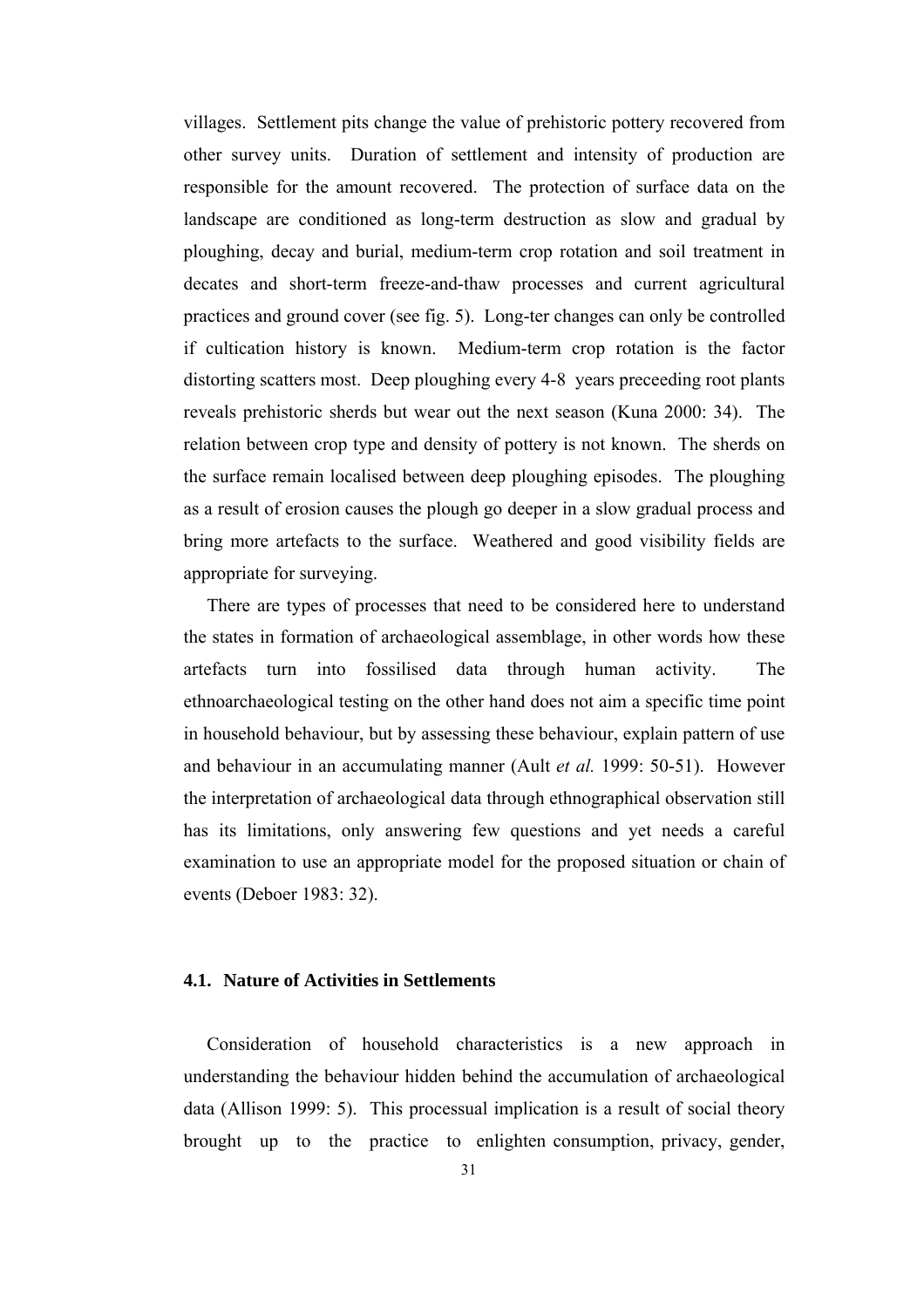symbolism, household series (Allison 1999: 15-16). In one particular space that leave behavioural traces from one or more unit of individuals, where quantity of units diversify temporally. This one particular space that consists several household series is called the archaeological unit of analysis (Alexander 1999: 81).

 The relationship between material culture, which leads to spatial clusters of dwellings and structures, and social organisation, units of social integration (Alexander 1999: 80) and the behavioural processes themselves are necessary for archaeological studies (Allison 1999: 1). The query for formation and change in household data, behavioural pattern, can be achieved through models provided by middle range theory (Deboer 1983: 30), which is the appropriate ethnoarchaeological comparative data, and by which there will be a query format to understand the pattern of discard (McKee 1999: 40).

 The appropriateness of ethnoarchaeological comparison requires temporal, cultural and spatial considerations in associating behavioural activities (Allison 1999: 2-3). This is an issue sometimes mistreated by anthropologically trained archaeologists, considering local people as endogenous people, who in some cases may have come to the area by migrations, and may have the traits of another geography other than their present. However the inference should aim to answer specific questions regarding the adaptation to geographical conditions, which should also be an important factor to be considered in Anatolia. The fact that many locations are occupied by previously nomadic communities should be a limiting factor in how to set the criteria for a better understanding of the interaction of man and his environment (personal communication with Ass. Prof. Y. S. Erdal).

 There are studies closely linked to the subject at Çatalhöyük, both are on specific problems like refuse deposition (Matthews 1998) and the comparison of utilisation of living spaces in Çatalhöyük and Zuni Pueblos (Steele 2001). However the first concentrating on the refuse deposition concerning microstratigraphical materials of organic origin, the second insignificant artefact that can only be extracted through excavation. In these circumstances it is true to say that Anatolia lacks the relevant study for household study concerning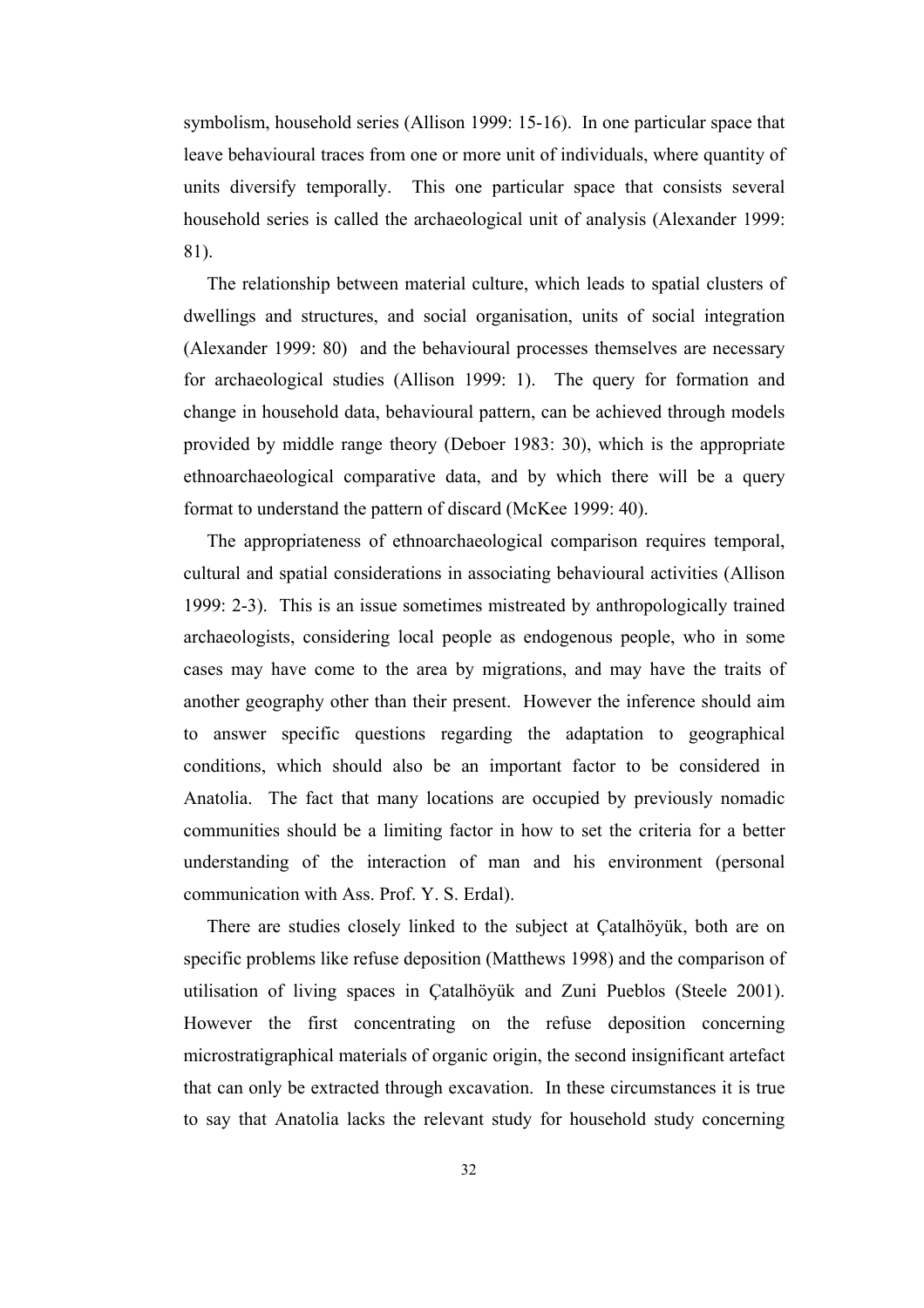cycle of artefacts, and in this specific query, sherds.

 The processes creating house floor assemblages is the integral activity sum of the life span of the space (LaMotta *et al.* 1999: 19). The processes are either caused by accretion, which is the deposition inside the living space (LaMotta *et al.* 1999: 20), or depletion either by removal or deposition outside the living space (McKee 1999: 35). These are changes in the households which differ in proportion relatively (Alexander 1999: 81), but yet being possible to diversify according to functions. Both the consideration of the domestic structure, the settlement and other anthropogenic spaces; the depositional account is the only significant concern related to the surface assemblages.

 Within the habitation units we encounter food processing, preparation, consumption; sleeping; manufacture and maintenance of artefacts; maintenance of the living space; activities concerning cultural traits and rituals, which create the primary deposits at activity related locations either through discard or loss (LaMotta *et al.* 1999: 21, Deboer 1983: 22-23, Schiffer 1987: 58). However keeping in mind of the maintenance activities as an ongoing process, periodical cleaning accumulates these deposits either when they are bulky or endangering habitation (LaMotta *et al.* 1999: 21). This leaves us with two possible primary deposits within the living quarter: Abandonment deposits, and loss integrated in the floor assemblage as microartefacts, which are more likely to appear in loose floor materials (LaMotta *et al.* 1999: 21). These floor assemblages are called residual primary refuse (Ault *et al.* 1999: 55). Therefore the significance of habitation units is only limited to structural elements and the chance of post abandonment deposition and curation activity during abandonment. Primary deposits can only be derived through excavation and microstratigraphy. That leaves us only with structural elements like roof tiles or traces of stones from walls. In cases of mudbricks, sherds may be already be an inclusion for mudbrick production (Tuna 1994: 625).

 Secondary deposition is the significant context resulted by main depletion behaviour into a separate space (LaMotta *et al.* 1999: 21), which has a high possibility to be recovered in surface scatters if these places are habitual discard areas. The ratio of primary refuse to secondary refuse decreases as the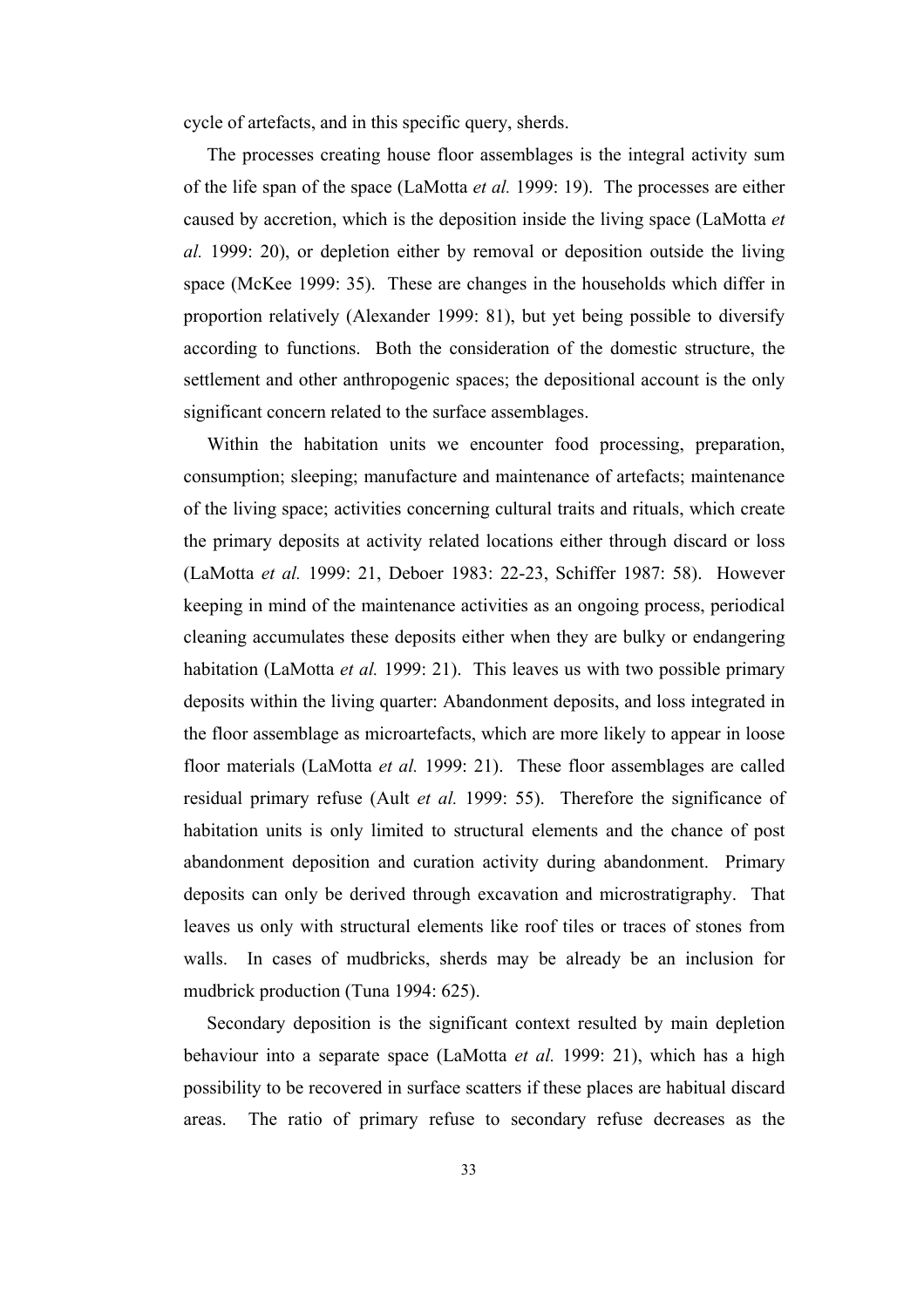settlement becomes highly populated and intensity of occupation rises (Schiffer 1987: 59). The secondary residual refuse is quite close to primary residual refuse, intruding refuse material from an earlier period, possibly as a remnant of a third depositional account (Ault *et al.* 1999).

 Provisional deposition is the cached items either for the idea of repairing for use in the primary function or another use for future in modified or unmodified form (LaMotta *et al.* 1999: 21, McKee 1999: 36). However the quantity of these items should be also low and not traceable through surface surveys. Clutter refuse is primarily kept for this deposition, which is the broken items of value, that are more difficult to replace (Schiffer 1987: 66). Modification is an important process in the recycling of objects, especially ceramic sherds are used for variety of purposes in this issue, i.e. architectural elements, spindle whorls, lids (McKee 1999: 37, Schiffer 1987: 70). This can be observed through changes in artefact size and modifications on them, termed as Frison Effect (Schiffer 1987: 268).

 Tertiary deposits are the redeposited refuse subjected to extramural secondary deposition with small or heavy attrition taphonomy as a result of trampling, which are likely to occur in this phase (LaMotta *et al.* 1999: 25). Their depletion is as a result of scavenging, collecting, turbation, decay, recreational pillaging, activities with archaeological concerns (LaMotta *et al.* 1999: 25) and also mixed depletion together with midden accumulation to use as fodder for the agricultural maintenance. The occurrence of tertiary deposits are due to clearing some still-in-use spaces when there is still an ongoing activity in the settlement or as a ritual behaviour (Montgomery 1996: 161).

 One contribution from ethnoarchaeological studies is that, there is more information of refuse deposition as secondary and mostly tertiary refuse is mostly around the settlement. The accumulation in Taroundant, Morocco, the rubbish disposal appears around the walls for 300 m. (Fentress 2000: 46) and this material is more consistent of pottery, rather than tiles in a proportion of 79 sherds to 3 tiles (Fentress 2000: 47). However manuring activity, which also occurs around the sites as off-site distribution, and also called the background noise, which has long been considered the main cause for accumulation around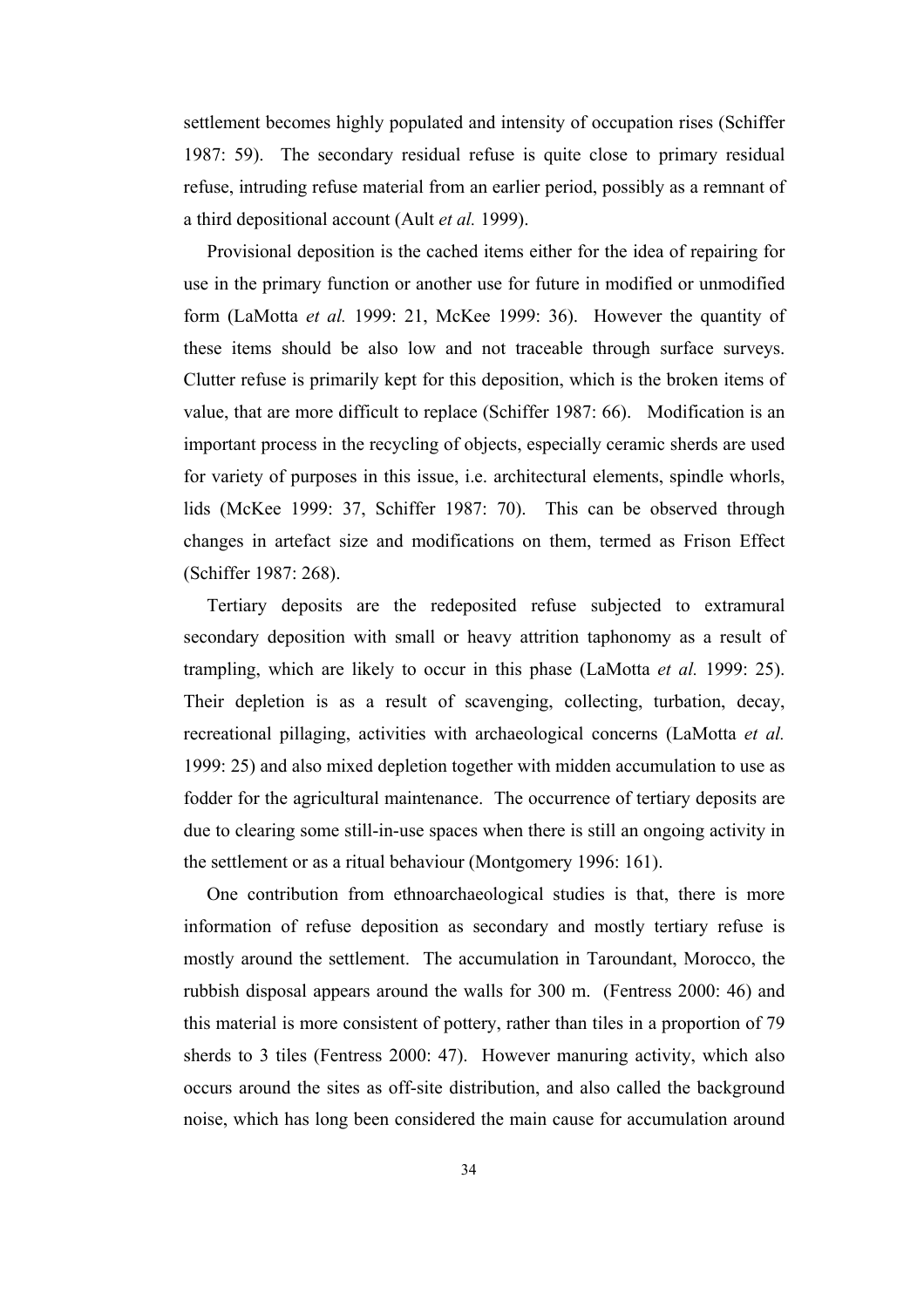the sites, continue still to be utilised in Greece. Manuring occurs, but not necessarily along with cultural refuse, and in rural areas, mostly in gardens have been the place for manuring activity (Fentress 2000: 46).

 One ethnoarchaeological study from a semi-arid region is the Mesoamerican house assemblage analysis from a selection of mid-eighteenth – mid-nineteenth century settlements to analyse spatial relationship between dwellings, extramural areas, middens and relevant assemblages representing them (Alexander 1999: 79). The study shows some aspects about the integration of ethnoarchaeological study in surface surveys, and also shows the distinction that there is always at least 200 m. between the refuse deposits and burial areas.

 The extensive survey initiation consisted of description, functional and stylistic characterisation of features, estimation of site size; ecological setting and location of water resources. Consequently scale maps are produced to diversify them into archaeological categories (Alexander 1999: 86).

The following intensive survey consists of stratified sampling of  $3 \times 3$  m<sup>2</sup> by scraping the surface soil, priorly cleared from vegetation and screening through one-eighth inch mesh to get a full covering of the sampling units (Alexander 1999: 87). This revealed concentration around the foundations of the dwellings as large frequency, large size sherds related to the erosion of floors and floor fills (Alexander 1999: 88). There was also a great influence of the topography regarding the amount of slope, exposed bedrock, regional strategy playing the important role to cope up with settlement patterning and turbation was another variable affecting exposure (Alexander 1999: 89).

 The 250 years following occupation still is easy to entangle with, where it was possible to detect the post-depositional noise without much alteration by other factors and questions like population and topography management were possible to assess from duration of household series, the size of household assemblage and non-local items, size of gardens and amount of supplementary structures (Alexander 1999: 92).

 Yet this study is a short-term answer to an archaeological concern. Muddling through archaeological evidence, we come across with long-term patterns obscuring the behavioural impact of the process (Alexander 1999: 94).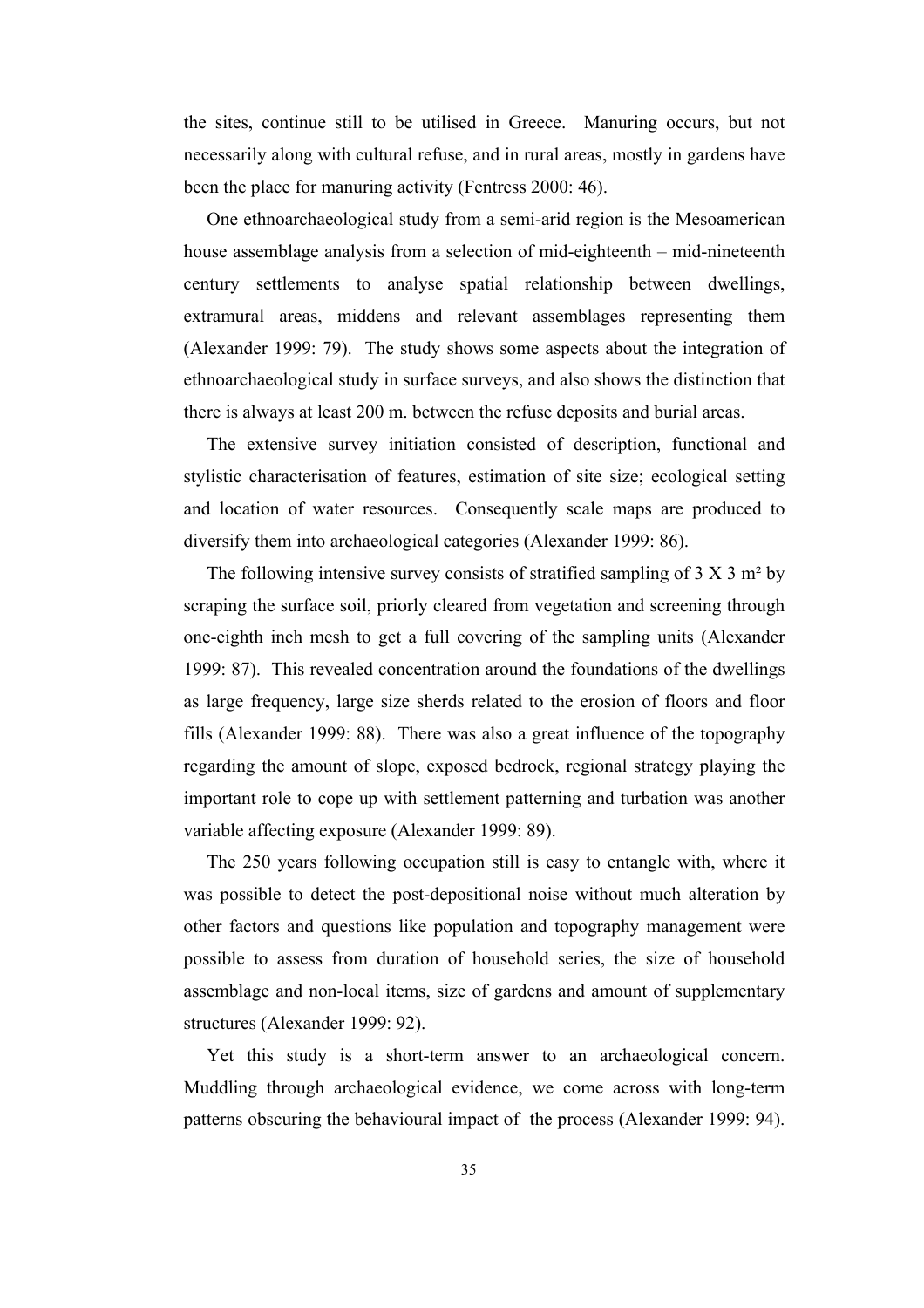This is a case that can be handled to understand the process, supplemented by ethnoarchaeological study and may be simulated by computer applications to get a fuller idea about its aspect in the long run.

 Reduction in size and sorting of size is a factor resulted partly by cleaning and refuse disposal activity (Schiffer 1987: 267), but natural factors can also cause such distinction patterns (Schiffer 1987: 266). Curate behaviour and *de facto* refuse may also show size determined characteristics as large items with high replaceability to stay as *de facto* refuse and small items with high cost as curated (Schiffer 1987: 268).

 What we deal with during excavations and surveys is derived data, going through the processes of utilisation, abandonment and post-abandonment (LaMotta *et al.* 1999: 19). The inquiry is related to archaeological surveys to be able to understand the nature of deposits created as a result of activities as part of daily tasks. This study can not give the information itself for spatial patterning of artefact distributions, but only is the initial step in formation process. Along with its underived state, only in a partial way can this study aid surveys, because the main data used for surveys is ceramic sherds, and they only become meaningful inferences as they are found in quantity. Hence the concern of the archaeological concern is not the household itself, but setllement patterns which take place in dwellings, compounds and house lots (Alexander 1999: 81).

## **4.2. Abandonment of Settlements**

 Abandonment process is the final stage of the life span of a structure, which is important to consider in understanding surface scatters. Since considering 'Pompeii Premise' as an extreme situation, where we see past human behaviour in action. This situation occurred as a result of burial under volcanic ash and kept the settlement in its life state. "The real Pompeii Premise is that archaeologists can treat house floor assemblages at any site as if they were Pompeii-like systemic inventories" (Lightfoot 1996: 165). However the data to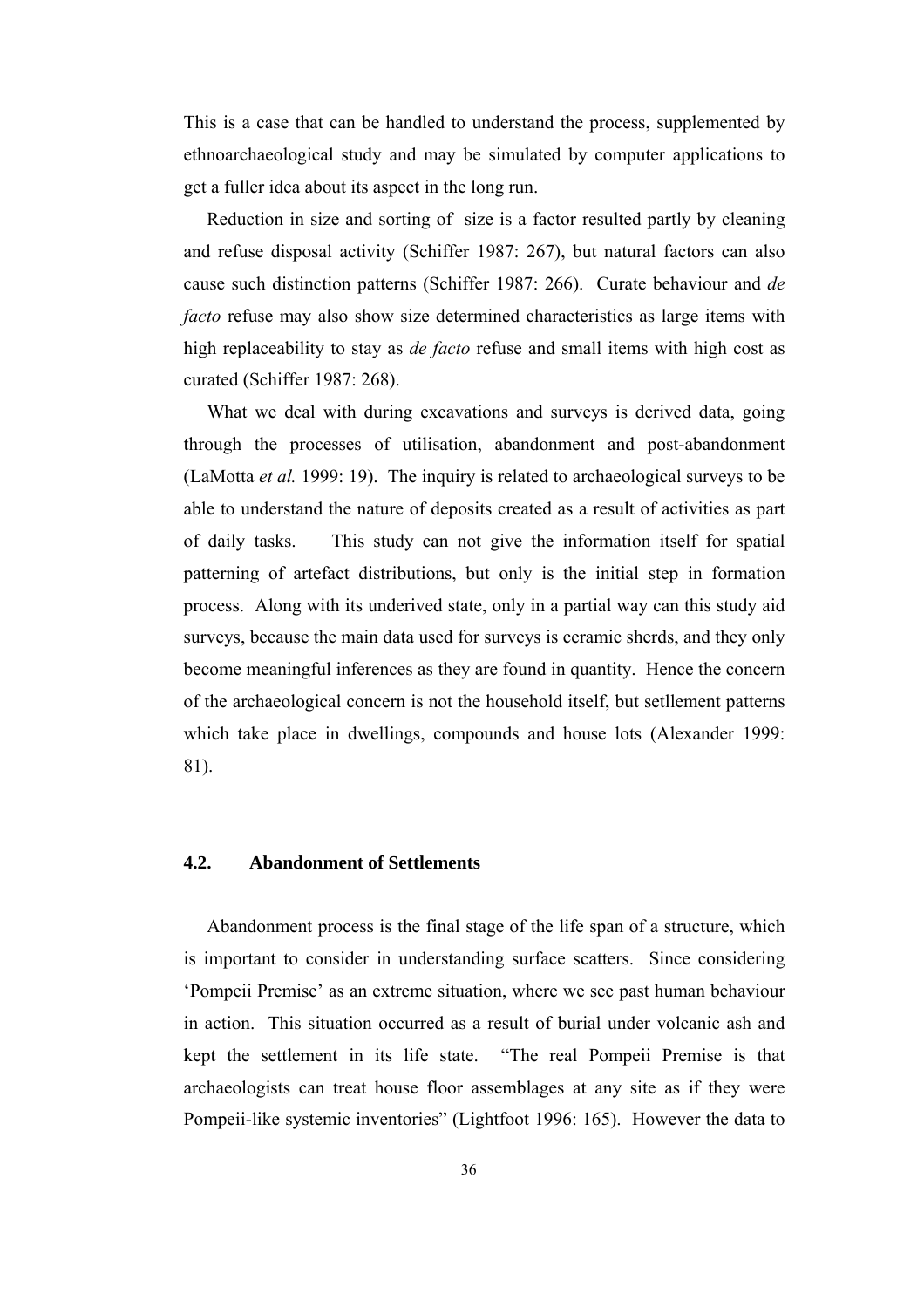be sought in surface surveys should not be the remnants of habitation behaviour, instead it is mostly the taphonomy of abandonment state.

 Abandonment suggests a catastrophe, political change, migration or environmental crisis occuring in archaeological records as curation and caching artefacts and structures, cessation of deposition activity (Cameron 1996: 3, 5). All settlements explored as archaeological sites have at least one or more period of abandonment. In most cases they are not resulted as sudden processes. Abandonment happens in a period of preparation if it was not caused by a catastrophe. Behavioural stages in abandonment are preabandonment, abandonment and postabandonment; and in scale they are diversified as intrasite and regional abandonment (Cameron 1996: 4).

 Intra-site abandonment is the cessation of activity in one particular activity space while vicinities are still in use, which is usually followed by scavenging and reuse of post-abandonment activities (Cameron 1996: 5-6). Scavenging relates to unplanned rescue of usable items, i.e. artefacts and structural elements in post-abandonment phase as opposed to provisional items (McKee 1999: 38). Using these abandoned areas as playgrounds, storage areas and ritual spaces causes additional finds as primary refuses of loss or breakage, or a deliberate bulky *de facto* assemblage, pointing one particular activity. Abandonment assemblage enrichment is the continuation of deposition even after abandonment as a result of ritual practices in form of offerings (LaMotta *et al.*  1999: 23). This brings unexpected accumulation of which can be misinterpreted as provisional and *de facto* artefacts and it should be a factor requiring notice by careful contextual control (LaMotta *et al.* 1999:24, Cameron 1996: 5).

 Relative Room Abandonment Measure is a method of calculation achieved through comparison of quantification of whole floor pots and fill sherds in a particular living space and the aim of using this method for Pueblo sites is to observe processes of abandonment when an ongoing habitation exist in the vicinity (Montgomery 1996: 157). Curation from the spot to another room still occupied, scavenging for usable items, utilisation for secondary refuse deposition, and the last occupied room without signs of scavenging and secondary refuse and accordingly the *de facto* refuse in early abandoned rooms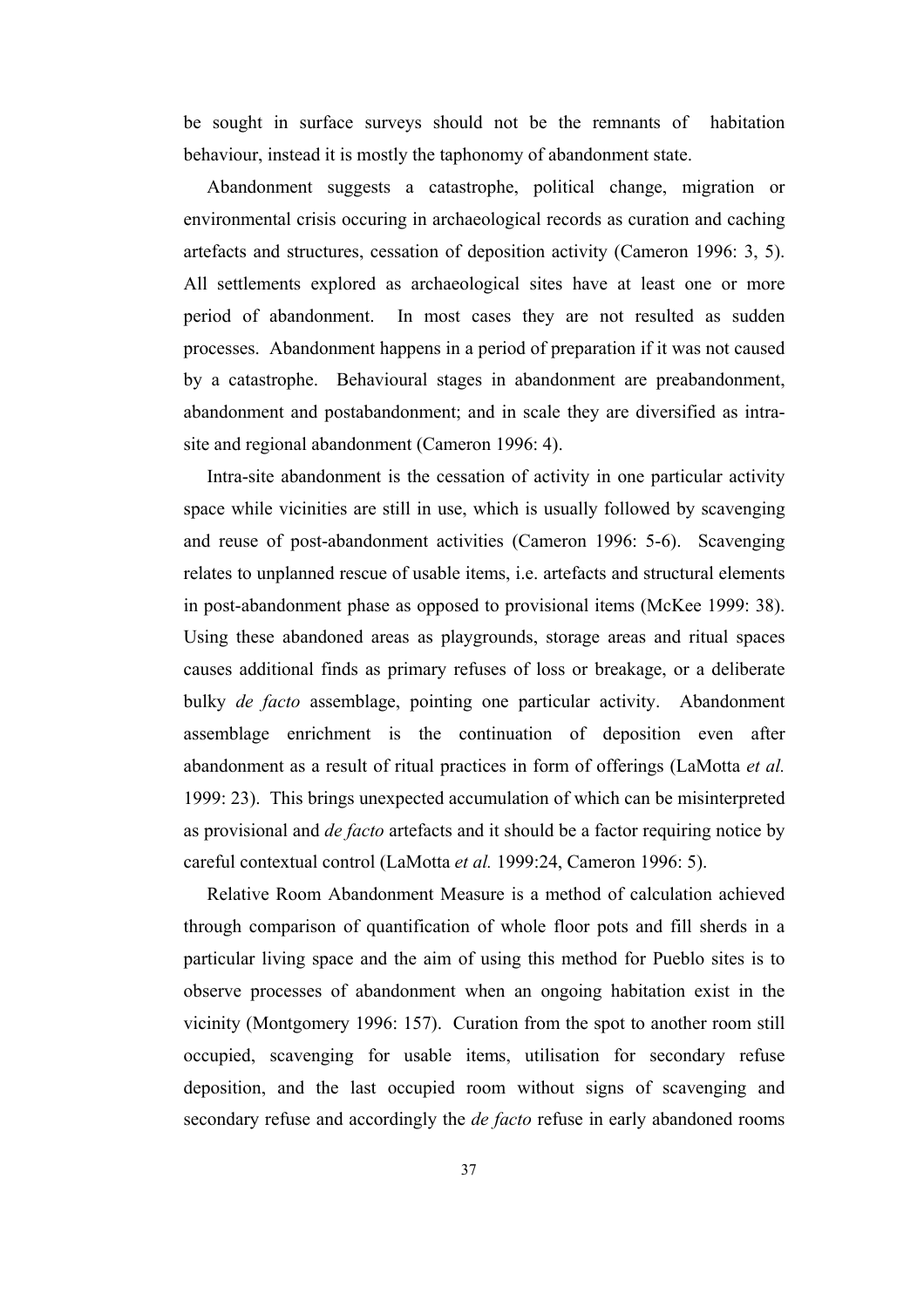were scanty and in late abandoned rooms were plenty (Montgomery 1996: 158).

 In this study, elimination of non-relevant assemblages as slope wash materials, collapsed walls and reoccupation on the room fill were more easily perceived as a result of ceramic assemblage analysis with the above given criteria (Montgomery 1996: 160). These processes go along with ritual practices as burning the site after abandonment and gathering sherds into habitation spaces from the middens (Montgomery 1996: 161). The study provides useful insights pertaining to the temporal sequence of abandonment by using ceramic assemblages, however in multistratigraphical sites and the sites subjected to long term natural processes the data can be obstructed (Montgomery 1996: 162).

 Regional abandonment points out to permanent or periodic abandonment of settlements (Cameron 1996: 4). The artefacts are organised in this final stage depending on the cause of abandonment. So the length of abandonment, that is, the causes provide, plays an important role on the type of processing it leads. The artefact condition (active-good, worn; passive-broken) and manufacture type (expedient/primary use, improvised/secondary use, craft and industrial) are an other type concern in the curation and caching behaviour, providing decisive consideration how to treat the artefact (Tomka 1996: 15).

 In cases of rapid abandonment structures can be left under construction, and in planned abandonment artefacts are cached or prepared for storage (Cameron 1996: 4). It usually occurs as a result of catastrophic abandonment and the dwellers are limited to a very short time to leave the habitation area (McKee 1999: 38). *De facto* refuse deposition is the abandonment of cultural material (e.g. tools, facilities, structures) in usable condition (LaMotta *et al.*: 22, Cameron 1996: 3, Deboer 1983: 26) outdoors (Tomka 1996: 15).

 In regular cases abandonment is a gradual process The patterns of assemblages in regional abandonments are site furniture and curation (Cameron 1996: 4). Site furniture is any item that are left in the abandoned area (Tomka 1996: 15, Graham 1996: 31) , diversified as active and passive according to their state of functioning (Tomka 1996: 14). Curate behaviour relates to the transferring of artefacts in good condition from the old location to the new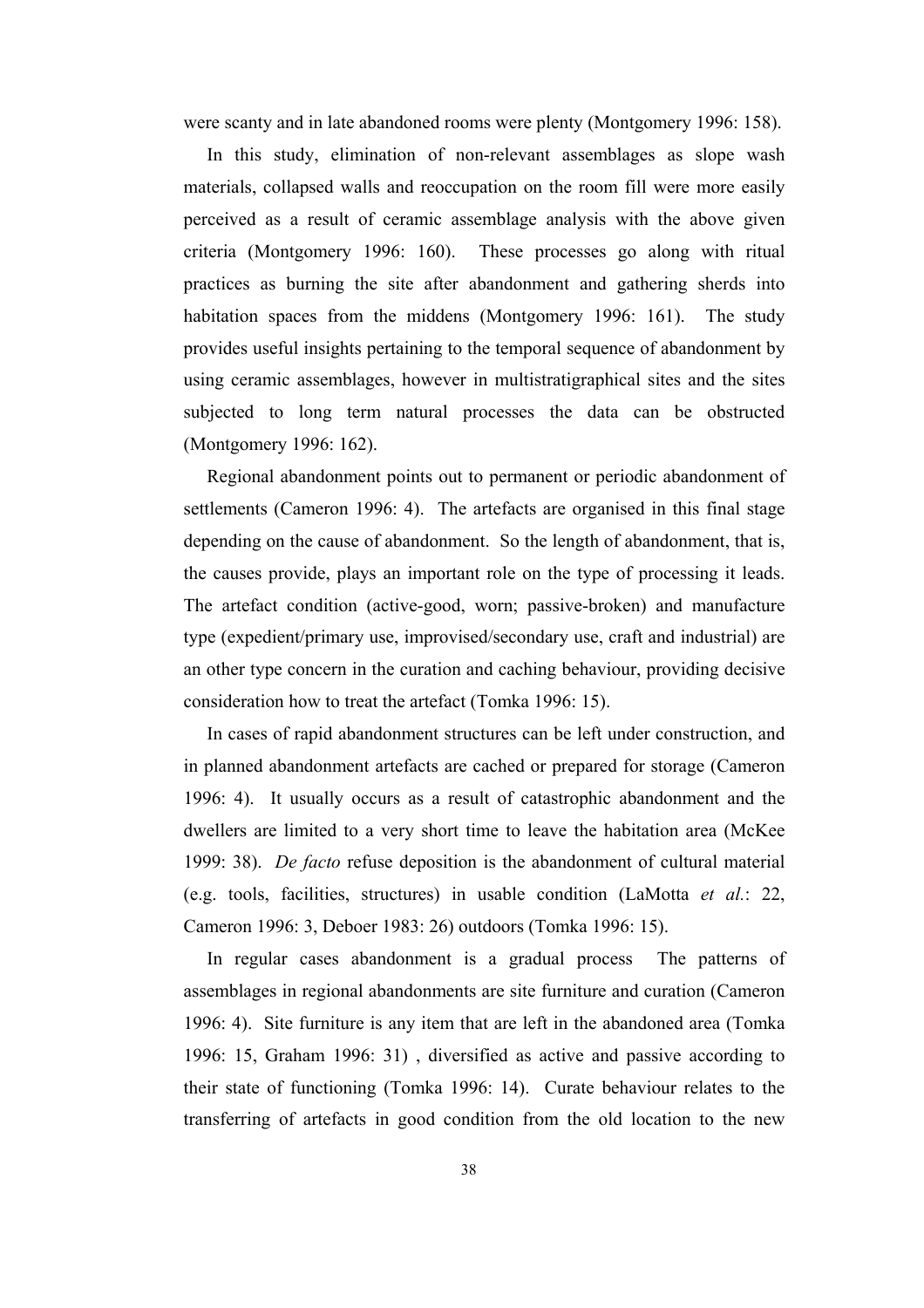domestic habitation areas with economical concerns given the priority regarding the artefact's replaceability, transport costs and also the conditions of abandonment (LaMotta *et al.* 1999: 22, Cameron 1996: 3). The amount of curation rises as abandonment time prolonged (Tomka 1996: 16). This is achieved through delayed curation behaviour, as undecidious visits to the site in the post-abandonment phase (Tomka 1996: 21). The function of tool assemblage and intrasite abandonment extends the delayed curation behaviour (Tomka 1996: 23).

 Periodic or seasonal abandonment of settlements rely on the fact of subsistence activities (Binford 1973: 242). It mostly occurs in mobile huntergatherer, transhumant groups, semi-sedentary groups and exceptionally some sedentary groups depending on the diversity of seasonal or periodical activity areas (Cameron 1996: 5). Artefact assemblages in such settlements consist of site furniture assemblages and curate assemblages more organised in removal and deposition (Cameron 1996: 5).

 Punctuated abandonment is a well organised removal process, with intervals of return history (Graham 1996: 25). Seasonality is again the key answer to this behaviour as well (Graham 1996: 27). This behaviour follows a continual recycle of household assemblage, leaving behind the abandonment assemblage which consists of functional tools particular to that area of activity, food preparation assemblages and structural elements (Graham 1996: 31-32 ). These items hold together valuable intransportable ones, which are curated in case of permanent abandonment and mainly consisting a discard activity (Graham 1996: 34-35, 37).

 Mobile camp abandonment in Khutse Game Reserve, Botswana represents single episode sites of a couple of months to a couple of years concentrating around the villages (Kent 1996: 54). Duration of camps are directly proportional to the find frequency, i.e. short term camps reveal less artefacts and less maintenance activities and construction (Kent 1996: 55). The type of settlement provides strategical avenues for archaeological studies depending on the low object and high bone recovery in abandoned sites, peripheral areas contain more bone and object due to scavenging, regarding the limited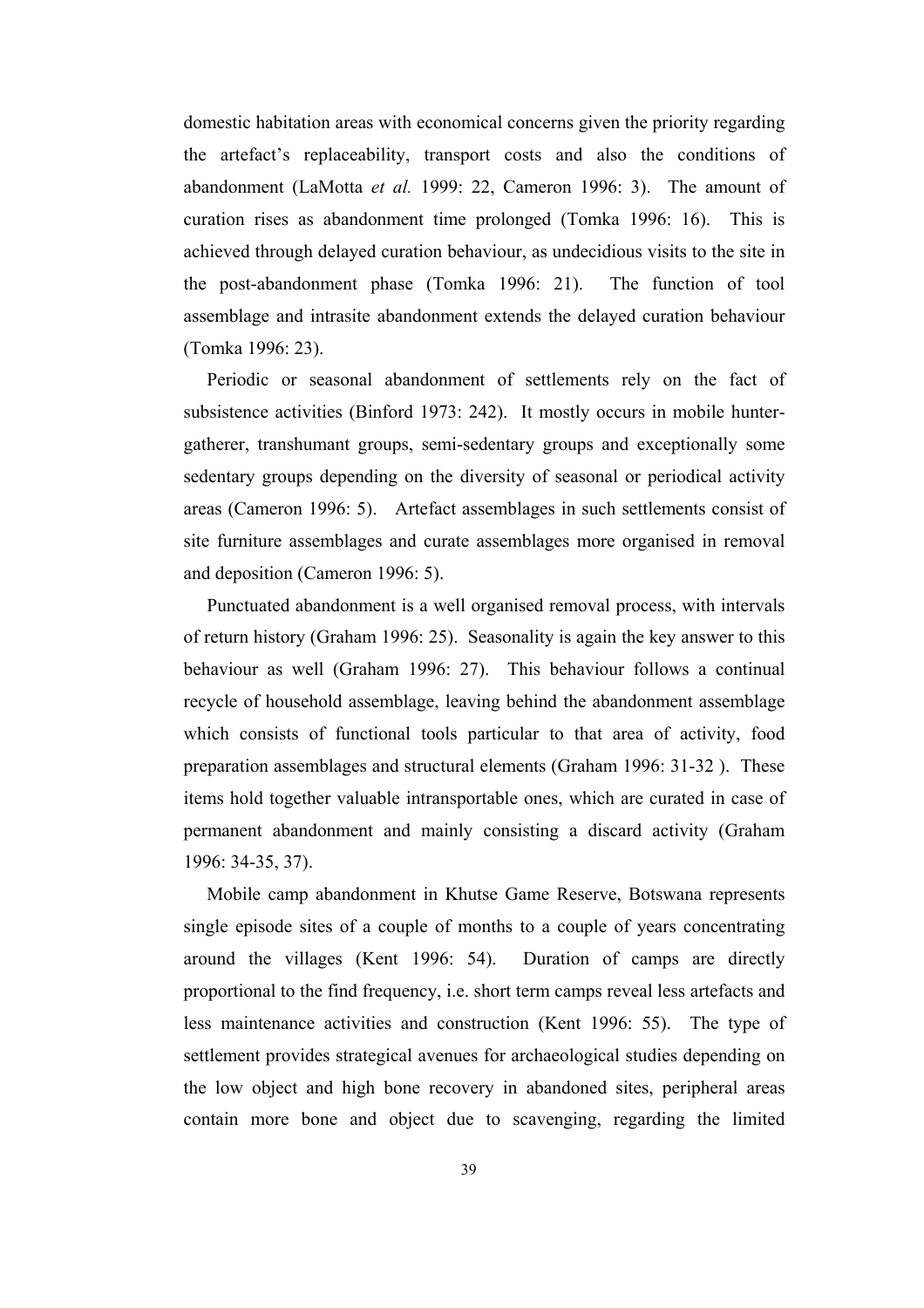subsistence ethnicity does not affect the finds, but the population does (Kent 1996: 58).

 The application of regional settlement behaviour at an archaeological issue appears in the study of late Copper Age (3,000-2,000 B.C.) west-central lowlands of Portugal relying on the hypothesis that central abandonment was caused as a result of social problems caused by environmental inferiority, which is relevant to peripheral abandonment as well (Lillios 1996: 110).

 The Copper Age was based on intensive farming and herding (Lillios 1996: 112), along with that the socio-political organisation was related to the proximity to exploitation of raw materials (Lillios 1996: 113). Whereas the transition between Copper Age and Bronze Age is related to the factors of socio-economic and sociocultural change, shifts in settlement pattern; previously attached to the climatic change to arid sub-boreal phase (Lillios 1996: 114). Although there were signs for environmental stagnation, it appears together with anthropogenic botanical increase (Lillios 1996: 115).

 The observed changes between periods in settlements are; a change from clustered to dispersed settlements in centres and continuation of dispersed settlements in peripheries, fortified settlements on hilltops to lowland and hilltop unfortified settlements in centres and hilltop walled settlements to hilltop unwalled settlements in peripheries, and decrease in export materials in both centres and peripheries (Lillios 1996: 116). This is explained by fission in shifting agricultural communities as long-term abandonment, shift from clustered to dispersed settlements and decline in size and range of settlements (Lillios 1996: 116). It gives an insight for the use of centre and periphery system with the use of multivariate factors (Lillios 1996: 118) with an even emphasis given to archaeological data and methodological application, where the main governing cause appears to be the shift in agricultural strategy through this change.

 The application of abandonment behaviour to surface survey assemblages is sometimes quite a hopeless possibility, because finding household material in daily function areas is remote, yet it is a part of formation processes and plays a role in characterising intra-site spatial accumulation of depositions (Tomka *et*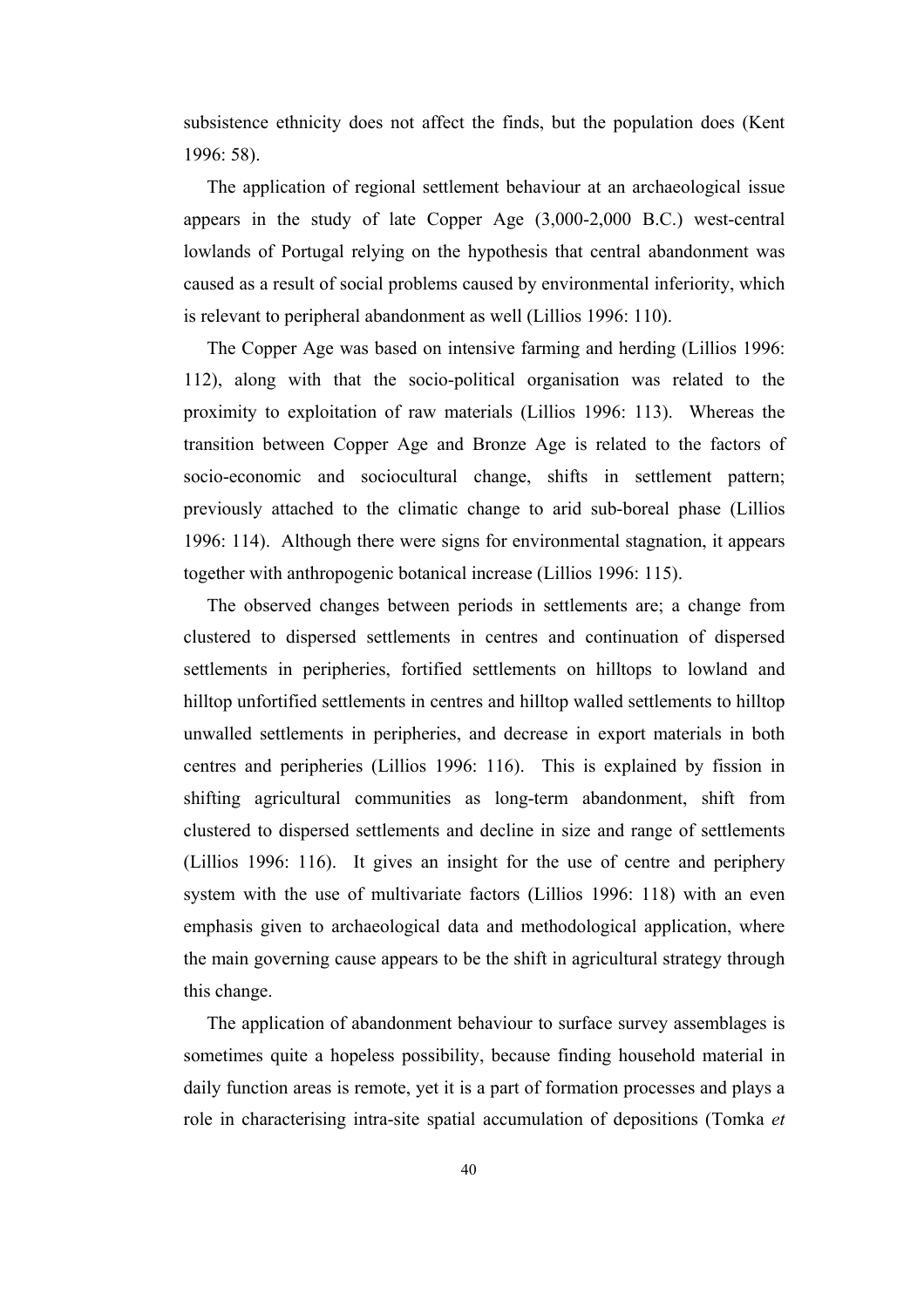*al.* 1996: 191). Although the study envisages particular issues, while the research should be a combination of local factors, socio-economical factors and other behavioural possibilities and when integrating it into larger cultural and theoretical issues this process should be considered with consequent processes, not in isolation (Tomka *et al.* 1996: 193).

### **4.3. Taphonomy and Dead Assemblage**

 Taphonomy (see fig. 6) relates to socio-cultural laws covering the burial process of objects. It also helps us to understand in what assemblages pots are discarded (Orton 2000: 47). Discarded material can be systematic or arbitrary, same can be supposed for the life of the object. We can come across with complete objects like coins; broken objects with traces of taphonomy like pottery, recycled like glass, metal; broken parts with different history like bone (Orton 2000: 48). Taphonomic stages: Life assemblage, death assemblage, deposited assemblage, fossil assemblage and sample assemblage. But quantification is rather difficult (Orton 2000: 53). This aspect is important to be considered to make a correlation between the sample and target population (Orton 2000: 48).

 Post-abandonment stage is the period that has also additive and subtractive type of formation. Mostly the utility of the abandoned spaces stems from refuse deposits of varying depth, quantity and assemblage occuring as secondary or tertiary deposits, structural collapse and the negligible amount of primary refuse that is mostly integrated in the floor matrix (LaMotta *et al.* 1999: 24). This stage can also be considered as the first taphonomic stage, where a definite end to the utility of the objects is drawn.

 The locations for refuses are an important aspect to deal with these assemblages of different genre in archaeological contexts. Primary refuses appear mostly in refurbishing locations or more evidentially at workshops (Schiffer 1987: 59), where an accumulation occurs as a result of ongoing activity of discard within the activity area as opposed to "shlepping", term for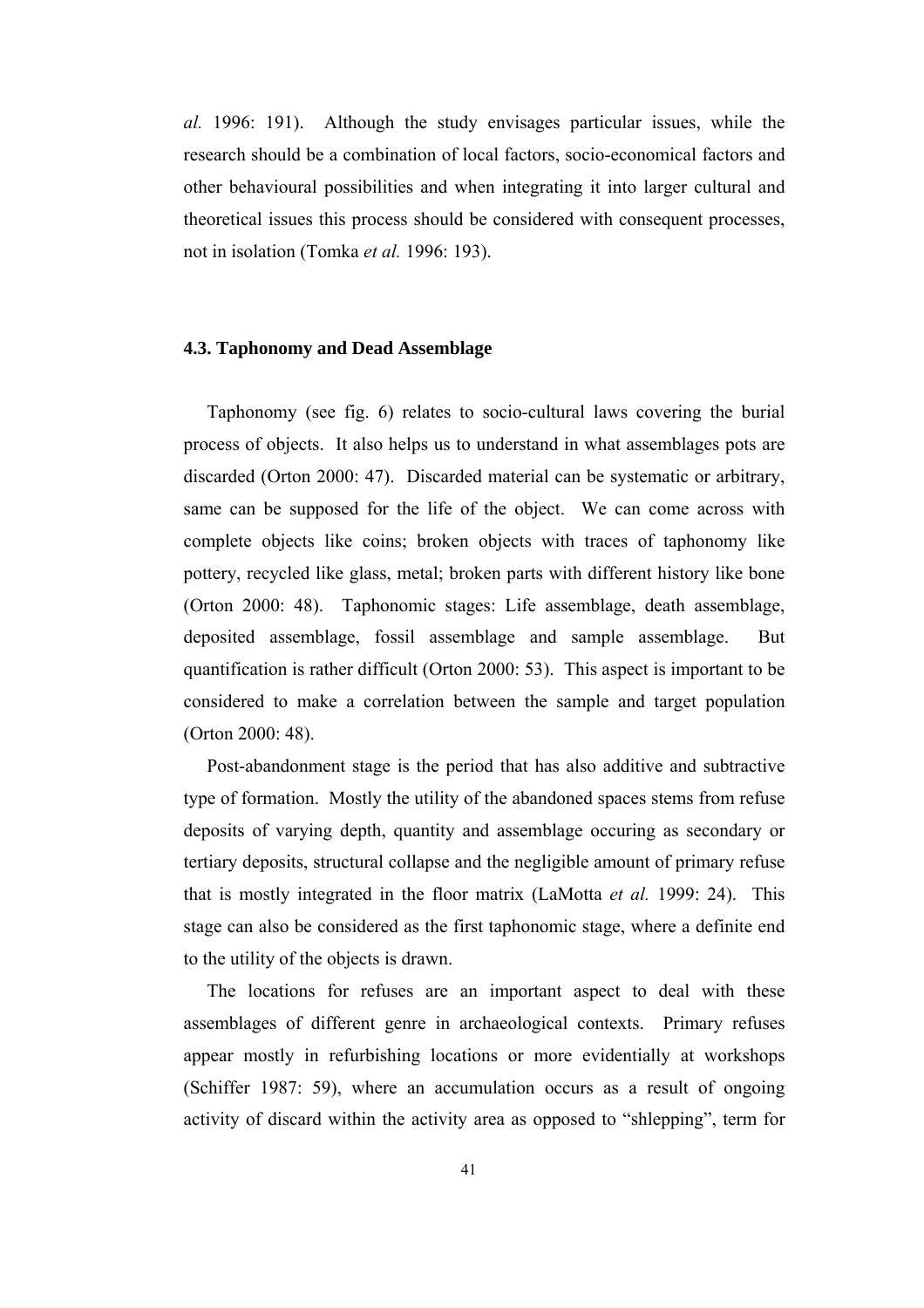large amounts of waste material transported as secondary refuse (Schiffer 1987: 69). The locations of use can only contain residual primary refuse as microartefacts in floor deposits (Schiffer 1987: 62-63). One other type of primary refuse, is the more significant *in transit refuse*, which is the refuse left on the paths adjacent to non-occupational spaces (Schiffer 1987: 64).

 Secondary refuses and tertiary refuses on the other hand occur as a result of maintenance activity to keep occupation area free of debris, which is only characteristic to particular space of accumulation (Schiffer 1987: 59), as midden, landfill, abandoned structure or cemetery (LaMotta *et al.* 1999: 21). Besides they become habitational areas where collective disposal is concentrated (Schiffer 1987: 62). These are the most important type of refuses that provides us a significant amount that can be interpreted as survey material.

 The ethnoarchaeological observation presents that daily sweeping of the clear area causes a pattern of low weight and small size artefacts, as opposed to the high weight, large size artefacts in the garden area (Alexander 1999: 84). The accumulation around the dwelling area is mostly related to the distance from the activity, the more closer to the dwelling area, the larger the frequency and the size of the objects become; such as the vicinity of the door (in transit refuse), garden's edge adjacent to the dwelling and walking area adjacent to the dwelling, however this information is blurred with the intervention complex structures, large populations to distinguish from long household series (Alexander 1999: 88).

 The consideration of erosion and colluvium is very important to see the percentage preserved on the surface and if it is originally located there. However implication of taphonomy is crucial to deduce such information (Schofield 1991c: 27). Scatters are results of landscape formation. Therefore landscape formation should be the first concern (Schofield 1991c: 28).

 The dead assemblage becomes only meaningful as archaeological samples, and the sample is directly related to the tresholds of visibility or obstructiveness (Deboer 1983: 25). As from now we can assume that reconstruction through sample material is impossible, but only informative about the human behavioural patterns (Deboer 1983: 27). Apart from the deposition and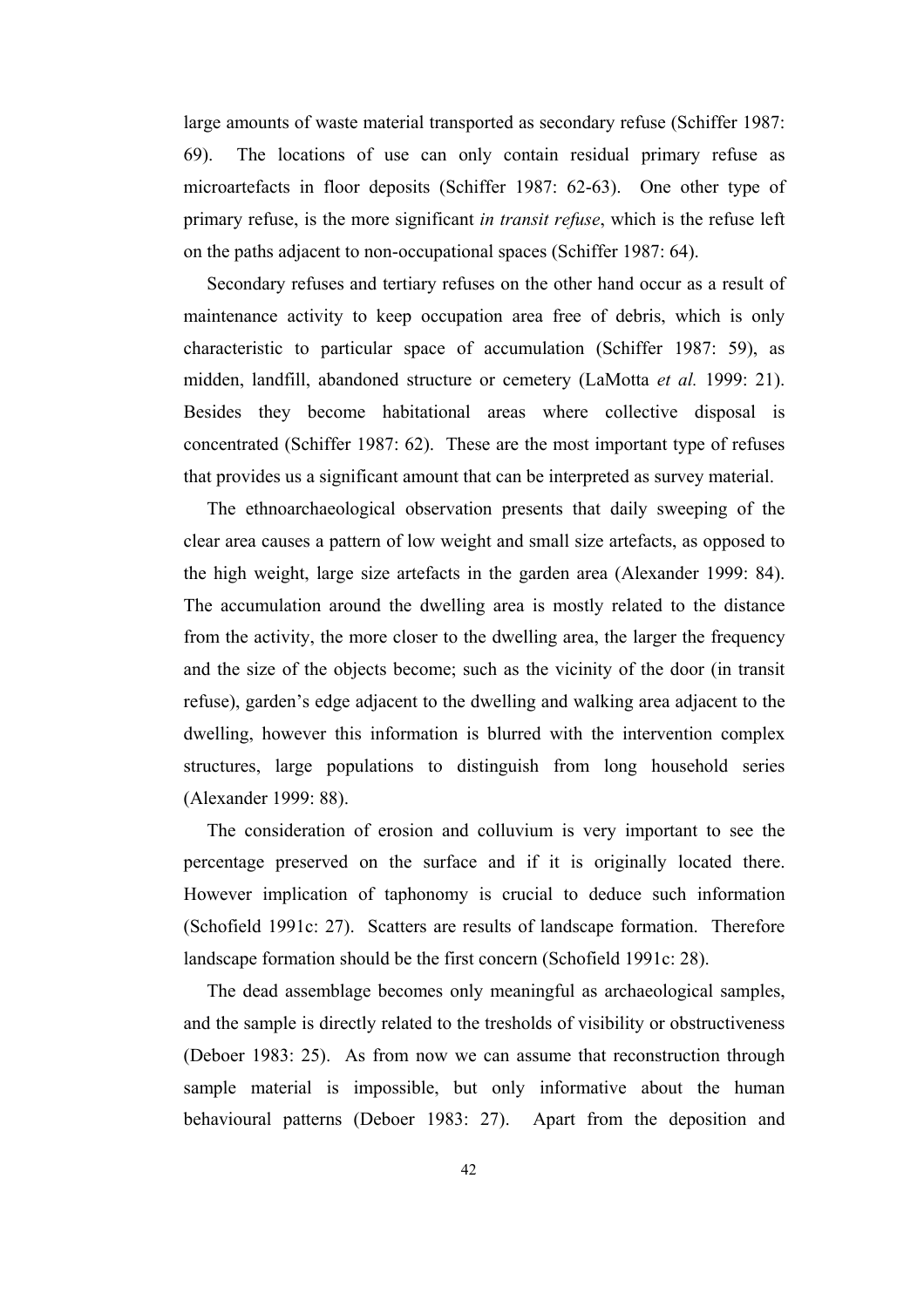dislocation episodes, wear is another important element of formation processes appearing in the context as accretional (additive substances accumulating during life time, crustation accumulating as a fossil) and attritional wear (subtractive processes as a result of removal during its function, or deterioration through natural processes and ploughing activity) (Schiffer 1987: 48).

 Yet in this process all three types of refuse considered fossils, and episodes regarding the dislocation during occupation phase are influenced by natural processes. They have been explained in previous sections to integrate them to the mode of formation they belong to. The processes including all episodes after utilisation of artefacts are taphonomical processes. Taphonomy is the process in formation of archaeological assemblage, or dead assemblage subjected to natural and cultural processes (Deboer 1983: 20).

 Discard pattern is formulised through a couple of considerations. The pathway model provides performance activity through the number of uses per life time as indirectly proportional to the amount of artefact wear during use (Schiffer 1987: 50-51). And basic discard equation is a wider consideration of discard of a specific item in the settlement as proportionate to systemic number of the item in use during activity and indirectly proportionate to uselife of the item (Schiffer 1987: 53). These calculations require an ethnographical study to test artefacts according to their uselife and number in occupation in one episode. This can only be presumed as fraction of long periods, where the number of items can not be other than sample assemblage providing only indefinite inference, because lifespan of artefact forms is very large considering with the uselife of one particular artefact.

 The factor influencing the quantity of dead assemblage is the use frequency, life span of the object and replacement cost (Deboer 1983: 29, Schiffer 1987: 48). One item may vary in quantity to the neighbouring site relying on the trade activity. Life span of an object may be different due to its endurance to the particular activity and if replacement cost is high, it may be used in a repaired state. However time to time they may appear in a secondary cultural context through secondary use, i.e. improvised use with a different function (Tomka 1996: 15).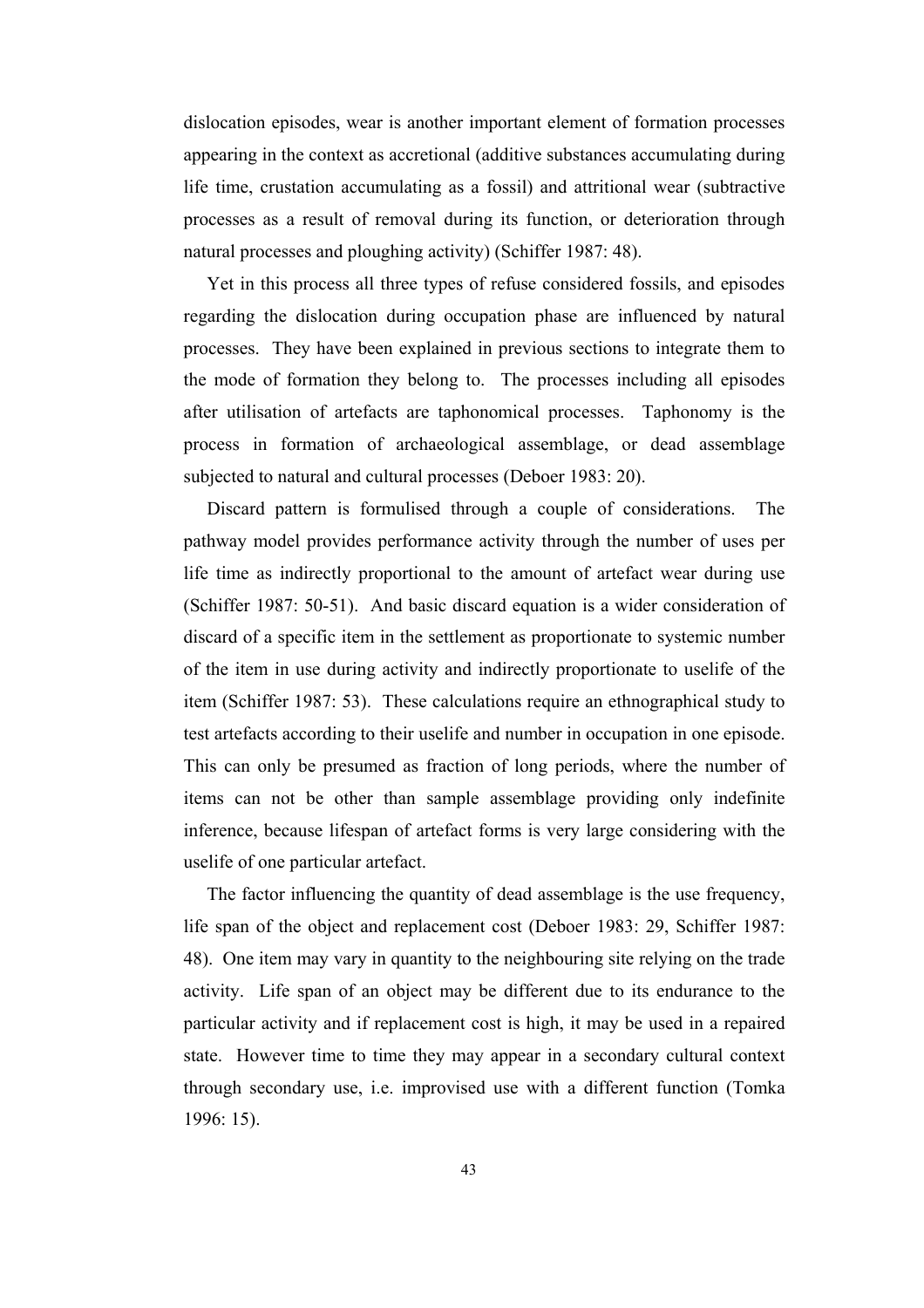One taphonomic characteristic of the artefact is the amount of attrition. Whole vessels are likely to appear in burials, caches, ritual deposits and floor deposits. It is more likely that whole pots are kept for a particular purpose other than refuse. Only in ancient Greek bothroi we see the practice of depositing whole pots in pits within the sacred land, aiming to create space in treasury for new offerings. The use-wear analysis informs us if it functioned or its modified function (Schiffer 1987: 271). Intrasite deposits are only considerable related to the intensity of the occupation, which tends to expose secondary and tertiary refuse, and in some respect *de facto* refuse can be of significance if the curated artefact ratio is low, but they are mostly considered as negligible clusters (Schiffer 1987: 281).

### **4.4. Cumulative Cultural Processes**

 Through time an environmentally favourable area witnesses various long or short-term human activities. POSI (places of special interest) aims to give information about the activity took place in an area by considering the diversities in types of assemblages as lithic scatters, dense pottery scatters, slags (Given *et al.* 1999: 24), dense tiles, ratio of coarse and finewares, dark cultural soil, daub (Stoddart *et al.* 1991: 142). By such a study archaeologists aim to diversify individual activities. However in most cases activities intersect each other.

 Eastern Mediterranean (Turkey, Balkans, Egypt) and Middle East (Mesopotamia, Afghanistan and the Indus basin) are the areas the accumulation of cultural processes provide arteficial mounds (Davidson 1976b: 255). These mounds are long-term settlements built on top of the leveled ruins belonging to previous periods. Natural and cultural processes in semi-arid areas bring rapid erosion reducing mounds within 500 to 2,000 years (Kirkby *et al.* 1976: 229).

 Understanding the formation of dead assemblage from a house is important to be considered to understand the dynamics behind the höyüks, which are flat topped mounds distinguished easily within the surrounding geography (Davidson 1976: 262).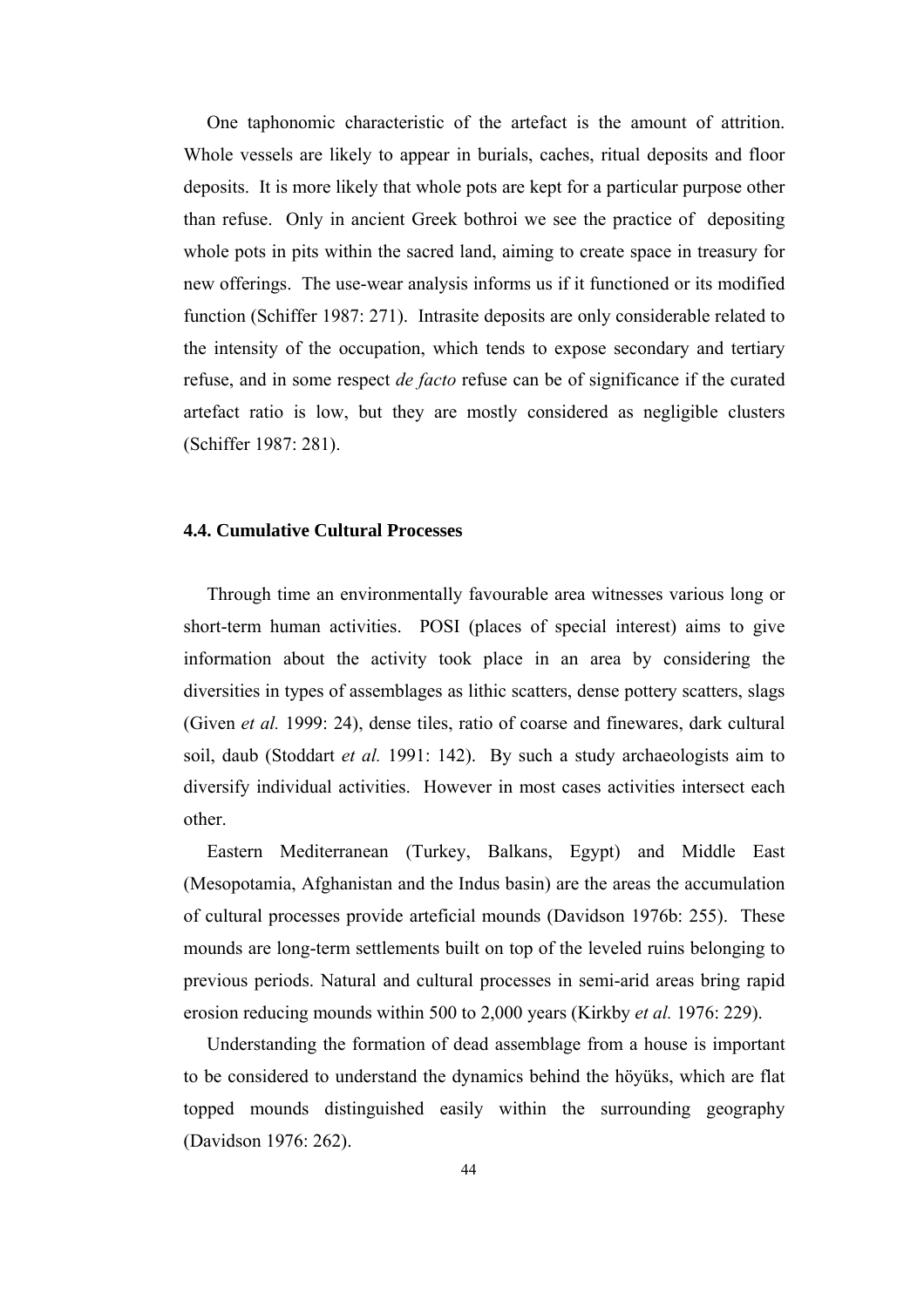In house mounds the house first begins to disintegrate as a simple central mound or two peaks spaced 3 m from eachother or as a broad mound with a sharp edge (Kirkby *et al.* 1976: 238). Later they form an elyptical mound. The clay used for brick, especially in Mexico and Iran are mixed with sherds and reused and as they collapse. This explains one aspect of the dense sherd concentrations in settlements. The artefacts move and form alluvial and cultural accumulations, breaking down and transported in its geographical context (Kirkby *et al.* 1976: 230). In the beginning they move up, above the structure., later dislocated and decrease in density (Kirkby *et al.* 1976: 239).

 In case of tell formation, a continuous destruction process and levelling takes place before reuse occurs. This deposit is quite similar to alluvional deposition. They are not faced with erosion as does the isolate house model (Kirkby *et al.* 1976: 244). Sherd concentration decline is related to the mound height rather than the process of reuse. The levels lower than 5 m are expected to be found lower than 1% of their original concentration. Therefore the survey technique should be careful enough to miss that below 1% sherd. The condition of the ground on different days is also a great importance. And considering the upper 5 cm of surface soil increases the possibility to find more sherds (Kirkby *et al.* 1976: 246).

 Taphonomy of cumulative cultural processes are usually what we come across with in a survey. The recovery of sherds help us to understand the activity areas of past humans, but these are just patterns of mostly multi-period scatters with various densities. Archaeologists attempted to define these patterns as:

- 1) Uniform distribution: It provides equal probability of yielding artefacts but with mean artefact differing on site and off-site in case of clustering variance would be higher than the mean. Negative binomial distribution and poisson distribution can be used to model such distributions (Banning 2002: 14).
- 2) Bulls-eye or Fried-egg model: In a continuous distribution of background noise on modern surface or plough-zone concentrations are associated with human activity relying on site formation processes (Banning 2002: 15).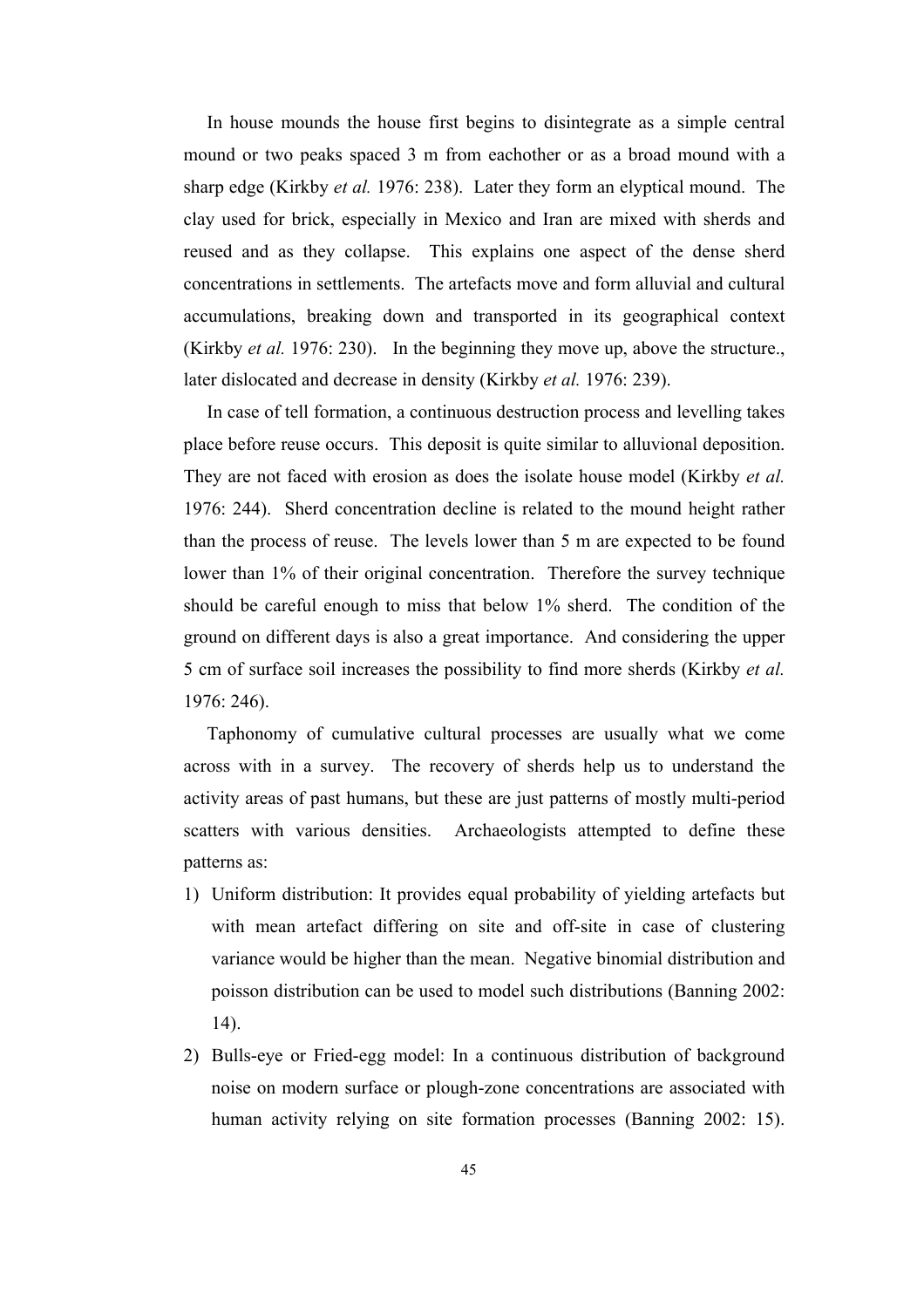Peaks of artefact density are surrounded by gradual fall off by distance (Banning 2002: 16). There has been sophistication in the definition of the pattern through time. Kintigh suggests a hemispherical distribution rather than the uniform distribution decreasing linearly. A sinusoidal distribution is used for defining highly localised activities with mean coordinates centered at the anomalous distribution. But bimodal and sinusoidal distributions reach a peak and decrease gradually whereas in settlements there is a uniform pattern on site and as we reach the edges of the site there is an abrupt decrease reaching again a uniform off-site distribution. Contagious distribution includes binomial and Neyman type A distributions are used for randomly distributed Poisson process of one cluster, or doubly stochastic poisson distribution involving randomly placed clusters (Banning 2002: 17).

- 3) Palimpsest model: Site doesn't consider a particular activity, but rather cumulative distributions of activities of differing times overlapping over eachother (Banning 2002: 18) (see fig. 7).
- 4) Off-site or Intersite model: Other than settlements, where there are discrete spots for activities as dwelling, working, worshipping, interacting quarters but other activities take place other than the settlements like agriculture, pastoralism, waste disposal, processing raw material which can relate to such patterning outside the locations (Banning 2002: 19).
- 5) Distributional or non-site model: The model argues that densities are accumulation of gradual repeated discard activity although not satisfactory to represent a settlement but preferred habitats, represented with the analytical units (Banning 2002: 20).
- 6) The place model: The model was formed to avoid adhering activity to settlement rather than any possible activity (Banning 2002: 20). The consequent overlapping of camps, resource extracting locations, tool maintenance and other site formation processes forms sites (Banning 2002: 21).
- 7) The paleolandscape model: It is a geoarchaeological model combining landscape and subsurface information. The probability of representation on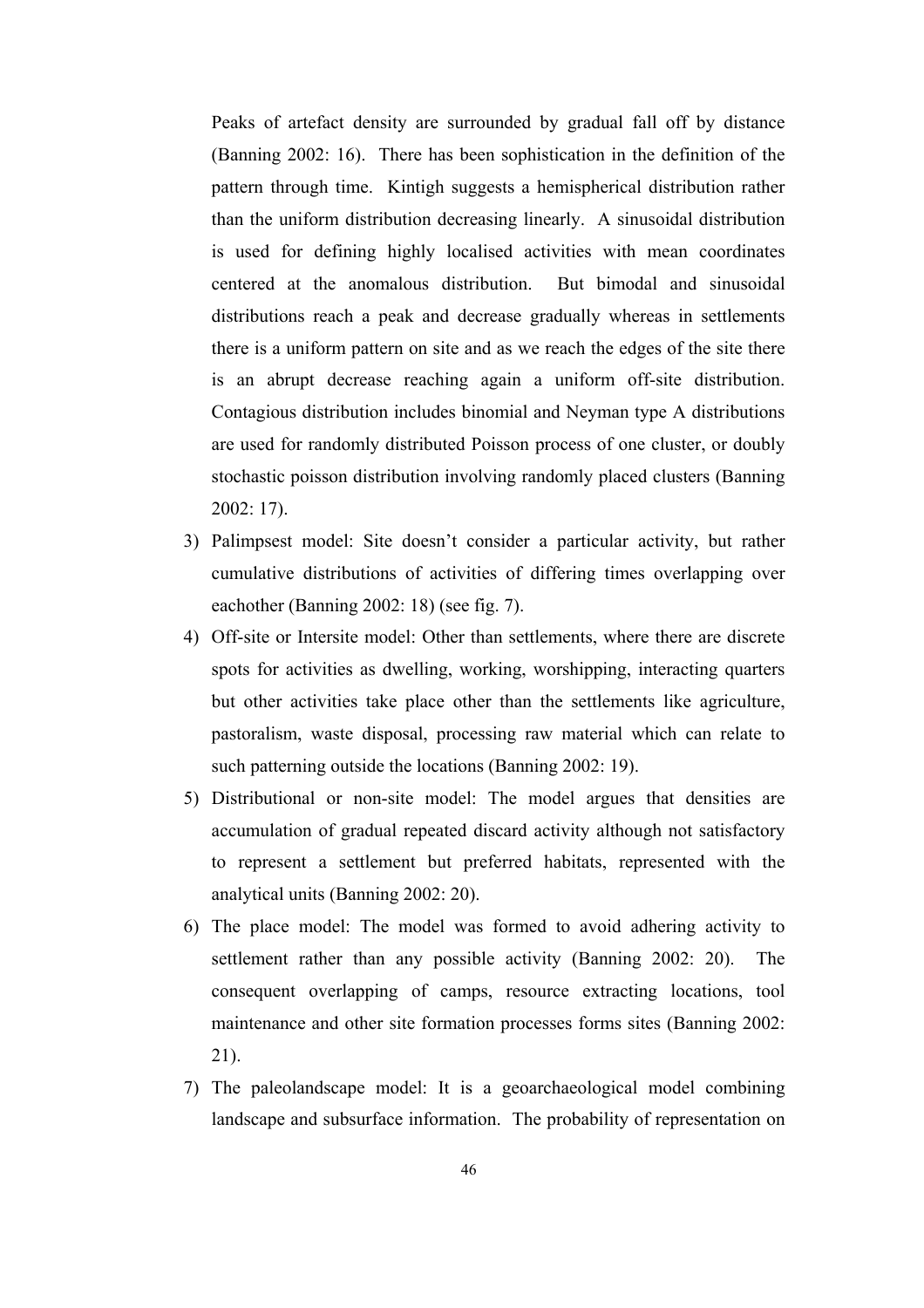the surface relies on the changing landsurface (Banning 2002: 22).

 The refinement in the attempts to model density patterns help surveyors to better interprete the data collected. Because only a fraction of the outlying artefacts are collected and set in a statistical frame although these models are produced from patterns of activity. Here the post depositional processes (erosion, colluviation, alluviation) are ignored. Technique; skills; visibility due to colour, vegetation, angle of the sun (Hayes 1991: 81); patterns of scatter, all affect the data and add some bias. Besides all these artefacts are not a complete population, and their surviving rate is unknown. In case of low frequency intensification may help gathering sufficient data, but this reduces the area surveyed, and conceal the patterning.

The human behaviour have four depositional aspects:

- 1) Rubbish disposal: In communal deposits, most domestic refuse (pottery mostly where it was used or produced, high concentration of artefacts, bones and other domestic disposals) take place at the immediate vicinity of settlements. It forms the majority of debris accounted as sites,
- 2) Manuring: At least from  $1<sup>st</sup>$  century AD onwards midden and manure-stack material used as humus for intensive arable land short in distance. These are usually attributed to low density extensive scatters of abraded sherds around the sites,
- 3) Burials: They are usually omitted and difficult in terms of coincidence, isolated sherds from a couple of whole pots either from a funerary practice or a hoard,
- 4) Miscellaneous breakages: Lost or broken in transit or during daily outdoor activity. In pastures it is only possible to coincide a couple of sherds in intensive surveys, contrasting totally with arable lands (Hayes 1991: 82).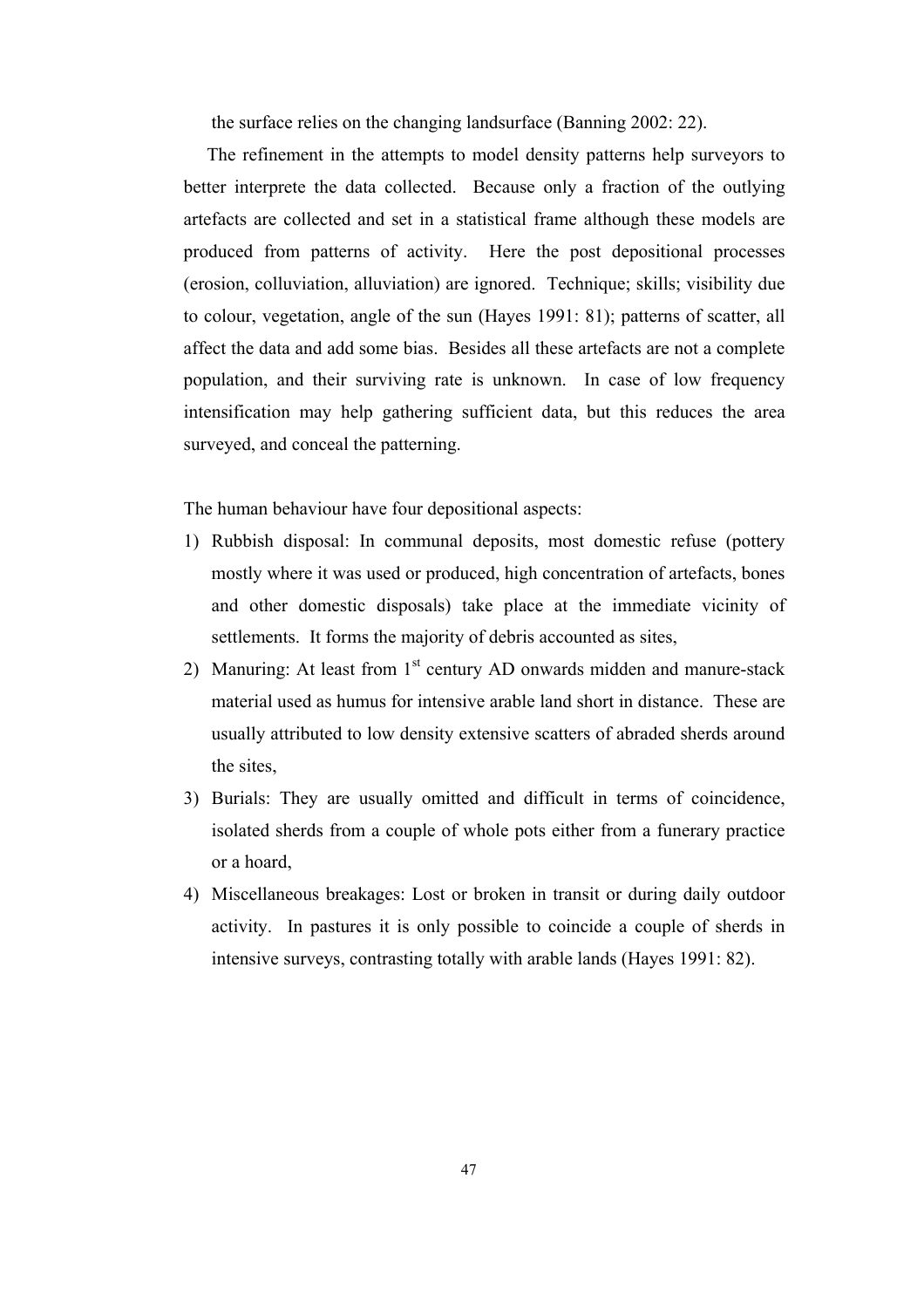### **4.5. Other Anthropogenic Factors**

 Trampling of sherds by human, animal and machine interference (Schiffer 1987: 268) cause decrease in assemblage, chipped edge (Schiffer 1987: 266) and sandy substrates sort exposed artefact by size and ploughing activity shows both characteristics together (Schiffer 1987: 268). The effect of trampling is explained by 'treating event'. A 60 kg person moving on an archaeological mound can turn 100 4-8 cm sherd into 2000 sherds. This action causes 'surface lowering' in the centre. Near the periphery there is no addition to the present sherds. One person walking all over the mound every century is equivalent to 10 people walk every year (Kirkby *et al.* 1976: 237). There is also a great chance that movement of large objects by getting kicked or thrown down by animals and people (Allen 1991: 53).

 Pottery collection is a field technique and interpretation for population, density, settlement and location relies on the counting of these sherds. Rather than simply relying on erosional and agricultural activities, all kinds of human activity should be considered for changing the statistical significance of artefact densities and archaeologists are a part of the process (Schofield 1991d: 79).

 Public vandalism by collecting unsystematic data for recreation damages the data, but rate unknown. Diagnostics and retouched artefacts will decrease or be extinct. In such a case the use of dated unsystematic surveys + frequency of the remaining again contingency table analyses, difference of proportions and graphic scaling techniques can be used (Boismier 1991: 19).

 It is sometimes different endogenous practices rather than modern mechanical ploughing and drifting soil (Gaffney *et al*. 1991: 76) that helps understanding the surface replacement.

In Hvar survey archaeological material was mostly collected upon the clearance cairns and field walls. The process of depositing large materials around the field walls is common in the Mediterranean, strategies for such surveys are common in Southern-semi-arid US, Northwest temperate Europe. 50% of the material is assumed to be near the walls (Gaffney *et al*. 1991: 77).

Terracing is one artificial interference to nature known in the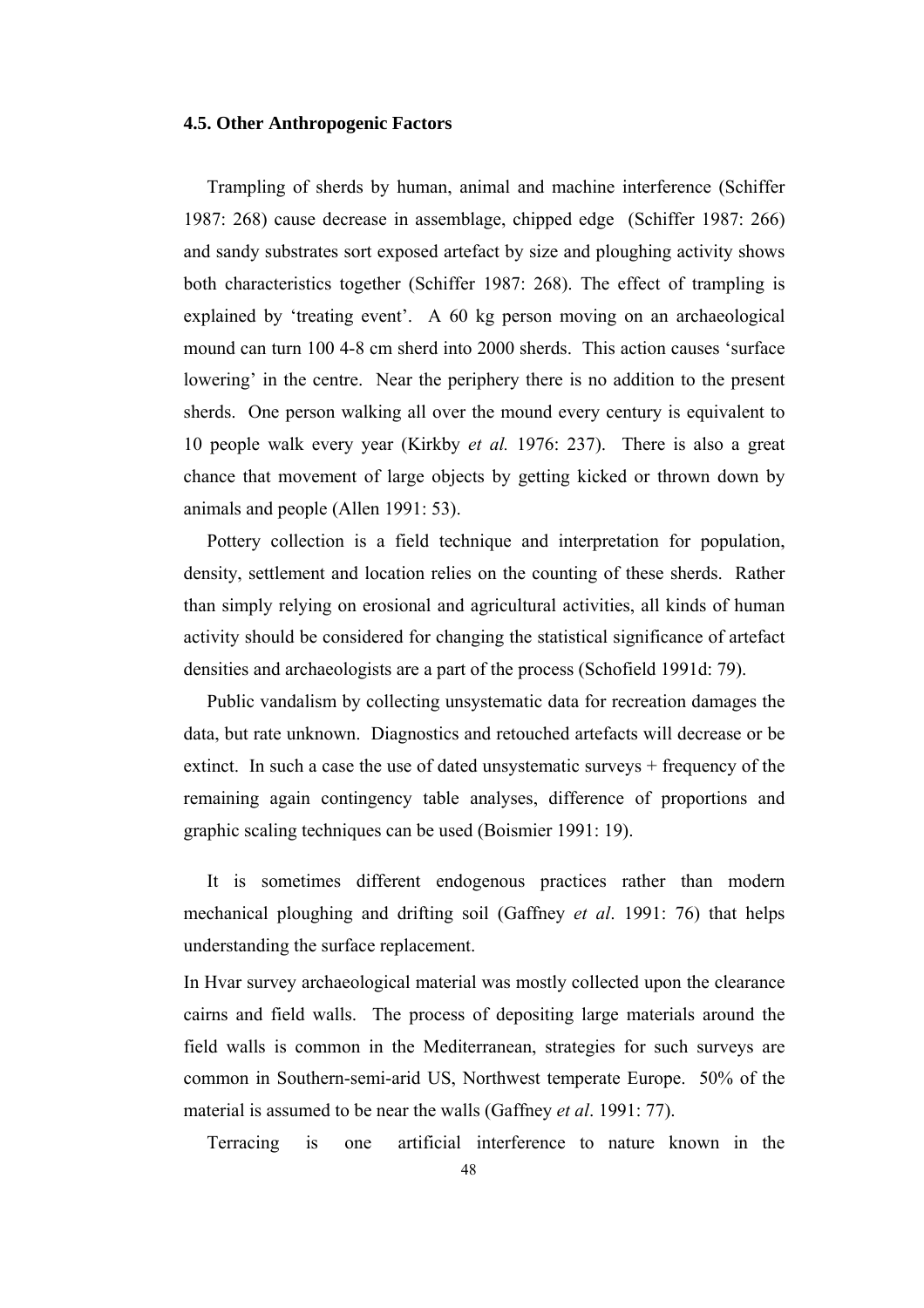Mediterranean from Bronze Age onwards, when poorly maintained, enhances erosion, from then it encourages dispersal of ceramics downslope. Clearance and remanagement may deposit them in field walls as in Hvar Project (Mallone 2000: 100).

## **4.6. Ploughing**

 Only 1980s onwards traction of horse-drawn ploughing is replaced by machinery. Intensive agriculture brings ancient settlements to life. If specific activities can be distinguished, we can get rid of the word "site" (Clark *et al*. 1991: 103). From then on some sites are not represented on the ploughsoil either because they lay deeper undisturbed or their representation on surface either absent as they are unploughed or by low material that escaped the eyes (Barford 2000: 84) that is excluded from conservation zones.

 New agricultural techniques bring more questions for surface surveying than last 50 years mixing again and again the subsurface-surface assemblages. Analytical surface survey is continuous data spreaded over the landscape giving preliminary information not applicable for theoretical interpretation. Experimentation is required for various sampling schemes for an optimal methodology, in the best season. So representative data considering the time span, size of units, intensity, time and labour costs, the knowledge of specialists are all influencing factors. This sort of data is only a thin fraction, therefore all data should be analysed in significance. Past settlement behaviour and ploughzone taphonomy act on the assemblage and "background noise" should be considered to interprete properly. Mathematical data synthesis allows such low numbers be evaluated. Understanding processes transforming archaeological remains in the plough-zone though experimenting and finally coming up with formulae and simulations to measure survival of certain types will be the next step in interpretation of surface data (Kuna 2000: 42).

 However the taphonomic transforms only become significant for survey materials as they become cumulative. Post-depositional damage like trampling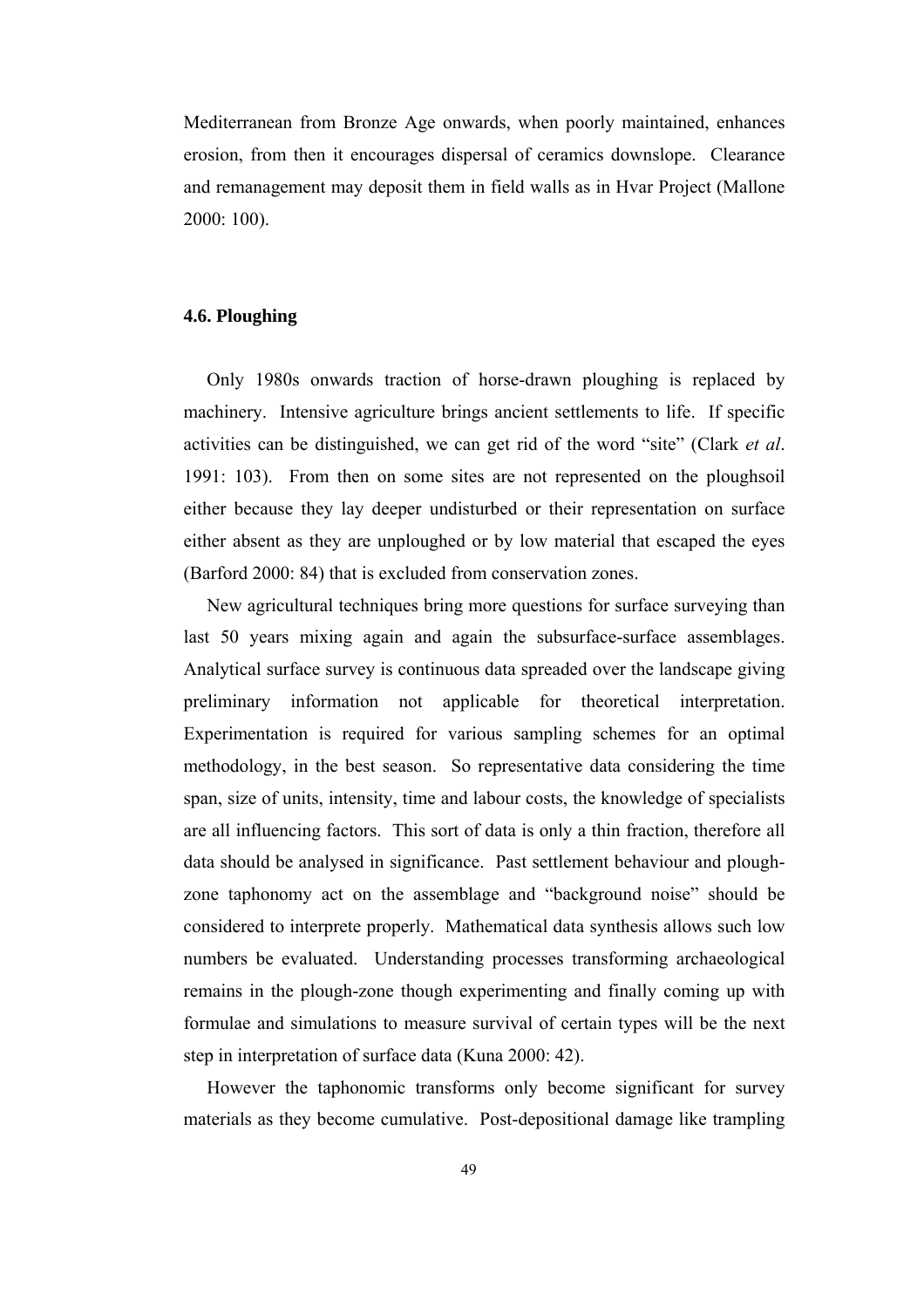activity causes attrition on artefacts (Schiffer 1987: 272). One other cumulative cultural process is vertical selection of artefacts as a result of ploughing activity, and the dragging effect causes horizontal deplacement (Schiffer 1987: 280-281).

 Breaks occur depending on sherd's microstructure, where impact resistance is greater than impact strength. And after a significant number of events (ploughing episodes) an unimodal distribution forms around the spot where impact resistance equals impact strength. In case the impact strength is so high, then again if impact damage stabilises gradual sherd size lowering curve forms a 'Poisson Distribution' (Taylor 2000: 20). And later the sherd size becomes so small like 10 mm. That it becomes a part of the soil matrix.

 Five factors are considered as a distinction between behavioural and agricultural patterning in agricultural ploughing: Horizontal/vertical displacement, class frequency changes, condition and conservation of assemblages, destruction of layers and features. Horizontal displacement relies mostly on the slope, size and equipment type. Mouldboard ploughs have the largest effect (Boismier 1991: 17). Size affects the displacement of larger (<4 cm) objects to higher soil levels and smaller objects to lower levels by the ploughing activity. This continues till it reaches an equilibrium and by that time >4 cm sherds are more evenly distributed in the lower soil level. It first becomes a sample of total population, later a sample of ploughed zone. In total it is no more than 10% of total population. Large artefacts will of course be overrepresented. Implement weight, object size, frequency of ploughing affect damages of ploughing. Loosening of soil and increase in organisms help chemical processes. Therefore more durable objects have more probability to be found. Original behaviour patterning and their analytical diversification are questions and via distribution of size classes, direction of ploughing, preservation contingency table analysis, bivariate and multivariatecorrelation and graphi scaling techniques can aid to reach behavioural patterning (Boismier 1991: 18).

 The plough action does not affect the horizontal movement of the objects, but the vertical movement of larger objects (Tuna 1994:628). In vertical movement the cause of displacement – mouldboard plough – larger objects are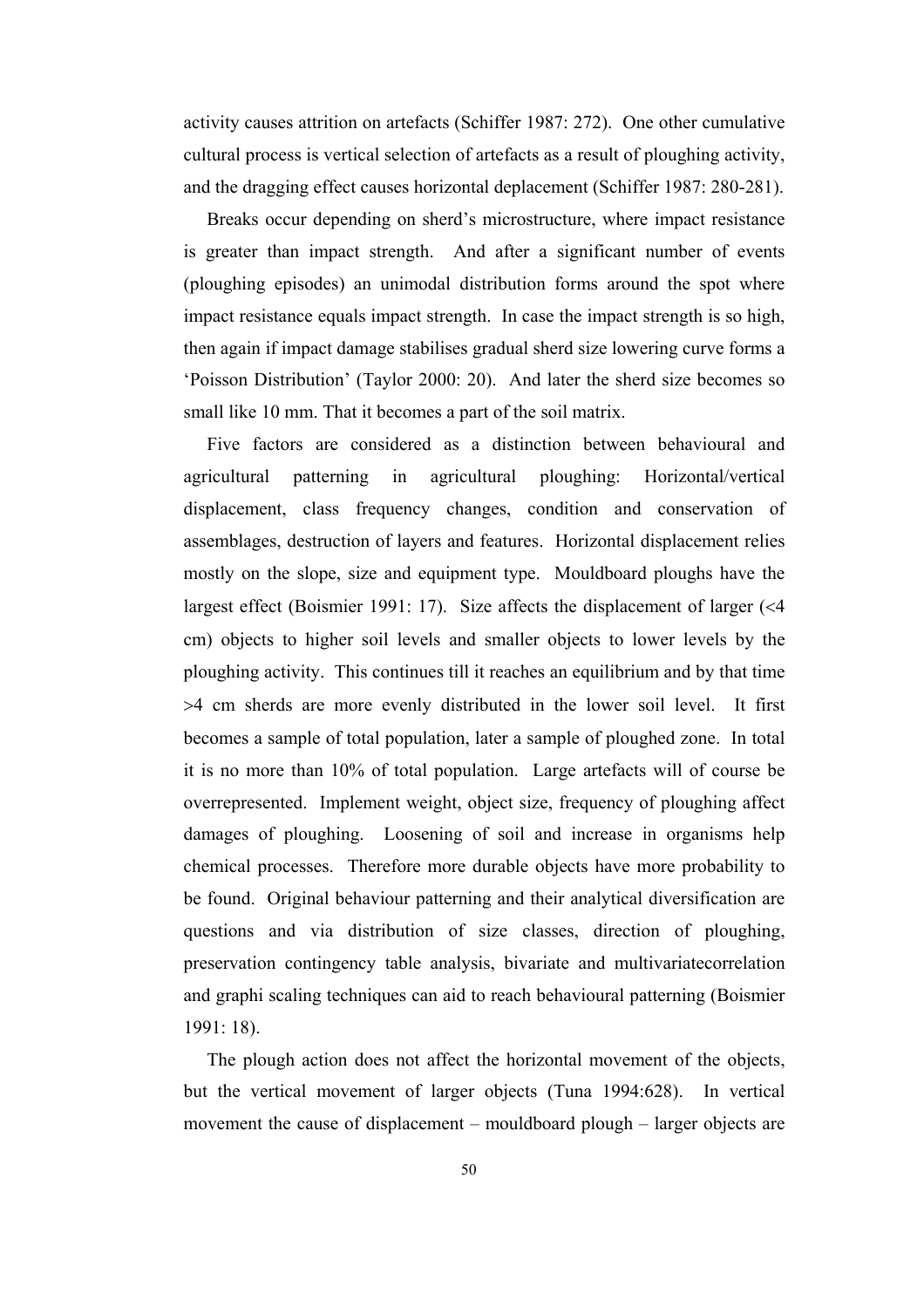pushed down in the ploughing and in cultivation an S-spring-tine cultivator is used. In  $3<sup>rd</sup>$  year much of the material still laid packed in the subsoil. As a result we may conclude that the material will remain consistent in subsoil to an extent. After the fluctuation in the beginning, the exposure and remainder settled (representation below ca. 3.5%). Ploughing brings high number of material compared to other agricultural equipments (Clark *et al*. 1991: 100). However displacement is more concerned with cultivation, not ploughing in flint. Without ploughing only one flake and two pebbles out of 430-565 visible on the surface.

 In vertical movement, coarsewares are the first to travel to the surface. Destruction of different types of material relies on the firing of the objects (Bowden *et al*. 1991: 109). Lithics remain mostly on the surface and more pottery survive stratified deposits. Ceramic building materials have a different pattern, they are pretty immobile contrasting smaller artefacts, however topsoil representation higher than surface and stratified deposits. Strong correlation coefficient provided in regression analysis between survey and subsurface ceramic building materials. This variation illustrates differential destruction of different materials (Bowden *et al*. 1991: 111). Stripping even 5 cm of the plough-zone increases the representation a great deal.

 Cultivation rather than ploughing causes horizontal displacement (Taylor 2000:23). Usually ploughing distributes sherds evenly, however in case of a slope, only ploughing made parallel to the slope, therefore displacement in the direction of ploughing and erosion only factors to affect (Taylor 2000: 24).

 Tillage, geomorphology and biogenic activity cause displacement. Experimentation on these are shown to be inconclusive and unreliable, methodology limited. Normal agricultural activity cause alternating direction movement. But as the sherd number changes as cultivation depth and attrition changes. No constant number to be called target population. In cultivation different effects are caused by harrowing, disking, mouldboard ploughing and subsoiling (Taylor 2000:23).

 The depth rises with heavy soil. Mouldboards dig usually 300-350 mm and tine cultivators 250-300 mm. Instead of the drag effect of chisel and tine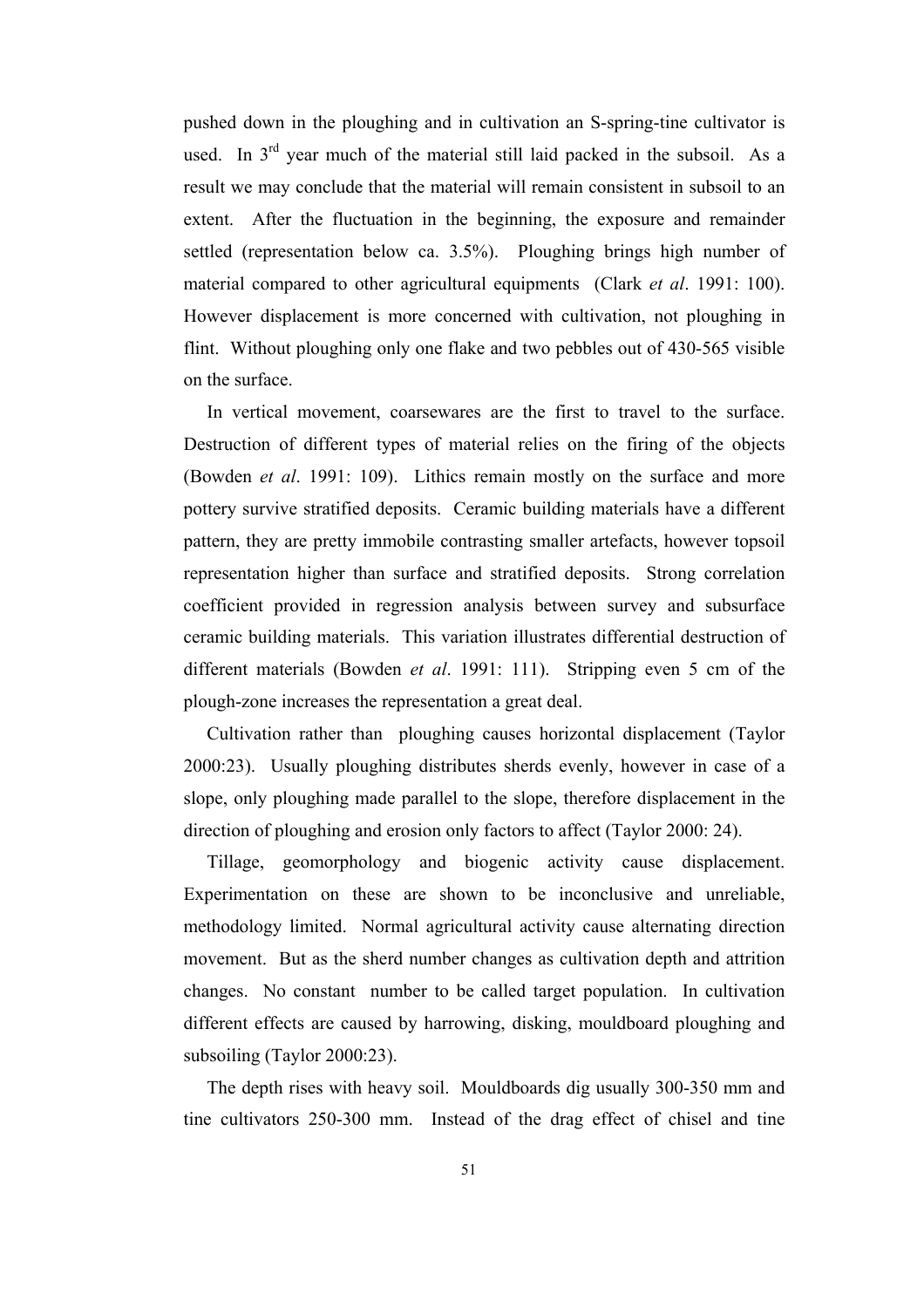plough, subsoilers and panbursters create fistures and shake the soil for drainage and aeration, and reach a depth between 350-700 mm. Composition of remains of durable depositional assemblages, form close to the modern surface (Taylor 2000: 17). Soil type and drainage are decisive factors influencing soil erosion, ploughing depth and necessity for subsoiling. Subsoilers and panbursters cause fissures in soil rather than pulling material to the ploughzone. In the ploughzone artefact is faced with continual displacement in soil matrix and more deteriorated (Taylor 2000: 18).

 Lateral or horizontal movement on ploughsoil has variables as time, climate, pedology and topographical setting. Between 20 and 30 years the displacement is between 20cm and 10 m, whereas in two years after an episode of six or more ploughing the displacement is somewhere between 1.18-1.74 m (Clark *et al*. 1991: 93). In a downslope plot after an episode of three years (9 or more ploughing) the displacement reaches up to 5 m. Other agricultural activities serve mostly breaking the large clods into a level soil. Rocking motion causes displacement, but variation is caused by intensity and soil type. Arid-light soils exhibit less artefact movement, middle latitude-heavier soils on the other hand exhibit more artefact movement. The drag factor of the plough quickens the process. Experiments won't apply to a different region, relying on the differences indicated above. Intrasite patterning occurs lowland Britain despite long intensive agricultural activity. The surface-subsurface equation can be drawn even if subsoil is disturbed some characteristics may help us relating artefacts together like burning (Clark *et al*. 1991: 94). Sampling will be affected by the visibility and activity on soil will also lower the sample.

 Both regional and site surveys seek the question of "how much does sampling represent the subsurface?". Dunnel discussed surface finds-1990: "Artefact size and lateral displacement under tillage: Comments on the Odell and Cowan Experiment", American Antiuqity 55(3), 592-94. "disputed by unreliability especially machining of unstratified surface deposits in site evaluations." Regular ploughing homogenises the surface finds and total ploughzone correlation and ploughzone and target population will be considered (Orton 2000: 57). It is more convenient to consider ploughzone as a population,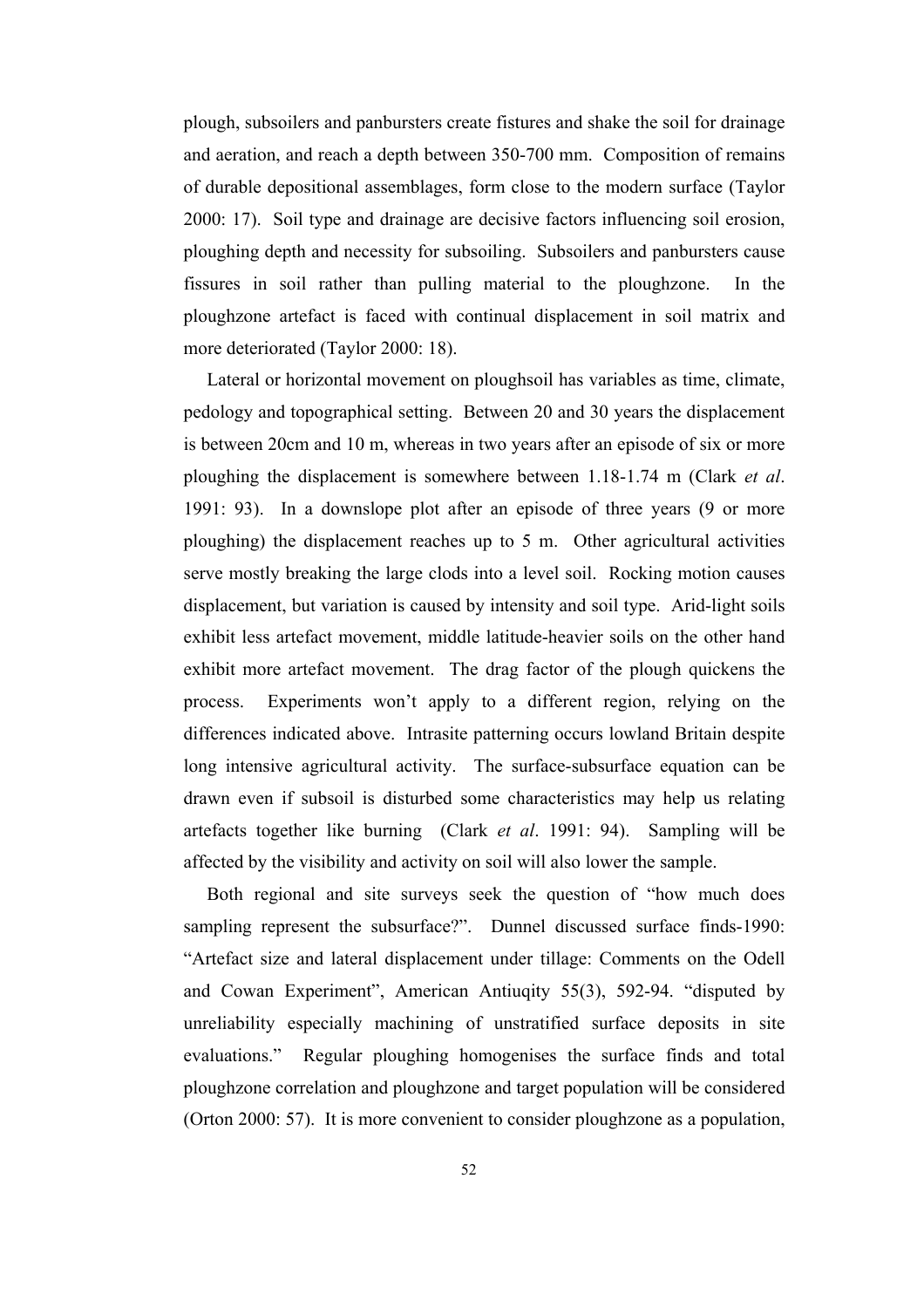in considering subsurface remains it may be absent or it may be partially present like shallow features (Orton 2000: 58).

 Building materials are related to superficial activity (collapse or destruction) if they are high in frequency. They are the first to be affected by postdepositional activity. If uniform post-depositional activity persists, top-soil will start to gain building material and the correlation between surface and subsurface data will increase. Pottery deposition is different in character. Cleaning and disposal activity is important in accumulation of the material, as tessellated floor, together with manure, as inclusion for mudbrick. In PP17, Boeotia, tiles on top of buildings, ceramics have no intersection. Pottery supposedly from pits in the farmyard. Only considering pottery, while excavation may lead astray (Bowden *et al*. 1991: 112).

 As ploughing is added as a factor soil profile will rise. If 15 cm is considered as ploughzone, 3 cm erosion on the receptor area will increase to 18 cm and not be processed as plough soil, and will be 17% of the upper density. As the process continues vertical dispersal and burial will occur hand in hand. In a low energy erosion frequency will increase on top and decrease on the valley bottom. A more powerful rill can move artefacts. Gravity of prehistoric pottery (1.93), flint (2.61) and chalk (2.17) are respectively important for this process. Chalk is likely to move in a small rilling and break into round shapes and roll more easily. However although pottery has less gravity, its platy shape resists rilling, only move on overland flows (Allen 1991: 45).

 Good quality data provided by the development of field methodologies. British Theoretical Archaeological Group (TAG) conferences between 1982-86 discussed surface survey techniques. It seems that ethnographic data for human behaviour's role in surface processes will be a great aid. One other interest is defining sites according to their roles. Sedentery habitation sites are not the case in all sites. "Living" is not the only activity on sites opposed to archaeologists before 1980s, the activity can only be assessed through incorporating survey results within the general archaeological data. TAG stated that the fragmentary nature of survey data is a problem. 15 cm ploughsoil is the borderline between residuality and reliability (Bowden *et al*. 1991: 107). Here I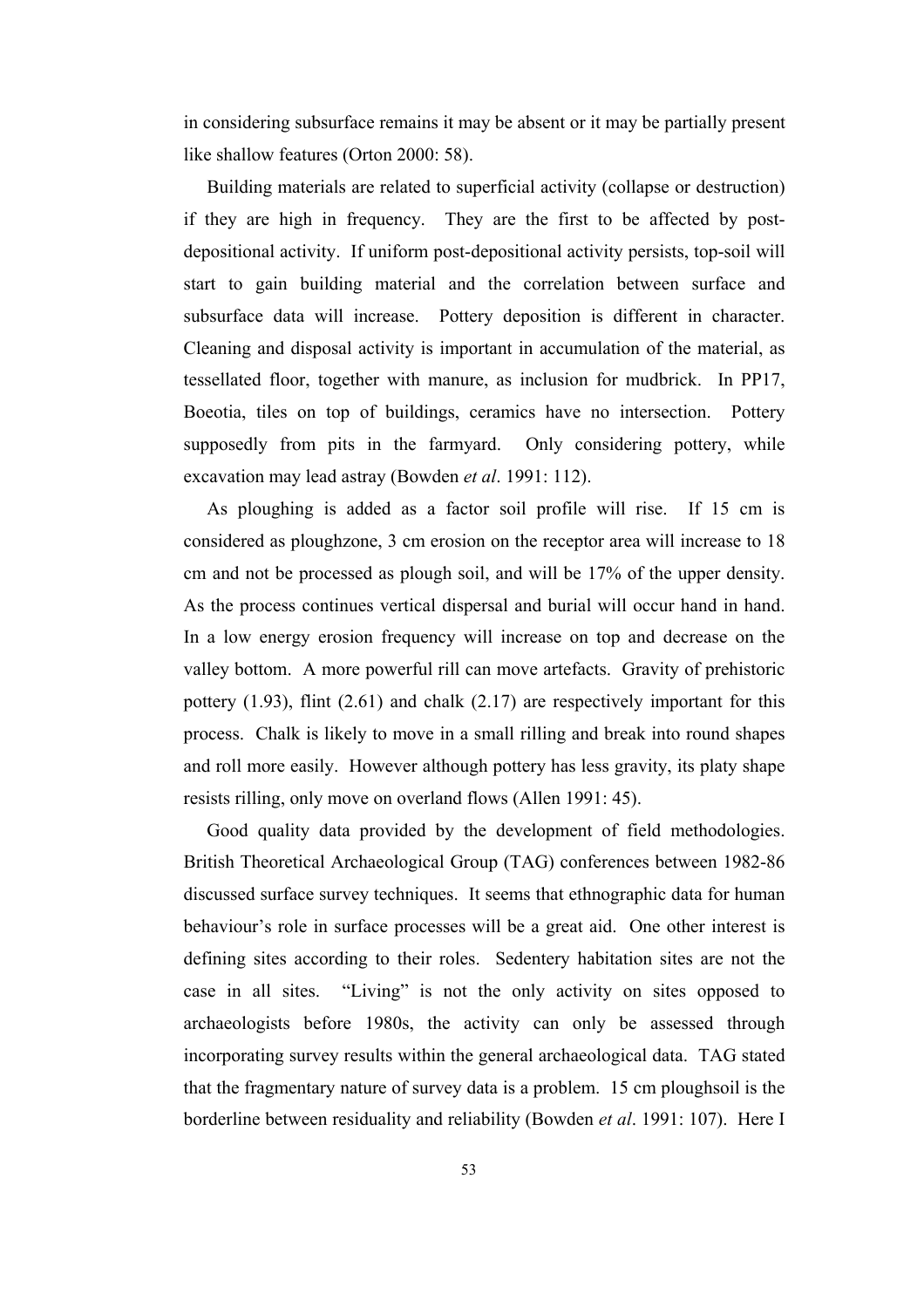would like to present how agricultural fields are treated:

Group 1 - Models for simple mixed farming

 Model 1 (A): Individual infield, individual outfield: In early farming communities and pioneer settlements, where low hierarchy or non, small settlement units on good arable land. Extensive agriculture rather than intensive. Small concentration of pottery and domestic debris. The diffused pottery small in size and more abraded – off-site, with patches of empty land reserved for pasture. In such a subsistence oriented system, pottery is expected to be mainly local or scarce. Erosion, burial by hill wash or alluviation may also cause such spurious patterns (Hayes 1991: 83).

 Model 1 (B): Individual infield, communal outfield: Settlements brought together with adjacent large arable land and pastures. Higher total productivity, have a share for social purposes together with individual again a pioneer or nonmarket economy system. Sherds and settlement debris more closely spaced than 1(A) surrounding low level scatter and nearby a blank area for pasture, usually on sandy or loomy soil. The original pattern, again can be changed partially due to erosional and depositional processes.

 Model 1 (C): Complex infield, distant outfield: Intensive pastoral production, relying on their seasonality and intensive care close to the settlements for supplementary fodder in winter and nursing periods. Therefore pastures can be further apart from the cultivated land, however stables and pens are situated just outside the settlement and a couple of sherd accumulated there will be replaced with dung and domestic refuse in the arable land. There, sherds should be more (Hayes 1991: 85).

Group 2 – Models for specialised farming

 Model 2 (A): Specialised arable: Bulk transport of agricultural product. Arable land close to processing and market area. One would expect low density scatter consisting regular arrangement of sites. This time abundant and varied pottery including non-local wares. There should be access to pastoral zone.

 Model 2 (B): Specialised pastoral: Activity closely associated to an urban centre like large-scale horticulture. The main specialisation is animal husbandry and transportation to longer distances is possible. In places unsuitable for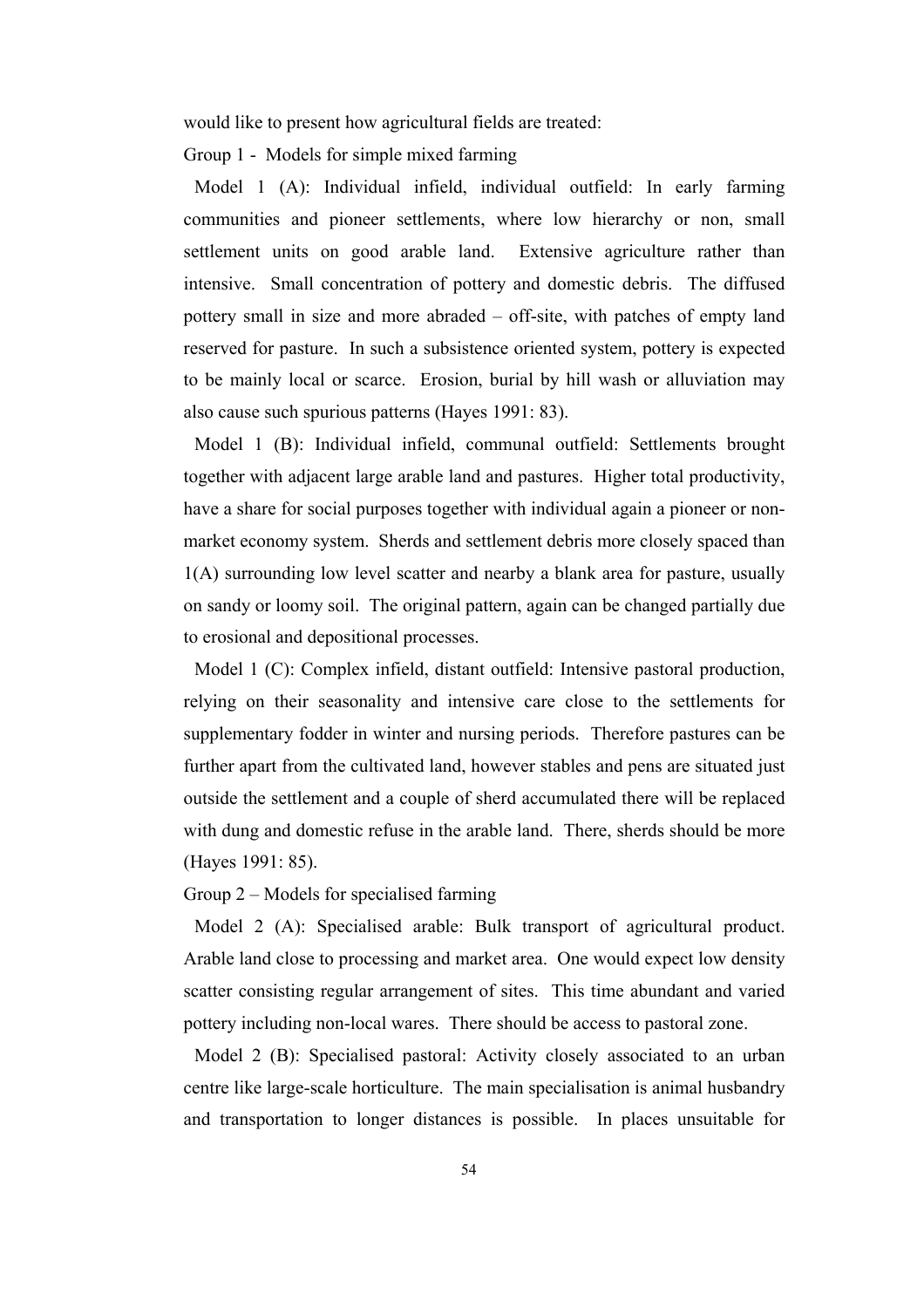agriculture, or in need of such a specialisation in market economy it occurs (Hayes 1991: 89). An exchange centre and complexes in loose clusters, but empty between these no non-site material. However post-depositional processes may cause such a formation. We expect high non-local pottery and possible arable land outside the settlement.

Group 3 – Models for complexed and mixed farming

 Model 3 (A): Triadic Integration: Communal open fields, ordinary pastures and intensive pastoral lands integrated around one settlement. Herd or flock size is limited to the amount stocked for winter (Hayes 1991: 90). Such a territory will be autonomous being supplemented with an exchange market. Such places are in junction of various ecological zones. Abundant sherds on the arable land.

 Model 3 (B): Expansion onto marginal land: It is formed by adding new agricultural land from the pastures, by means of new less dense sherd scatters, sometimes even increased to a three-field system (Hayes 1991: 91).

 The attempts to identify the effects of ploughing start with the observational phase of 1960s. There the concerns were density related with non-cultural soil depth, horizontal movement can bring new secondary deposits, there is down slope movement tendency (Orton 2000: 58), horizontal displacement assessed through distance between parts of one individual find, rainfall, agricultural activity affects the data frequency, individual sampling procedure, manuring from middens adds extra material, tillage taphonomy, frequency of different periods should not be compared (Orton 2000:60).

 The experimental phase in 1970s were more concerned with visibility and its representation of the ploughzone, sampling process , vertical and horizontal displacement, amount of breakage by by cultivation activity (Orton 2000: 60).

 Verhoeven experimented with 1000 tiles buried 20 mm below visibility and observed 5-6% variation in 2 years 2 m. The displacement, downslope displacement are considered. Downslope ploughing applied and low breakage observed, but the duration was insufficient (Orton 2000: 61).

 Ammerman experimented with 1000 chipped stones buried 0.10-0.15 m below the surface in a 15 X 15 m field (Orton 2000: 61). 5.6% yearly vaariation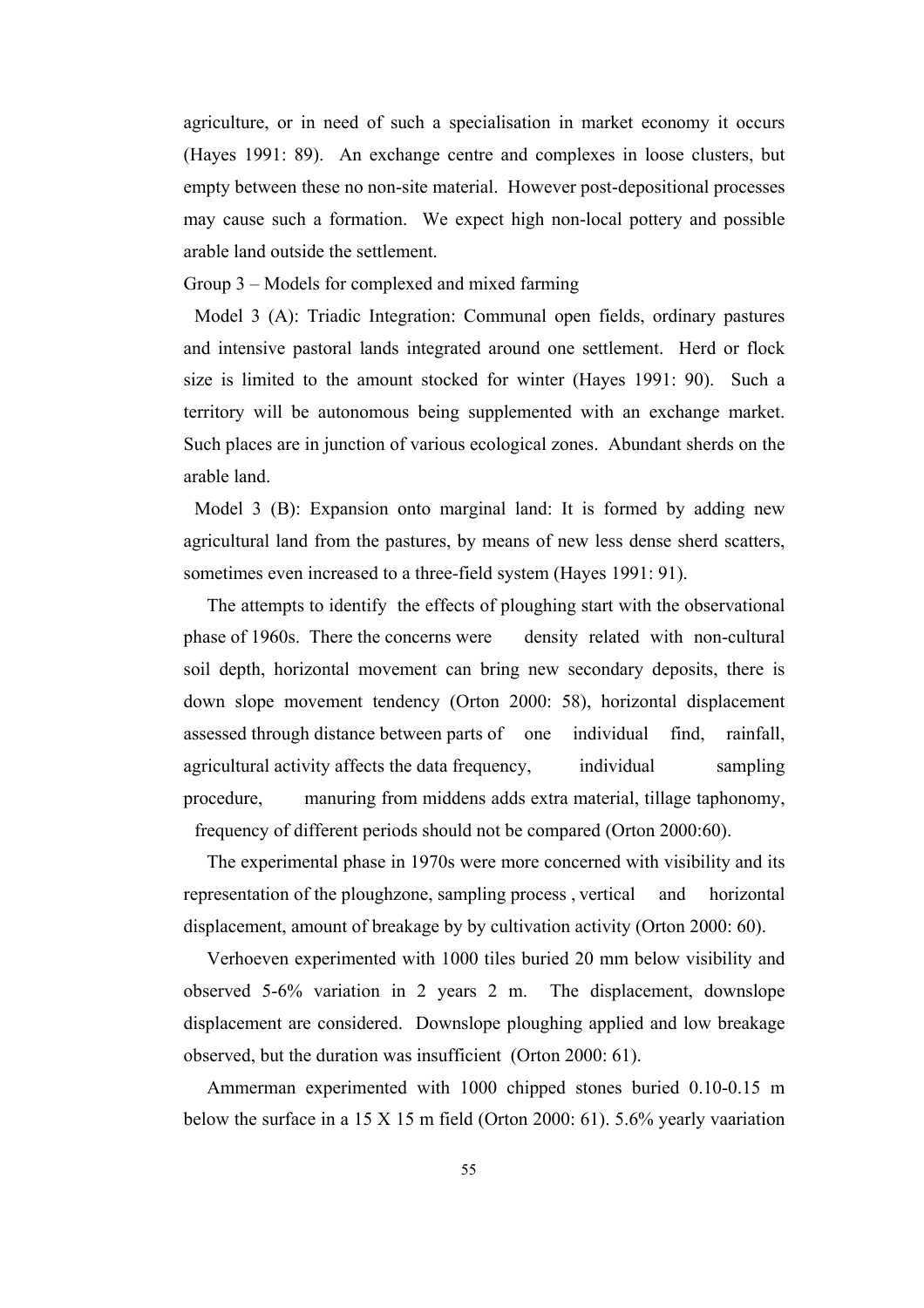of displacement is calculated. Obstrusion was highest in spring and autumn. Larger artefacts were more frequent. Displacement in one season was one metre, in two seasons is two metre. Displacement is affected by the direction of the plough, object size and displacement are not related (Orton 2000: 62).

 Odell and Cowan used computer simulations for aging such experiments. The displacement of artefacts depends on material, size and burial context. Such aging experiments are a good way to get the sense of a cumulative observation (Orton 2000: 62), which reflect the character of the data in a more real presentation.

 Van de Velde experimented the destruction of bones, have a half-life of 700, and pottery of 1,500 years. Ploughing causes horizontal movement and large scale patterning smearing of large objects. If the general pattern is good structured , it can still be recognised so long after (Orton 2000: 62).

 Boismier discusses portable artefacts, how they reach surface and how they create a pattern (Orton 2000: 62). He observed the relation between patterns and parent population, the surface distribution through tillage, possibility to trace of intrasite patterning and to distinguish it from large-scale patterning. Therefore as well as the patterning of assemblages and their composition on surface also affected by the intensivity of tillage and slope and also affect the surface finds and their character. And he came to a conclusion. Abundant categories are easier to draw conclusions from, in rare categories the conclusion is less related due sampling effects, dispersion doesn't depend on size and it tends to accumulate and if there is a slope, more tendency to be biased, small scale patterns disappear quickly, and through time patterning increase in size and decrease in density and two adjacent patterns may merge. The problem in this study is the negligence if tillage is a regular process or not, to recognise if equilibrium can be reached on surface material (Orton 2000: 63).

 Clark experimented the behaviour of lithics on ploughsoil in a three seasons' work at Salisbury where he defined geology, topography and soil type and type and intensity of agriculture (Clark *et al*. 1991: 95). He came up with two hypotheses 90% will be in the ploughsoil. 0.3 to 2.79% will be on the surface. 9 zones within the trench represent different artefact types to 20 cm depth.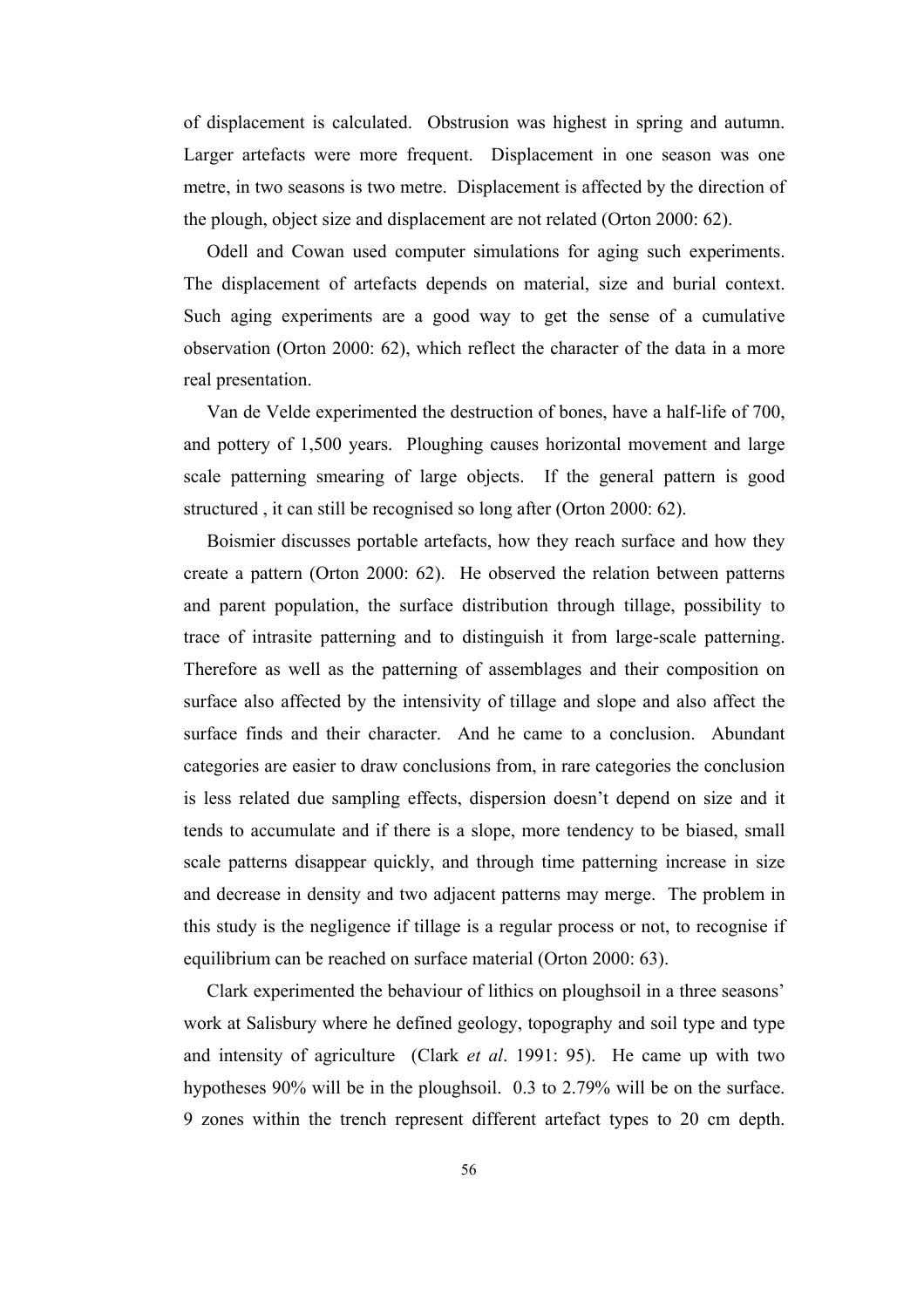Horizontal displacement was limited. Lateral displacement in the  $1<sup>st</sup>$  year was with a mean displacement for flakes was 1.04 and nodules were 0.87 m consistently to the left of the plough (Clark *et al.* 1991: 96). In the 2<sup>nd</sup> year the mean displacement for flakes was 1.90 m and nodules were 1.83 m and  $3<sup>rd</sup>$  year mean displacementfor flakes was 1.23 m and nodules was 0. 51 m.

 Human activities have the same importance of altering the archaeological record as natural factors. The main reason for this is the reoccupation of favourable spaces over and over. Ploughing activity lead archaeologists to do many experiments. And abandonment process introduced us to a new terminology concerning all the activities taking place during the evacuation of a site.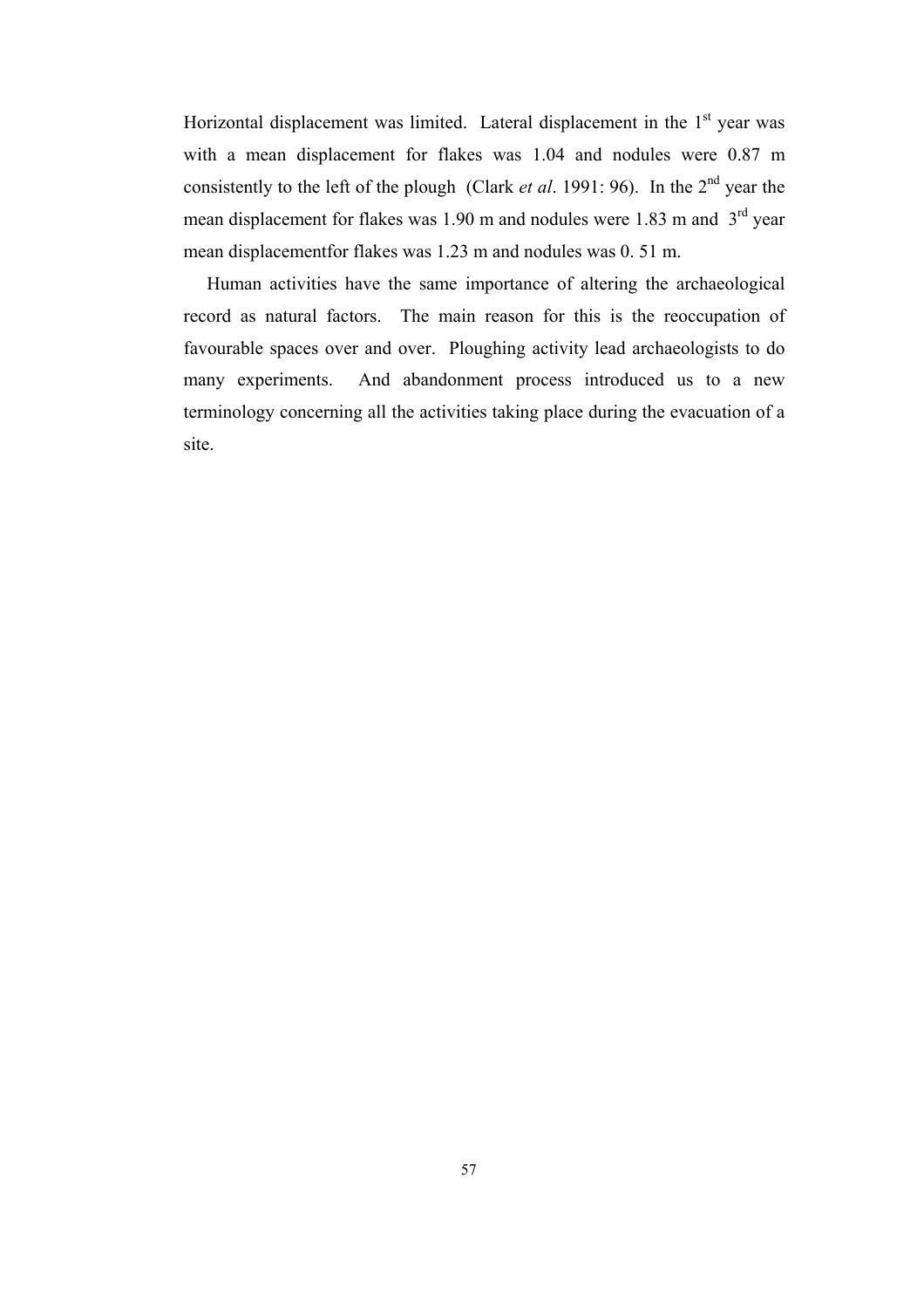# **CHAPTER V**

#### **ASSESSMENT**

 Archaeological data assessment requires a site surveying of previously set transects according to a statistical consideration. Quantification of surface material is later printed on the transects on the map. Definition of sites according to the type of activities is therefore a later decision to be made according to the size, density and character of activity areas. The main idea is to create a database informative about the studies to be undertaken in the same region. Here I tried to explain the processes of archaeological investigation phases:

## **5.1. Survey Methodology**

 Survey will never be a chronologically refined mode of investigation. The precision provided by excavations datewise, in surveys is provided by the supply centres and their marketing, site size, site function and life styles (Alcock 2000: 2). Research strategies usually stay implicit, but all involving sampling and designed to solve specific problem sequenced to form productive and efficient (Millet 2000b: 92) results. Also traditions and scale of study bring us to data that can not be systematised together. Visibility is either recorded with repect to the distribution, or correcting variation according to the visibility factor by using filters (Millet 2000b: 93). Data accessibility is the most important factor after the work finishes. Messenia survey and Pylos Project have put their data on the Web. For pottery, both reconnaissance of leading pottery and their social meanings are important (Alcock 2000: 3).

Standardisation can be achieved in archaeology, but before hand all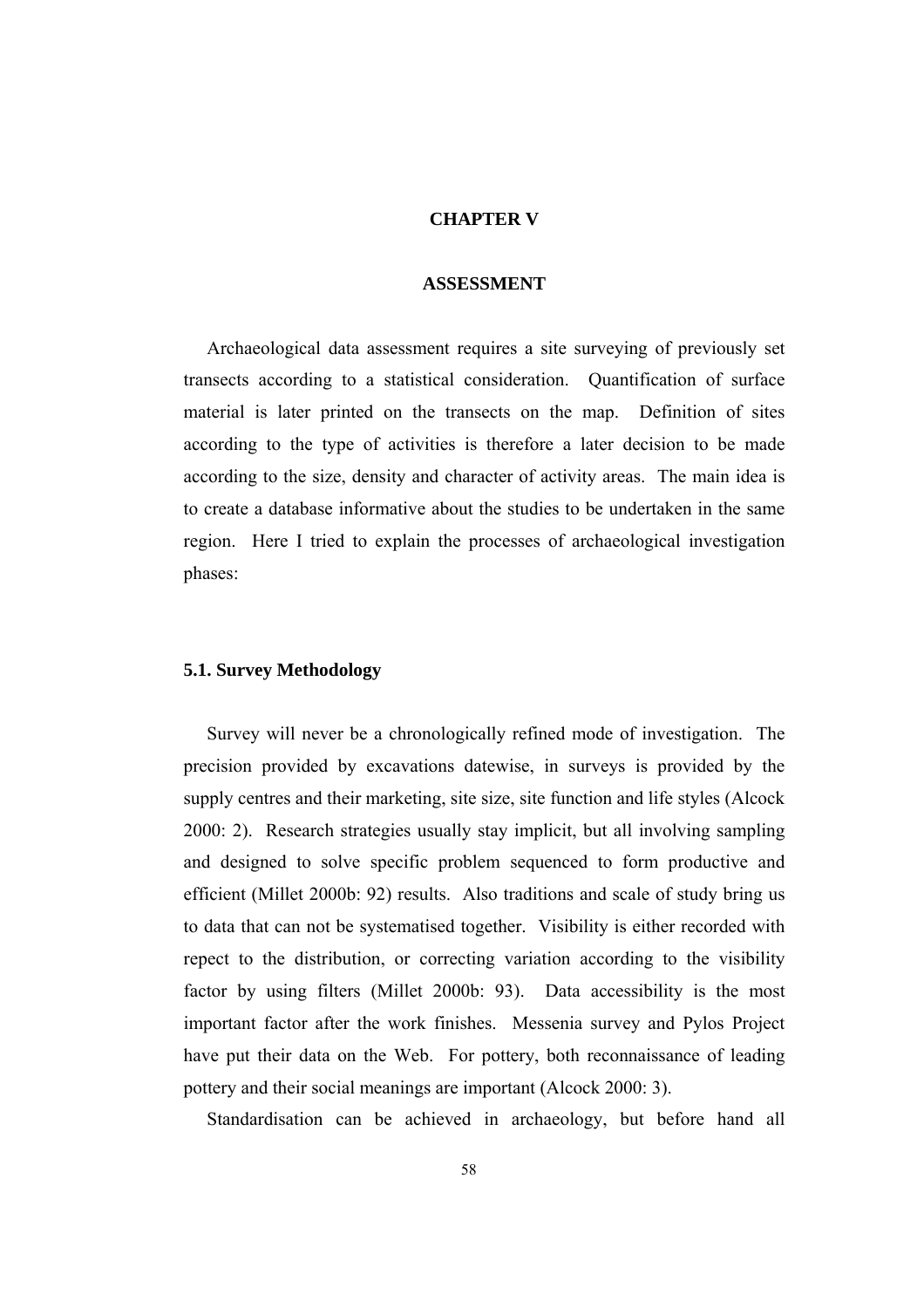surveyors should use standardised field organisation, and methodology, data handling , analysis and reportage. Within the past decade there are many books on survey methodology, recording and interfacing of the data into complex databases, retrospects and new surveys will be the critics on methodology. There is a clear-cut distinction between intensive and extensive surveying. However the difference in methodology does not allow archaeologists to compare data easily. Although people talk about standardisation in methodology, this is not achieved yet (Mattingly 2000: 5).

 Transect walking may inform us about large sites with numerous artefacts, but may be uninformant about highly localised and rare distributions. And once recognising a classical rural farmsite, microtopography would help identifying vestigial earthwork features and geophysical survey helps identifying the subterranean anomalies and geochemical studies analysing the accumulation of phosphate, which is mostly the encircling outskirts and the putative ditch, trace element lead in abnormally high concentration in the central area and geophysical and surface survey are matching apart alignment. In geophysical survey showed that the orientation of the building is different (Bintliff 2000c: 7).

 For field evaluation the first research should be the revision of previous studies in the region, and if sufficient it may not require a survey but desk-based assessment (Orton 2000: 116). Objectives should clarify the need to do a survey by means of gaps in period, significance of settlement patterning, or cultural significance. Population to be sampled in a site is limited by the boundaries of the site. Data to be collected should follow extensive and non-invasive for general and for the areas of interes with intensive invasive methods (Orton 2000: 117).

 Redman comes with an idea that can statistically be inferred through a multistage. Multi-stage research design starts with a preliminary investigation or reconnaissance survey to refine research questions then gather the data according to the problems and design providing desired datasets (Banning 2002: 24). First sites are picked up, next they are subsampled. This way characterisation and specification within a site is achieved. Environmentally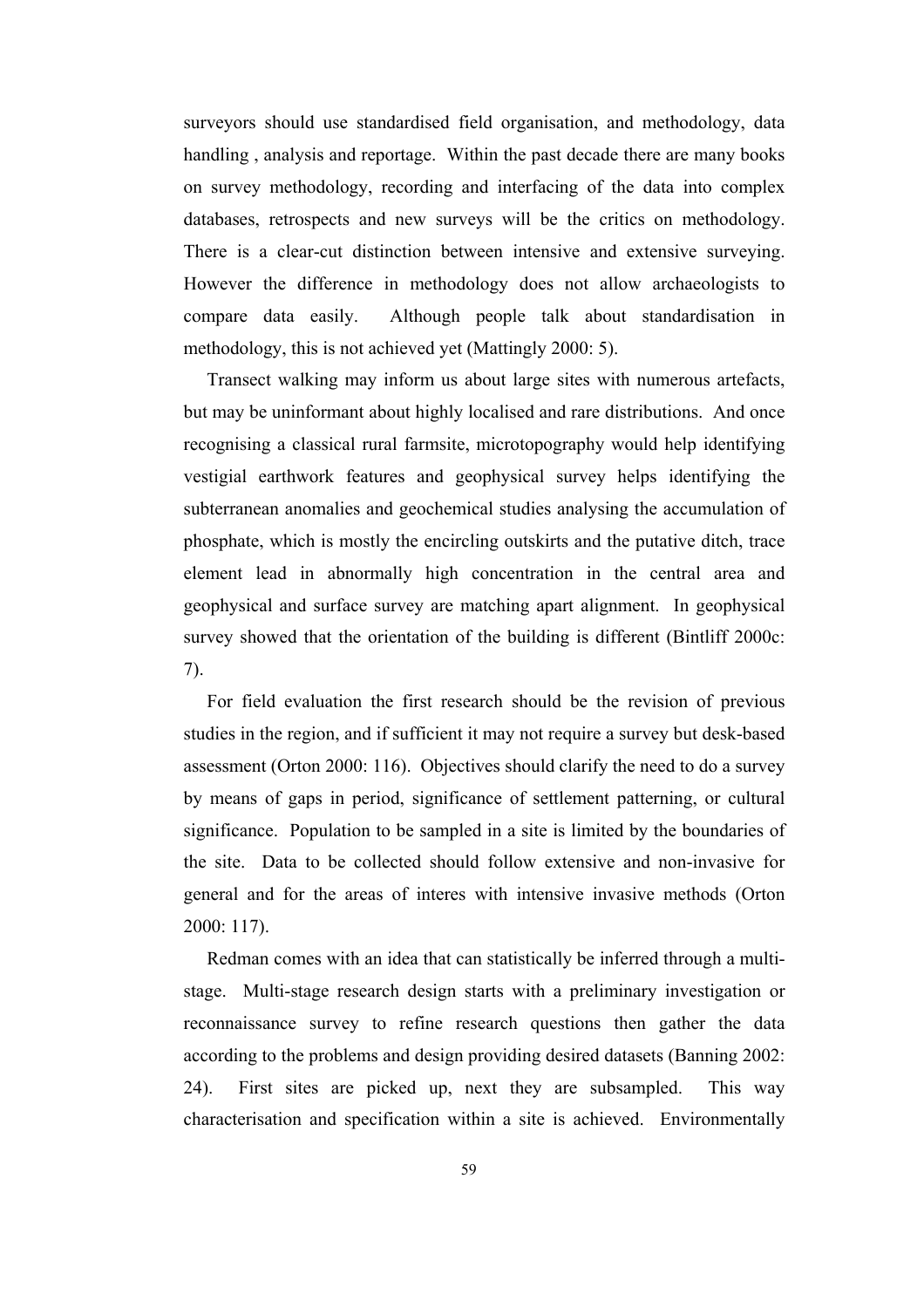this sort of projects occur as a part of legislational view of surveys, regional projects, small scale projects, small scale surveys as part of regional research design after the discovery of sites (Orton 2000: 69). In a purposive research design previous stage is decisive on what to focus on next (Banning 2002: 25).

 Research proposal is on the other hand a combination of problems and the approach to solve it to find funding. The prior review of the literature and geographical information it will be possible to set fieldwork into some methodology. And the sorts of patterning expected to be found should match with the methodology. Research design is the path followed to set questions and to solve them. It requires a general understanding of physical properties of the land, the studies taken in the region and also the limitations of the extent of the study can be set. The framework of the data analysis, sample size and fraction and unit size and shape became clear (Boismier 1991: 12).

Surface sampling is the technique of data collection in surveys, but their application is just by employing techniques used by other surveys. Problem orientation and research design is a medium come up by a general review of the area and to see which methodology is appropriate to follow. However employing methodologies from other studies may not match the character of the data and lead missing many clues that are related to solve specific problems of the present study. Another problem is to fit the fieldwork to the research design. They mostly depend on budget, equipment and work schedule and time (Boismier 1991: 11).

 Pottery became a tool to identify different sorts of human activity. Site formation processes, artefact displacement, ploughing, artefact taphonomy, as well as quantitative methods (Shennan, SJ, 1985, Experiments in the collection and analysis of archaeological survey data: The East Hampshire Survey, Sheffield University Press) become considered facts. Geographical concerns and taphonomy of landscape is however less studied. Bias comes mostly from the geomorphological processes, that is the obstrusion and post-depositional activities (Allen 1991: 39). That is logical considering the types of artefacts and their conditions expected according to the function of the site we are investigating as a whole. But if we consider the small percentage inspected, it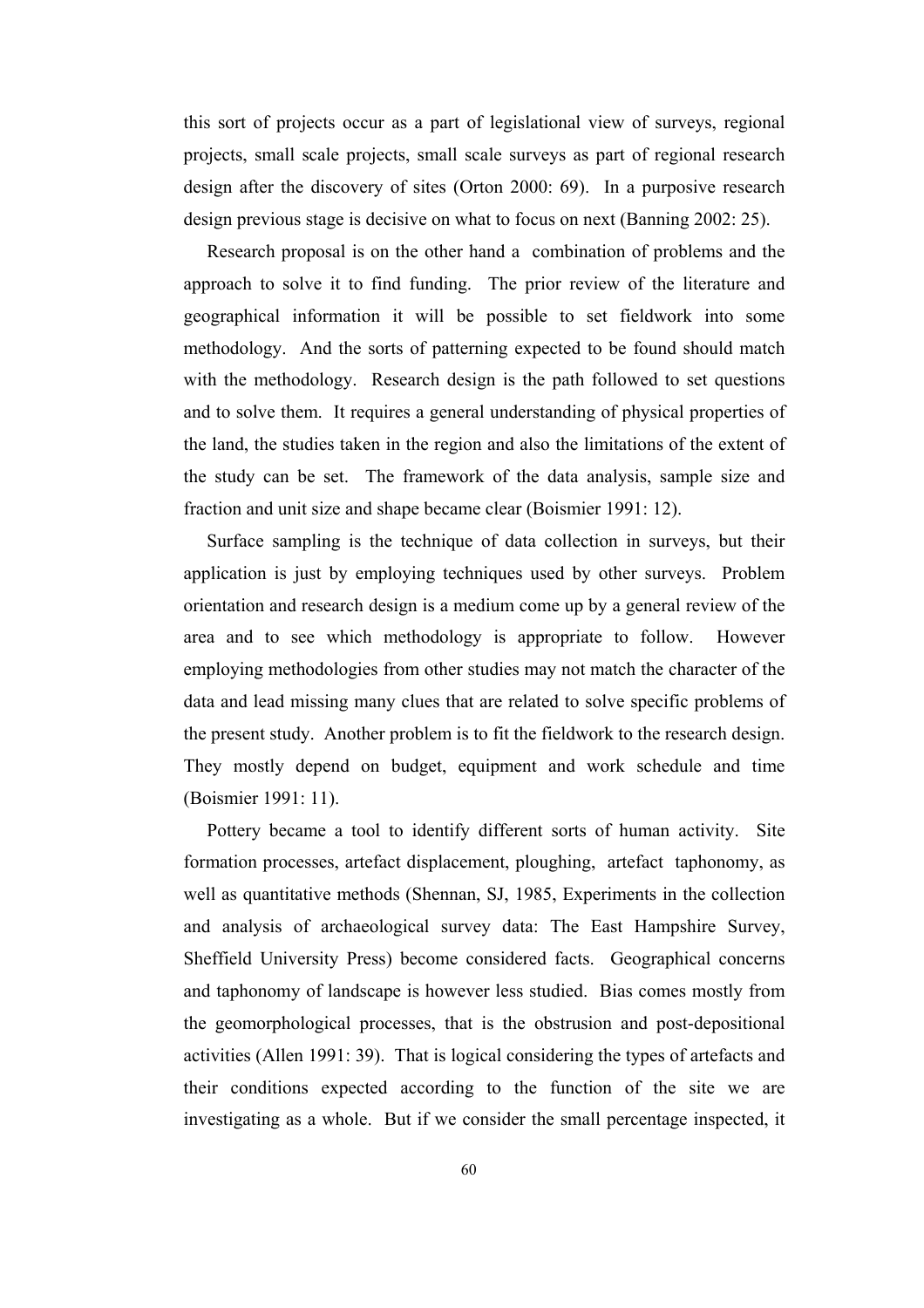becomes more difficult to make an assessment by its own. There is also the uplift factor by natural and agricultural processes which mixes different contexts and combined with horizontal movement a more confusing picture develops. However knowing the present velocity of material transport and using computer simulations, one may get an idea of the pattern of movement and it may provide an insight for the archaeologist at a certain level. Nevertheless it may set a border of confidence in our interpretation.

 There are lots of biases involved because human factor is processing , tendency to pick bright colours, visibility and light. Most of the pottery (especially coarse) remain undated. Other than pottery, lithics, tile, slag, metal, non-local stone and glass are also collected. Tile and pottery ratios are important to decide between site/off-site distributions. Quantification is done to measure density. Grab samples are good to get datable information (Mattingly 2000: 9).

 Field is usually implemented as unit in tract collection. The tract is then divided into traverses (stints) or transect corridors paced by one line walker. 5 m spacing increases the intensity, 15-25 m spacing for covering large plots and 10 m a more secure way not to miss out changes if inexperienced archaeologists are involved. Tracts can be arranged according to the modern field shapes or the whole site may be taken and divided into traverses. Therefore usage of GIS becomes difficult for the precision of defining field boundaries. IDRISI and GRASS are more suitable programs for entering survey data in their rasterbased application. It is easier to locate on a map and locate differences in landuse and vegetation. (Mattingly 2000: 8).

 Trial trenches are informative about the site especially for drawing info about the periods. The degree of significance is an archaeological decision, the type of data collection should be according to the character of the site. If little is known, probabilistic sampling is is ideal, if aerial photographs exist, machine dug trial trench informs us more about the architectural features (Orton 2000: 118).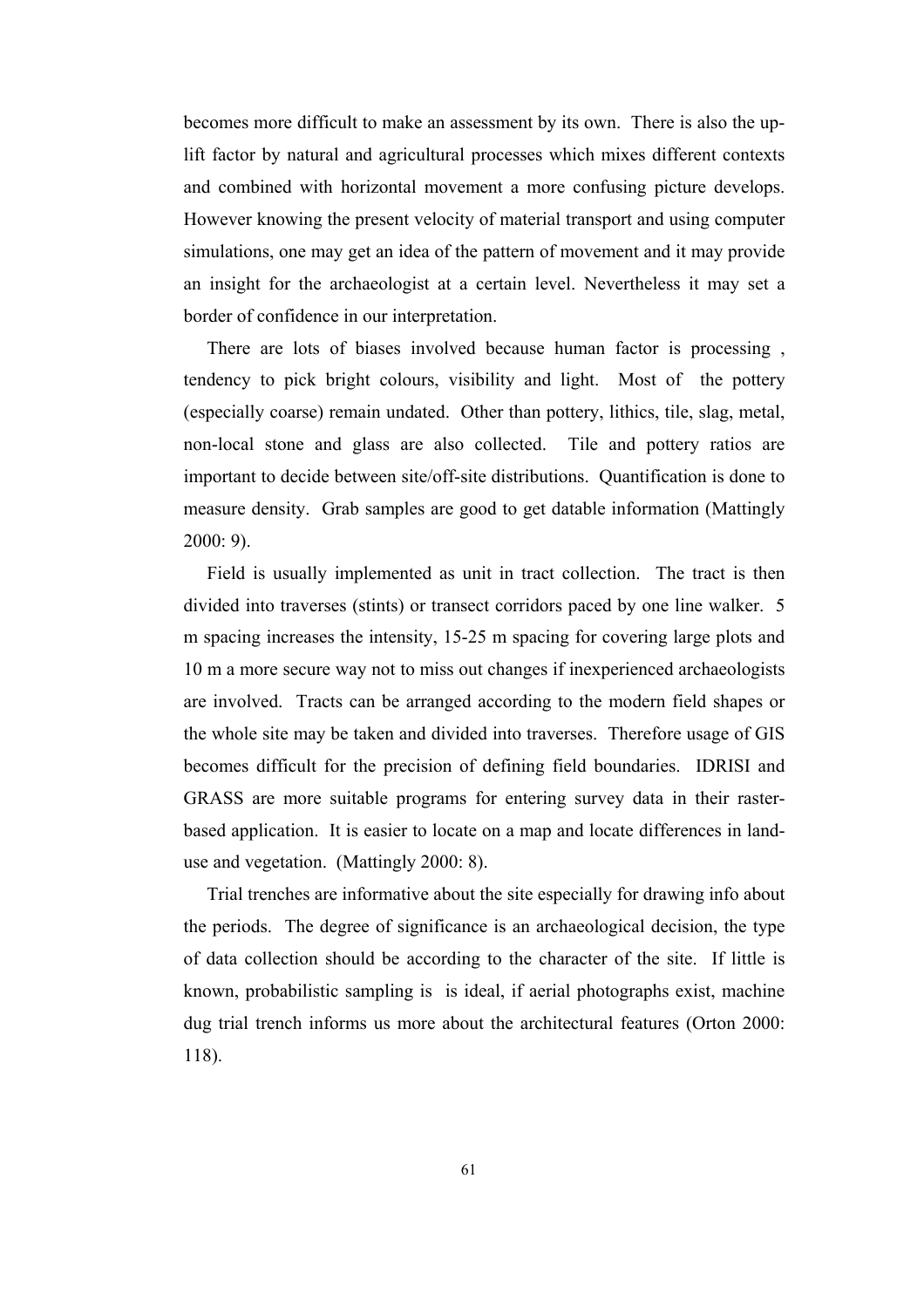Cochran has identified twelve stages in surveying, which are:

- 1) Assimilation of existing knowledge: Background information and partially experience brings some strategies and so far one can control the information brought by using different techniques (Orton 2000: 159). The studies in the region should be overviewed before the fieldwork and strategies has to be set according to natural and cultural processes to survey more prudently. GIS gives us very useful information about the mechanical processes (Orton 2000: 76) and predictive modelling can be presented to show cumulative effects of processes (Orton 2000: 77).
- 2) Objectives of the survey: It is to obtain information according to needs in order not to struggle with processing sampling strategy; to represent proportions and diversity (Orton 2000: 159). Together with quantification ecofacts also help us understand cultural traits like butchering marks, other food processing activities (Orton 2000: 160). The research should consist both a regional coverage and periodical concerns. SMR (Site Monument Records) and MARS (Monuments at Risk Surveys) are very different in duration, but aim total coverage (Orton 2000: 77). Sometimes objectives are more estimation oriented like the number of sites due to their size, type, period, function; environment and site distribution, network (Orton 2000: 79).
- 3) Population to be sampled: Setting boundaries to the excavation area is not always difficult. Usually cut features and dark and ashy deposits are the challenge for plant remains, recently instead of this selective sampling (Orton 2000: 160). Blanket sampling is preferred for its meaningful status by means of statistics. Volume/population is therefore a better consideration rather than assemblage/population. If a cluster sample is already considered, then a subsample is of course is of importance (Orton 2000: 161). Before sampling the site should be defined. It is done through archaeological , topographical, administrative and arbitrary means. Archaeological boundaries vary from one year to another, whereas topographical boundaries are well defined spaces. Administrative boundaries are usually related to then orientation of the project which consists re-occupation of various places and their ancient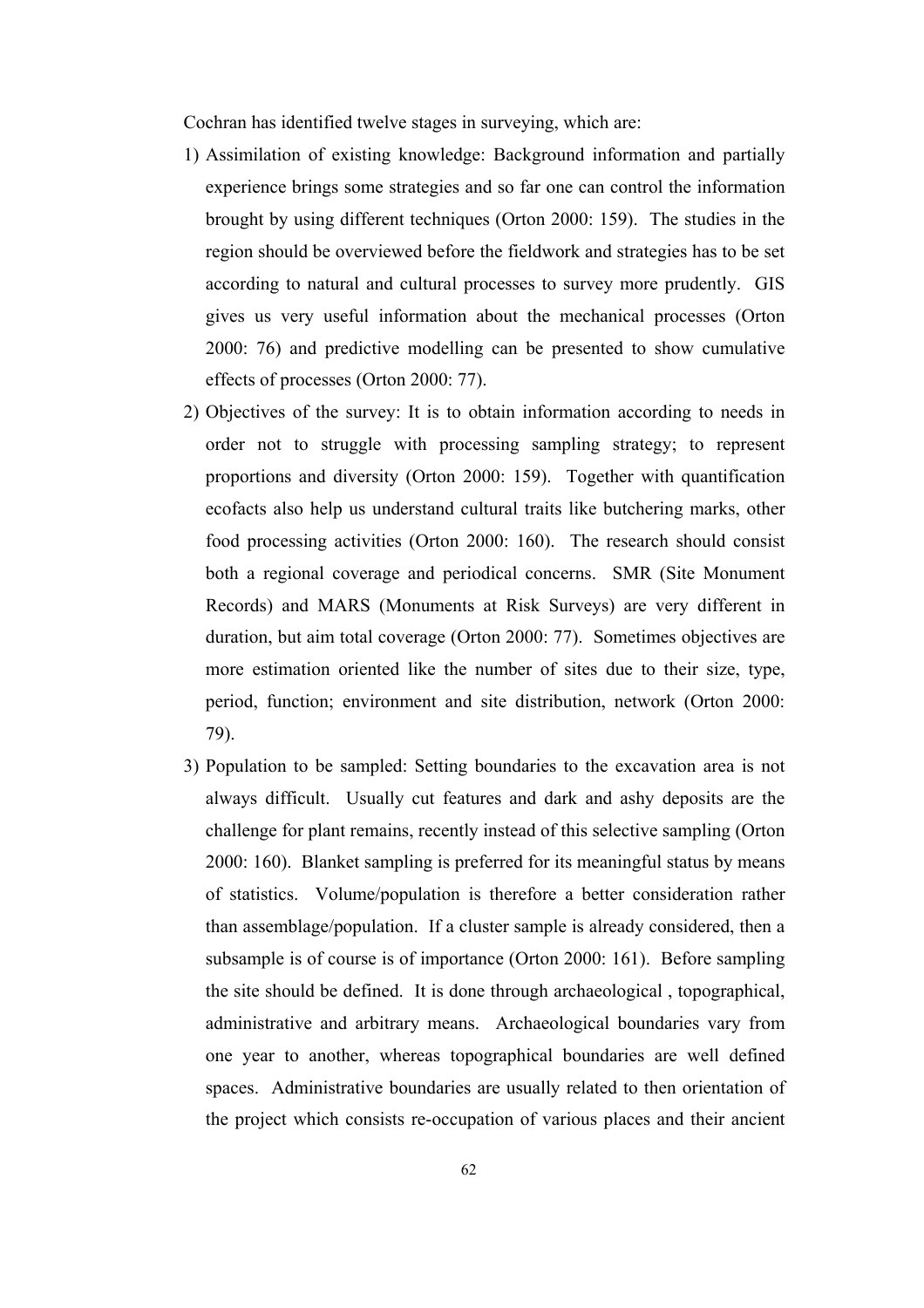network or the focus as urban archaeology or SMR (Orton 2000: 79). Arbitrary boundaries depend mostly on systematic survey units. Third dimension is necessary when visibility and obstrusiveness are low. Multistage sampling consists of subsurface sampling after surface surveying. Sometimes it is not actually possible to survey some parts because of urban or forested areas and difficult land owners. But it changes the sampling and adds partial bias to the study (Orton 2000: 80).

- 4) Data to be collected: Quantification of different types and their characteristics determine the strategies required for an appropriate method. Apart from broken data, the large amount of missing data is involved in an archaeological dataset, where refitting acts with importance (Orton 2000: 161). Unit of analysis is one main concern in collecting strategy. The site or assemblage or artefact? Boeotia survey set units of pottery distribution to separate site/off-site. Defining site is sometimes arbitrary and more an archaeological decision. But either to categorise or to select or to record data in situ (Orton 2000: 81) depends on the spatial accuracy. Collection damages the archaeological record, causes time and money loss and yet it is subjective. Total collection helps using information about rare categories as periodical activities and especially for prehistoric sites such an evaluation is helpful (Orton 2000: 83).
- 5) Degree of precision required: The margin of error provides reliability for the interpretation. Inadequate data will just be spending time (Orton 2000: 163). If hypothesis testing exists, the degree of precision can be much easily calculated. But when testing hypotheses the probability of missing a site in accordance with the sampling strategy and intensivity of the survey and also the precision to follow the methodology should all be counted. To be able to do this we should have the criteria of categorisation of statistical models and also considering anomalies through the distribution within the units (Orton 2000: 84).
- 6) Method of measurement: Weighing, counting, counting using EVE (estimated vessel equivalent) or MNV (minimum number of vessels) are the best fit in this problem. If there is a load of work, it should certainly aid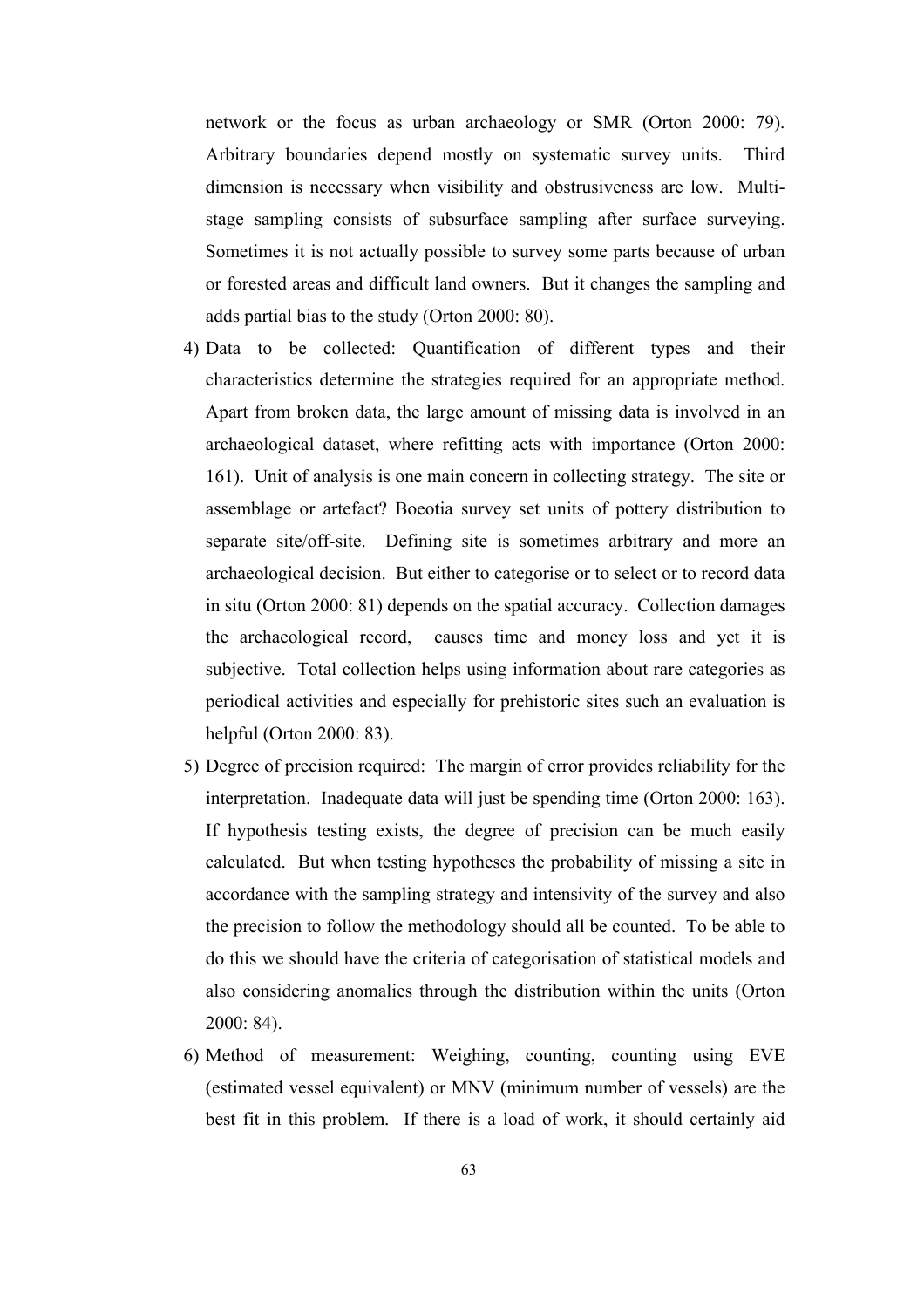interpreting, but only if applicable measuring system is used (Orton 2000: 163). It should be well understood by the pedestrians and entry to the database should be easy (Orton 2000: 85).

- 7) The frame: It considers spatial units (Orton 2000: 163), and sampling technique. Bias in sampling is inescapable, but samples of same intensity can be compared according to their assemblages. However condition of sample units may not be equal. A more fragmented unit (Orton 2000: 165) will be less informative. But this can also be noted (Orton 2000: 166). Surveying quadrats are expensive but easier to define before the survey. Transects however can even take natural lines (Orton 2000: 86). The border lines taken may diminish the next year but GPS is a good solution used for precision in tract borders (Orton 2000: 87).
- 8) Selection of the sample: Subsampling from cluster samples does not aim a population, sampling is not random. Nance approaches this problem considering a unit as a population (Orton 2000: 166). The third dimension is a trivial part. The level may be misleading (Orton 2000: 167). If sample is small it may be difficult and misleading to draw conclusions, if it is large, it is a waste of time and money to process (Orton 2000:92). All this struggle is to prepare samples to represent a sampling unit adeuqately. Adaptive sampling regards the difficulties according to topographical structure omitting low percent probable sites (Orton 2000: 93). One site is estimated for each run and the correlation made between the estimated and actual sites (Orton 2000: 94).
- 9) The pre-test: To develop procedures a couple of pilot sample units should be quantified to adjust sample size and sampling strategy (Orton 2000: 168). It may answer questions like variability either spatial or other means, cost of fieldwalking, test-pit, screening, locating sample points, transporting, and recording system (Orton 2000: 99).
- 10) Organisation of the fieldwork: Previous works give us idea about the planning, sampling, processing, storing and expenses (Orton 2000: 168). Location, size, duration, funding are all important factors in organisation. Random sampling or the sampling technique to be followed should be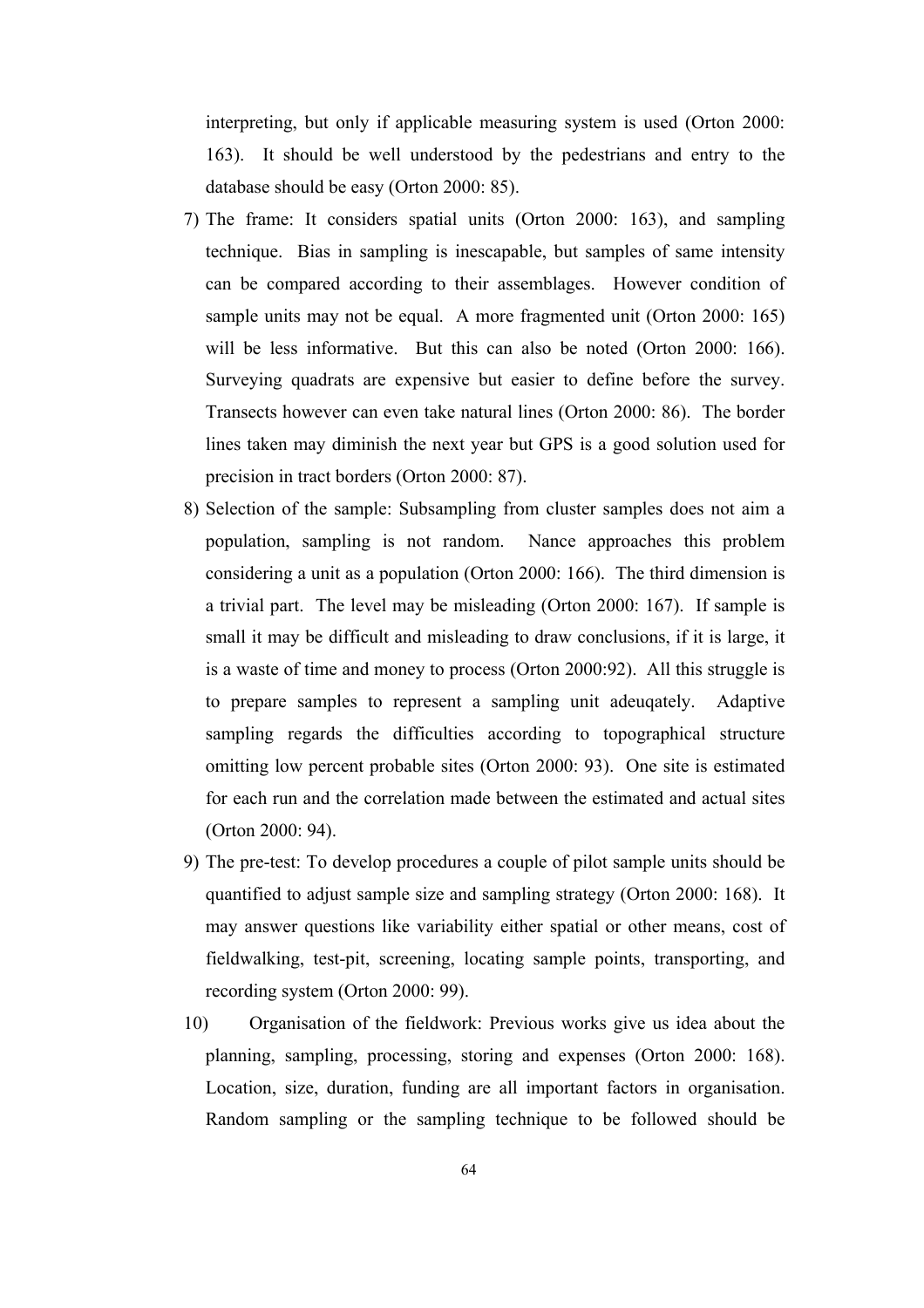learned well (Orton 2000: 99).

- 11) Summary and analysis of the data: In cluster samples ratio estimation is the first step to analyse (Orton 2000: 168).  $X^2$ -test is used to calculate binomial distribution and standard deviation informs us about the similarity of sampling units, have same ratio. Effective size (or pseudo-total in pottery) is a measurement of ratio estimates to calculate homogeneity or variability. Factual and estimate means, standard deviations and totals should be calculated. Nearest neighbour analysis may require reconnaissance of all quadrats, due to edge effect or some may be part of two units. It may cause problems (Orton 2000: 99) of counting a site twice (Orton 2000: 100).
- 12) Information gained for future surveys: Density, variability, types of features can be useful for comparing future sites (Orton 2000: 169). Differentiation of site/non-site is yet an archaeological criteria and seeks significance which is dependent on the context it consists. But it can be changed through time. The aim should be to understand original population from unit samples (Orton 2000: 100).

 Methodology follows these procedures to achieve a database informative about the regional aspect of activity arrangement. This information is aimed to consist type of settlements, spatial organisation, arrangement of work spaces and regional production, and may also consist information on economy, population, trade and periodical changes.

# **5.2. Site**

 Region requires both topographical and cultural recognition (Orton 2000:67). Site is high density of artefacts (Orton 2000: 68). Term site relies on the "culture-history" (typological) paradigm and it is a definition in field surveying as spatial unit for artefact scatters. However the surrounding empty areas are usually a smooth decline caused by erosion and other factors. And in these studies small scatters or individual artefacts, large low density scatters, scatters of atypical artefacts or ecofacts are omitted. They miss out both non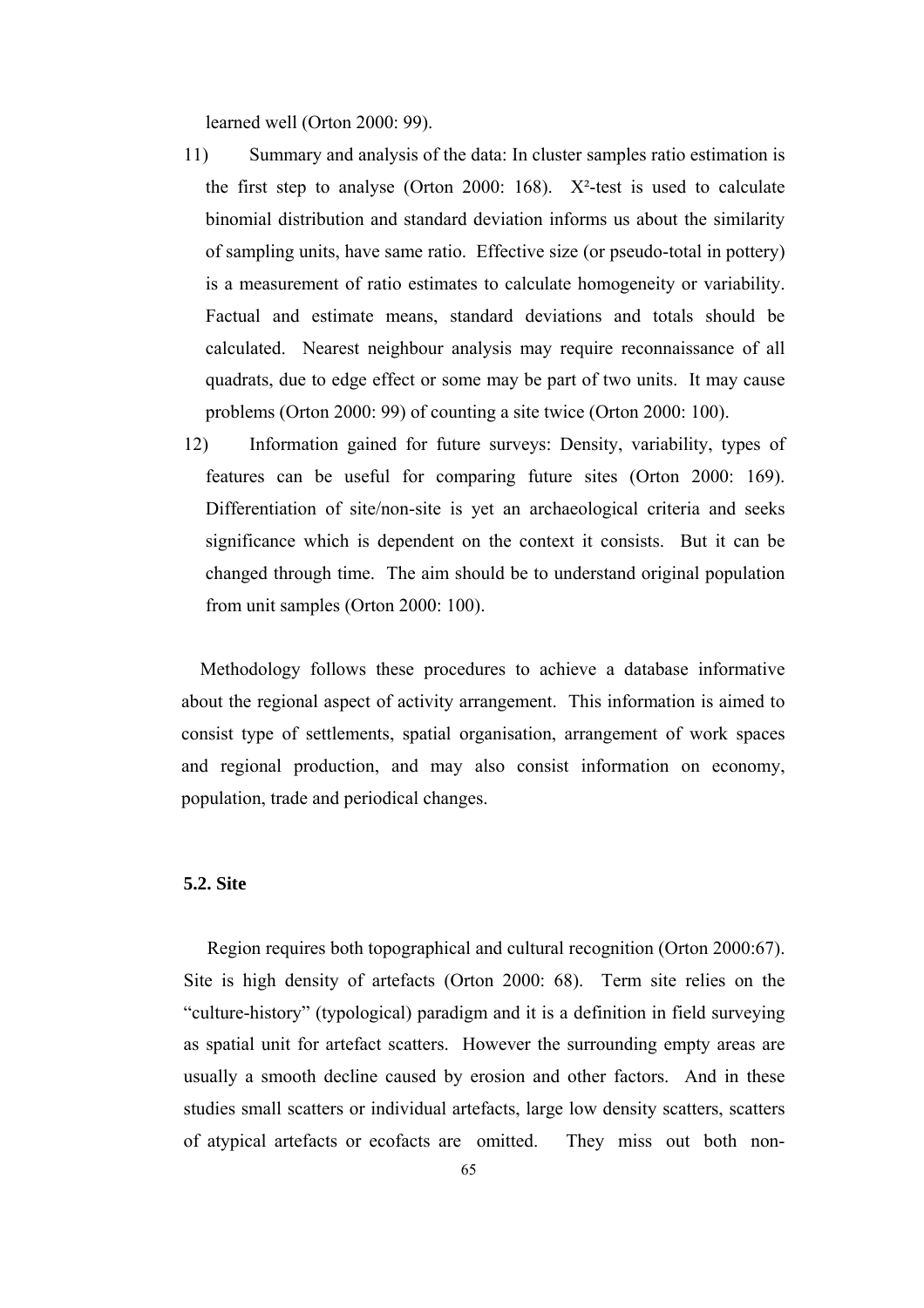residential areas with low finds. Sites usually have phases of different periods (Kuna 2000: 31), lots of information is lost during sampling and also quantification is problematic. "Siteless" survey by measuring densities in the landscape is however analytical and their comparison and correspondance in small units (Kuna 2000: 32).

The hypotheses brought for defining a site are :

- 1) high density does not necessarily represent occupation (Schofield 1991a: ).
- 2) Artefacts represent various activities and sometimes a combination of few (Schofield 1991a: 1).

 Limits of a site, esp. in a larger survey difficult. The case in which site and non-site and non-site together, it is possible to make a statistical sampling of the population. Surface/ subsurface collection, recognition of features, detecting soil colour changes, chemical changes (phosphate) good ways to understand the limits as well. Population or proportion of particular object assessed through archaeologically significant difference, at a 95% confidence level 10% precision can be assessed. This can be tested on cluster sampling (Orton 2000: 128). They can be grouped as feature/non-feature units, where binominal formulae can be used and they give proportion roughly as well (Orton 2000: 129).

 Mattingly approaches the problem through comparison between the targets and understanding of surveyors from assemblages, i.e. surface and subsurface sampling and assemblages and excavation sampling and assemblages. The overall sampling strategy depends on budget and available labour. Collection may cause a problem in storage. There is a new tendency to conduct siteless surveys. Data collection from background noises is later analysed and rather than calling them sites there is a new tendency to call activity areas as Abnormal Density Above Background Scatter (ADABS) and there are attempts to form a new surveying taxonomy. Standard sized control collection in ADABS circular collection in 5 m² or cross- shaped transects starting from the centre (Mattingly 2000: 6). In multi-period sites sub-scatters may be detected as discrete scatters. It is usually cost-effective to collect diagnostics as grab samples and mostly dating relies on these sherds. Recording off-site scatters, the use of land and change during time can be traced analysing pottery (Mattingly 2000: 7).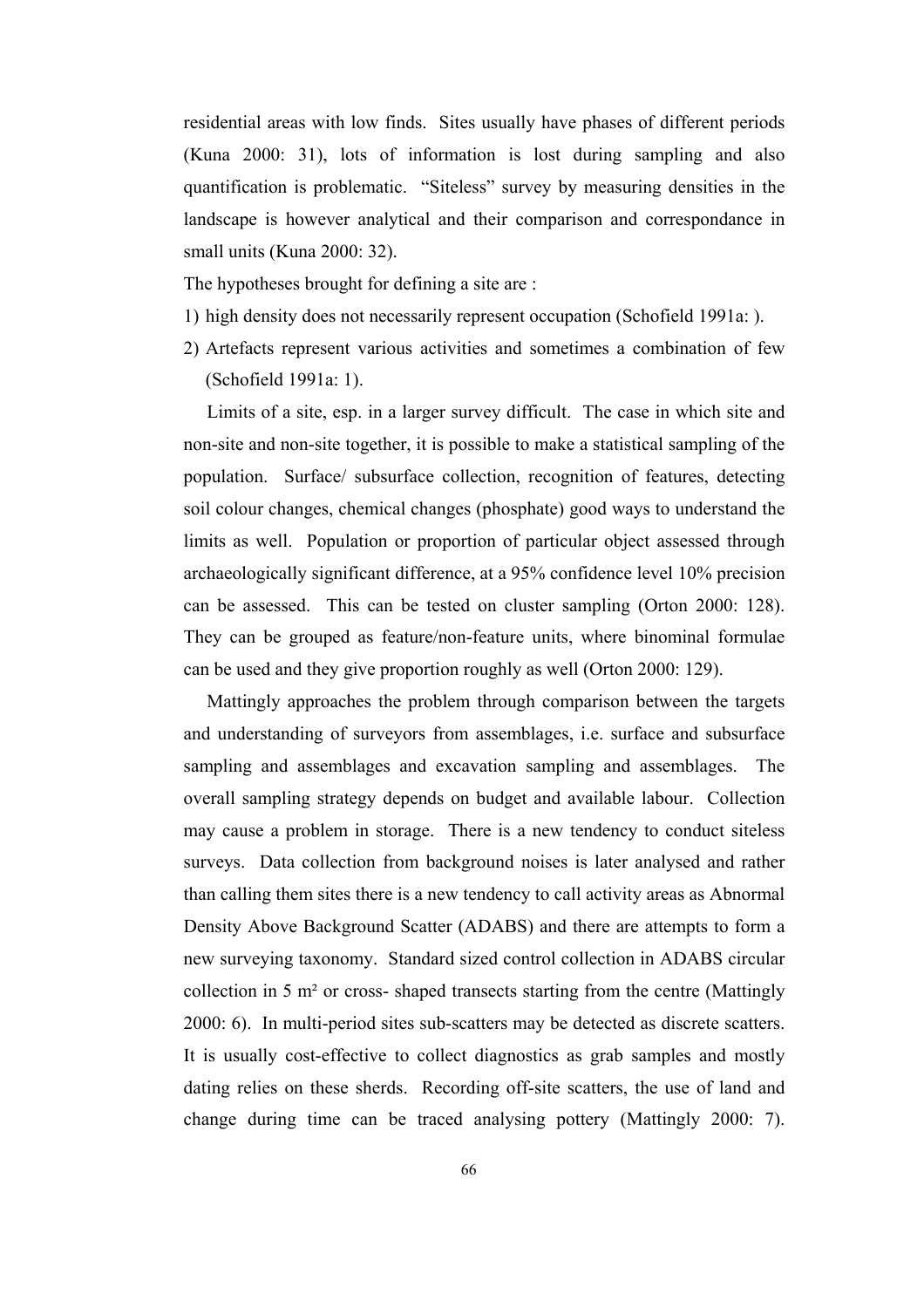Proportion of different artefacts and dispersion changes in off-site locations help considering a different taxonomy and provides more control over the data. Region is first divided into ecological zones representative for whole region (Keay *et al.* 1991: 137).

 POSI (places of special interest) as lithic scatters, dense pottery scatters, water mill, smelting furnace and SIA (special interest areas) showing horizontal expansion and more variable in the type of material are also new terminologies used by surveys that are helpful identifying the function of the activity areas. Other uses of terminology for settlement patterning are sites (peaks in density) and settlements (sherds, tiles and architectural remains) (Given *et al.* 1999: 24).

The types of surveys according to their sampling concerns are divided into three:

- 1) Prospection (selective surveying) aims to find archaeological materials (Banning 2002: 27). It grew as a result of search and rescue operations after the Second World War in Europe. There was a great struggle to rehabilitate and identify monuments together with city maps and constitutions. High probability spots were considered for research (Banning 2002: 29).
- **2)** Predictive (statistical model) aims to estimate populations from the densities (Banning 2002: 27). Testing predictive models require sampling design. Therefore spatial units are considered as the subset of the universe and estimation of parameters are considered as population of the universe (Banning 2002: 30). However while doing this time is an important variable requiring consideration all population can not be simply considered as one cluster (Banning 2002: 31). Such a consideration of population has its pitfalls dating with pottery dating sites may be founded while others disappear and seasonal sites will increase the population. One other aim is to set the relation between environmental zones and exploitation (Banning 2002: 32). In such surveys specific artefacts distributions can be used to see economic interaction. Diversity in artefacts can be set to see hierarchical setting of settlements over the survey universe (Banning 2002: 33).
- **3)** Structural survey aims to identify spatial patterning, arrangement of services and catchment and nearest neighbours (Banning 2002: 28). A large sampling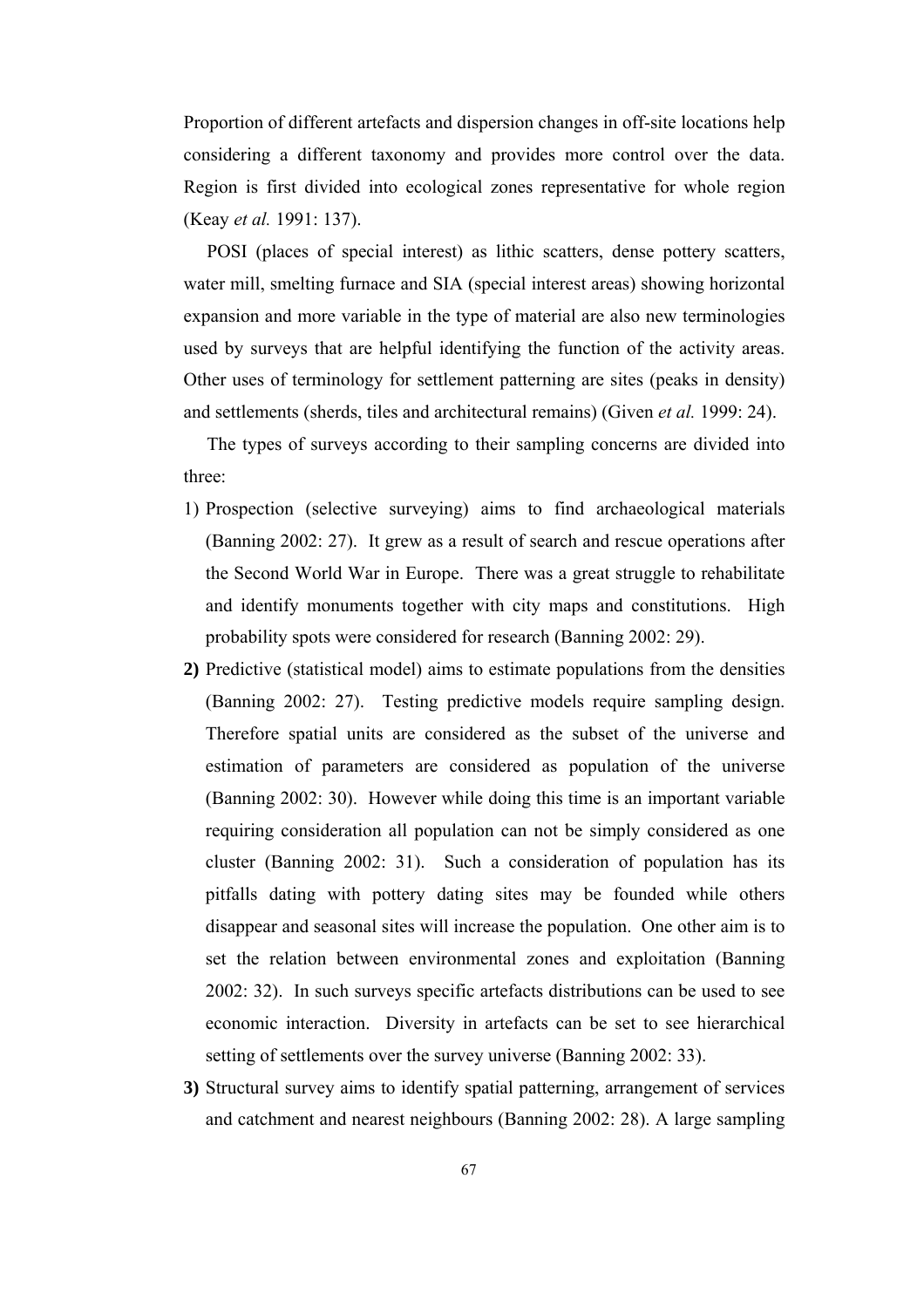area is required to identify settlement patterning regarding Hodder and Orton and rather than random sampling a contiguous part of the area is necessary to survey to identify settlement lattices, roads and apply Central Place Theory (Banning 2002: 34).

 Sites are all sorts of activity places defined by field archaeologists in different ways as ADABS and POSI. The different prospection techniques provide different rate of precision related to the developments in surveying. The more sensitive prospection techniques get, the research precision increases. As intensive surveys start, field archaeologists become aware of the relation between the similarities between type of activities and scatters.

### **5.3. Sampling**

 There occurred problems conceiving sampling as site sampling and artefact sampling. Simple and systematic sampling, experimental resampling then shifted to more definitive approaches. Obstrusiveness and visibility are two factors affecting the data. Some argued that total coverage is essential and others that sampling is dehumanising (Orton 2000: 70). In regional surveys, total coverage is related to the space between pedestrians and sampling size, intensivity should remain in such studies. STP (shovel test-pit) is a technique for visibility-poor lands, a 0.5 m² area gives 0.1 to 0.001% of the total. Subsurface probing, augering and divoting other techniques and the aim is to find artefacts, features, middens (anthropic soil horizon), chemical and instrumental anomalies (Orton 2000: 71). Geophysical prospection is more efficient on known sites, but as their speed rose, they are even used in regional surveys now (Orton 2000: 72). The aim goes from estimation to hypothesis testing. The probabilistic sampling of Binford soon followed British implementation of the technique (Orton 2000: 73).

 Therefore a mosaic of good visibility sites should be the first to encounter. The completion of maps can be compensated by simulations considering visibility and observed patterning. Since conmplete recovery is impossible,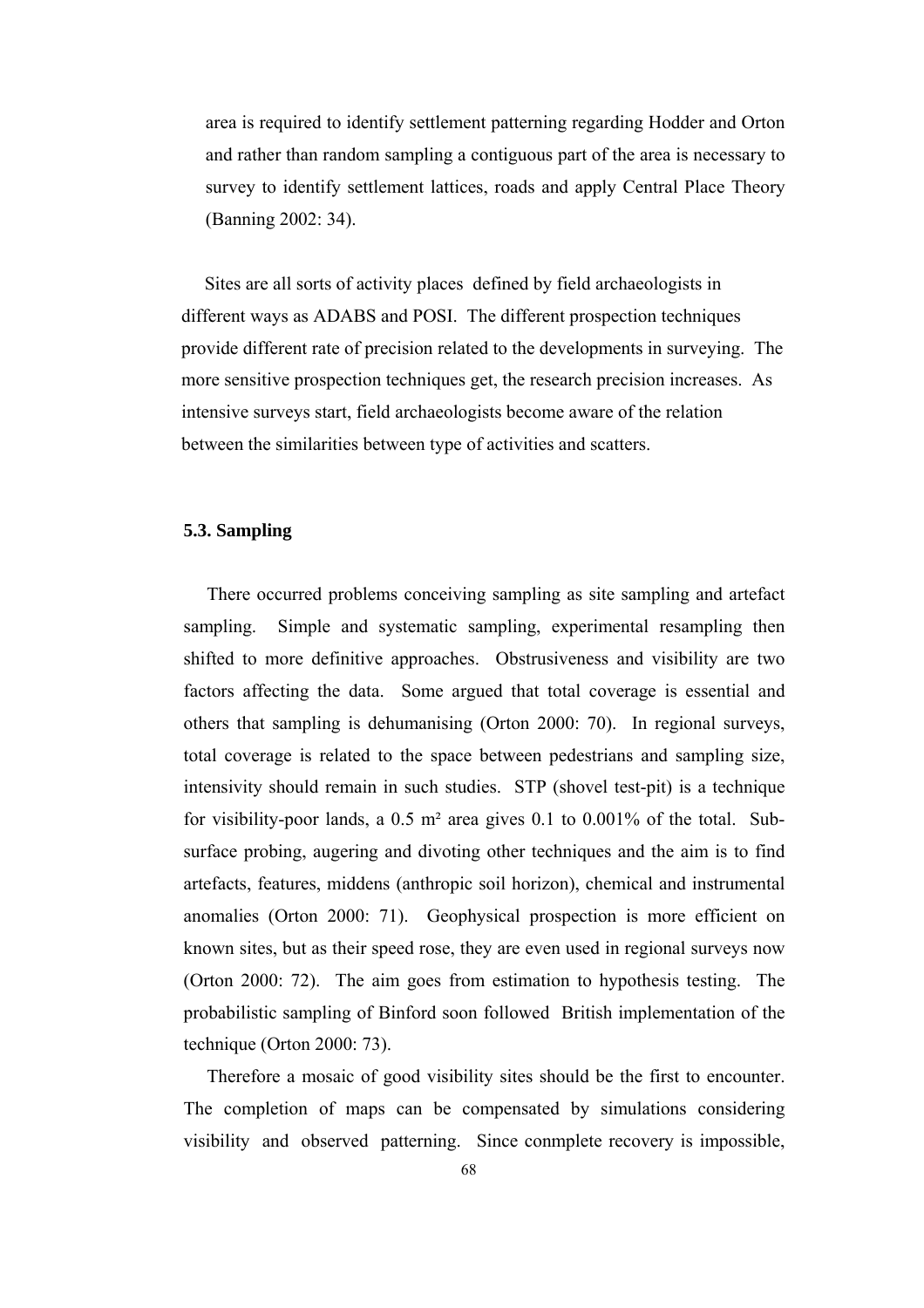thinking natural selection and man-made sampling together. All spatial techniques like Thiessen polygons, rank-size rule and nearest neighbour analysis rely on complete distributions. So visibility should be considered regionally on different geographic contexts (Terrenato 2000b: 25). GIS becoming common in surveys to process quantitative data on a density map, but it is rather used for topographical accuracy.

 The factors affecting the data assemblage are the geomorphological and pedological character of the archaeological site, natural and cultural processes and their duration, conditions and methods under which the research has taken place, "chance" (Tuna 1994: 623).

 Systematic sampling is useful, although running the risk of coinciding the regular pattern, hypotheticly (Orton 2000: 133). Adaptive sampling has more bias in it and it increases standard deviation and not as efficient as random sampling. On the other hand sampling size is small and it is not restricted by a certain number of sample units (Orton 2000: 135). Selective sampling induces biased and distorted population estimates (Boismier 1991: 20).

 Sherd quantification and weighing are very time consuming processes and very much related to the intensivity of the survey. If off-site coverage is as important as in site, then such a collection will become meaningful. Later the processing phase small collections become difficult to assess a statistical result. Recording format for pottery is important to use effectively for quantification (Orton 2000: 56). The diversity of ploughsoil assemblage from excavation material are: They are unstratified, they are faced with an ongoing destructive sorting (even relative to the sherd fabric), direct comparison between surface and subsurface material is problematic. Quantification, dating and a technique to use assemblages in maps. There are doubts about population measurements relying on survey data. Large scale and long term economies can be set through using this data (Millet 2000a: 53).

They all have intrincacies though in quantification:

1) Counts – level of fragmentation varies according to their wall thickness and firing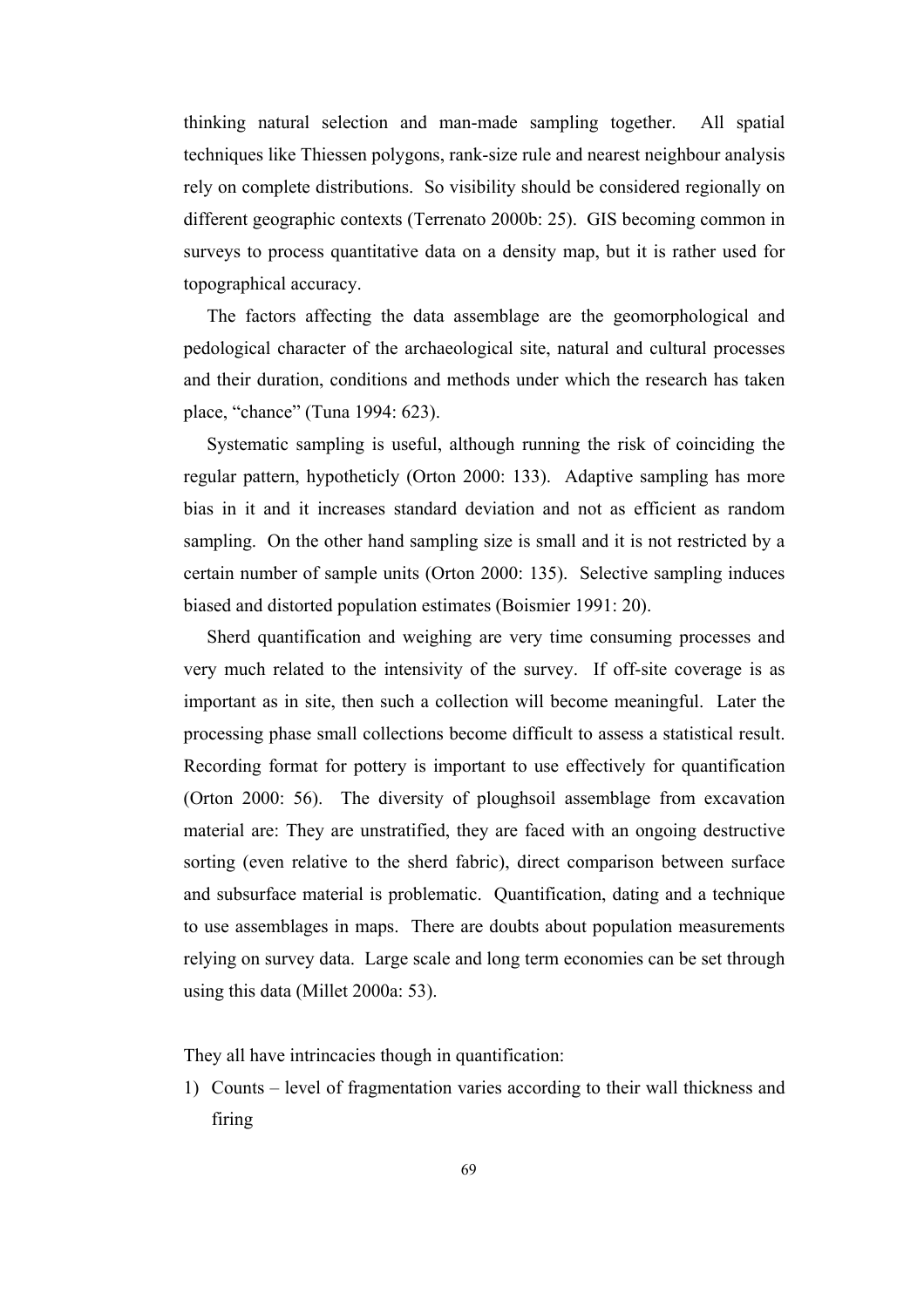2) Weighing – different fabrics and fors give different percentages of a whole pot

2) EVE (estimated vessel equivalent) and MNV (minimum number of vessels) – highly worned and fragmented rims and bases are difficult to come up with a circumference proportion. The correlation of count and weighing seem to produce meaningful inferences (Millet 2000a: 55).

 The character of the background noise is sometimes confusing. The overall picture gives an idea, however soundings are important to understand the character of the scatter. In intensive surveys, it is possible to trace changing density through time (Mattingly 2000: 11). The patterns formed by density maps should be well analysed and explained if resulted from modern land use or visibility or natural processes. The quantification should serve a good planned statistical analysis. Multipliers are used to get a full effect of the survey. However a full collection is required for such a calculation (Mattingly 2000: 12). One other treshold is caused by the lack of diagnostics in some periods raising identifiable diagnostics of another period (Mattingly 2000: 13).

 Technology and surface treatments can be chronologically attributable diagnosis (Kuna 2000: 35), in case decoration and shape are the diagnostic features then probability of dating for surveys reduces. That is also a reason for dating some Medieval and prehistoric phases. High fragmentation is a problem erasing form, treatment and last technology from the sherd and cause underrepresentation of some periods (Kuna 2000: 36). Chronological distinction on sherds survive only for short as they are represented by surface treatment and form and these diagnostic sherds can be very low in number. Distinctiveness of pottery varies highly therefore abrasion effects dating if fabric can not be set chronologically. Complex production systems are helpful this way. Greece and Anatolia has sophistication and elaboration in pottery through time therefore easier to distinguish chronologically. As they are less fired prehistoric pottery is less resistant to degradation, below 900° C and between Moh's scale 3 and 5 and high porosity of 30% and higher (Mallone 2000: 96).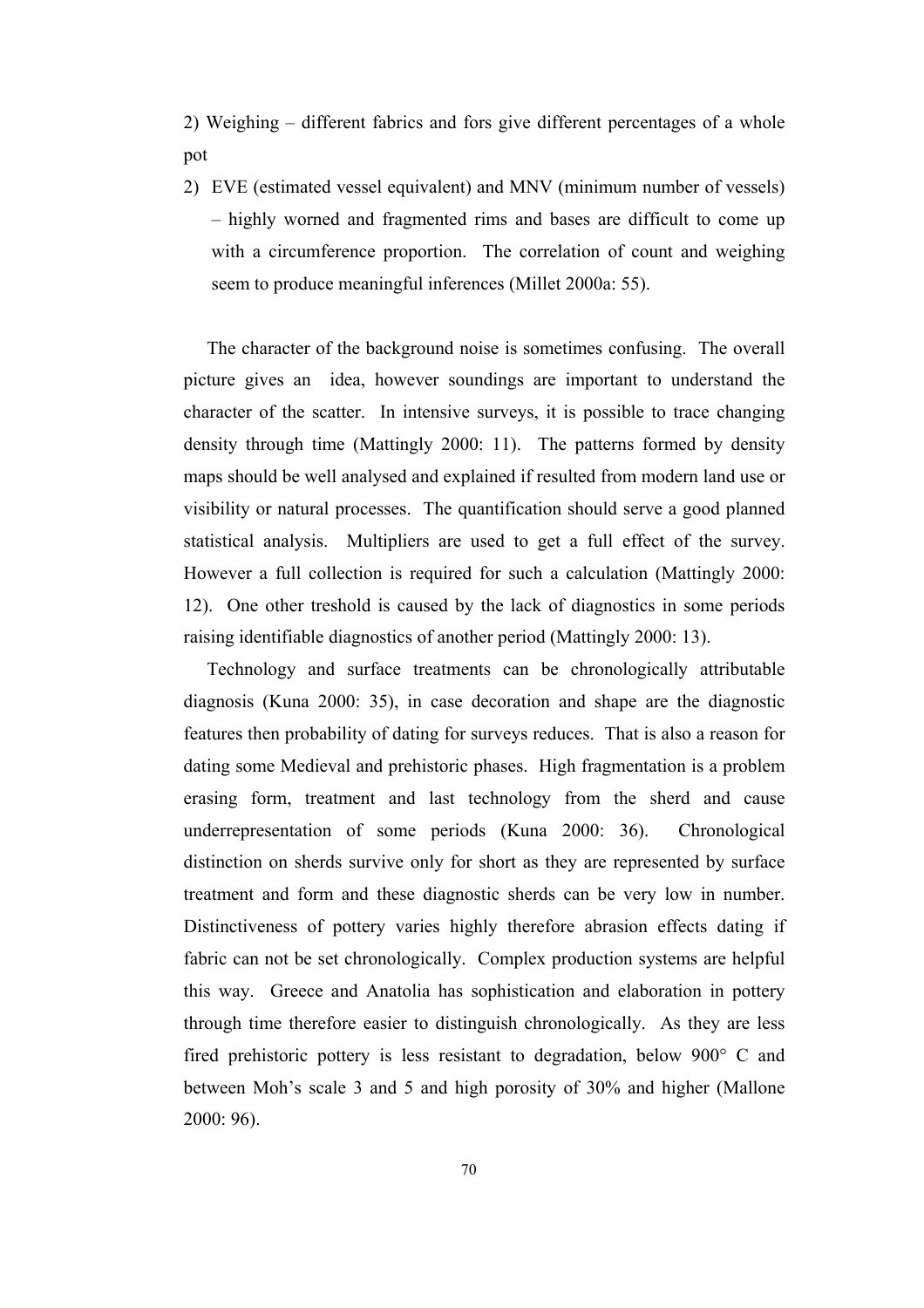Pottery is relatively a perishable item according to its firing technique. Poorly fired prehistoric pottery can survive only limited ploughing episodes and therefore only retrieved if buried deeper and exposed recently, therefore more difficult to trace in a regular account. Middle Eneolithic, Middle Bronze Age and Migration period are therefore quite low in survey recovery. Therefore functional attribution of space is difficult for prehistoric periods; such as field, production areas, communication zones, but limited to residential activities (Kuna 2000: 33).

 Qualitative characteristics of the artefacts are informative about the attribution of sites with the function. Categories of material according to functional distinction as sanctuaries, cemeteries. Kiln sites are informative about urban and rural production and distribution of specific coarsewares (Hayes 2000: 105) and even second sheets are arranged so. In case of no pottery available, sites remain undated as in Dark Age and Middle Age (Hayes 2000: 106).

 About dating regional production is problematic to be expected to be set chronologically from excavations by the aid of contemporary datable items, this is usually a high expectation. But pottery chronologies are not precise (Millet 2000: 54). And the amount of undated pottery biases the data (Millet 2000a: 55). Excavations can at this point be helpful by reanalysing and quantifying diagnostic pottery with fabric treatments and fabric diagnosis can be used deduced from excavations to identify a broad chronology based on fabric characteristics. In Eastern Mediterranean the high proportion of coarsewares on surveys depend on the fact that depositional processes, low portability and in situ reuse causes this proportion. Baker tested them according to size effect hypothesis large and potentially reusable artefacts survive on the surface (Mallone 2000: 98). This selective excavations should also consist detailed survey of kiln sites and kiln dumps. If archaeologists are mostly locally based dates will be better identified (Hayes 2000: 107).

 In Mediterrenean surveys, population is studied through units taken as cemeteries, huts, farms and villages from Bronze Age onwards. The use of offsite scatters is actually to fix the site boundary. In Middle Ages there are almost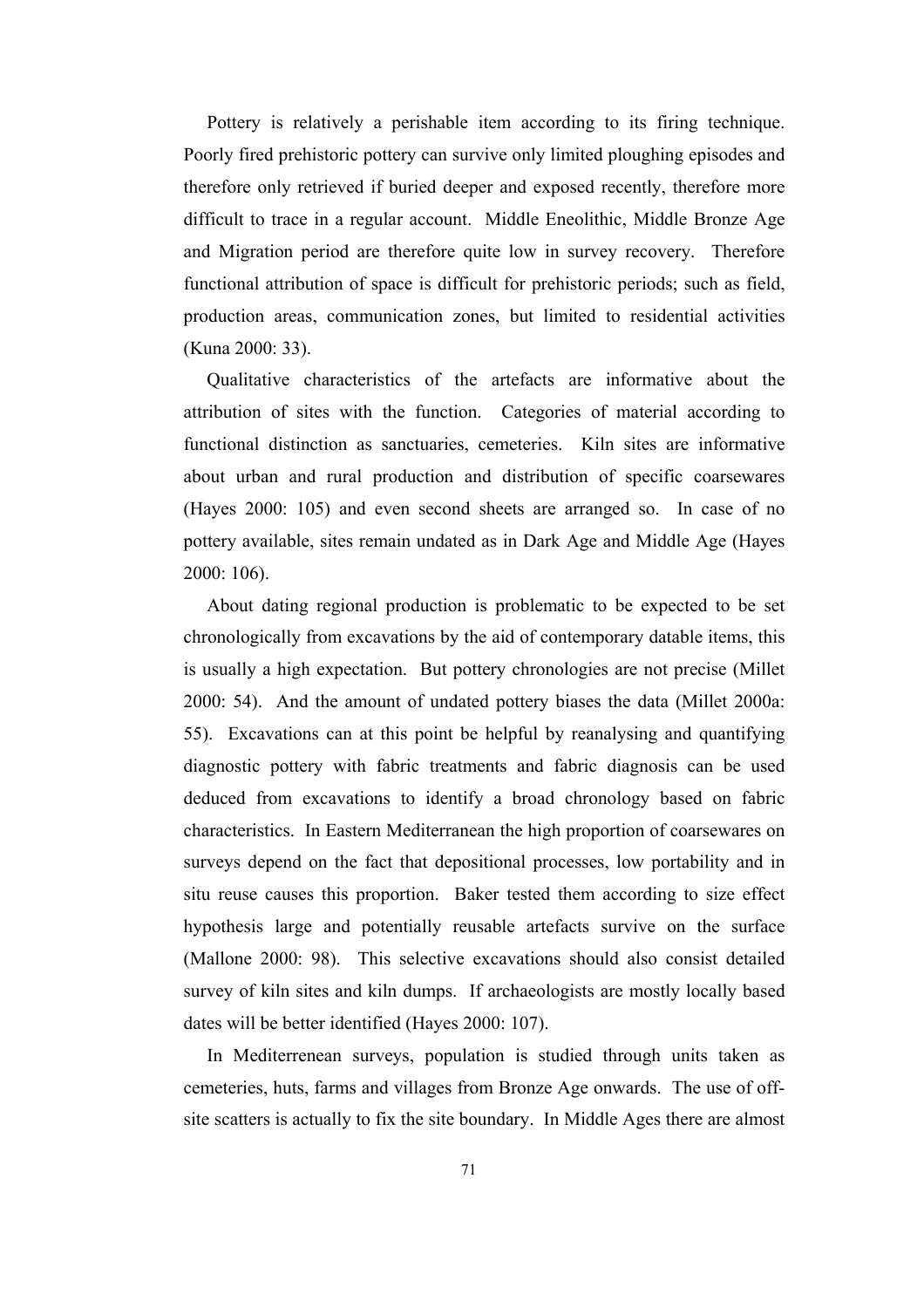no sherds in Britain and very little in Italy due to wooden vessel usage. Therefore density itself is not reliable, this is true also for Saxon sites and quantification is meaningless. So other than pottery remains of organic material like bone or charcoal, dolia, querns and slags, building material as worked stone, foreign stone, mortared stone, mortar tesserae, floor tile, burnt daub, dark patches of earth (phosphate and trace elements?), patches of subsoils (cemetery), light clayey soils (dissolved pisé walls) are qualitative remarks other than pottery pointing a site. Therefore regarding these facts of subjective judgement a second visit to the sites is necessary (Fentress 2000: 48).

 Obsidian and other lithic finds are more frequent than pottery in most Mediterranean surveys. At Saliagos although sherds wore off obsidian still present. Situation is very similar in Melos and Kephala as well. At Paura obsidian escapes better from downslope transportation and they are two times as much as pottery. In Northern Keos lithics determined 4 Neolithic sites whereas there were only 2 diagnostic sherds. In Gubbio valley ceramics occur at sedentary core sites and flints on off-site mobile activity zones. In Nemea Valley a similar case occurs, while corrections were made regarding the friability of Neolithic sherds (Mallone 2000: 99).

 The mapping of overall densities of groups according to time and space are done to define the variation through time and space. With this broad phases used for pottery, broader aspects are viewed in social and economic changes. Deviation and the mean percentage from the total survey is summarized using these assemblages (Millet 2000a: 57). Patterns can be identified small assemblages of infrequent occurrence are with limited information. The responsible factor for patterning is complex determining the variation, which should be considered also may cause the data be random (Millet 2000a: 58).

### **5.4. Visibility**

 1980s onwards visibility became an important concern. Vegetation cover, alluvial deposits and erosion cause the distortions, but they have not been considered in measurements. Cecina Valley survey is an asset on that matter.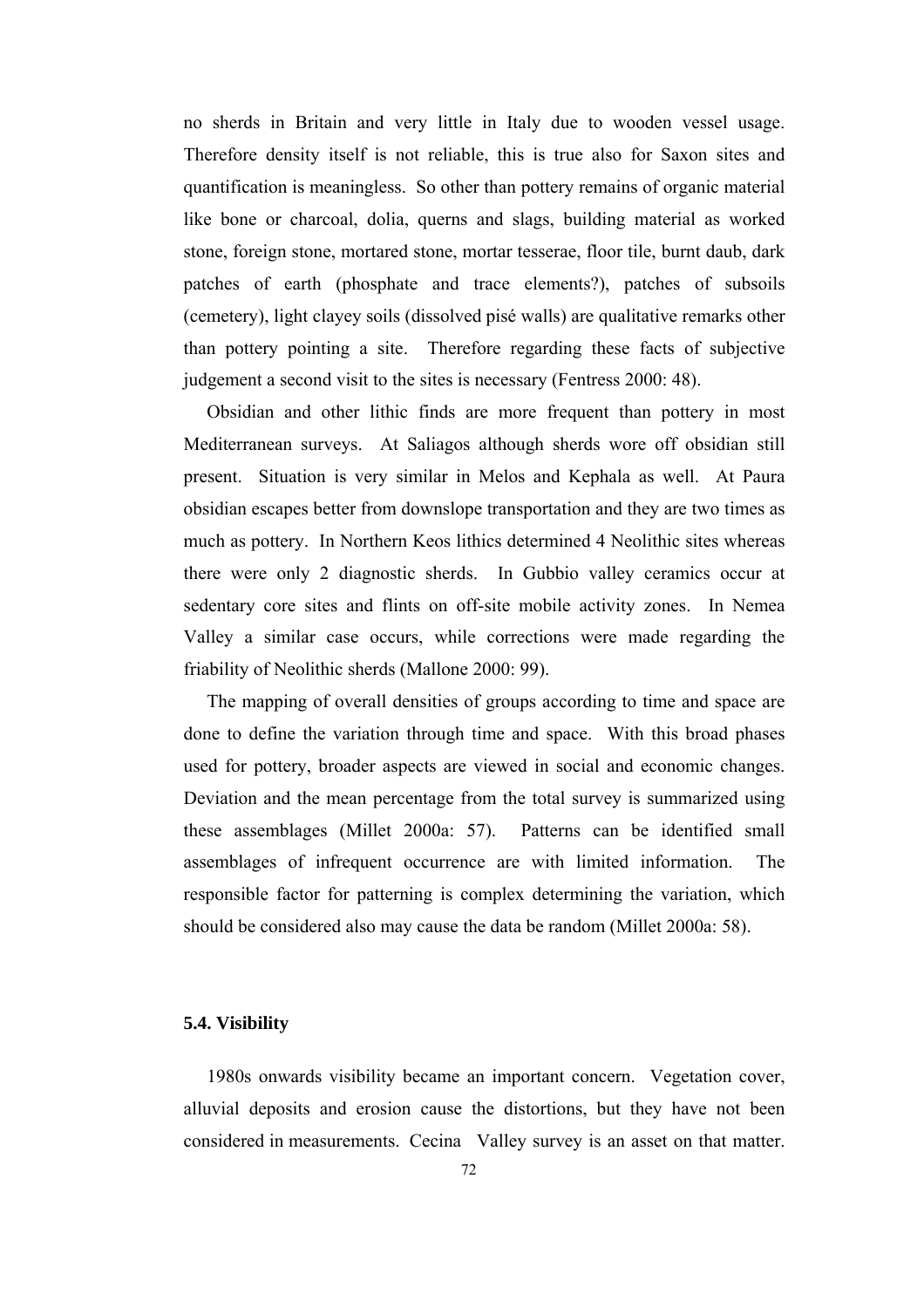25 km² on the coastal plain surveyed with recording visibility. There is a strong correlation of surface visibility and density of sites (10 times higher). One mistake in settlement patterns is that archaeologist assumes dealing with a complete distribution; like Nearest Neighbour Statistics, Rank-Size Analysis, Thiessen Polygons. This problem can be simulated on different visibility levels but complete distribution of sites never recorded (Terrenato 2000a: 60).

 To deduce settlement pattern; border of large settlements, natural boundaries can only be possible by the full coverage survey. The limitation to that is the dispersion of material in the landscape and obstrusiveness and visibility. In such a case small box soil sampling is more suitable to get information about large, common and dense sites. Visibility depends on inflation in soil, density of ground cover, precipitation and quality of light. Traditional techniques reinforce hot spot sites, whereas using statistical methods, the ratio of site will rise up to  $8 - 17$  times that. Therefore probabilistic sampling is problematic, recording therefore should be tested by resampling and by "seeding" experiments (Given *et al.* 1999: 22).

 There are unsuitable spots for surveying; a small spot from the region is generalised by autocorrelation. When there is low visibility and few sites it may be misleading to show a small radius in the map, rather the surrounding values become important or their value must be left blank. When calculating spatial analysis of Nearest Neighbour on the map, requires incomplete distributions, it is not possible to use modified data (Terrenato 2000a: 69). Although earlier spatial analysis was understood in a more geographical way. Employing shaded or contour maps rather than dots is more feasible for that idea. Rather than actual, the likelihood of concentrations can be shown. So the most important impact there is the consideration of incompleteness of the data (Terrenato 2000a: 70).

 Shape, size and position of units influence the visibility also, and one site after ploughing episodes may cause many assemblages from one site. It should be used for interpretation by adding visibility maps and the other maps should be given with sets of boxes with dots. Smoothing is one operation in interpreting the dotted maps, visibility and site density given in accordance,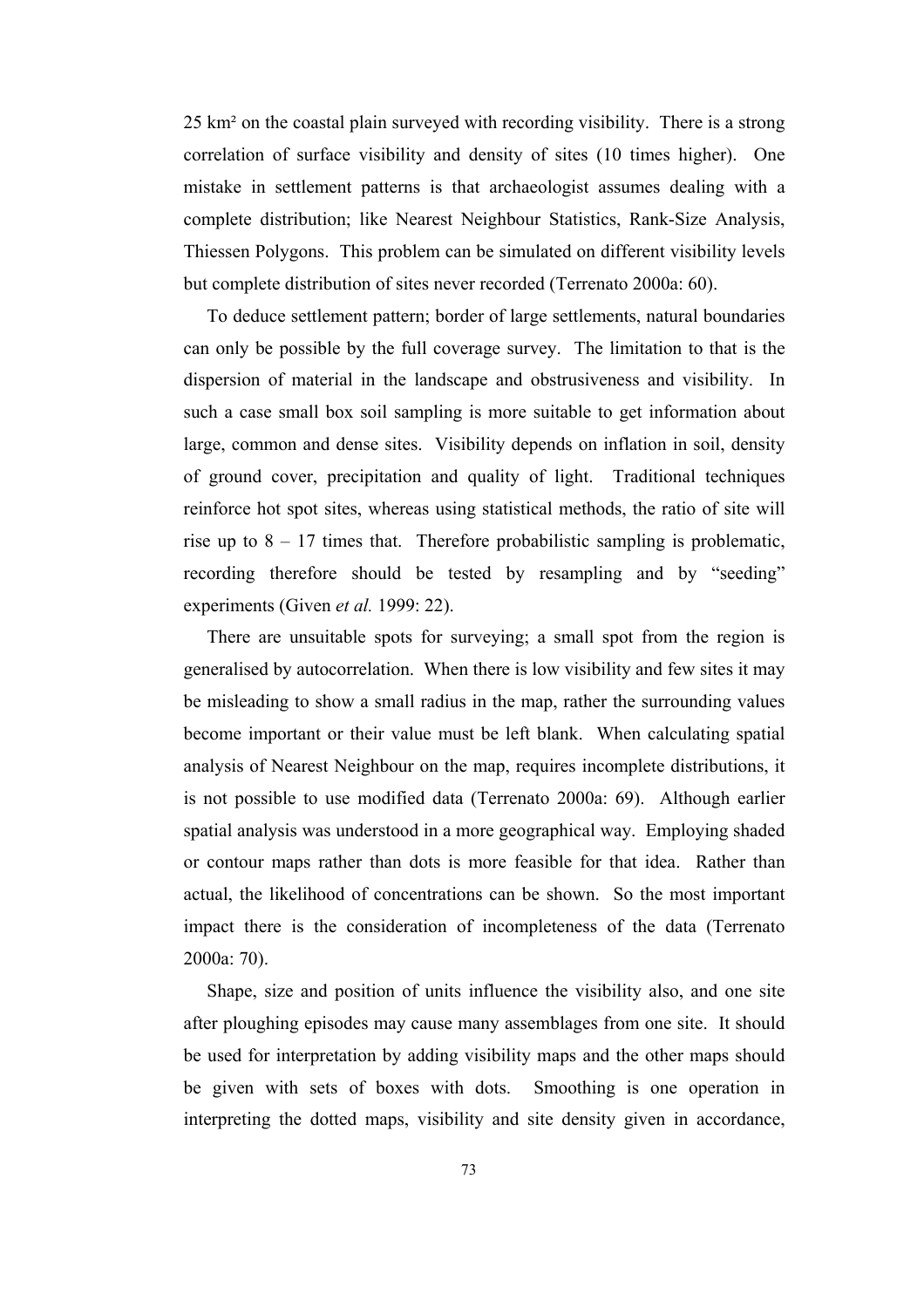with changing radius which gives this measurements instead of grids and shading is given according to the visibility and number of sites. Connections made according to the visibility of incomplete segments (Terrenato 2000a: 66).

 In the last years visibility and state in archaoelogical recognition were always considered together with parametres which range in difficult situation than our capacity to retrieve archaeological sites. Ammerman and Terrenato put forward a further and articulated alaboration of the subject, unrecovery is twice because of the visibility: The relationship between visibility and expectation of retrieving site and the relationship between visibility and the possibility to provide corrected historical interpretation in the study area.

- 1) The archaeological visibility must be 'measured' to avoid the risk of serious misunderstanding in interpretation of site diffusion and archaeological deduction.
- 2) The insetion of other types of non-archaeological parametres, in archaeological visibility evaluation can yet be encessary in characteristic contexts of serious difference in the way in which surface presents.

In particularly fortunate circumstances also can tempt to reconstruct the landscapes in situations of sherd absence, that is the lack of significant extractable cultivated fieds (Cambi 2000: 72).

 However raw data should remain fundamental, if more sensitive filters are invented raw data would provide better results, or low densities as a result random variation. In estimation of low densities or edges of high densities concern us by means of settlement size, thus confidence in density vary spatially and through time. Comparability is one other requirement in surface surveys to be able to reference as a database (Millet 2000b: 93).

 Multicultural sites are sites with material from diverse periods do not necessarily mean a continuous settlement. The boundary and the character of material are decisive in such a scatter. It is actually three sites together if all are not continuous contextual harmony. Urban sites are historic towns interrupted by modern dwelling. Finds are therefore sealed under buildings, paved surfaces or grass areas. The archaeological unit of site becomes again unclear defined by exposures (Barford 2000: 79). Mistakes can more easily be changed if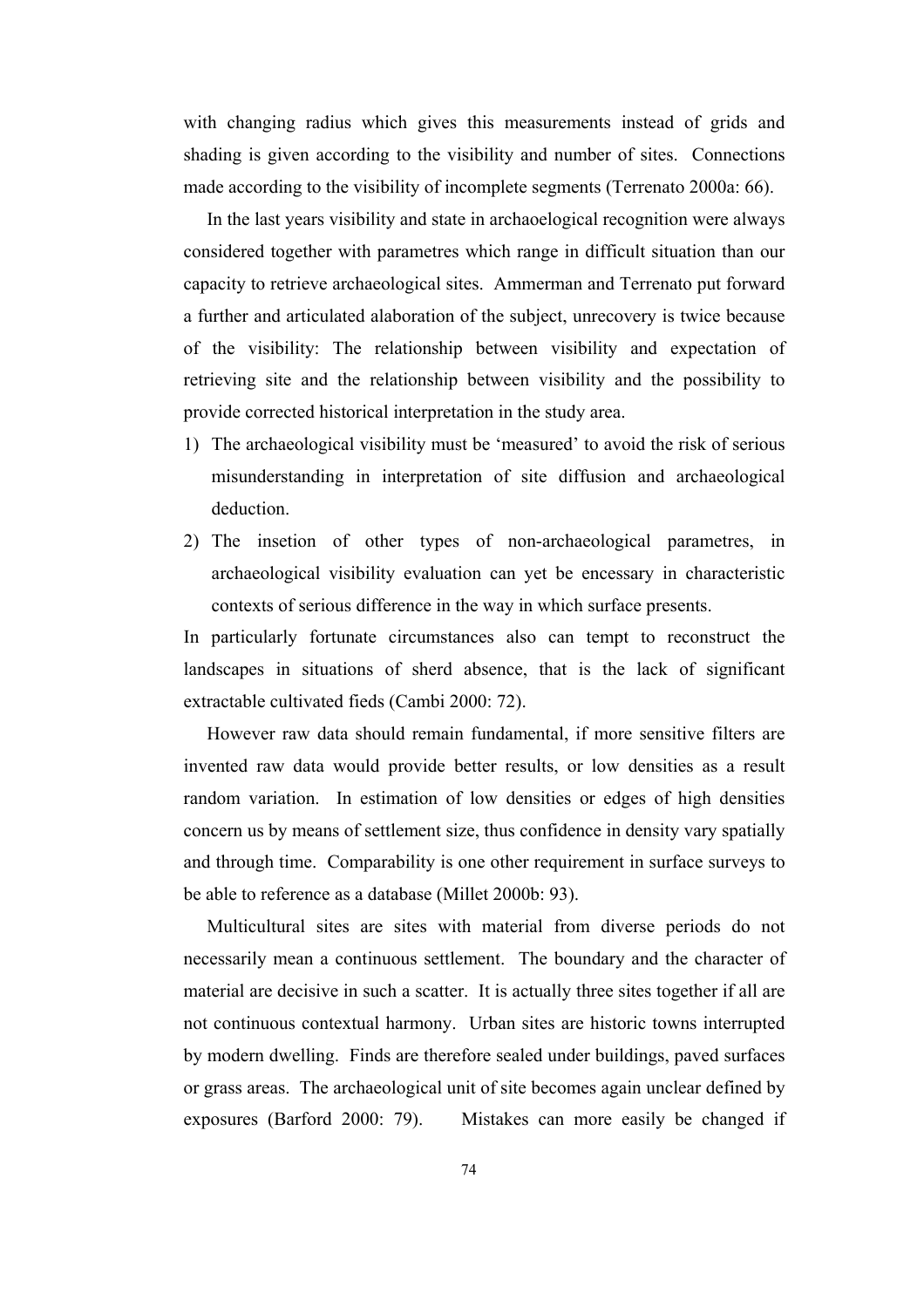computer entry is done hand in hand. Entry should be similar to the recording sheet. Recording the limit of sites , and the subsurface representation over the surface and discussions over that are still multivariated. Even if accuracy by using 5 m<sup>2</sup> grids can be informative about the limits of sites and sudden changes, they are very time consuming. By using ground visibility surveys claim to adjust quantification but it remains to be sceptical (Mattingly 2000: 10).

 Test pits may be misleading if spaced far from each other in detecting farmsteads (Kirkby *et al.* 1976: 248). The studies in population shows differences according to the erosion and agricultural activities. The chance of finding earlier material rises only if they were used by later constructions (Kirkby *et al.* 1976: 249).

# **5.5. Publication and Data Analysis**

 Publication is quite a slow process still throughout the world to make research available (Millet 2000b: 93) for academics and other excavators. Academic publication is composed of these factors. First is to present a reevaluateable data, explanation of what was done and why; and the third is what it provides to human past and why. Even when internet publications gives out data, methodology should still be explained and conclusion discussed, or incomprehensible and historically meaningless (Millet 2000b: 94).

 Regional surveys start in 1970s. The adoptation of these ready data to GIS was meticulous entering as they are highly implicit. Desktop Mapping Systems (DMS) occurred as a result of aid GIS serves. GIS gathers spatial and attribute data in a uniform environment. Boeotia survey gathers 10,000 macro-scale offsite transects and 200 detailed site surveys accompanied with microtopographic and geophysical surveys and entry of specialist artefact reports. They on the one hand provide site distribution maps, environmental and topographic base maps, on the other hand environmental variables from satellite images. However chronological entry requires division as broad chronological phases (Gillings 2000: 109). Environmental data also involves simplified soil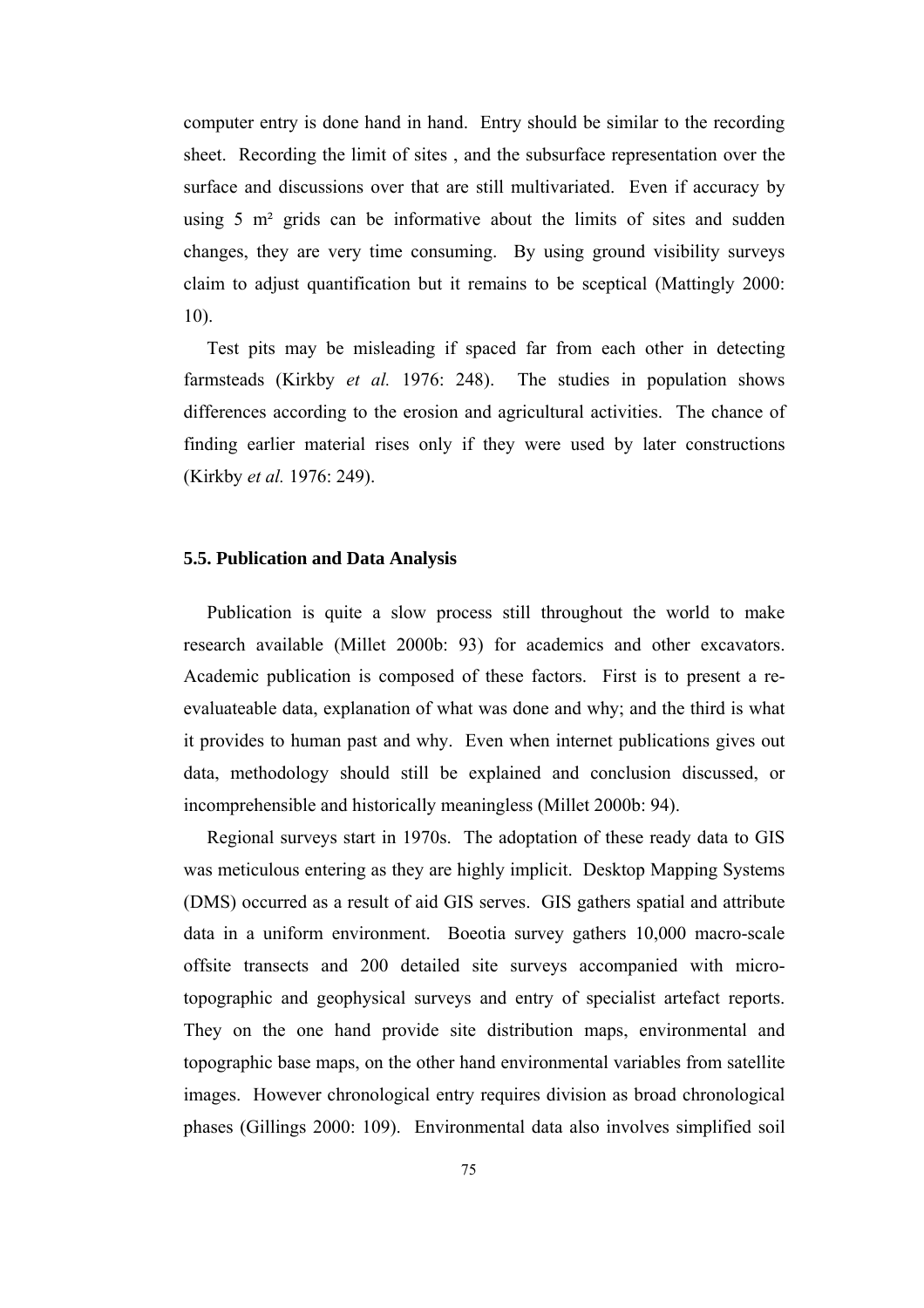and geology maps. GIS is technologically determined. Like some archaeological assessments as symbolic pathways and social spaces are difficult to apply with GIS. Besides it is easier to adhere variables as slope, aspect, soil type, hydrology for locational analysis as tempting archaeological sites. But it gives emphasis to spatial analytical techniques starting from theoretical discussion and being shaped by the advance of technology (Gillings 2000: 110). This combination of environmental and frequency mapping gives rise to Thiessen polygons and site-catchment analyses one more time. When the concern is protecting and curating movements and archaeological remains with a limited budget known locations and predictive decision was the strategy, which limits to understand the space, place and landscape relation in ancient world. Before it was a map producing black box, however now it is more like Pandora's box that should be used cautiously for biases it may create. Archaeologists therefore are used to create annaliste, structuralist or phenomenological questions to be able to use GIS effectively. Because it is not neutral, but a theoretically informed approach. It should not be considered as Archaeological Knowledge System involving an Archaeological Information System (Gillings 2000: 111) as metaphorically addressed.

 Cultural Rersource Management and heritage protection being the main concern, the data from Cecina Valley are combined to provide on overall country map (Terrenato 2000b: 25). These gather maps of survey, archaeological maps, cadastral maps, aerial photographs, urban archaeological maps, historical maps, raster OS and airphotos, DTM, land-use, visibility and geological maps. Anglo-Saxons are using raster programs like GRASS and IDRISI and Italians vector programs like ArcInfo and Microstation. The attempt on ancient cognitive patterns is replenished by contextual information and textual information, this way allowing the distribution data integrated into landscape phenomenology (Terrenato 2000b: 26).

 POPULUS project is one attempt in Europe, through methods should be applied by first understanding the nature of the site and limits of its validity. In comparison the method of collection and inferencing. However geographical and historical variability may require different methodologies, but this may still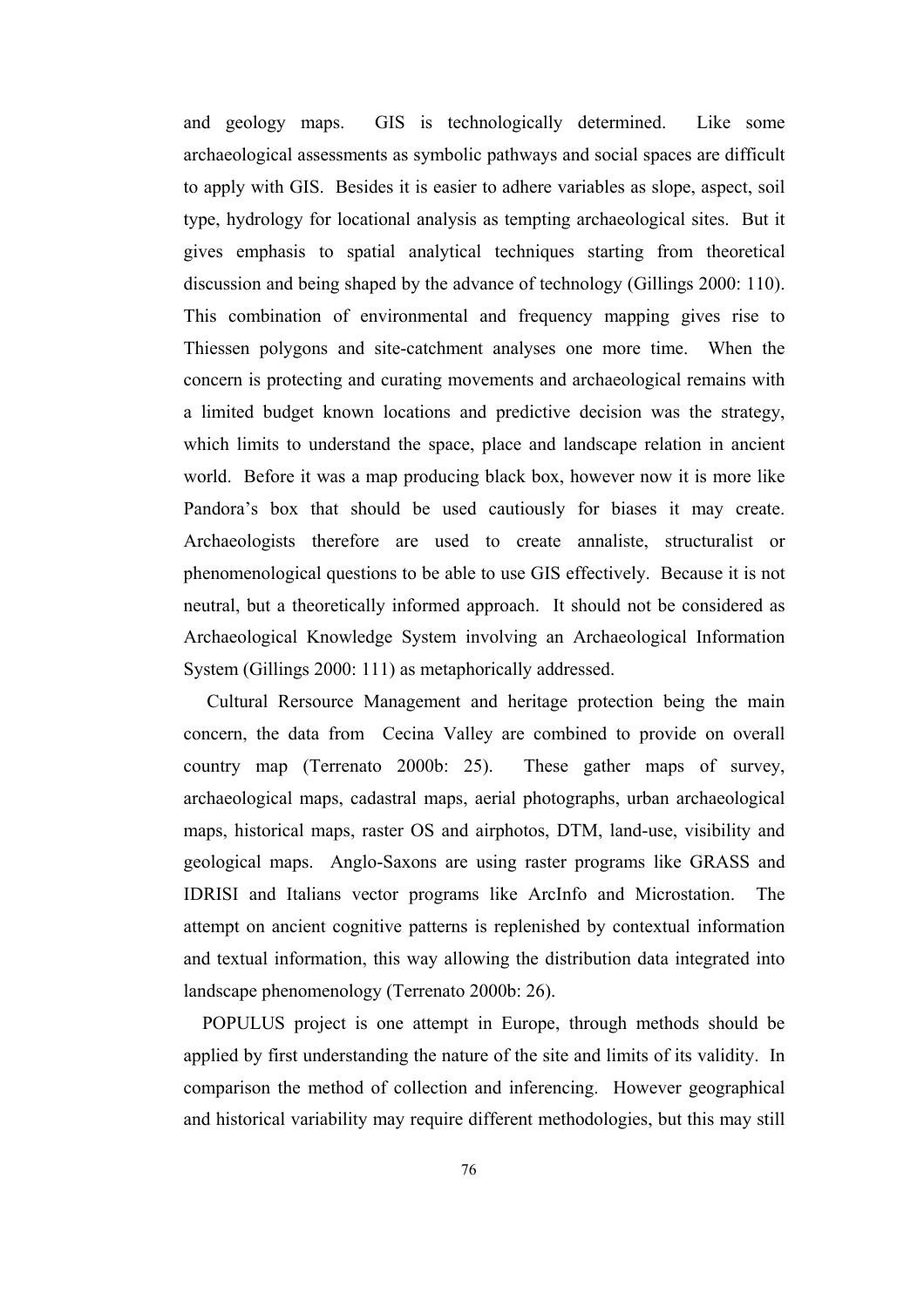be compared. Therefore forming a thesaurus for assemblages is a good way to start (Millet 2000b: 93). However the methodologies lack comparable measurement and a well research on the present information. POPULUS sponsored CE is such an attempt (Terrenato 2000b: 23). And with that aims, new publications are formed with distribution maos, visibility maps, site distributions and finds. The new discussions support site based surveys against the time consuming density recording. The factors influencing distribution of artefacts as long term ploughing , different ground cover, the surveyor, variabilities on different phases. Repetition of surveying in different season may help along with simulations to gain an accuracy. GPS rather than gridding helps surface density recording. The geopedological character, ground cover, susceptibility to erosion are other important factors influencing. Visibility may affect recovery ten times more than poorly visible ones. Therefore recording visibility should be the first priority (Terrenato 2000b: 24).

 Archaeological surveys proceed these steps to come to a conclusion. The conclusion, when supported by other geophysical surveying techniques, confirm that the survey scatters are meaningfully confirmed as activity spaces of same attribute.

 One example, a farm house from Boeotia survey (Gillings 2000: 113-115), has been a proof study for intra-site analysis (see fig. 8, 9, 10). It gathers microtopographical survey results with that of resistivity, geo-chemical surveys and trace element analysis. The alignment of resistivity survey data corresponds well to the alignment of surface pottery density, only showing diversity along the slope continuity. This unfit is certainly a result of slope erosion and can be clearly seen on the topographical map. There is also abnormally high concentrations of trace element lead circling the habitation area.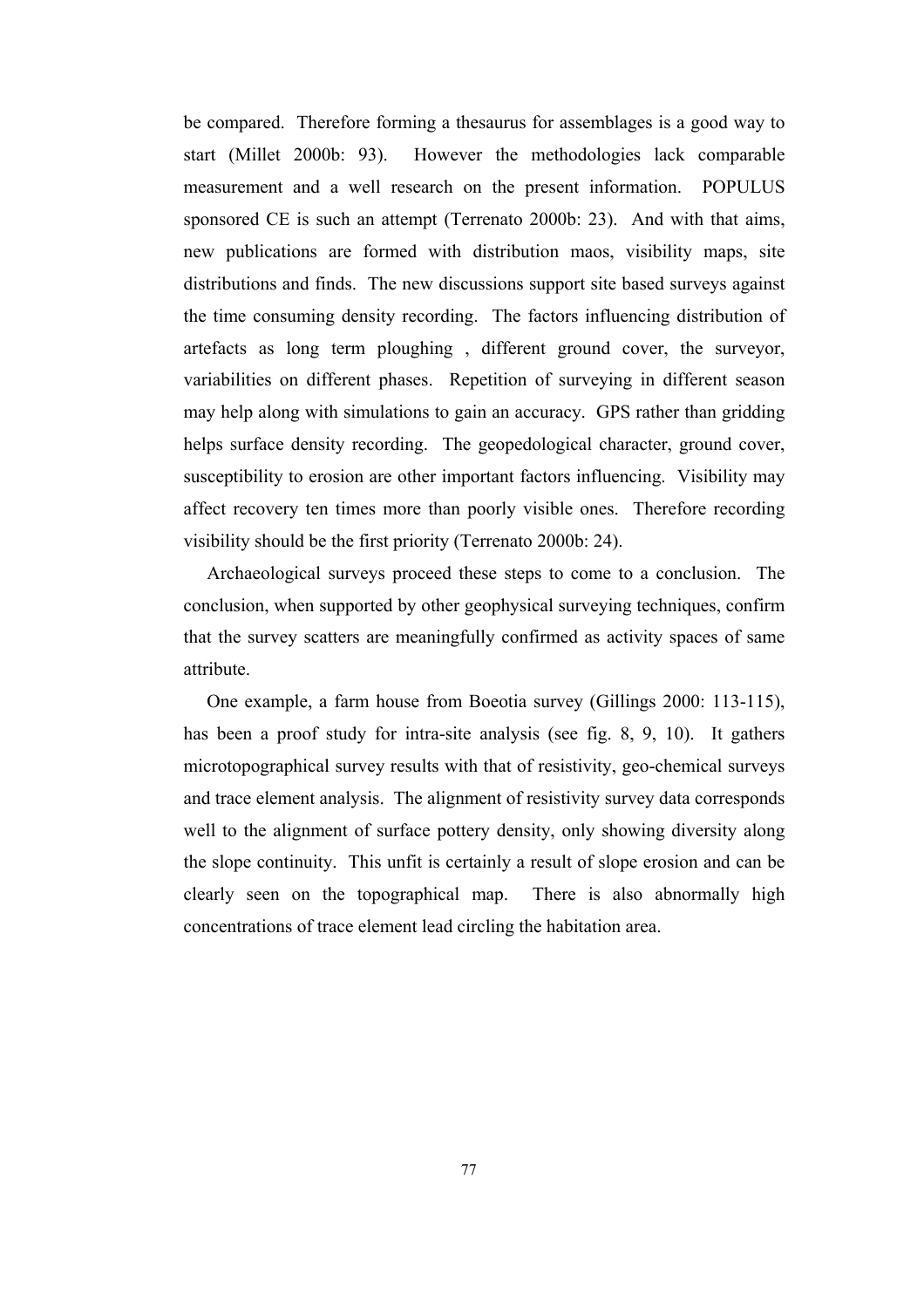# **CHAPTER VI**

# **CONCLUSION AND PRACTICAL IMPLICATION**

 Surveying leads to low destruction, this makes it a desirable research tool to study archaeological formation. It is used to cover large samples bringing analyses on settlement patterning and is becoming a desirable technique for organisation of databases joining national archaeological records. The implication of geomagnetic surveys to surface surveys provides us a fuller image of architectural elements and lay-out beneath the soil. Using these techniques archaeologists aim to refine strategies for excavation and decrease time, money and energy spent for the bulk of excavation.

 Mechanical agriculture is the cause for the emergence of large amount of pottery fragments on the surface, mixing the upper 30 cm of the ground overly each year. We should also add the deep ploughing undertaken approximately every 4 or 8 years which increases the depth into 50 cms destroying the stratigraphy (Kuna 2000: 34). Off-site prehistoric pottery does not stay for a long time on the plough-soil, but wear out the next season (Mallone 2000: 98). Therefore there is an ongoing destruction done by mechanical agriculture diminishing prehistoric pottery evidence, which need to be handled not to lose information about the prehistoric settlement patterns.

 Intra-site structure is concerned with the questions on how activity patterning can be distinguished from post-depositional patterning, if qualitative and quantitative differences reflect function and post-depositional processes, how long occupation affect density and content. Diagnostic materials, technological classes and morphological and functional classes need to be distinguished in order to be able to deal with survey analysis (Boismier 1991: 19).

 In individual sites, it is possible to do intrasite investigations as investigating street alignments, position of buildings, etc. There finding edges help further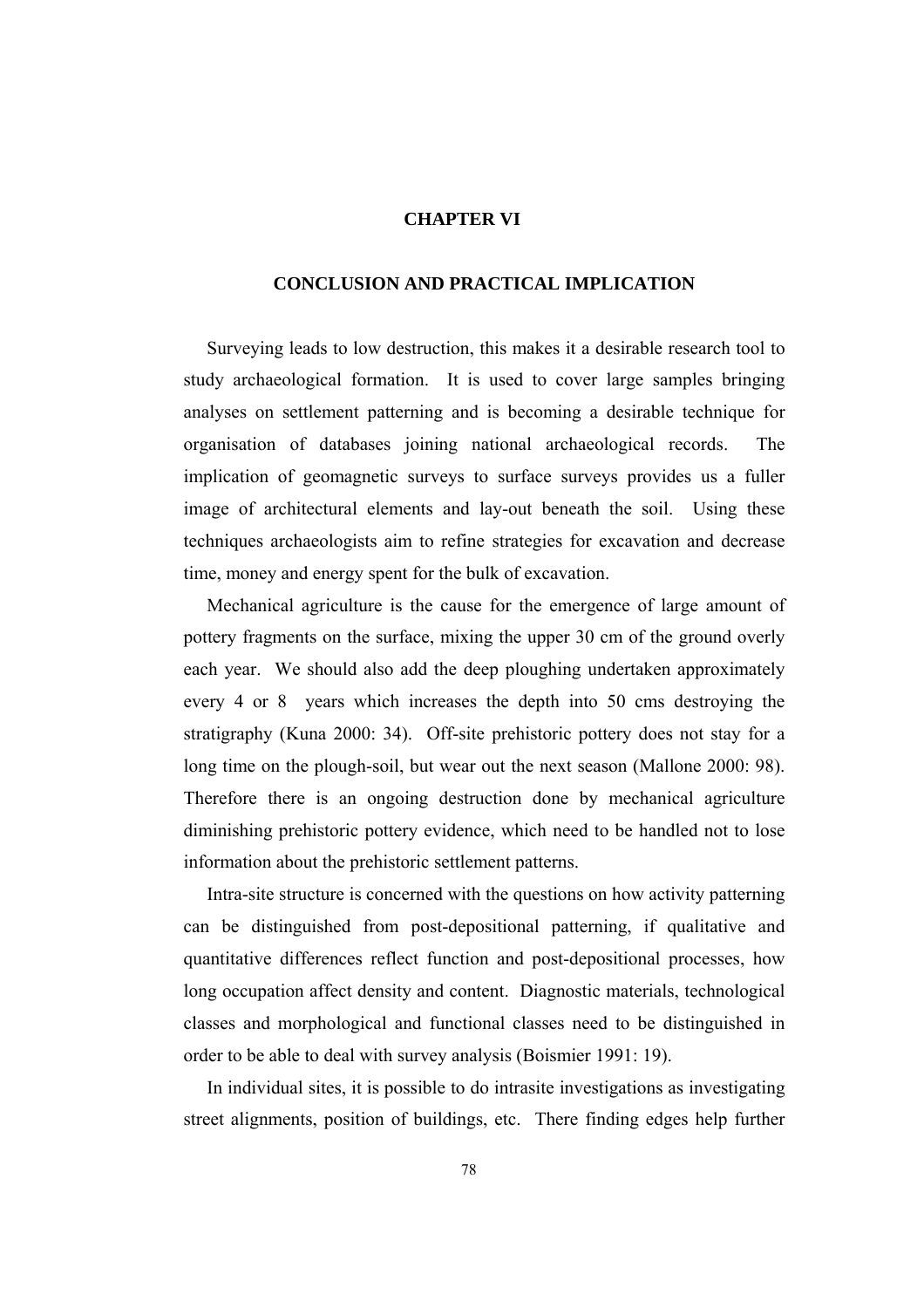recognisation and then an adjustment according to the physical characteristics of the land, or sharp breaks in topography may also give us idea about the alignment. There is a difficulty of using the measurements about intra-site patterning from surveys for excavation, it may be contrivial doing so. But by the survey it may be possible to differentiate scales of sites and get some idea about the land-use by measuring artefact discard (Wagstaff 1991: 10).

 There is a need for systematising attributes for activity areas. ADABS (Abnormal Density Above Background Scatter) (Mattingly 2000: 6) is a good attempt to diversify high densities from background noise and POSI (Places of Special Interest) (Given *et al.* 1999: 24) concentrates on the activity areas, but yet there is a great need for correlating size and utility based diversification to recognise them with confidentiality. In addition ways should be sought to maintain a unified methodology for the comparability of survey results.

 Cultural Heritage has the function to enlighten the past lifeways and cultural developments using material data under the constriction of analyses to assess models (Banning 2002: 184). Cultural property includes archaeological sites as part of immoveable cultural heritage (UNESCO 1999: 3). They are the values taking place under a governmental management requiring to be protected from vandalism, construction and misuse (Feilden *et al.* 1993: 65). The notion heritage requires to be protected for next generations (Banning 2002: 179) and velocity of scientific developments promote a better understanding of their functions, capacities and values with further details. Managing these values also consider the scientific work to be taken, because with excavation we destroy a contextual assemblage into fragments only joined with an excavation report. Inventorying is an important issue in environmental management and surveys are necessary for this inventory (UNESCO 1999: 75)

 Cultural Heritage Management aims documenting, management and conservation of Area of Potential Effects (APE) with emphasis on economic, social and cultural aspects in United States (Banning 2002: 177). Documentation is especially necessary for preventing illegal exportation and cooperate American States to appreciate cultural property (OAS 1999: 177). Identification, rescuing and consolidation of high risk cultural heritage is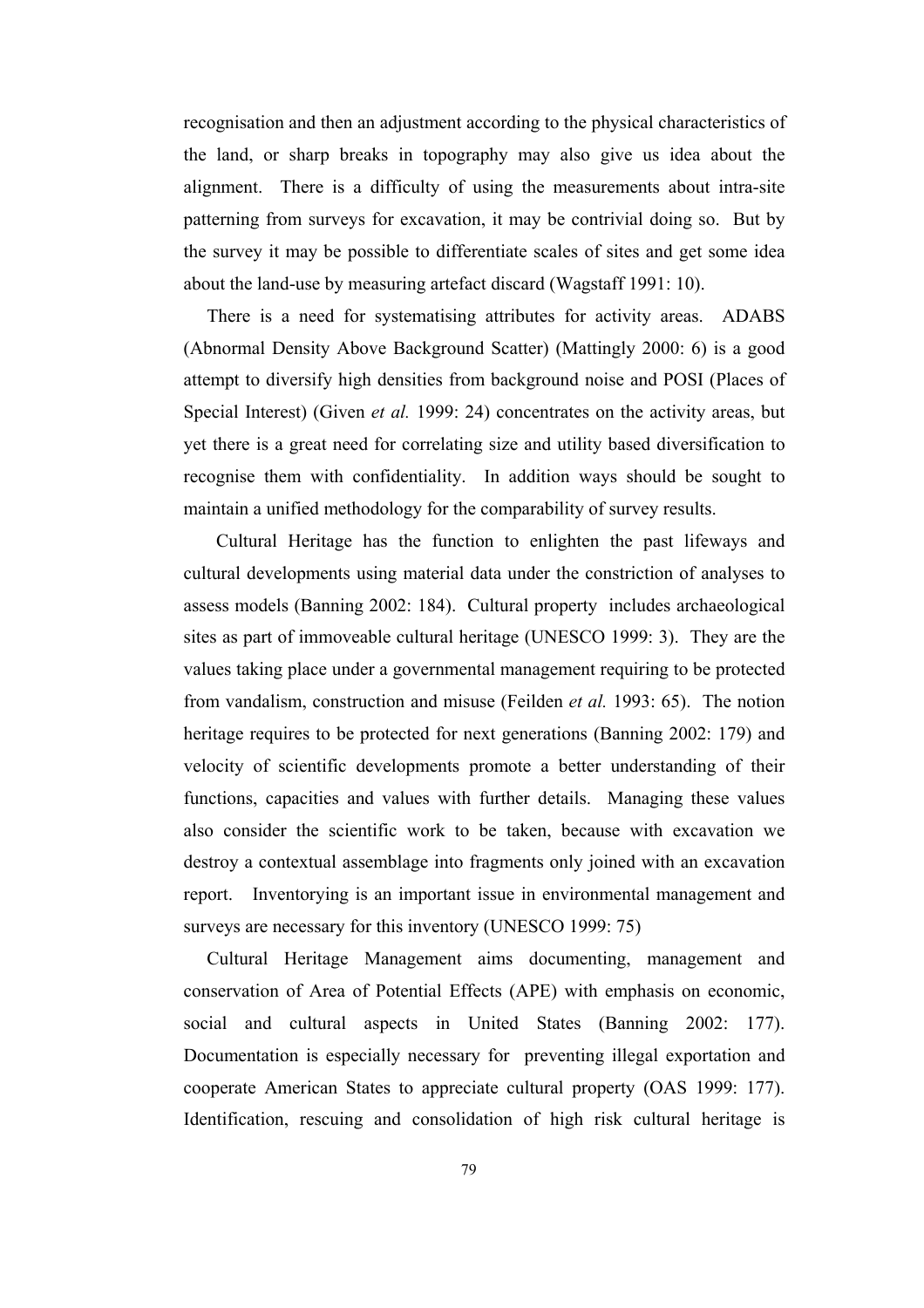important to document for its state, to see what protection needs to be taken as viewed for gradual threats (Banning 2002: 178).

 Surveys function to identify condition and significance of sites, for protection and scheduling cultural heritage by regional departments (UNESCO 1999: 29) with emphasis on the periods and site densities on a regional basis (Banning 2002: 180). There is a neccessity to delimit and protect sites and areas of archaeological interest (CE 1999: 82). They are a tool for developing strategies the protection of archaeoogical heritage to prepare inventories and databases (ICOMOS 1999: 389). Surveys are also preferred for being nonintrusive non-destructive techniques, and are urged instead of excavation (ICOMOS 1999: 530). Surveys achieve this aim by "… analysis of spatial evolution to cover archaeological, historical, architectural, technical and economic data, … thorough documentation and inventorying" (UNESCO 1999: 192). European Council mandated memberstates to produce systematic national archaeological inventories of soil and subsoil investigations and prepare databases for their cultural resources (CE 1999: 351). For this reason multidisciplinary surveys were found to be necessary for heritage management (CE 1999: 377).

 ICCROM (International Centre for the Study of the Preservation and the Restoration of Cultural Property), a section of UNESCO declares that a site commission is necessary for controlling the conservation and management of world heritage sites according to national administrative pattern for the member states (Feilden *et al.* 1993: 3). Therefore the recording of the database and coordination of other institutional studies emerges as a mission of regional museums.

 Cultural Heritage Management in United States has led to regional surveys and in Britain to county surveys. The difference in surveying plot is caused by the governmental body responsible for cultural heritage management. Prospection and statistical surveying form the Cultural Heritage Management to be able to protect cultural values while applying development plans (Banning 2002: 196). However regulations are insufficient to set out a methodology for standardising surveys which makes comparative studies impossible (Banning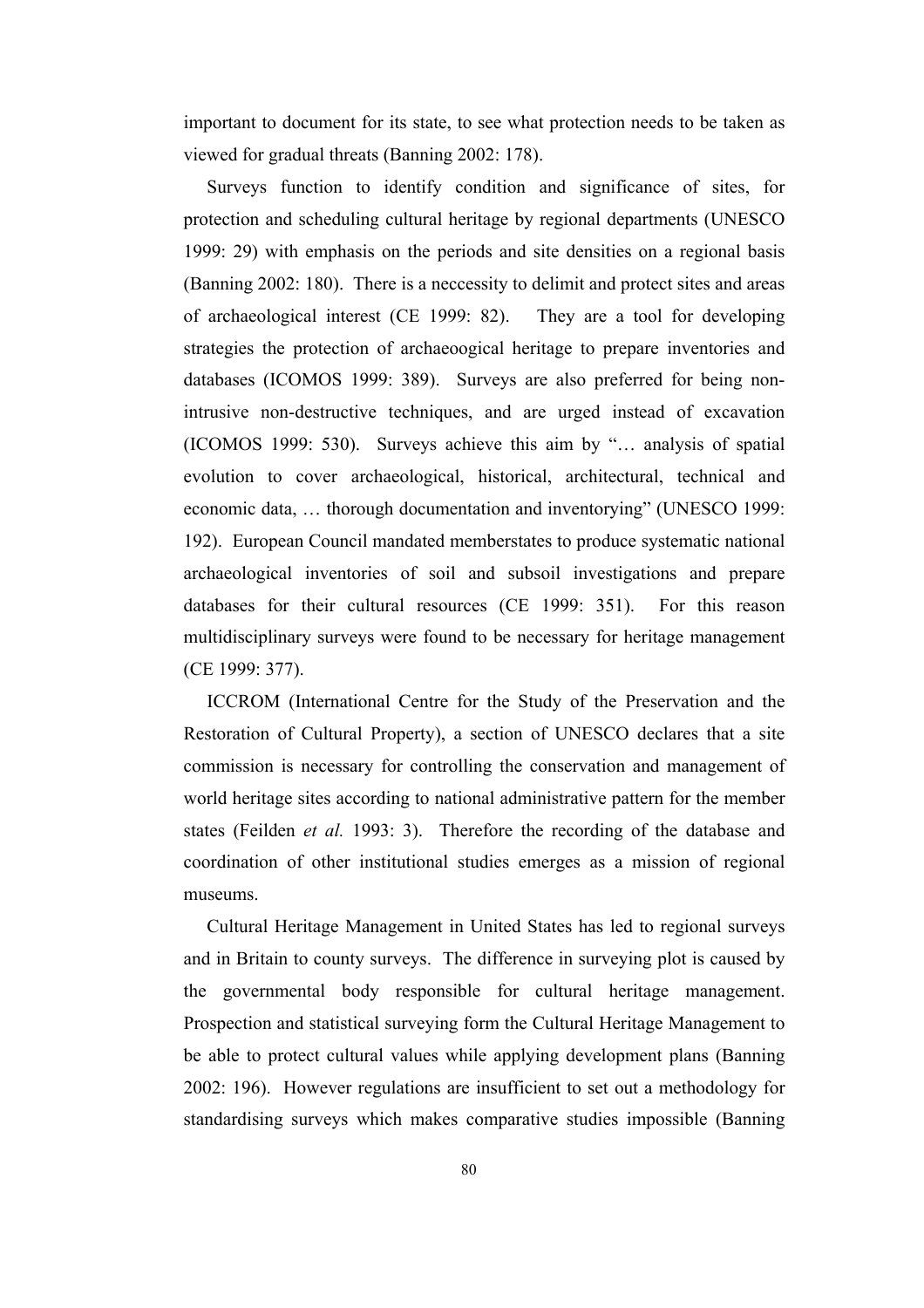2002: 37).

 Sites and Monuments Record or Monuments at Risk Surveys are ones with specific problem preferred using hypothesis testing. Mediterranean Region, on the other hand, is endowed with easily recognisable remains, but still intensive survey is necessary (Orton 2000: 74) for recording a fuller information of the regional settlement networks and socio-economic potential. Man's conception of his landscape and exploitation can be traced through this macro-scale distribution in regional surveys (Schofield 2000: 45). It is also important to identify the condition of cultural heritage and take action plans for their conservation (Allen 1991: 44).

 A recent conference convened, encouraged Mediterranean countries to survey of historic settlements under the guidance of institutions and experts (UNEP/MAP/PAP 1999: 268). Regarding the developments of TÜK-SEK, there is such a request initiated in year 2000. Protection and planning in archaeological sites in Turkey were insufficient regarding economical funds, lacking the multi-disciplinary project programs, lack of a database in the local administrative systems. And the sites were regarded either as excavation areas or visiting sites, which consists of surveying zones (Madran 1991: 43).

 The intensive multi-disciplinary studies taken up in case of dam constructions. Keban project constitutes the starting point of "New Wave Archaeology" in Turkish archaeology (Özdoğan 2001: 10). Similar intensive studies also cover Karakaya, Atatürk, Batman, Dicle, Aslantaş, Ilısu and Kargamış Dam Projects and Bakü–Ceyhan Pipeline Project, both invite international studies and budget for a thorough analysis (Özdoğan 2001: 110), because an emergent case for rescue always taken seriously.

 Surface surveying should be informative about the periodisation and the borders of the site in case of registry. Mostly registry depends on finding an above ground structure. Therefore there are only 3000 registered archaeological sites (Tuna 2000: 40).

 Surveying does not only provide information about surface scatters, but also informs us about buried multi-period sites (Tuna 2000: 40). Using geophysical techniques (electrical resistivity, magnetometry, remote sensing, etc.) qualitative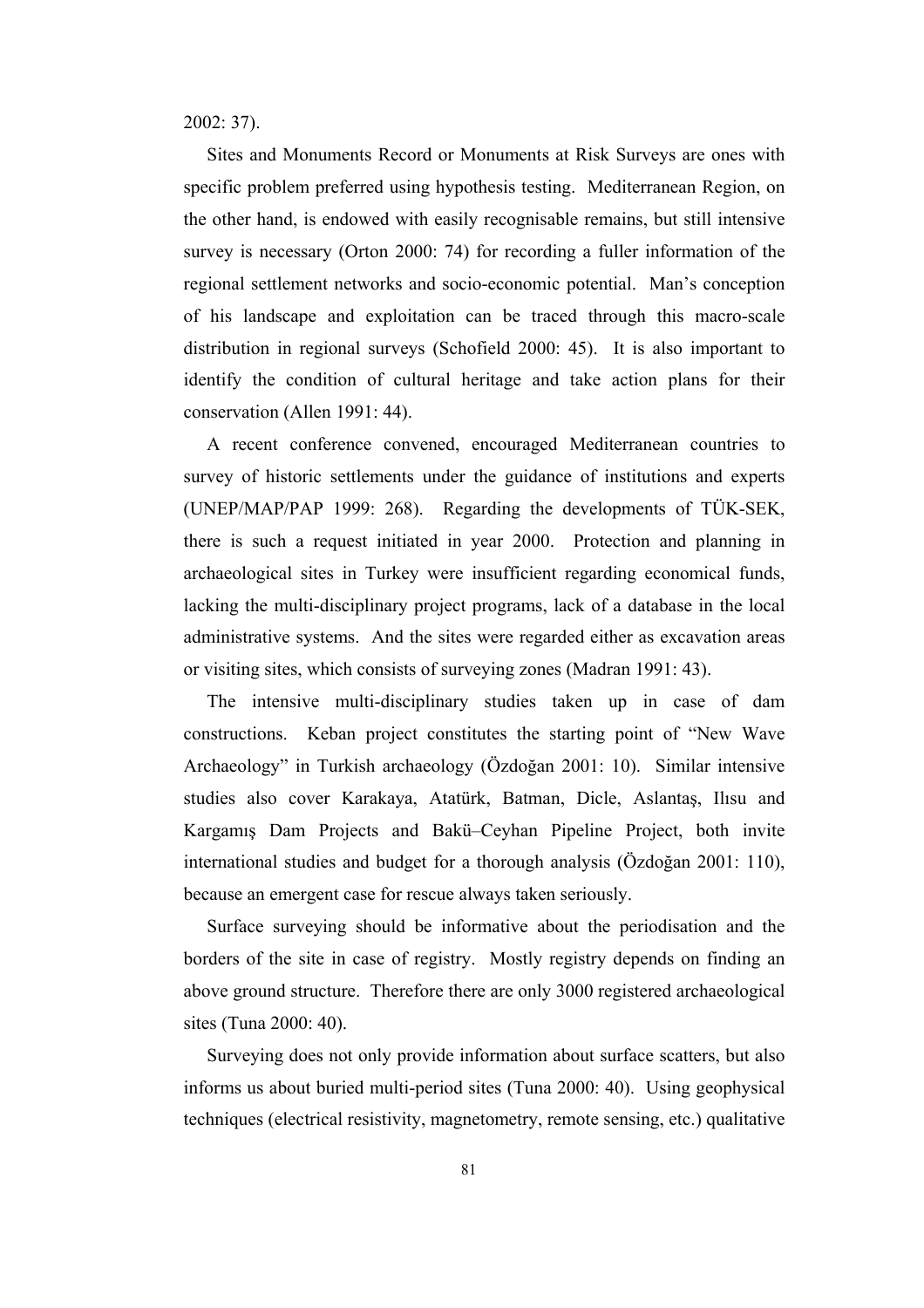and quantitative determination of a site becomes possible (Tuna 2000: 41).

 Turkey has an important portion of world cultural heritage (Özdoğan 2001: 38). But the researches are very limited (Özdoğan 2001: 39). Museums are responsible for the regional archaeological inventories and documentation (Özdoğan 2001: 41). There was still no cultural inventory in Turkey since the end of the last decade, although there have been several attempts, the challenge of cultural minister stopped the actions taken (Özdoğan 2001: 42). The so called TAY Project aims to inventory studies undertaken around Turkey, but that is no more than a compilation of the existing knowledge (Özdoğan 2001: 87).

 The lack of systematic documentation causes problems in estimating the rate of destruction and setting high risk protection areas. Registration is done by a council make mostly of architects and only one archaeologist, decides on it, as an archaeological site and the degree of its importance (Özdoğan 2001: 72). Archaeological surface assemblages are still disregarded as sites, but they are also necessary to be defined in order to take ay protective action (Özdoğan 2001: 88). Cultural inventory requires a multi-period surface surveying of 25 to a couple of hundreds square kilometers, intensively registered and published and entered into databases in a certain format (Özdoğan 2001: 89).

 Cultural heritage inventory act is rather new in Turkey. It is made effective only after year 2000, with an aim of reporting all documents related to the inventory in a certain format indicated in the handbook, ready to be entered in the database, every January (Başgelen 2003: 3). The project was initiated in two pilot regions, Buldan (Denizli) and Suruç (Şanlıurfa) (Başgelen 2003: 9). The project is a multi-disciplinary task covering an area with archaeological, urban and rural architectural, written and oral historical, ethnographical, ethnobotanical and geological considerations (Başgelen 2003: vii). Documentation follows a single format indicating GPS coordinates, condition and rate of destruction is one of the main reasons to inventory to be able to handle the protection of national cultural heritage (Başgelen 2003: 14). This act covers archaeological sites of lesser significance, including flat habitation areas as well as mounds and monumental architectural features (Başgelen 2003: 13).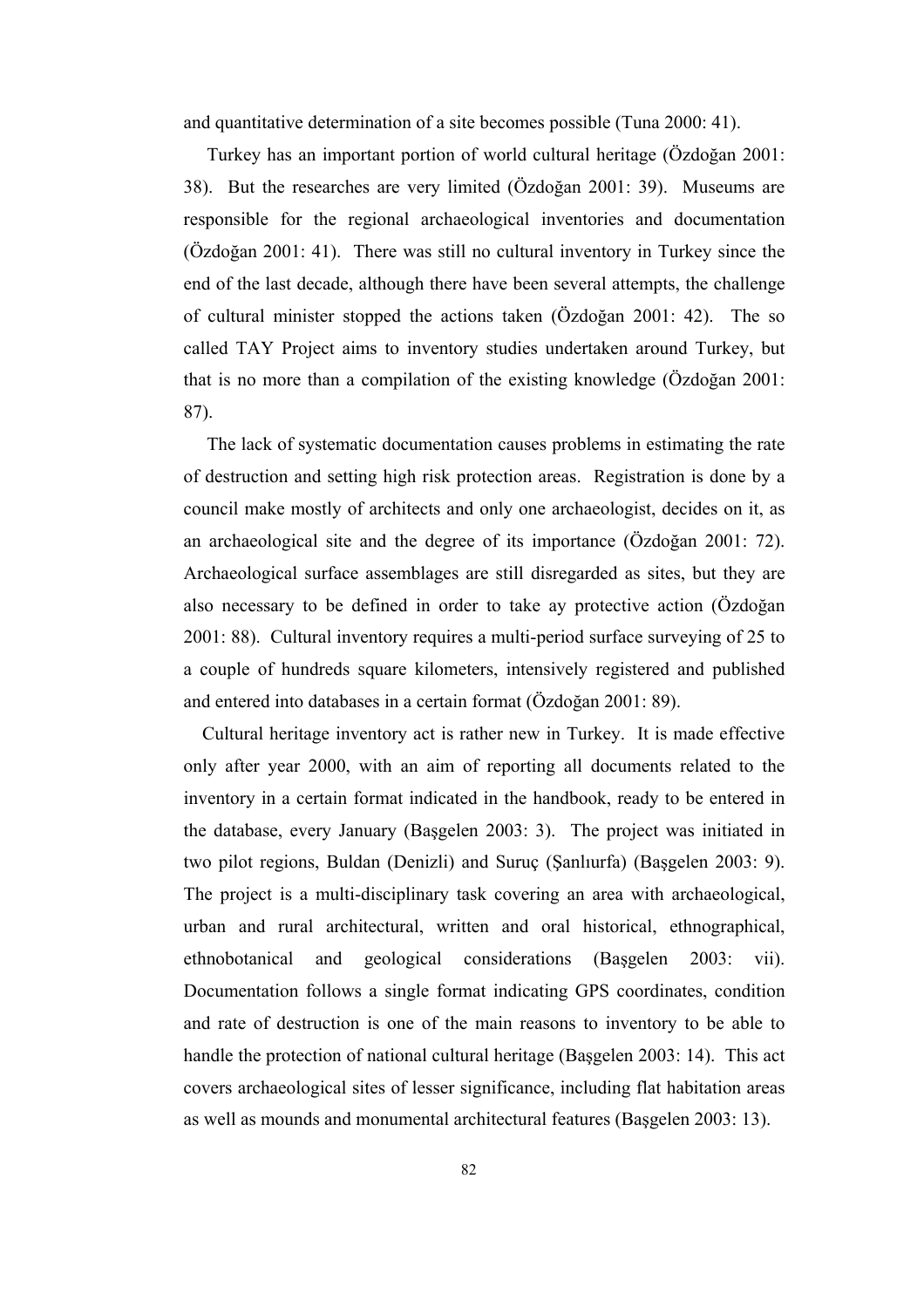United Kingdom is a good example for the steps to be taken to develop a database induced management strategy. From 1988 onwards, English Heritage Monuments Protection Programme (MPP) started reviewing sites with different character distributed on map for understanding settlement history and patterns, documenting location, date, degree of survival, integrity of scatter, size and density (Schofield 2000: 49). These data is combined under Sites and Monuments Record (SMR) conducted by county officers (English Heritage 1995: 5) and especially keeping archaeological remains in situ. The researches were undertaken by consultants and contractors with multi-disciplinary body organising field studies under the curation of National Trust, English Heritage, county archaeology sections, National Park arhaeology sections, district/borough/town archaeology sections (Darvill *et al.* 1995: 2).

 The Ministry of Culture can approve the support of General Directorate of Pious Foundations, private urban administrations, municipalities and other public institutions and foundations for protection, restoration and conservation with technical and allowance support of immovable cultural and natural heritage as well as funding and technical support from its body according to issue 11 (Kültür Bakanlığı 1999: 157). Ministry of Culture also has the sanction to prohibit building plan in case of a declaration of an area as an archaeological site according to issue 17 and all the rights to control and analyse the area according to issues 20 (Kültür Bakanlığı 1999: 159). The scientific research permits for trenching and excavation are accorded to Turkish and foreign commissions and institutes, renowned as scientifically and economically sufficient by the proposal of the Ministry of Culture and Tourism (Kültür Bakanlığı 1999: 164). General Committee of Cultural and Natural Heritage Protection and Committees of Cultural and Natural Heritage Protection in the regions assigned by the Ministry provide services for coordination between protection committees, determine the general problems occuring at the practice according to issue 51 (Kültür Bakanlığı 1999: 167).

 Archaeological sites are part of archaeological protection zone which consists of immovable natural and cultural heritage and their historical surroundings and requires to investigate its natural features, social, economical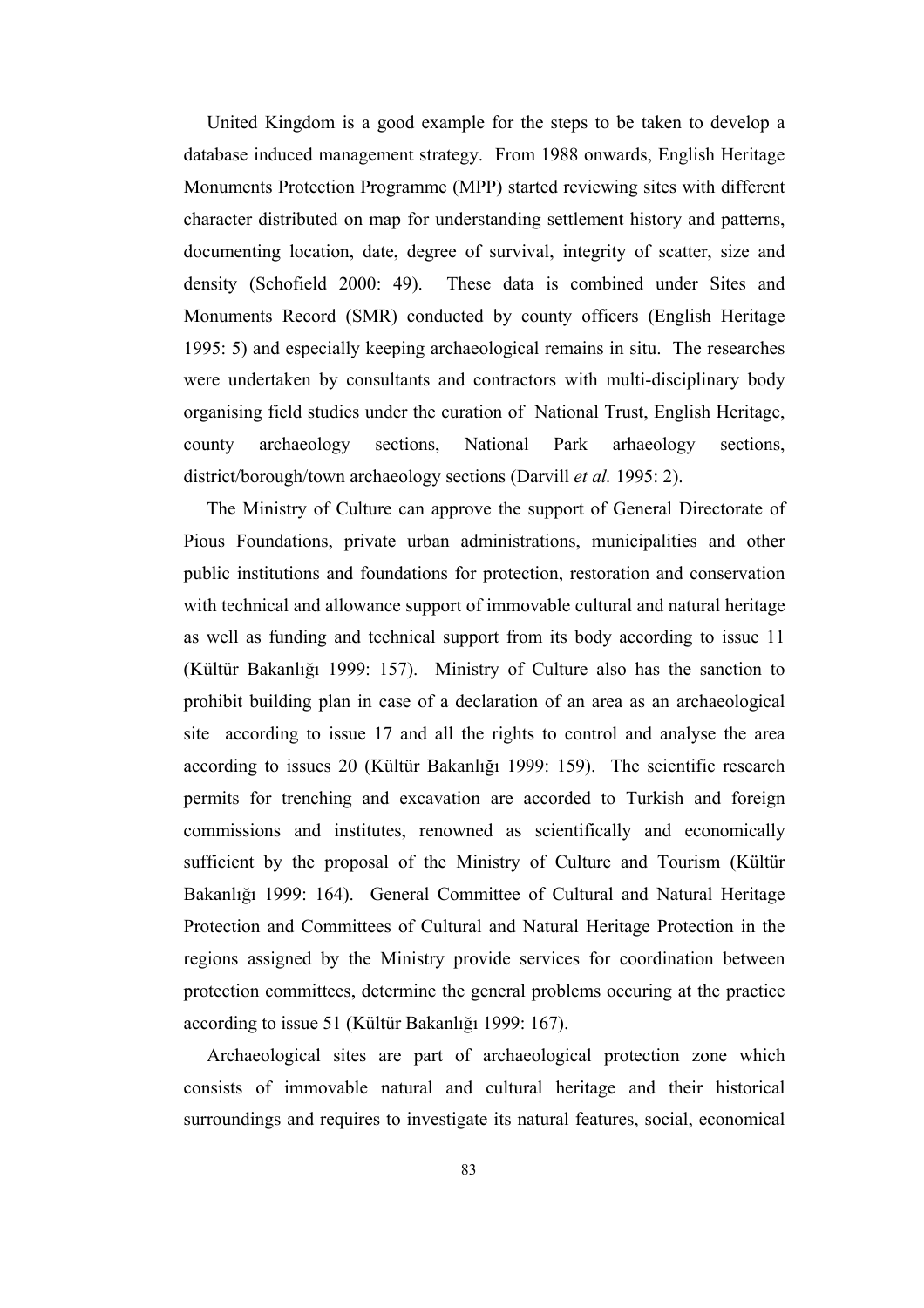and architectural aspects (Kültür Bakanlığı 1999: 154) The protection law, protecting body and the consensus of protection for Turkish Heritage was not clear since 2000 (Bademli 1997: 2). Determining the Natural and Cultural Heritage list we come across with registered objects, objects requiring protection according to laws and legislations, objects requiring protection as a result of private examinations with determined protection treatment (Bademli 1997: 4). Registration creates the problem of consensus on an object requiring protection, which in case can be decided arbitrarily or politically (Bademli 1997: 12). Ownership by private and public institutions are only important for sustaining protection. Public institutions are more advantageous for handling the power to set protection rules and urging execution of these rules (Bademli 1997: 22).

 Regarding all these novelties, the initiation of systematic surface surveying will be a tool for Turkish archaeology to organise new archaeological researches.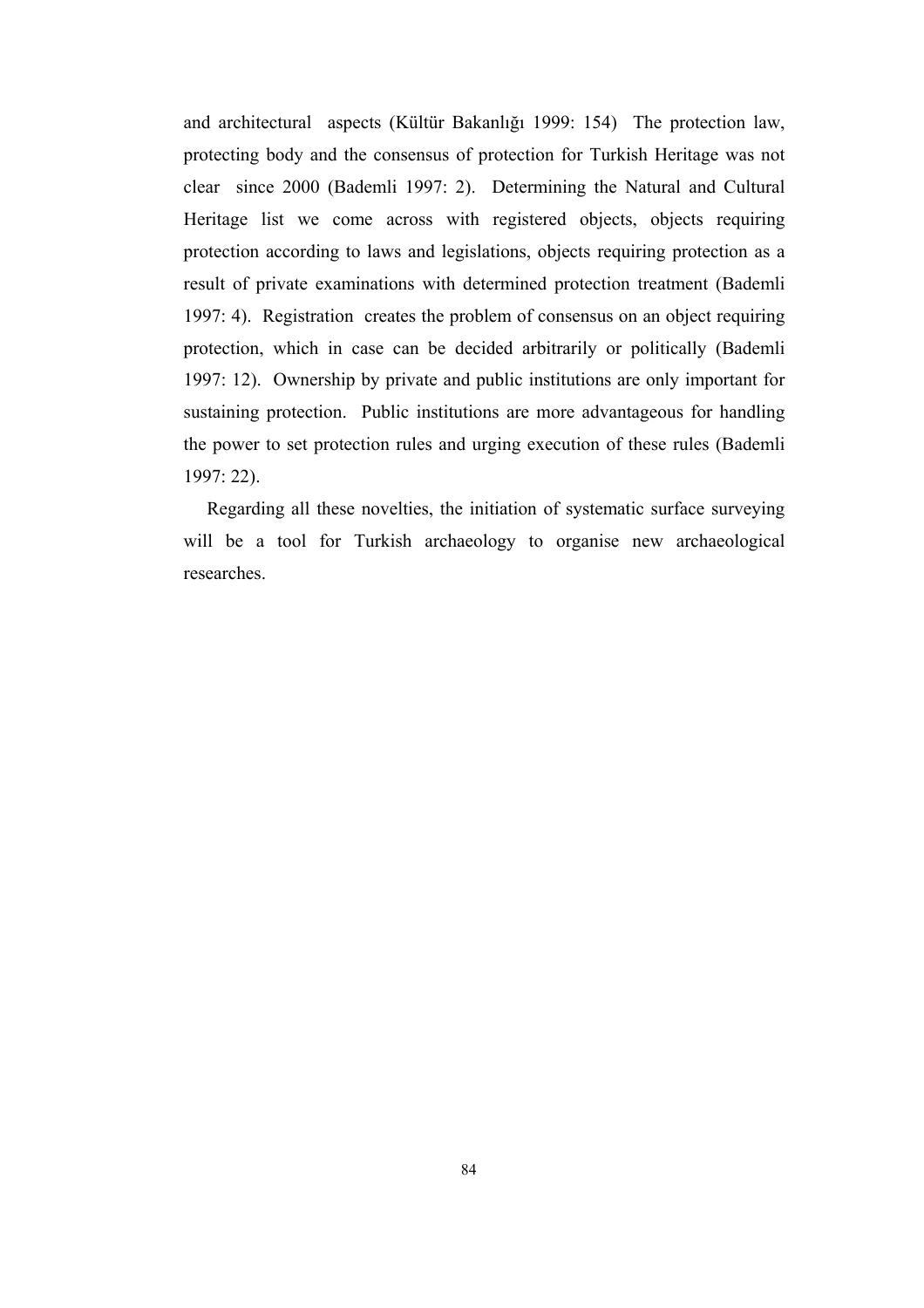# **BIBLIOGRAPHY**

### Alcock

2000 E. Alcock. "Extracting Meaning from Ploughsoil Assemblages: Assessment of the Past, Strategies for the Future" in *Extracting Meaning from Ploughsoil Assemblages.* R. Francovich. H. Patterson (eds.). pp. 1-4. The Archaeology of Mediterranean Landscapes 5. Oxbow Books: Oxford.

# Alexander

 1999 R. T. Alexander. " Mesoamerican House Lots and Archaeological Site Structure: Problems of Inference in Yaxcaba, Yucatan, Mexico, 1750-1847" , in *The Archaeology of Household Activities*, P. M. Allison (ed.), pp. 78-100, Routledge: London, New York.

## Allen

1991 M. J. Allen. "Analysing the Landscape: A Geographical Approach to Archaeological Problems", in *Interpreting Artefact Scatters: Contributions to Ploughzone Archaeology.* pp. 39-57. Oxbow Monograph 4. Oxbow Books: Oxford.

#### Allison

 1999 P. M. Allison. "Introduction", in *The Archaeology of Household Activities*. P. M. Allison (ed.). pp. 1-18. Routledge: London, New York.

# Ault *et al.*

 1999 B. A. Ault, L. C. Nevett. "Digging Houses: Archaeologies of Classical and Hellenistic Greek Domestic Assemblages" , in *The Archaeology of Household Activities*. P. M. Allison (ed.). pp. 43-56. Routledge: London, New York.

### Başgelen

 2003 N. Başgelen. *Türkiye Kültür Envanteri Kılavuzu*. Ankara: TÜBA – TÜKSEK Yayınları.

# Bademli

 1997 R. R. Bademli. *Ulusal Çevre Eylem Planı: Doğal Tarihi ve Kültürel Değerlerin Korunması*. Devlet Planlama Teşkilatı: Ankara.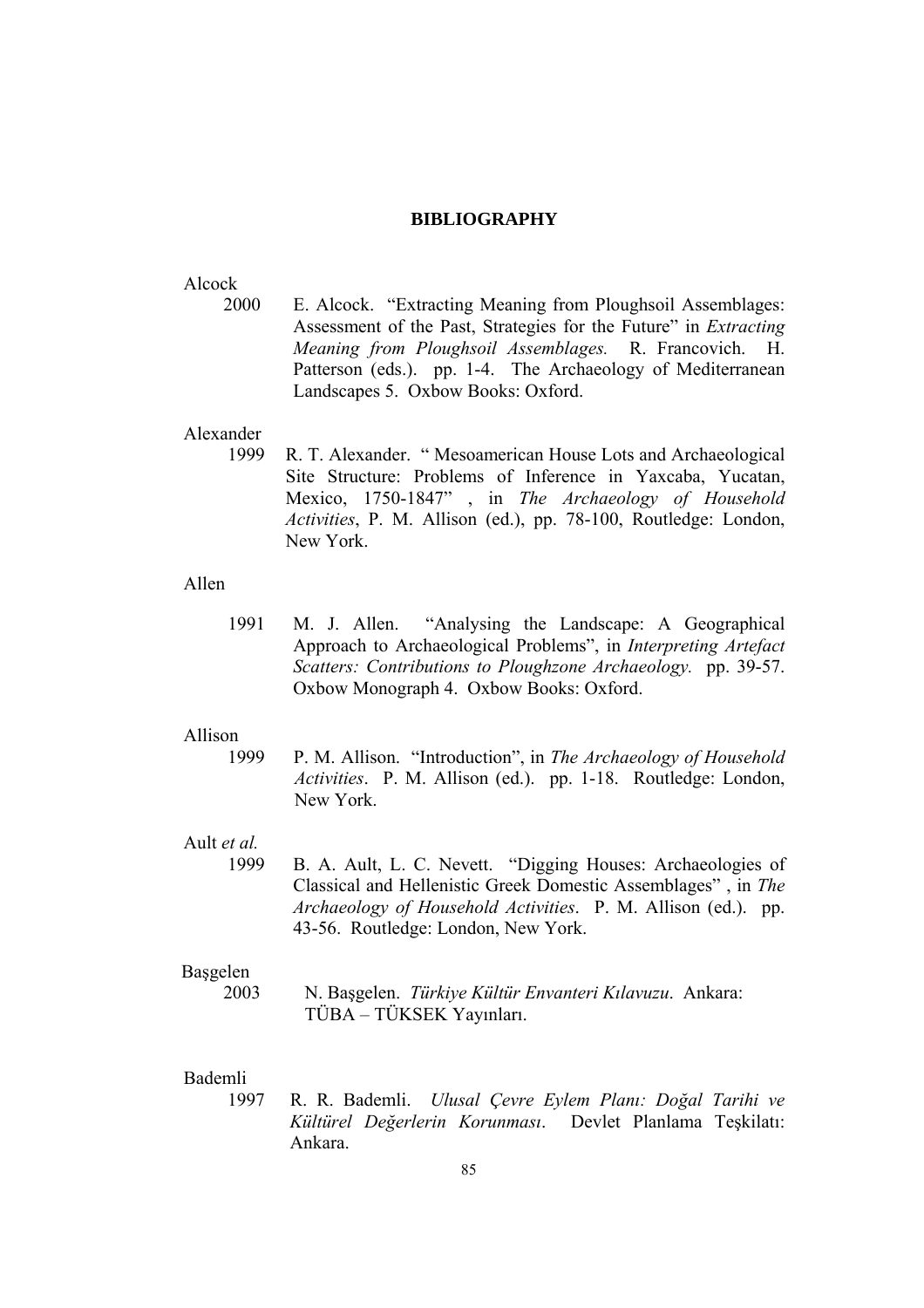## Banning

 2002 E.B. Banning. Archaeological Survey. New York: Kluwer Academic/Plenum Publishers.

### Barford *et al.*

 2000 P. Barford. W. Brzeziński. Z. Kobyliński. "The Past, Present and Future of the Polish Archaeological Record Project" in *The Future of Surface Artefact Survey in Europe.* J. Bintliff, M. Kuna, N. Venclová (eds.). pp. 73-92. Sheffield Academic Press: Sheffield.

### Binford

- 1964 L.R. Binford. "A Consideration of Archaeological Research Design" *American Antiquity* 29 4: 425-51.
- 1973 L. R. Binford. "Interassemblage Variability- the Mousterian and the 'Functional' Argument" in *The Explanation of Culture Change: Models in Prehistory*. C. Renfrew (ed.). pp. 227- 254. Duckworth: Newark.

## **Bintliff**

- 1976 J. Bintliff. "Sediments and Settlement in Southern Greece", in *Geoarchaeology: Earth Science and the Past.* D.A. Davidson & M.L. Shackley (eds.). pp. 267-275. Gerald Duckworth and Co. Ltd. London.
- 2000c J. Bintliff. "Beyond Dots on the Map: Future Directions for Surface ArtefactSurvey in Greece" in The Future of Surface Artefact Survey in Europe. J. Bintliff, M. Kuna, N. Venclová (eds.). pp. 3-20. Sheffield Academic Press: Sheffield.

## Bintliff *et al.*

- 2000a J. Bintliff, M. Kuna, N. Venclová. The Future of Surface Artefact Survey in Europe. Sheffield Academic Press: Sheffield.
- 2000b J. Bintliff, M. Kuna, N. Venclová. "Editorial Overview" in *The Future of Surface Artefact Survey in Europe.* J. Bintliff, M. Kuna, N. Venclová (eds.). pp. 1-2. Sheffield Academic Press: Sheffield.

## Boismier

 1991 W. A. Boismier. "The Role of Research Design in Surface Collection. An Example from Broom Hill, Braishfield, Hampshire", in *Interpreting Artefact Scatters: Contributions to Ploughzone Archaeology.* A. J. Scofield (ed.). pp. 11-25. Oxbow Monograph 4. Oxbow Books: Oxford.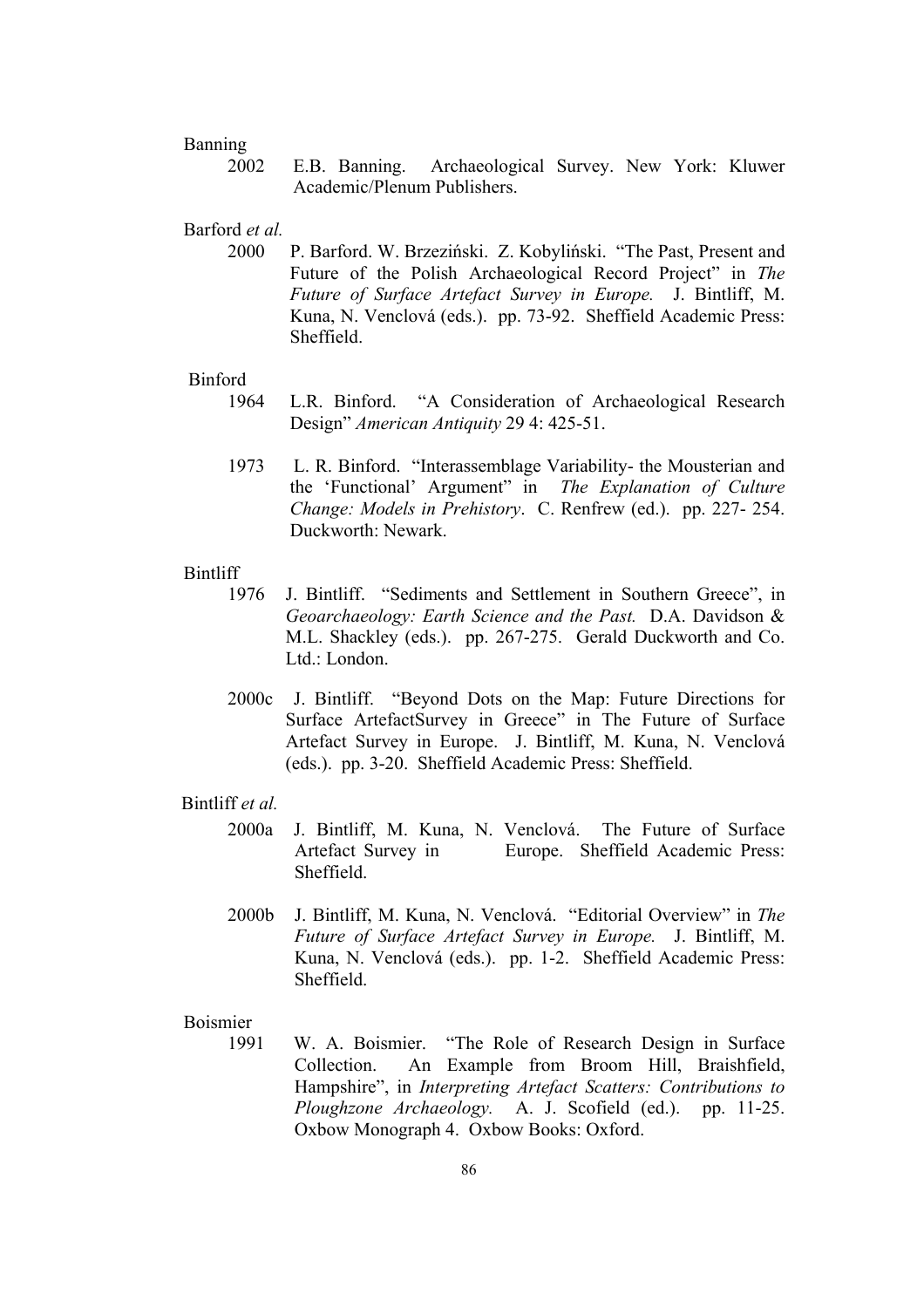### Bowden *et al.*

 1991 M. C. B. Bowden. S. Ford. V. L. Gaffney. M. Tingle. "Skimming the Surface or Scraping the Barrel: A Few Observations on the Nature of Surface and Subsurface Archaeology", in *Interpreting Artefact Scatters: Contributions to Ploughzone Archaeology.* pp. 107-113. Oxbow Monograph 4. Oxbow Books: Oxford.

# Briggs *et al.*

 1997 D. Briggs, P. Smithson, K. Addison, K. Atkinson. Fundamentals of the Physical Environment.² Routledge: London.

### Butzer

 1982 K. W. Butzer. Archaeology as Human Ecology. Cambridge University Press: Cambridge.

## Cambi

 2000 F. Cambi. "Quando i Campi hanno Pochi Significati da Estrarre: Visibilità Archeologica, Storia Istituzionale, Multi-Stage Work" (When fields have little significant to extract: Archaeological visibility, established history, multi-stage work.) in *Extracting Meaning from Ploughsoil Assemblages.* R. Francovich. H. Patterson (eds.). pp. 72-76. The Archaeology of Mediterranean Landscapes 5. Oxbow Books: Oxford.

### Cameron

 1996 C.M. Cameron. "Abandonment and Archaeological Interpretation", in *Abandonment of Settlements and Regions: Ethnoarchaeological and Archaeological Approaches*². C. M. Cameron, S. A. Tomka (eds.). pp. 3-7. Cambridge University Press: Cambridge.

# Cameron *et al.*

- 1996 C. M. Cameron, S. A. Tomka (eds.). *Abandonment of Settlements and Regions: Ethnoarchaeological and Archaeological Approaches*.² Cambridge University Press: Cambridge.
- CE
- 1999 CE. "European Convention on the Protection of the Archaeological Heritage", London, 6 May 1969, in *International Documents Regarding the Preservation of Cultural and Natural Heritage,* E. Madran, N. Özgönül (eds.), pp. 81-84.
- 1999 CE. "Recommendation R (89)5 on Protection and Enhancement of the Archaeological Heritage in Context of Town and Country Planning Operations", 13 April 1989, in *International Documents Regarding the Preservation of Cultural and Natural Heritage,* E. Madran, N. Özgönül (eds.), pp. 351-356.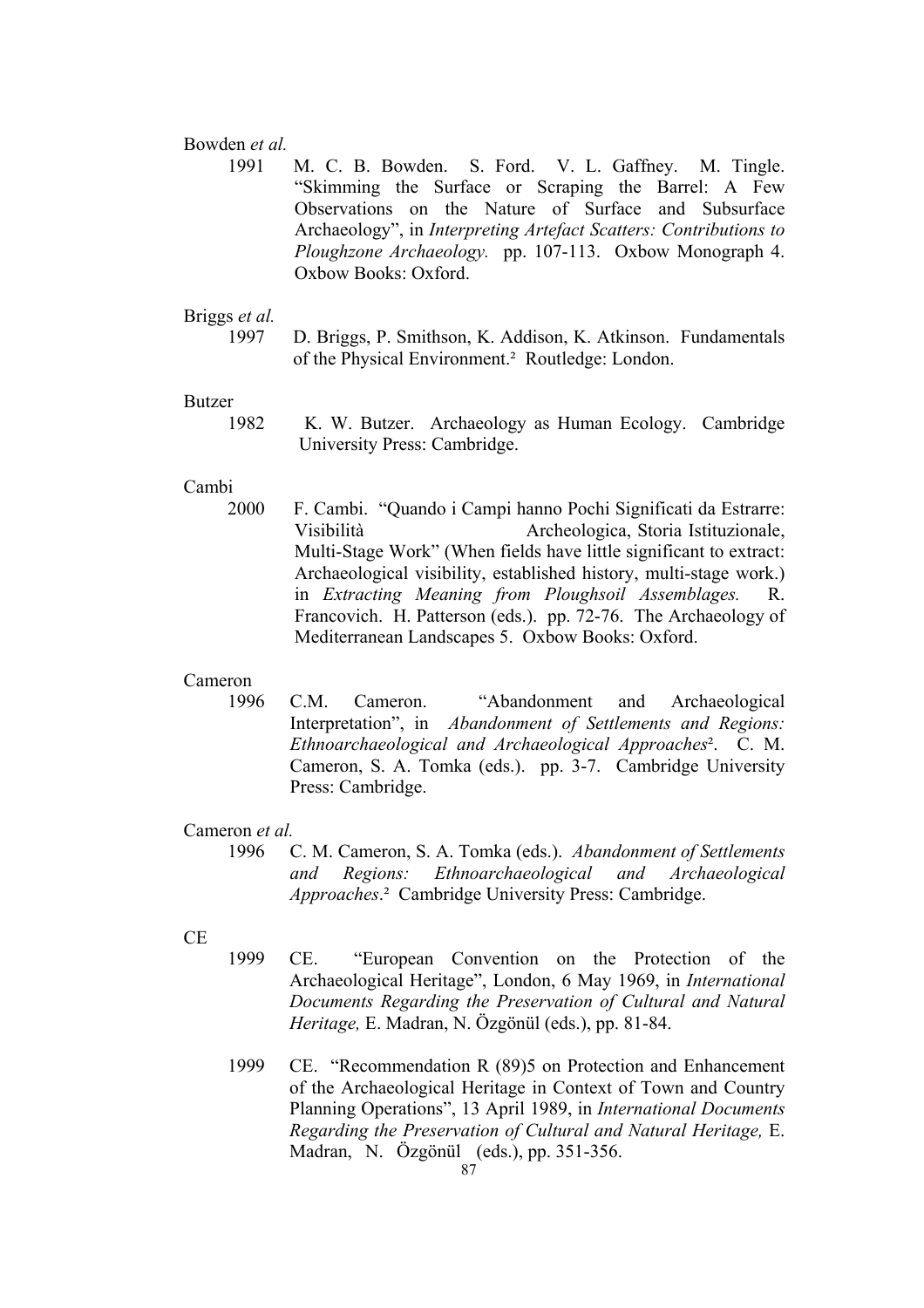1999 CE. "Recommendation R (90)20, on the Protection and Conservation of the Industrial, Technical and Civil Engineering Heritage in Europe", 13 September 1990, in *International Documents Regarding the Preservation of Cultural and Natural Heritage,* E. Madran, N. Özgönül (eds.), pp. 375-379.

## Chapman

 1999 J. Chapman. "Archaeological Proxy-data for Demographic Reconstructions: Facts, Factoids or Fiction?" *in* John L. Bintliff and Kostas Sbonias(eds.). *Reconstructing Past Population Trends in Mediterranean Europe: in the Archaeology of Mediterranean Landscapes 1.* Oxford: Oxbow Books.

# Clark *et al.*

 1991 R. H. Clark. A. J. Schofield. "By Experiment and Calibration: An Integrated Approach to Archaeology of the Ploughsoil", in *Interpreting Artefact Scatters: Contributions to Ploughzone Archaeology.* pp. 93-105. Oxbow Monograph 4. Oxbow Books: Oxford.

# Collins *et al.*

 2003 J. M. Collins. B. L. Molyneaux. *Archaeological Survey.* Walnut Creek : Alta Mira Press.

# Cooke *et al.*

 1990 U. Cooke, J. C. Doornkamp. Geomorphology in Environmental Management.² Clarendon Press: Oxford.

# Darvill et al.

 1995 T. Darvill, S. Burrows, D.A. Wildgust, Planning for the Past. Vol. 2: An Assessment of Archaeological Assessments, 1982- 1991. Bournemouth University Press: Dorset.

## Davidson

 1976 J.A. Davidson. "Processes of Tell Formation and Erosion", in *Geoarchaeology: Earth Science and the Past.* D.A. Davidson & M.L. Shackley (eds.). pp. 255-266. Gerald Duckworth and Co. Ltd.: London.

#### Deboer

 1983 W. R. Deboer. "The Archaeological Record as Preserved Death Assemblage", in *Archaeological Hammers and Theories*. J. E. Moore, A. S. Keene (eds.). pp. 19-36. Academic Press: New York, London.

### van Dommelen

 2000 P. van Dommelen. "Post Depositional Effects and Ceramic Analysis: Comment on Jeremy Taylor, Depositional and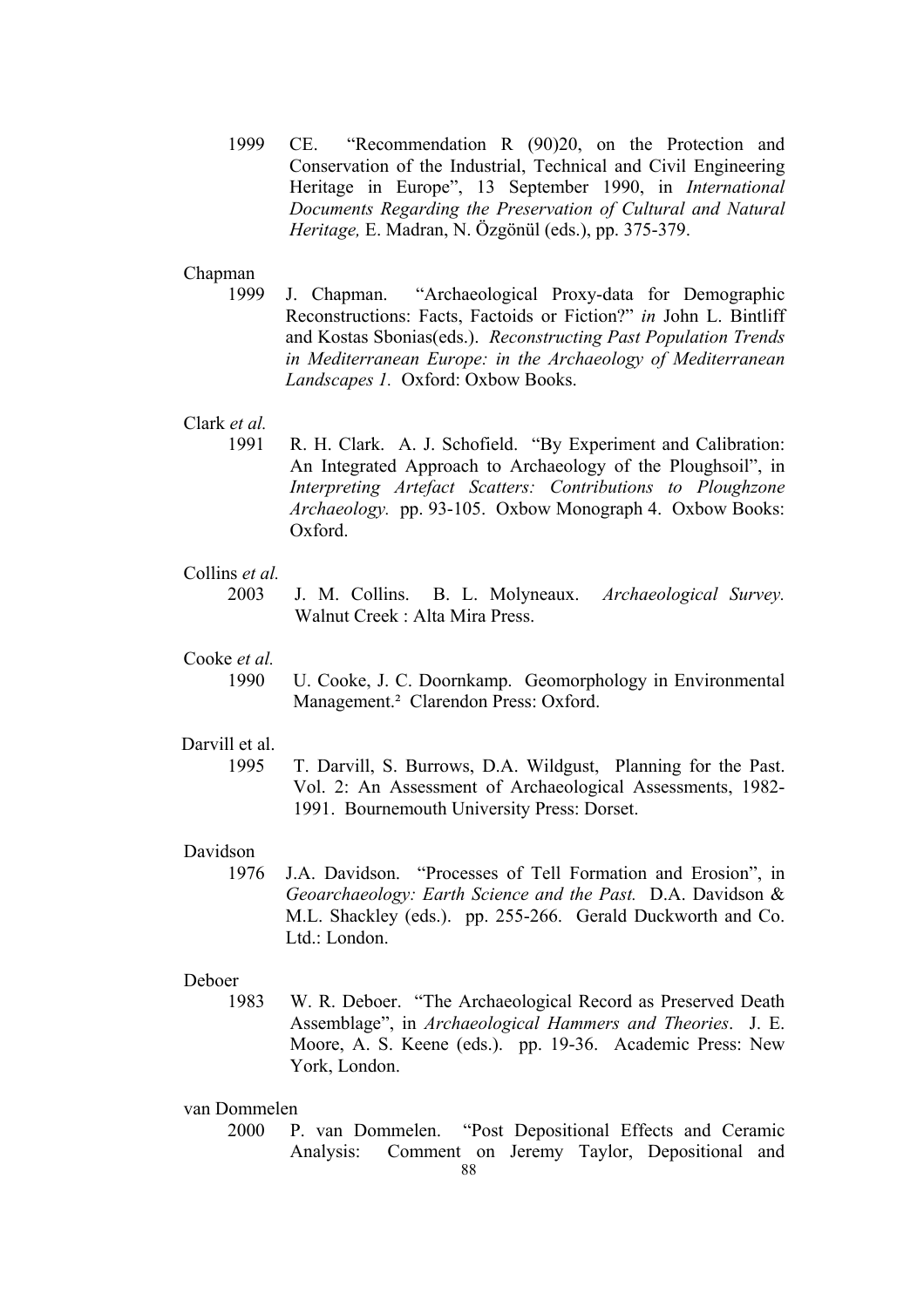Postdepositional Effects of Ploughsoil Ceramic Assemblages" in *Extracting Meaning from Ploughsoil Assemblages.* R. Francovich. H. Patterson (eds.). pp. 27-28. The Archaeology of Mediterranean Landscapes 5. Oxbow Books: Oxford.

### English Heritage

1995 English Heritage. Planning for the Past. Vol. 1: A Review of the Archaeological Assessment Procedures in England 1982 – 1991. English Heritage: London.

### Feilden et al.

 1993 B. M. Feilden, J. Jokilehto. Management Guidelines for World Cultural Heritage Sites. ICCROM: Rome.

# Fentress

 2000 E. Fentress. "What are We Counting for?" in *Extracting Meaning from Ploughsoil Assemblages.* R. Francovich. H. Patterson (eds.). pp. 44-52. The Archaeology of Mediterranean Landscapes 5. Oxbow Books: Oxford.

### Frankovich *et al.*

 2000 R. Frankovich. Helen Patterson (eds.). *Extracting Meaning from Ploughsoil Assemblages.* The Archaeology of Mediterranean Landscapes 5. Oxbow Books: Oxford.

### French

 2003 C. A. L. French. Geoarchaeology in Action: Studies in Soil Micromorphology and Landscape Evolution. Routledge: London.

### Gaffney

 2000 V. Gaffney. "Ceramics and the Site: Is Survey Enough?" in *Extracting Meaning from Ploughsoil Assemblages.* R. Francovich. H. Patterson (eds.). pp. 29-43. The Archaeology of Mediterranean Landscapes 5. Oxbow Books: Oxford.

### Gaffney *et al.*

 1991 V. L. Gaffney. J. Bintliff. B. Slapsak. "Site Formation Processes and the Hvar Survey Project, Yugoslavia", in *Interpreting Artefact Scatters: Contributions to Ploughzone Archaeology.* pp. 59-77. Oxbow Monograph 4. Oxbow Books: Oxford.

## Gillings

 2000 M. Gillings. "The Utility of the GIS Approach in the Collection, Management, Storage and Analysis of Surface Survey Data" in *The Future of Surface Artefact Survey in Europe.* J. Bintliff, M. Kuna, N. Venclová (eds.). pp. 105-120. Sheffield Academic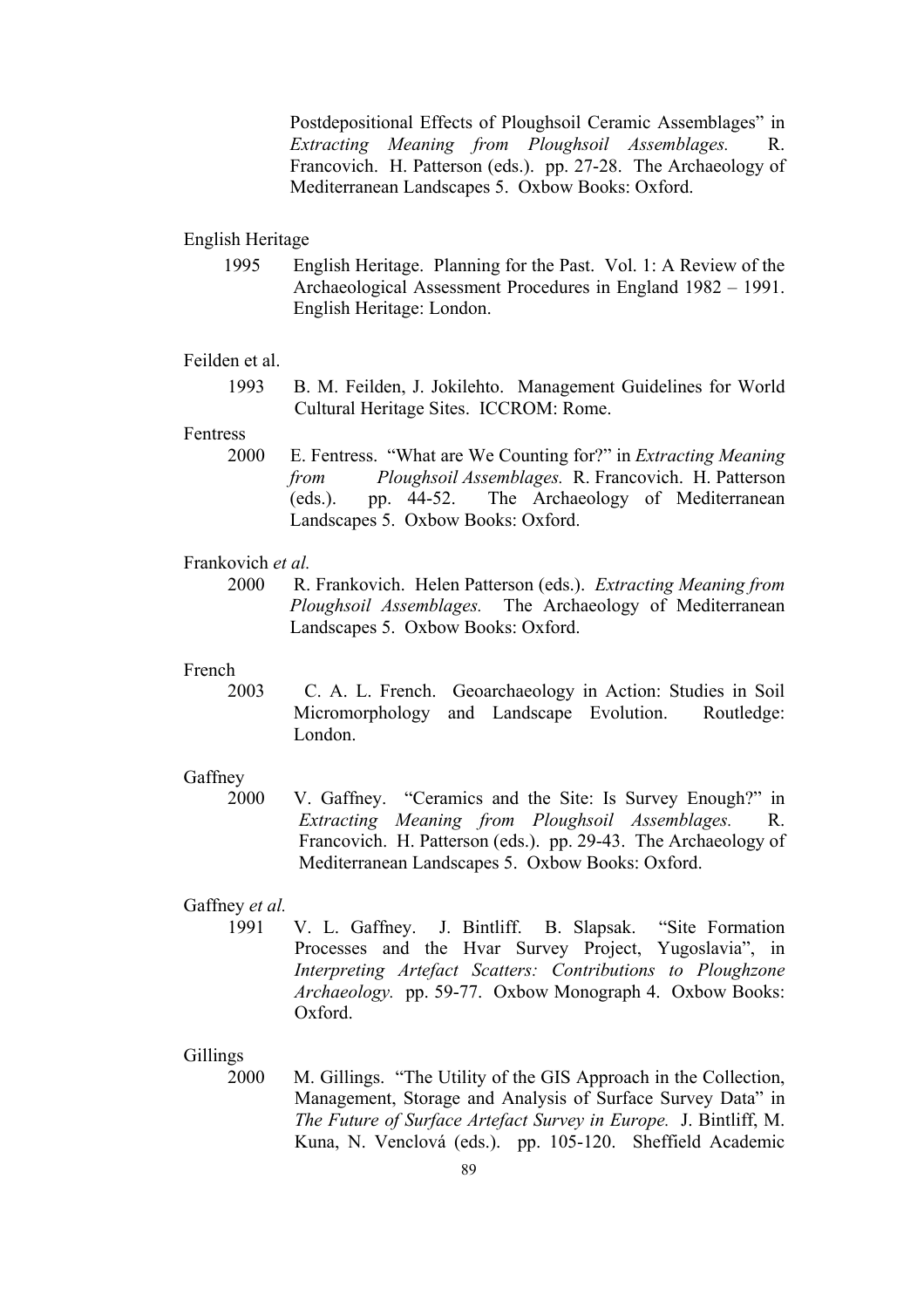Press: Sheffield.

Given *et al.* 

 1999 M. Given, T. E. Gregory, V. Kassianidou, A. B. Knapp, N. Meyer, J. Noller, N. Urwin, L. Wells, H. Wright. "The Sydney Cyprus Survey Project: An Interdisciplinary Investigation of Long-Term Change in the North Central Troodos, Cyprus" JFA 26: 19-39.

### Graham

 1996 M. Graham. "Settlement Organization and Residential Variabilityy among the Rarámundi" , in *Abandonment of Settlements and Regions: Ethnoarchaeological and Archaeological Approaches*². C. M. Cameron, S. A. Tomka (eds.). pp. 25-42. Cambridge University Press: Cambridge.

### Hayes

2001 W. Hayes. "The Current State of Roman Ceramic Studies in Mediterranean Survey, Handling Pottery from Surveys" in *Extracting Meaning from Ploughsoil Assemblages.* R. Francovich. H. Patterson (eds.). pp. 105-109. The Archaeology of Mediterranean Landscapes 5. Oxbow Books: Oxford.

#### Hayes

 1991 P. P. Hayes. "Models for the Distribution of Pottery around Former Agricultural Settlements", in *Interpreting Artefact Scatters: Contributions to Ploughzone Archaeology.* pp. 81-92. Oxbow Monograph 4. Oxbow Books: Oxford.

### Healy

1991 Healy. "The Hunting of the Floorstone", in *Interpreting Artefact Scatters: Contributions to Ploughzone Archaeology.* pp. 29-37. Oxbow Monograph 4. Oxbow Books: Oxford.

# Herz *et al.*

 1998 N. Herz, E. G. Garrison. Geological Methods for Archaeology. Oxford University Press: Oxford.

## Hodder *et al.*

 1976 Ian Hodd er & Clive Orton. *Spatial Analysis in Archaeology.* Cambridge, London, New York, Melbourne: Cambridge University Press.

# ICOMOS

1999 ICOMOS. "International Charter for Archaeological Heritage Management",1990, in *International Documents Regarding the Preservation of Cultural and Natural Heritage,* E. Madran, N. Özgönül (eds.), pp. 387-391.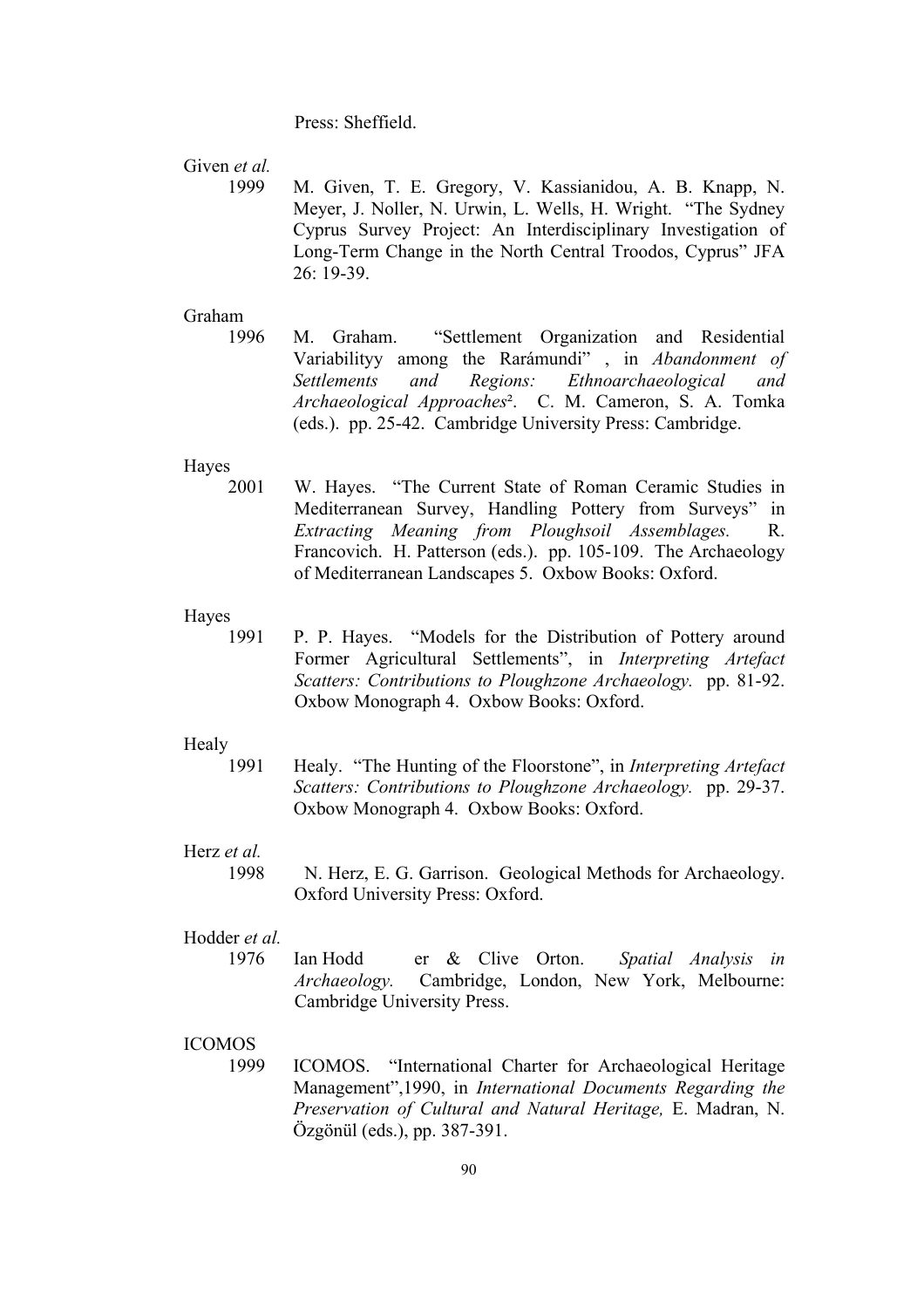1999 ICOMOS. "The ICOMOS International Charter on the Protection of the Underwater Cultural Heritage", Sofia, 9 October 1996, in *International Documents Regarding the Preservation of Cultural and Natural Heritage,* E. Madran, N. Özgönül (eds.), pp. 529-533.

# Johnson

1989 D.L. Johnson. "Subsurface Stone Lines, Stone Zones, Artifact Manuport Layers, and Biomantles Produced by Bioturbation via Pocket Gophers (Thomomys Bottae)", American Antiquity 54(2), pp. 370-389.

# Keay *et al.*

 1991 S. J. Keay. M. Millett. "Surface Survey and Site Recognition in Spain: The Ager Tarraconensis Survey and Its Background", in *Interpreting Artefact Scatters: Contributions to Ploughzone Archaeology.* pp. 129-139. Oxbow Monograph 4. Oxbow Books: Oxford.

# Kent

 1996 S. Kent. "Models of Abandonment and Material Culture Frequencies" , in *Abandonment of Settlements and Regions: Ethnoarchaeological and Archaeological Approaches*². C. M. Cameron, S. A. Tomka (eds.). pp. 54-73. Cambridge University Press: Cambridge.

# Kirkby *et al.*

 1976 A. Kirkby & M.J. Kirkby. "Geomorphic Processes and the Surface Survey of Archaeological Sites in Semi-Arid Areas", in *Geoarchaeology: Earth Science and the Past.* D.A. Davidson & M.L. Shackley (eds.). pp. 229-253. Gerald Duckworth and Co. Ltd.: London.

### Kuna

 2000 M. Kuna. "Surface Artefact Studies in the Czech Republic" in *The Future of Surface Artefact Survey in Europe.* J. Bintliff, M. Kuna, N. Venclová (eds.). pp. 29-44. Sheffield Academic Press: **Sheffield** 

### Kültür Bakanlığı

 1999 T.C. Kültür Bakanlığı. *Kültür ve Tabiat Varlıklarını Koruma Yüksek Kurulu İlke Kararları.* T.C. Kültür Bakanlığı Yayınları 2329: Ankara.

### Kültür Bakanlığı *et al.* (ed.)

91 1991 Kültür Bakanlığı Kültür ve Tabiat Varlıklarını Koruma Genel Müdürlüğü ve T.C. Antalya Valiliği (ed.). *Arkeolojik Sit Alanlarının Korunması ve Değerlendirilmesi I. Ulusal Sempozyumu, 14-16 Ekim 1991, Antalya*, Kültür Bakanlığı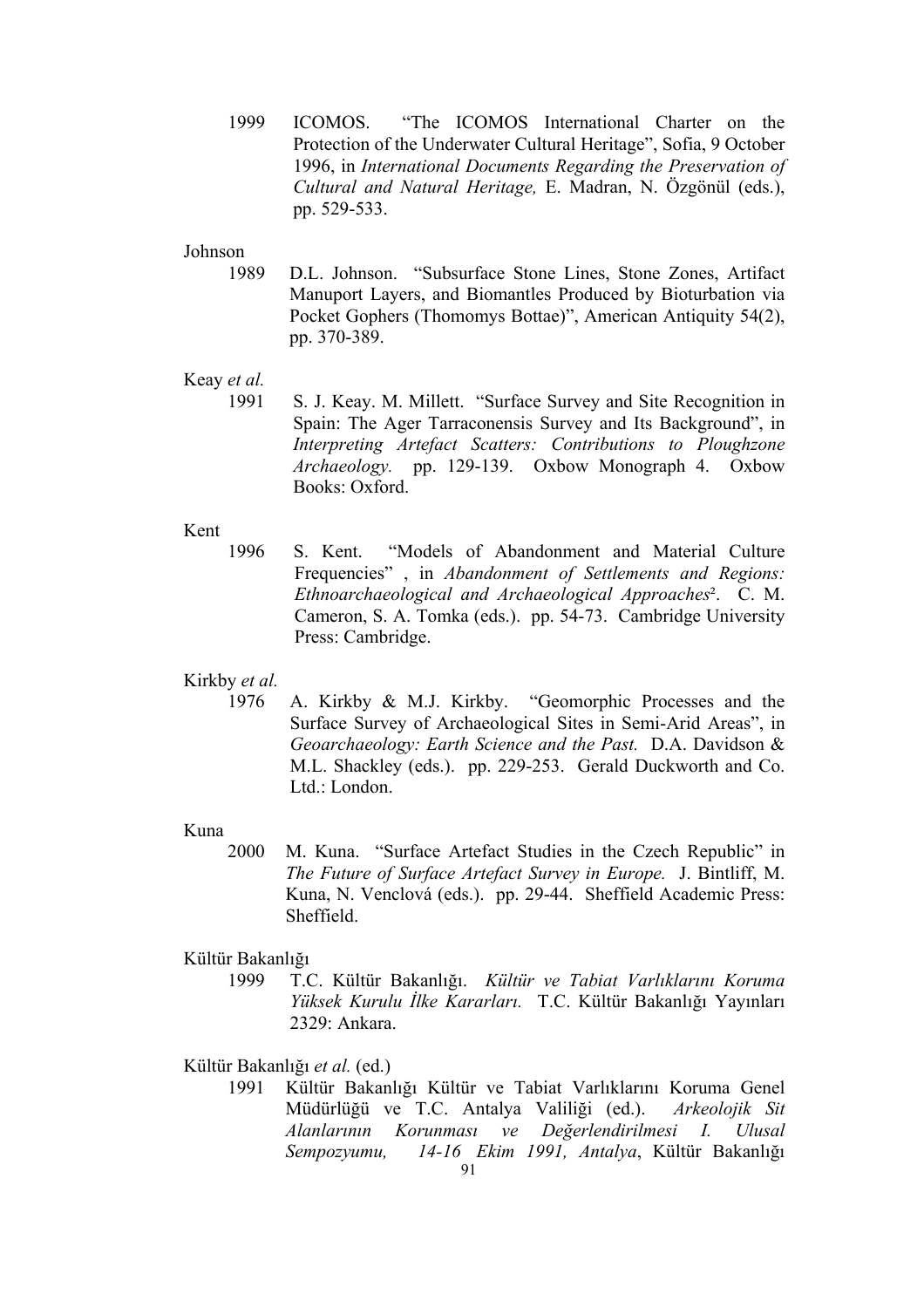Kültür ve Tabiat Varlıklarını Koruma Genel Müdürlüğü ve T.C. Antalya Valiliği (ed.). *Arkeolojik Sit Alanlarının Korunması ve Değerlendirilmesi I. Ulusal Sempozyumu, 14-16 Ekim 1991, Antalya*, Kültür Bakanlığı Kültür ve Tabiat Varlıklarını Koruma Genel Müdürlüğü ve T.C. Antalya Valiliği (ed.). pp. 43-44. Dönmez Ofset: Ankara.Dönmez Ofset: Ankara.

### LaMotta *et al.*

 1999 V. M. LaMotta, M. B. Schiffer. "Formation Processes of House Floor Assemblages", in *The Archaeology of Household Activities*, P. M. Allison (ed.), pp. 19-29, Routledge: London, New York.

### Lillios

 1996 K. T. Lillios. "Regional Settlement at the End of the Copper Age in the Lowlands of West-Central Portugal" , in *Abandonment of Settlements and Regions: Ethnoarchaeological and Archaeological Approaches*². C. M. Cameron, S. A. Tomka (eds.). pp. 110-120. Cambridge University Press: Cambridge.

## Madran

 1991 E. Madran. "Arkeolojik Sit Alanlarının Korunması ve Değerlendirilmesinde Yasal, Parasal ve Örgütsel Sorunlar ve Olanaklar", in *Arkeolojik Sit Alanlarının Korunması ve Değerlendirilmesi I. Ulusal Sempozyumu, 14-16 Ekim 1991, Antalya*, Kültür Bakanlığı Kültür ve Tabiat Varlıklarını Koruma Genel Müdürlüğü ve T.C. Antalya Valiliği (ed.). pp. 43-44. Dönmez Ofset: Ankara.

# Malone *et al.*

2000 C. Malone. S. Stoddart. "The Current State of Prehistoric Ceramic Studies in Mediterranean Survey" in *Extracting Meaning from Ploughsoil Assemblages.* R. Francovich. H. Patterson (eds.). pp. 95-104. The Archaeology of Mediterranean Landscapes 5. Oxbow Books: Oxford.

### Matthews

 1998 W. Matthews. "Report on Sampling Strategies, Microstratigraphy and Micromorphology of Depositional Sequences at Catalhöyük 1998" in http://arch.cam.ac.uk/catal/Archive\_rep98/matthews.98.html.

# Mattingly

 2000 D. Mattingly. "Methods of Collection, Recording and Quantification" in *Extracting Meaning from Ploughsoil Assemblages.* R. Francovich. H. Patterson (eds.). pp. 5-15. The Archaeology of Mediterranean Landscapes 5. Oxbow Books: Oxford.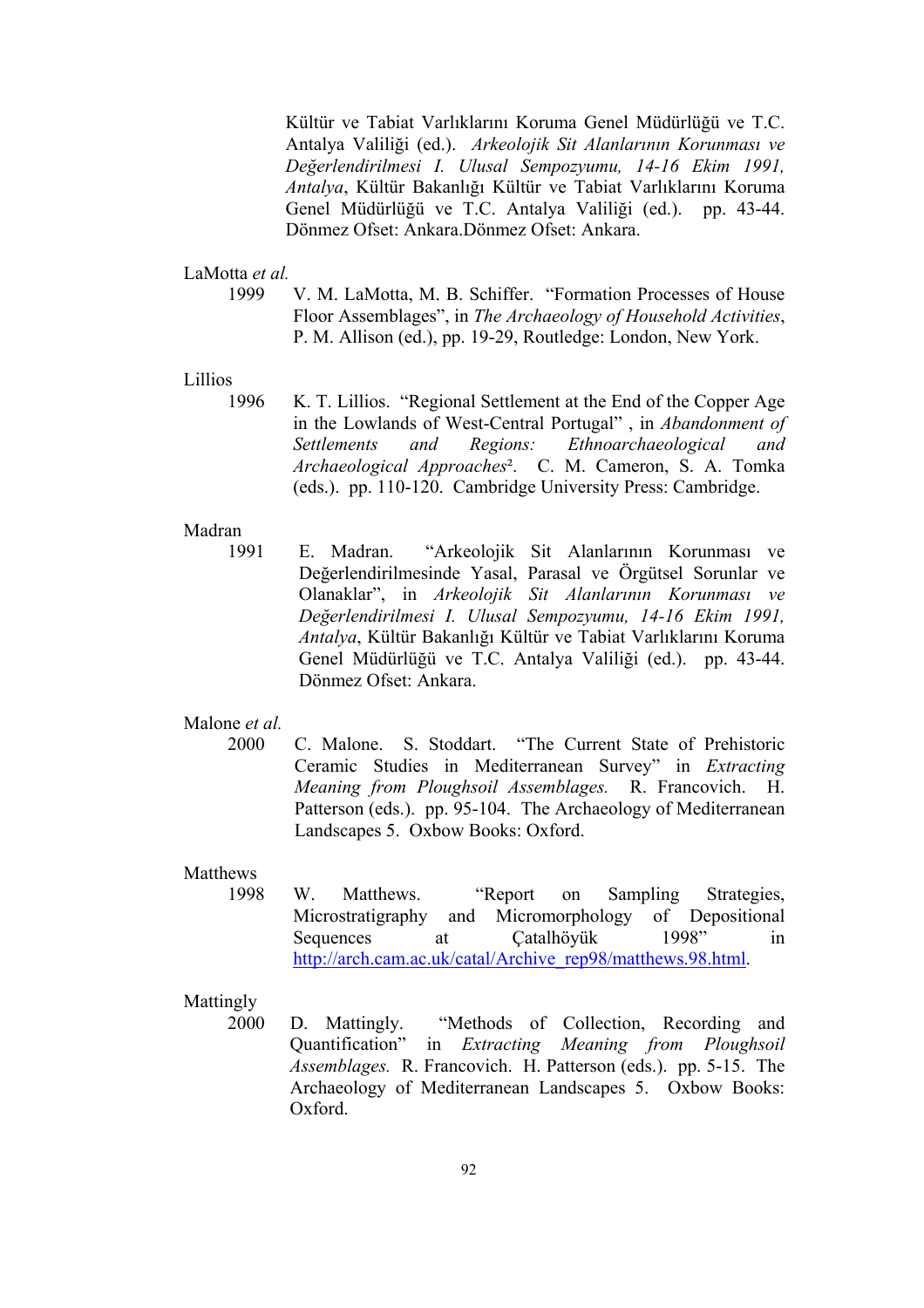## 56. McKee

 1999 B.R. McKee. "Household Archaeology and Cultural Formation Processes: Examples from the Cerén Site, El Salvador" , in *The Archaeology of Household Activities*. P. M. Allison (ed.). pp. 30- 42. Routledge: London, New York.

## Millet

- 2000a M. Millett. "Dating, Quantifying and Utilising Pottery Assemblages from Surface Surveys" in *Extracting Meaning from Ploughsoil Assemblages.* R. Francovich. H. Patterson (eds.). pp. 53-59. The Archaeology of Mediterranean Landscapes 5. Oxbow Books: Oxford.
- 2000b M. Millett. "Discussion" in *Extracting Meaning from Ploughsoil Assemblages.* R. Francovich. H. Patterson (eds.). pp. 92-94. The Archaeology of Mediterranean Landscapes 5. Oxbow Books: Oxford.

### Montgomery

 1996 B. K. Montgomery. "Ceramic Analysis as a Tool for Discovering Processes of Pueblo Abandonment" , in *Abandonment of Settlements and Regions: Ethnoarchaeological and Archaeological Approaches*². C. M. Cameron, S. A. Tomka (eds.). pp. 157-164. Cambridge University Press: Cambridge.

# Moore *et al.*

 1983 J. E. Moore, A. S. Keene (eds.). *Archaeological Hammers and Theories*. Academic Press: New York, London.

# Neutstupný *et al.*

 2000 E. Neutstupný. N. Venclová. "Surveying Prehistoric Industrial Activities: The Case of Iron Production" in *The Future of Surface Artefact Survey in Europe.* J. Bintliff, M. Kuna, N. Venclová (eds.). pp. 93-104. Sheffield Academic Press: Sheffield.

### OAS

 1999 OAS. "Convention of San Salvador on the Protection of the Archaeological, Historical and Artistic Heritage of the American Nations", Santiago, 18 June 1976, in *International Documents Regarding the Preservation of Cultural and Natural Heritage,* E. Madran, N. Özgönül (eds.), pp.176-179.

## Orton

1980 C. Orton. *Mathematics in Archaeology*. Collins: London.

 2000 C. Orton. *Sampling in Archaeology*. Cambridge University Press: Cambridge.

# Özdoğan

93 2001 *Türk Arkeolojisinin Sorunları ve Koruma Politikaları*.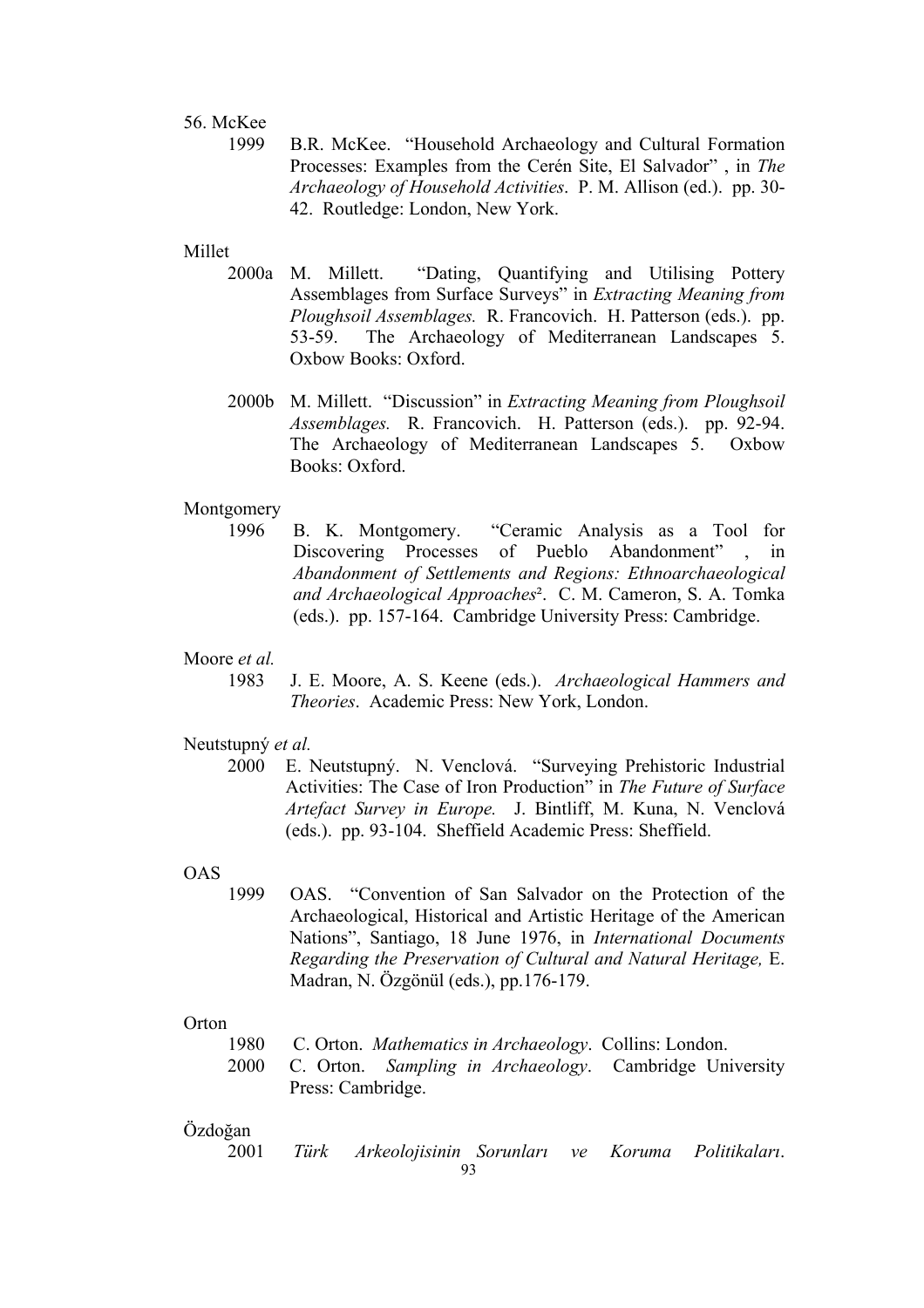İstanbul: Kanaat Basımevi.

Rapp *et al.*

 1998 G. Rapp, C. L. Hill. Geoarchaeology. Yale: Yale University Press.

## Raynaud

 2000 C. Raynaud. "Territoire et Peuplement en France, de l'Age du Fer au Moyen Age. L'Archéologie Spatiale à la Croissée des Chemins" in *The Future of Surface Artefact Survey in Europe.* J. Bintliff, M. Kuna, N. Venclová (eds.). pp. 57-72. Sheffield Academic Press: Sheffield.

## Renfrew

 1973 C. Renfrew (ed.). *The Explanation of Culture Change: Models in Prehistory*. Duckworth: Newark.

## Renfrew *et al.*

 1991 C. Renfrew & P. Bahn. *Archaeology, Theories, Methods and Practices.* London: Thames and Hudson.

### Schiffer

 1987 M. B. Schiffer. *Formation Processes of the Archaeological Record*. University of New Mexico: Albuquerque.

# Schofield

- 1991b A. J. Schofield. "The Background to Interpretation: Method, Theory and Research Design", in *Interpreting Artefact Scatters: Contributions to Ploughzone Archaeology.* pp. 1-8. Oxbow Monograph 4. Oxbow Books: Oxford.
- 1991c A. J. Schofield. "Landscape Processes: The Effect of Natural and Cultural Disturbance on Artefact Distributions", in *Interpreting Artefact Scatters: Contributions to Ploughzone Archaeology.* pp. 27-28. Oxbow Monograph 4. Oxbow Books: Oxford.
- 1991d A. J. Schofield. "Integrating the Surface Collection", in *Interpreting Artefact Scatters: Contributions to Ploughzone Archaeology.* pp. 79. Oxbow Monograph 4. Oxbow Books: Oxford.
- 1991e A. J. Schofield. "Presentation and Interpretation of Survey Data: Regional Perspectives", in *Interpreting Artefact Scatters: Contributions to Ploughzone Archaeology.* pp. 114-116. Oxbow Monograph 4. Oxbow Books: Oxford.
- 94 1991f A. J. Schofield. "Artefact Distributions as Activity Areas: Examples from South- East Hampshire", in *Interpreting*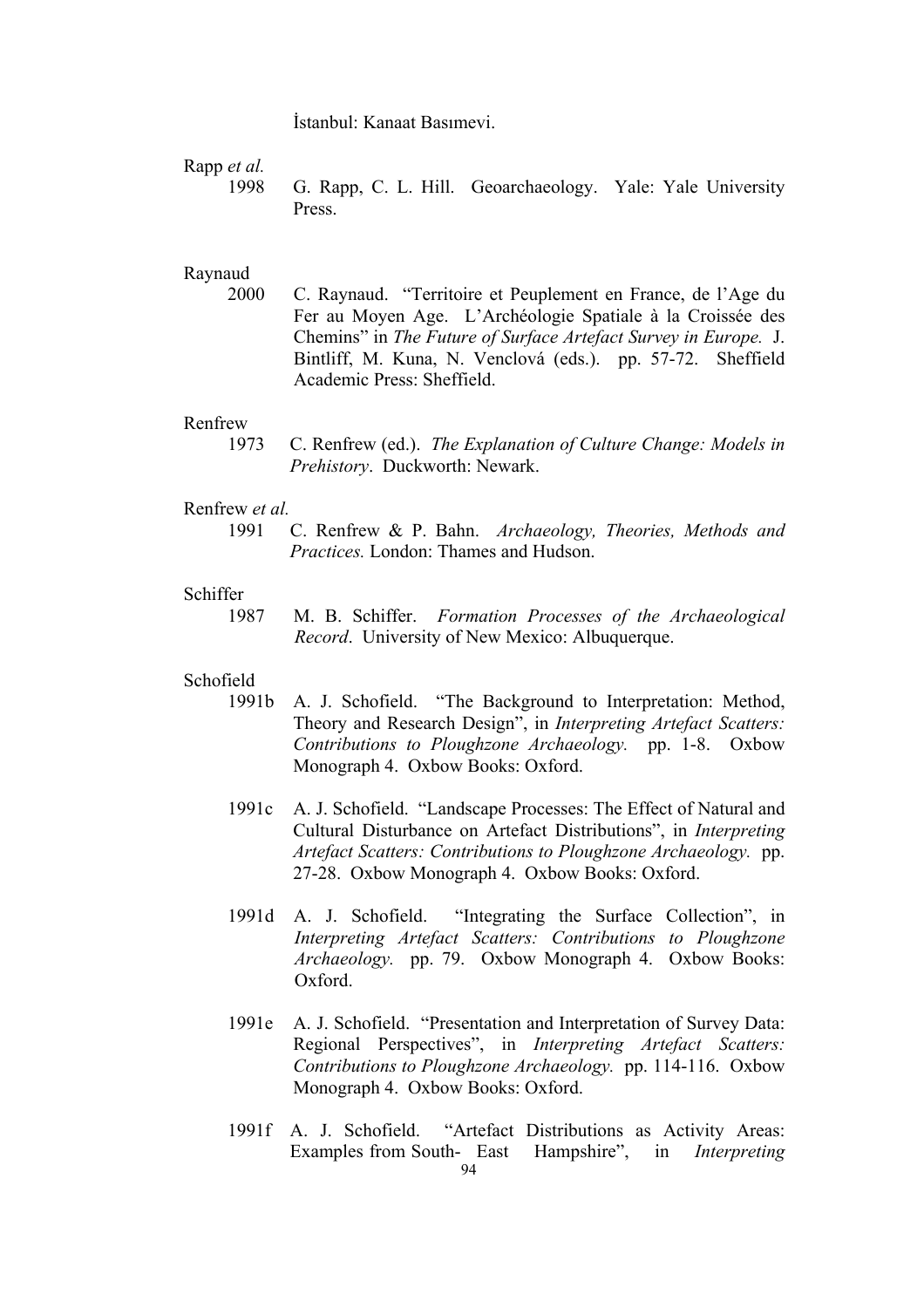*Artefact Scatters: Contributions to Ploughzone Archaeology.* pp. 117-128. Oxbow Monograph 4. Oxbow Books: Oxford.

2000 J. Schofield. "Reflections on the Future for Surface Lithic Artefact Study in England" in *The Future of Surface Artefact Survey in Europe.* J. Bintliff, M. Kuna, N. Venclová (eds.). pp. 45-56. Sheffield Academic Press: Sheffield.

### Shennan

 1997 S. Shennan. *Quantifying Archaeology*. Edinburgh University Press: Edinburgh.

## Steele

 1999 L. D. Steele. "The Neolithic Settlement at Çatalhöyük and Pueblo Ethnoarchaeology" in *Building Communities: House, Settlement and Society in the Aegean and Beyond*, 17-21 April 2001, Cardiff University. www.cf.ac.uk/hisar/conferences/oikos/abstracts.html (oncoming in 2004 *British School at Athens* studies).

## Stoddart *et al.*

 1991 S. K. F. Stoddart. N. Whitehead. "Cleaning the Igurine Stables: Site and Off-site Analysis from a Central Mediterranean Perspective", in *Interpreting Artefact Scatters: Contributions to Ploughzone Archaeology.* pp. 141-148. Oxbow Monograph 4. Oxbow Books: Oxford.

#### Taylor

 2000 J. Taylor. "Cultural Depositional Processes and Post-Depositional Problems" in *Extracting Meaning from Ploughsoil Assemblages.* R. Francovich. H. Patterson (eds.). pp. 16-26. The Archaeology of Mediterranean Landscapes 5. Oxbow Books: Oxford.

### Terrenato

- 2000a N. Terrenato. "The Visibility of Sites and the Interpretation of Field Survey Results: Towards an Analysis of Incomplete Distributions" in *Extracting Meaning from Ploughsoil Assemblages.* R. Francovich. H. Patterson (eds.). pp. 60-71. The Archaeology of Mediterranean Landscapes 5. Oxbow Books: Oxford.
- 2000b N. Terrenato. "Surface Thoughts: Future Directions in Italian Field Surveys" in *The Future of Surface Artefact Survey in Europe.* J. Bintliff, M. Kuna, N. Venclová (eds.). pp. 21-28. Sheffield Academic Press: Sheffield.

### Tomka

95 1996 S. A. Tomka. "Site Abandonment Behaviour among Transhumant Agro- Pastoralists: The Effets of Delayed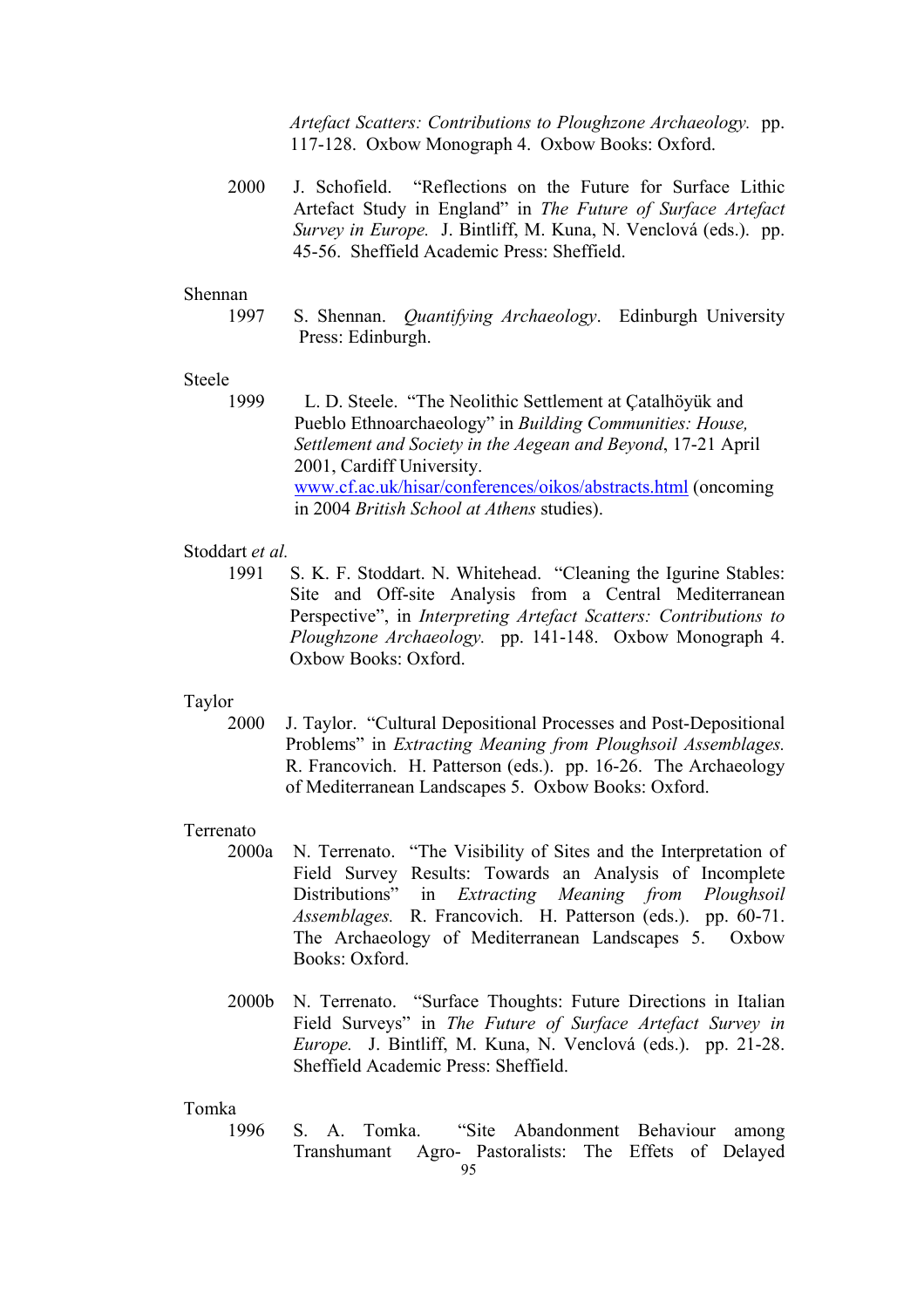Curation on Assemblage Composition", in *Abandonment of Settlements and Regions: Ethnoarchaeological and Archaeological Approaches*². C. M. Cameron, S. A. Tomka (eds.). pp. 11-24. Cambridge University Press: Cambridge.

## Tomka *et al.*

 1996 S. A. Tomka, M. G. Stevenson. " Understanding Abandonment Processes: Summary and Remaining Concerns" , in *Abandonment of Settlements and Regions: Ethnoarchaeological and Archaeological Approaches*². C. M. Cameron, S. A. Tomka (eds.). pp. 191-195. Cambridge University Press: Cambridge.

### Tuna

- 1990 N. Tuna. "Koruma Planlamasında Arkeolojik Alanların Saptanması ve Belgelenmesi", in *Kent, Planlama, Politika, Sanat. Tarık Okyay Anısına Yazılar.* İlhan Tekeli (ed.). vol. 2. METU Faculty of Architecture Publication 94.01. METU Faculty of Architecture Printing Office: Ankara.
- 1998 "Çevresel Etki Değerlendirme Çalışmalarında Arkeolojik Kültür Mirasının Korunması". *Arkeoloji ve Sanat Dergisi 85.* pp. 39-48.

#### UNEP/MAP/PAP

1999 UNEP/MAP/PAP. "Conclusions and Recommendations of Seminar on Rehabilitation and Reconstruction of Mediterranean Historic Settlements", Split, 24 May 1985, in *International Documents Regarding the Preservation of Cultural and Natural Heritage,* E. Madran, N. Özgönül (eds.), pp. 267-270.

# UNESCO

- 1999 UNESCO. "Convention for the Protection ofCultural Property in the Event of Armed Conflicts", The Hague, 14 May 1954, in *International Documents Regarding the Preservation of Cultural and Natural Heritage,* E. Madran, N. Özgönül (eds.), pp. 3-14.
- 1999 UNESCO. "Recommendation Concerning the Safeguarding of the Beauty and Character of Landscapes and Sites", 11 December 1962, in *International Documents Regarding the Preservation of Cultural and Natural Heritage,* E. Madran, N. Özgönül (eds.), pp. 25-30.
- 1999 UNESCO. Recommendation Concerning the Preservation of Cultural Property Endangered by Public and Private Works, Paris, 19 November 1968, in *International Documents Regarding the Preservation of Cultural and Natural Heritage,* E. Madran, N. Özgönül (eds.), pp. 73-80.
- 96 1999 UNESCO. "Recommendation Concerning the Safeguarding and Contemporary Rule of Historic Areas", Nairobi, 26 November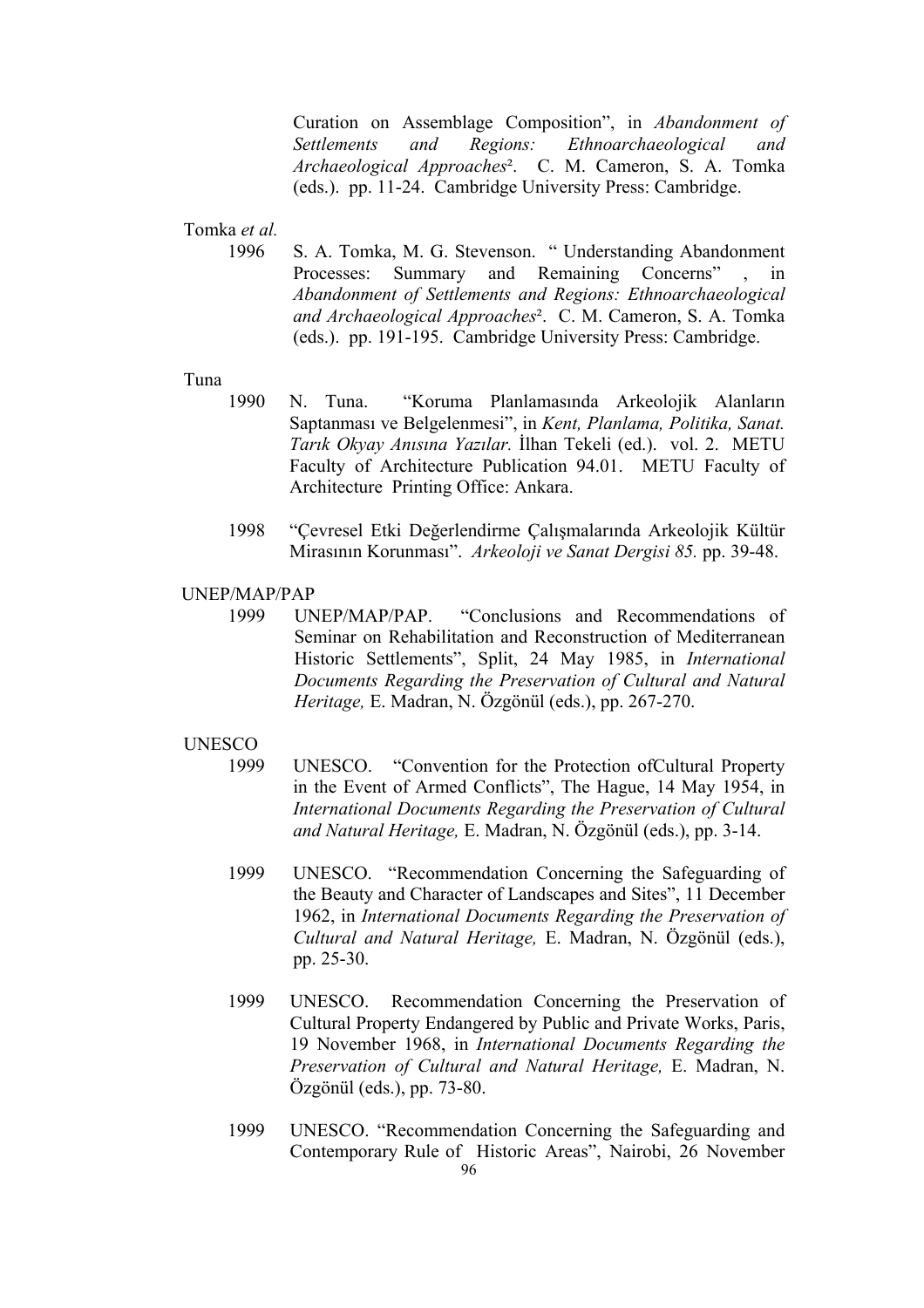1976, in *International Documents Regarding the Preservation of Cultural and Natural Heritage,* E. Madran, N. Özgönül (eds.), pp. 187-197.

# Van de Velde

 1999 P. Van de Velde. "An Extensive Alternative to Intensive Survey : Point Sampling in the Riu Mannu Survey Project, Sardinia". *Journal of Mediterranean Archaeology 14. 1*, pp. 24- 52.

## Wagstraff

 1991 M. Wagstraff. "The Archaeological "Site" from a Geographical Perspective", in *Interpreting Artefact Scatters: Contributions to Ploughzone Archaeology.* A. J. Scofield (ed.). pp. 9-10. Oxbow Monograph 4. Oxford: Oxbow Books.

### Willey

 1953 G.R. Willey (ed.). *Prehistoric Settlement Patterns in the Virú Valley, Peru*. Bureau of American Ethnology Bulletin 155. Smithsonian Institute: WA, D.C.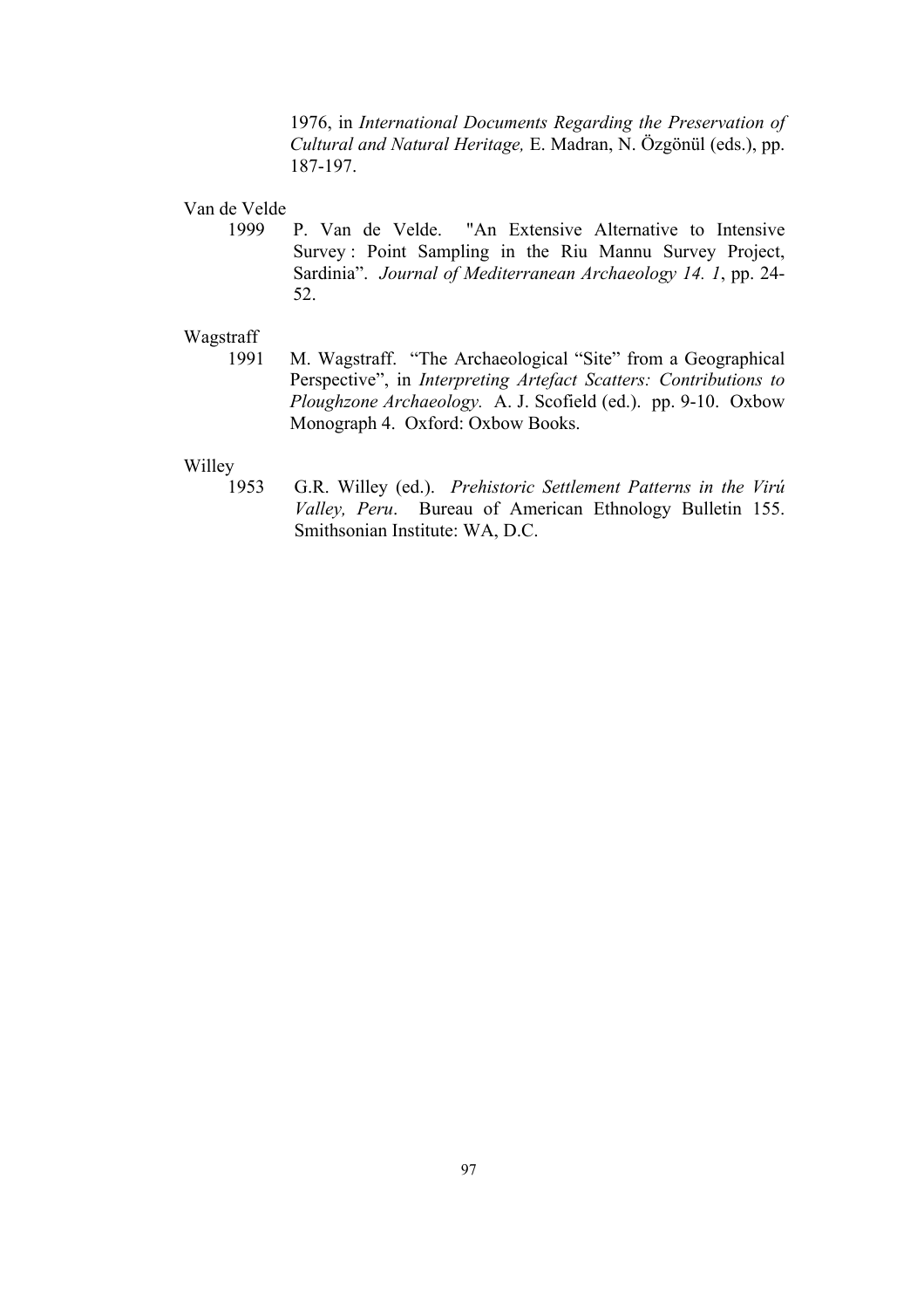

**FIGURES**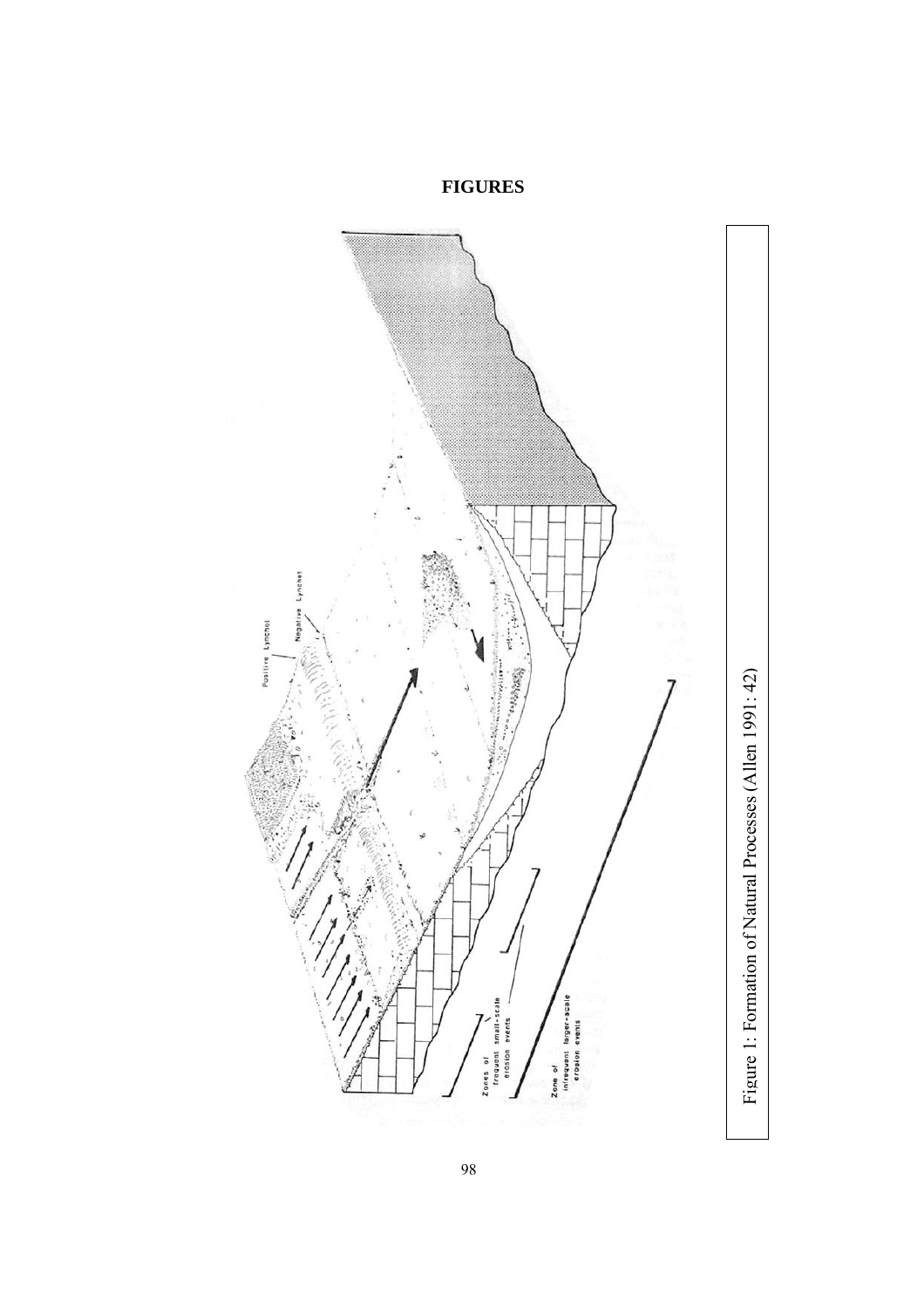

Figure 2: Water Transport (Rapp 1998: 41)



Figure 3: Lake Deposits (Rapp 1998: 58)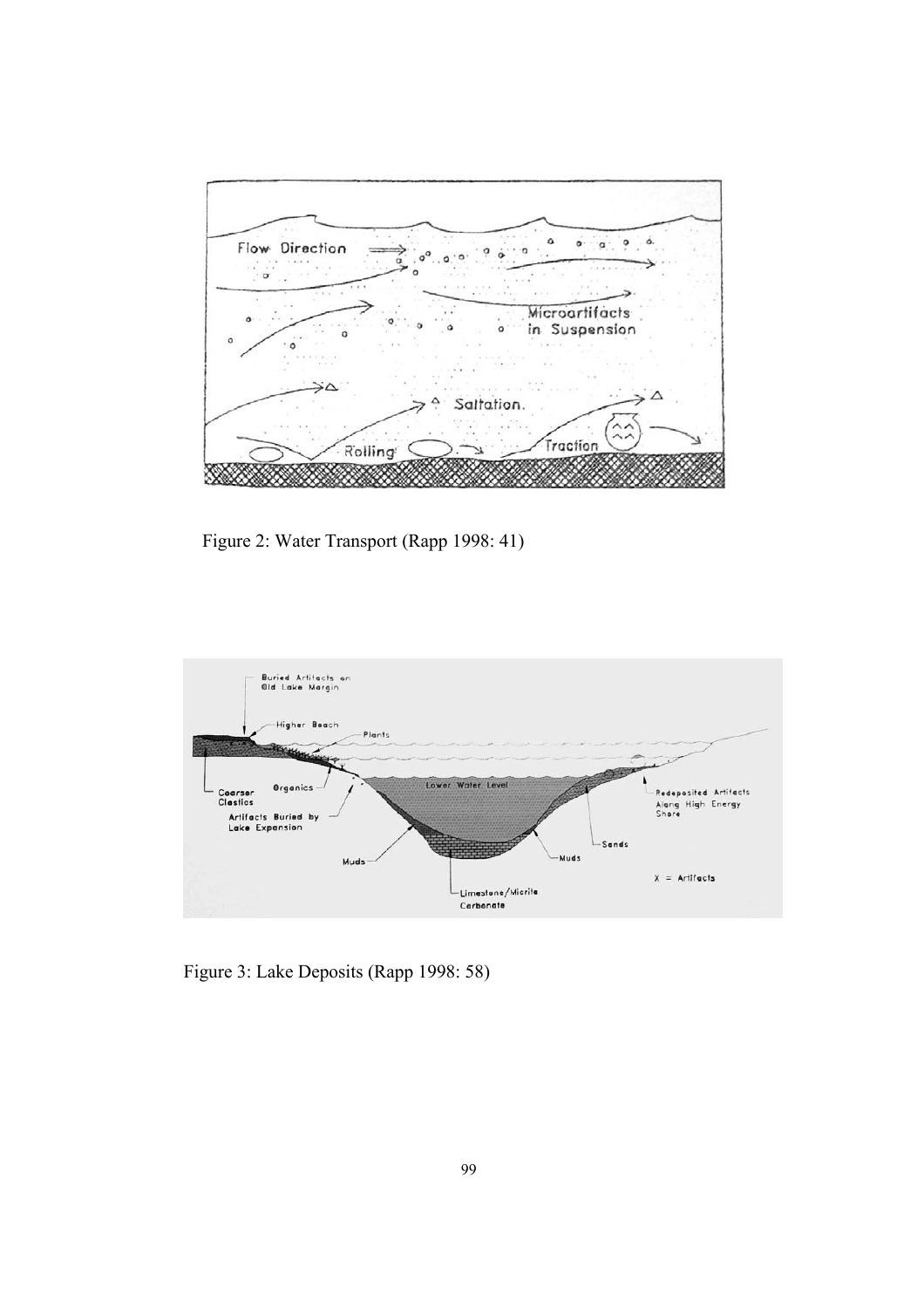

Figure 4: Wind Transport (Rapp 1998: 41)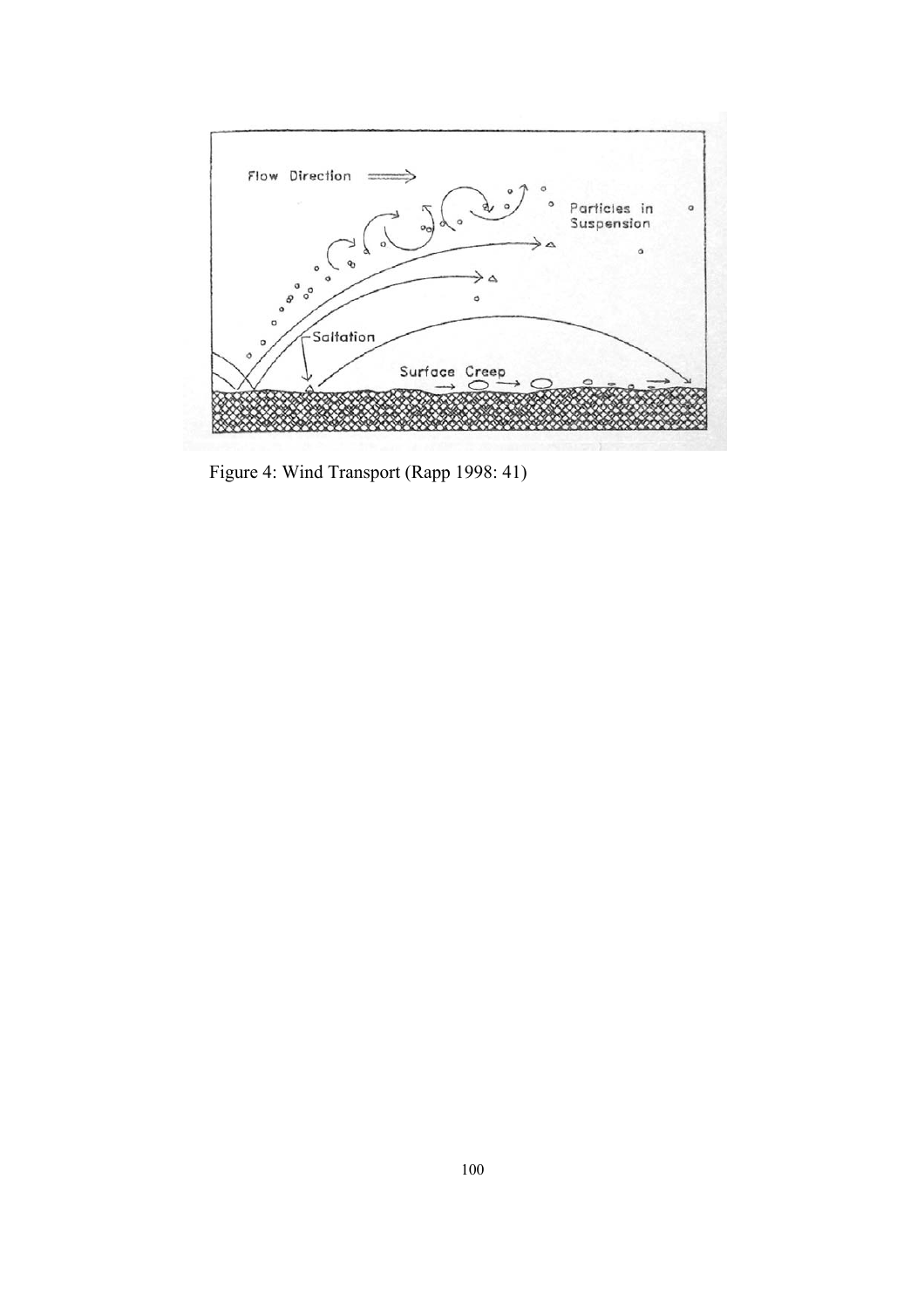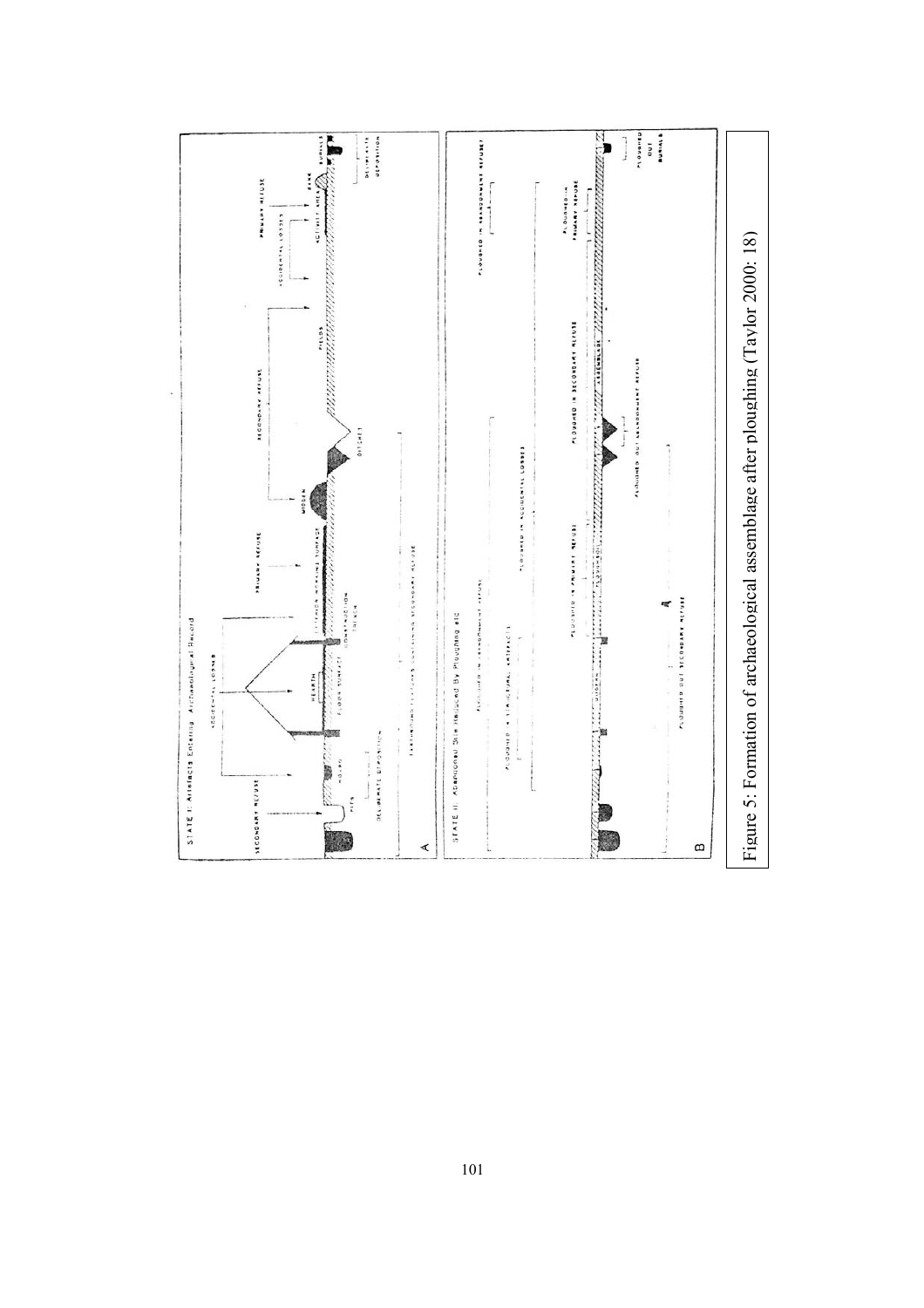

Figure 6: Formation of Archaeological Sample (Deboer 1983: 21)



Figure 7: Palimpsest Model, Formation of Site (Banning 2003: 19)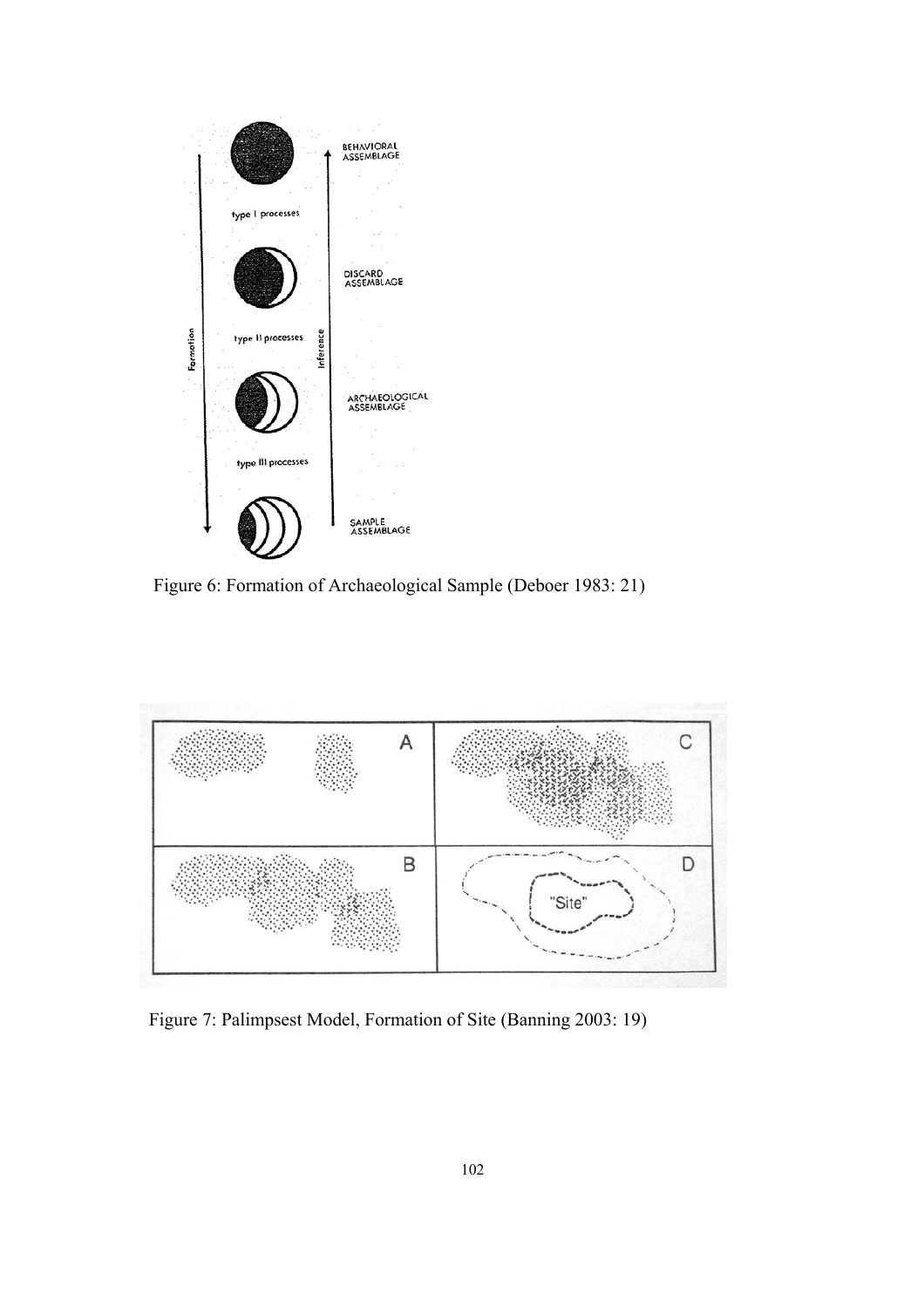

Figure 8: Surveying Area Topography (Gillings 1999: 113)



Figure 9: DEM (Digital Elevation Model) of Surveying Area (Gillings 1999: 114)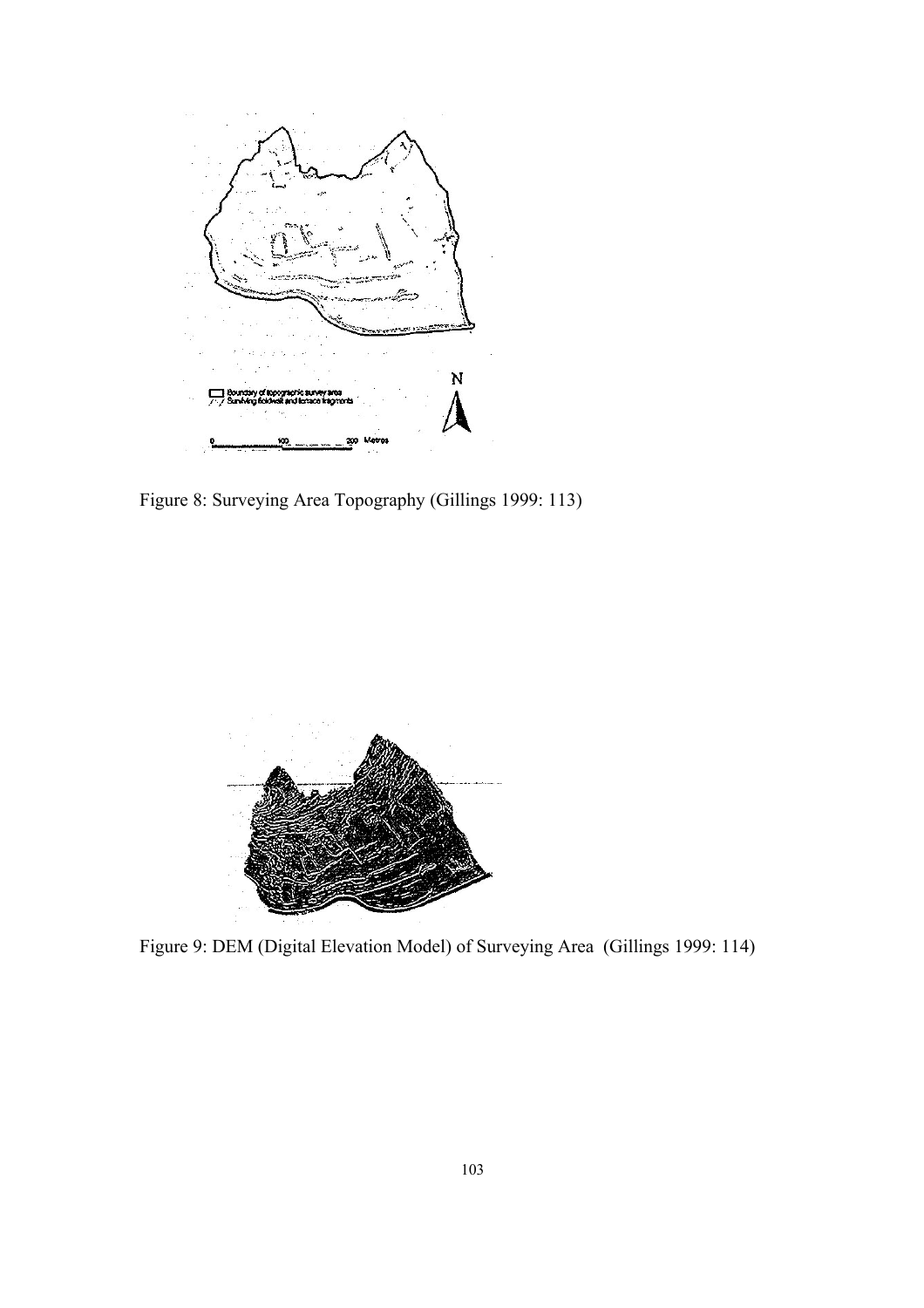

Figure 10: Sherd Distribution of Surveying Area (Gillings 1999: 114)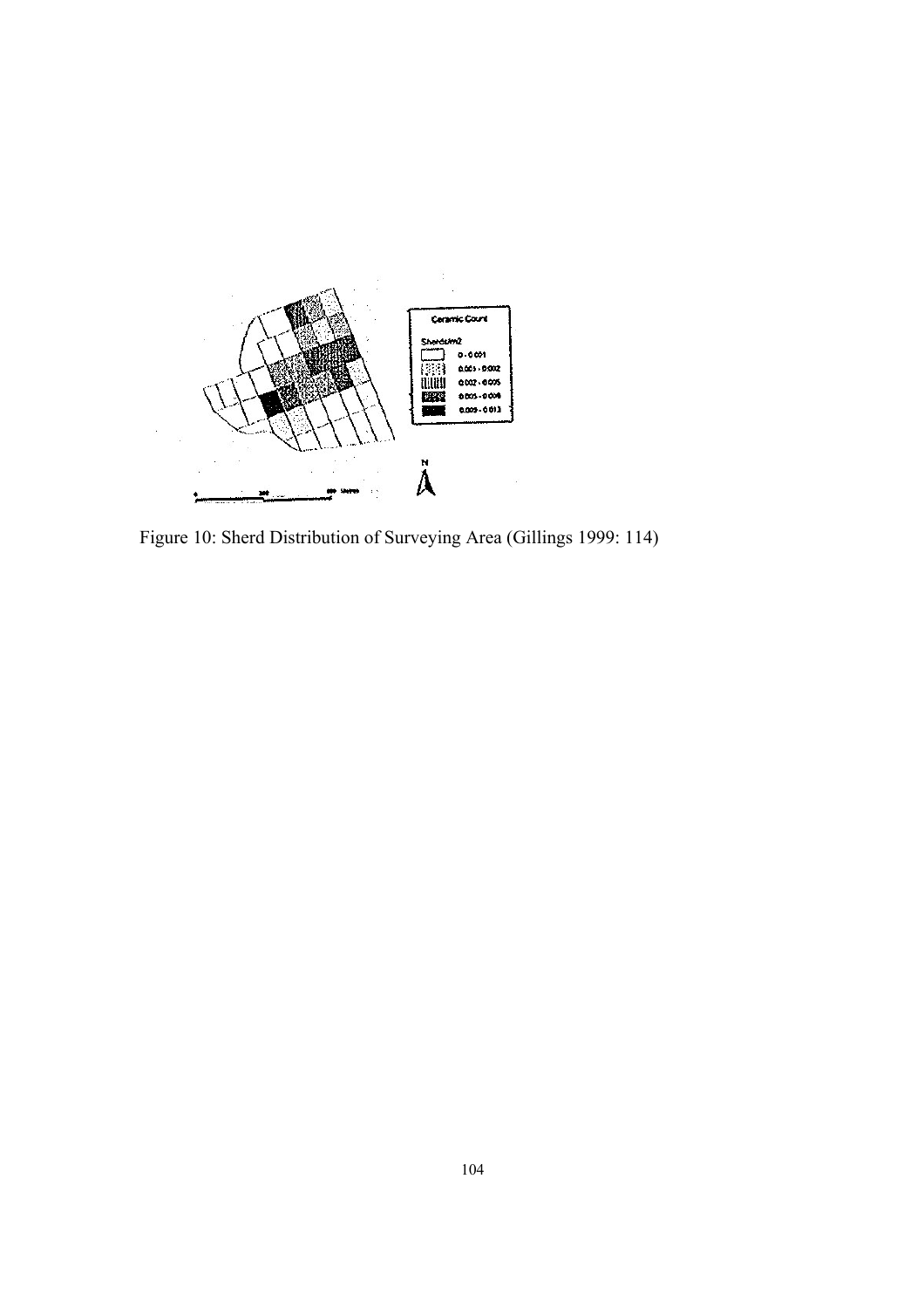## **APPENDIX A**

## **Terminology**

**Aerial photogrammetry:** A surveying technique in discovery from air or space by oblique or vertical photographs of either black and white panchromic films or infrared films (Renfrew *et al.* 1997: 80).

**Accretion (additive-deposition process):** Deposition (LaMotta *et al.* 1999: 20) **Anthropogenic activity:** All sorts of human activities (Ault *et al.* 1999: 43).

**Attrition (subtractive-deposition process):** Abbrasion (Schiffer 1987: 273).

**Clutter refuse:** Provisional deposition of broken items of value (Schiffer 1987: 66).

**Cropmark:** The growth of crops over a buried architectural item (Banning 2002: 4).

**Cultural transforms (processes):** Effects of change caused by human activities interacting with the whole system (Schiffer 1987: 47).

**Curate behaviour:** Transportation of objects still functional, with a priority of small size and high cost (Schiffer 1987: 268).

*De facto* **refuse:** Still functional objects left on the abandoned settlement in the place of utility.

**Depletion (subtractive-dislocation process):** Removal (McKee 1999: 35)

**Extensive survey:** Large sampling areas, stratified according to geomorphological characteristics and then divided into broad transects with systematically fixed sampling points (Van de Velde 2001: 30).

**EVE (Estimated Vessel Equivalent):** Estimating the ratio of a vessel from the percentage of the sherd compared with the total size (Orton 2000: 163).

**Frison Effect:** Modification on artefacts for alternative utility (Schiffer 1987: 268)

**Fossil (Dead Assemblage):** The state of an archaeological object during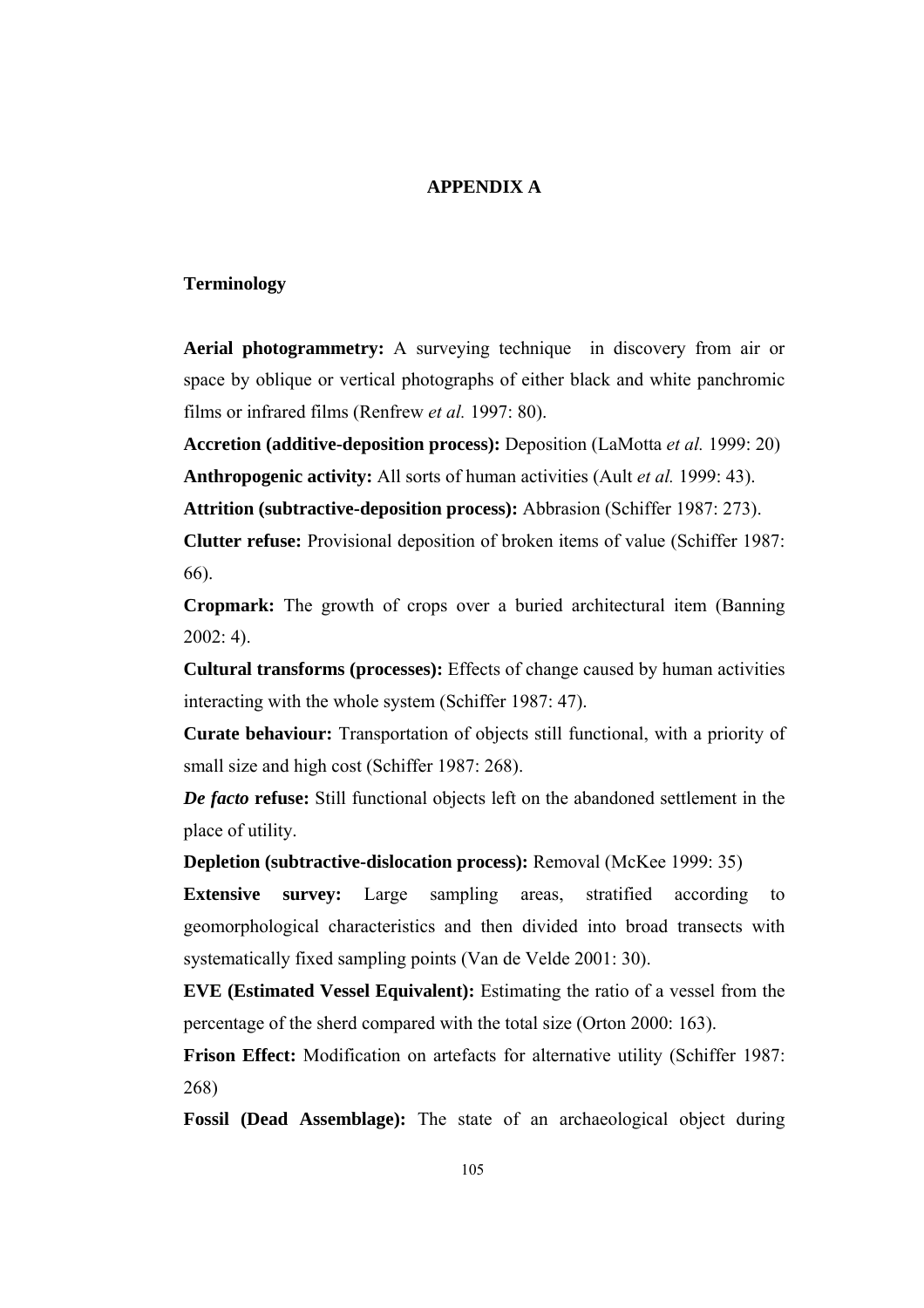recovery (Schiffer 1987: 48).

**Geochemical analysis:** Taking soil samples to identify certain chemicals and mostly phosphate content (Renfrew *et al.* 1997: 542).

**Geophysical prospection:** Surveying an area using metal detectors, electrical resistivity, electromagnetic conductivity, ground penetrating radar, magnetometry and magnetic susceptibility devices to take measurements about the subsurface materials (Collins 2003: 77).

**In-site activity:** Artefact density attributed by its characteristics as an occupational area (Orton 2000: 57).

*In transit* **deposition:** Primary deposition on the paths adjacent to the habitation area (Schiffer 1987: 64).

**Intensive survey:** Entire landsurface is close-ordered field walked to define site sizes and types (Fentress 2000: 44).

**Intrasite:** Between two archaeological activity units (Wagstaff 1991: 10).

**Middle Range Theory:** Human behaviour can be derived by using contemporary groups with similar adaptation to the environment to bridge a link to fossilised data by using ethnographical observation (Deboer 1983: 30).

**Mindscapes:** Trying to see the landscapes through the eyes of past occupants (Bintliff 2000c: 8).

**MNV (Minimum Number of Vessels):** Estimating the number of vessels using a specific part for counting as complete bases (Orton 2000: 163).

**Mobile camp:** Non-sedentery habitation places with limited maintenance activity and constructions (Kent 1996: 55).

**Natural transforms (processes):** Effects of change caused by natural processes interacting with the whole system (Schiffer 1987: 48).

**Off-site activity:** Human activity outside the settlement (Banning 2002: 11).

**Pathway model:** c<sub>i</sub>(performance activity) =  $1/b_i$  (wear during use) (Schiffer 1987: 50).

**Patina:** Smoothening as a result of sand-blasting (Schiffer 1987: 274).

**Pompeii Premise:** State of finding archaeological objects in places of use (Lightfoot 1996: 165).

**POSI (Places of Special Interest):** Assemblages with distinct archaeological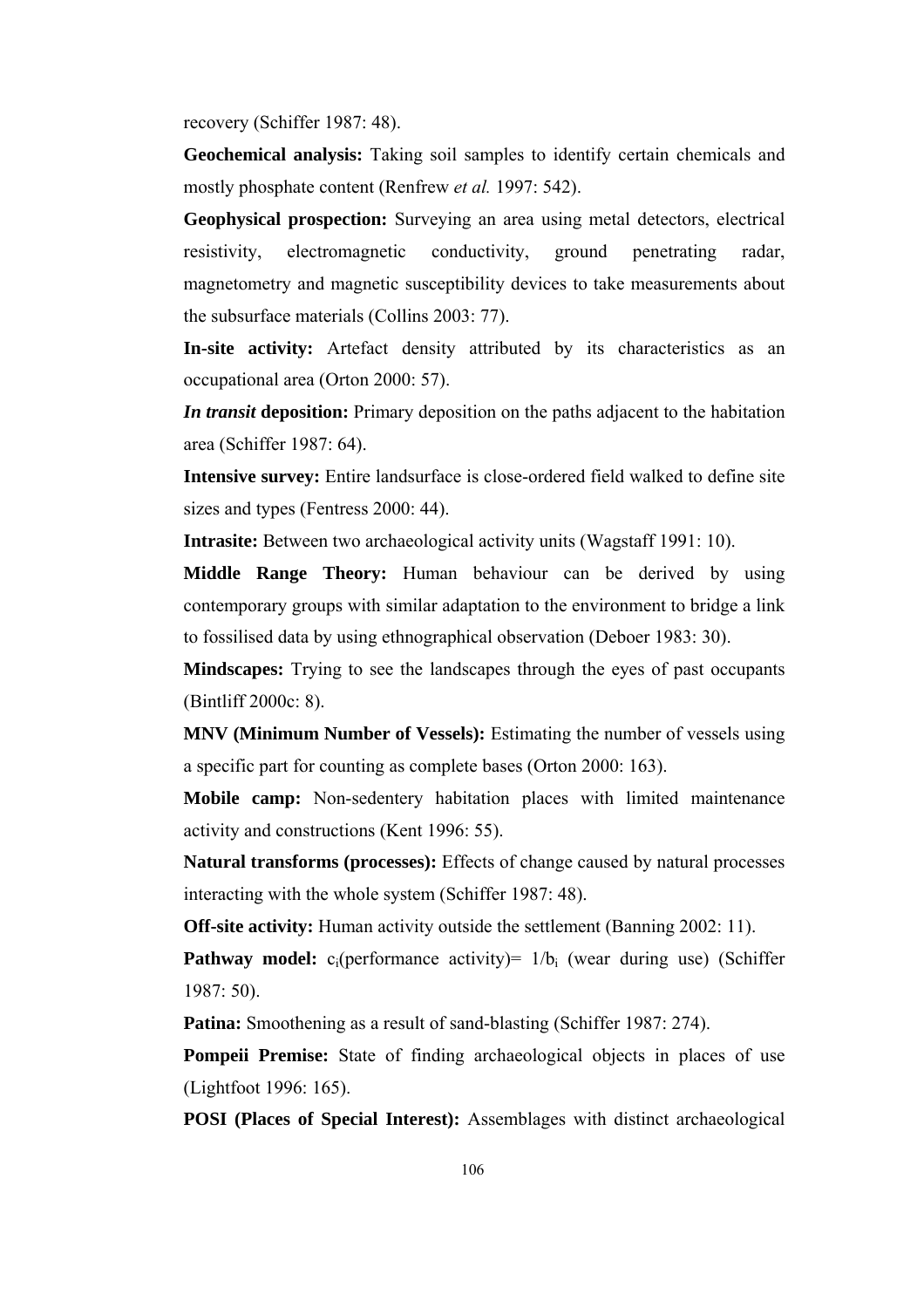significance as slags, fire, (Given 1999: 24).

**Predictive Survey:** Statistical surveying strategy, probabilistic sampling (Banning 2002: 27).

**Primary deposition:** Artefacts left in activity related spaces (LaMotta *et al.* 1999: 21).

**Probabilistic Survey:** A sampling technique using statistical consideration (Binford 1964: 140).

**Prospection:** Higher probability areas for possible archaeological finds are searched (Banning 2002: 29).

**Proxy data:** A rather qualitative or semi-quantitative data, usually derived from independent measurements (Chapman 1999: 65).

**Provisional deposition:** Caching behaviour for either for first or modified utility (McKee 1999: 36).

**Punctuated abandonment:** Abandonment with an anticipation of return periodically (Graham 1996: 25).

**Residual primary refuse:** Microartefacts present in floor deposits (Ault *et al.* 1999: 55).

**Scavenging:** Unplanned rescue of usable items (McKee 1999: 38).

**Schlepping:** Transportation of large quantities of waste as secondary refuse from production areas (Schiffer 1987: 69).

**Secondary deposition:** Depletion into a separate space (LaMotta *et al.* 1999: 21).

**Site:** Archaeologically significant piece of space (Gillings 2000: 110, Cameron 1996: 4).

**Site furniture:** The objects left all together in an abandoned site (Cameron 1996: 5).

**STP (Shovel Test Pitting):** 30X 30 to 50X50 cm square emptied 1 to 2 m depth by shovel and sieved in order to get a three dimensional data from a low visibility area (Orton 2000: 71).

**Structural Survey:** A study diversified by its strategies aiming to set archaeological sites by their relation with other sites and catchment areas (Banning 2002: 28).